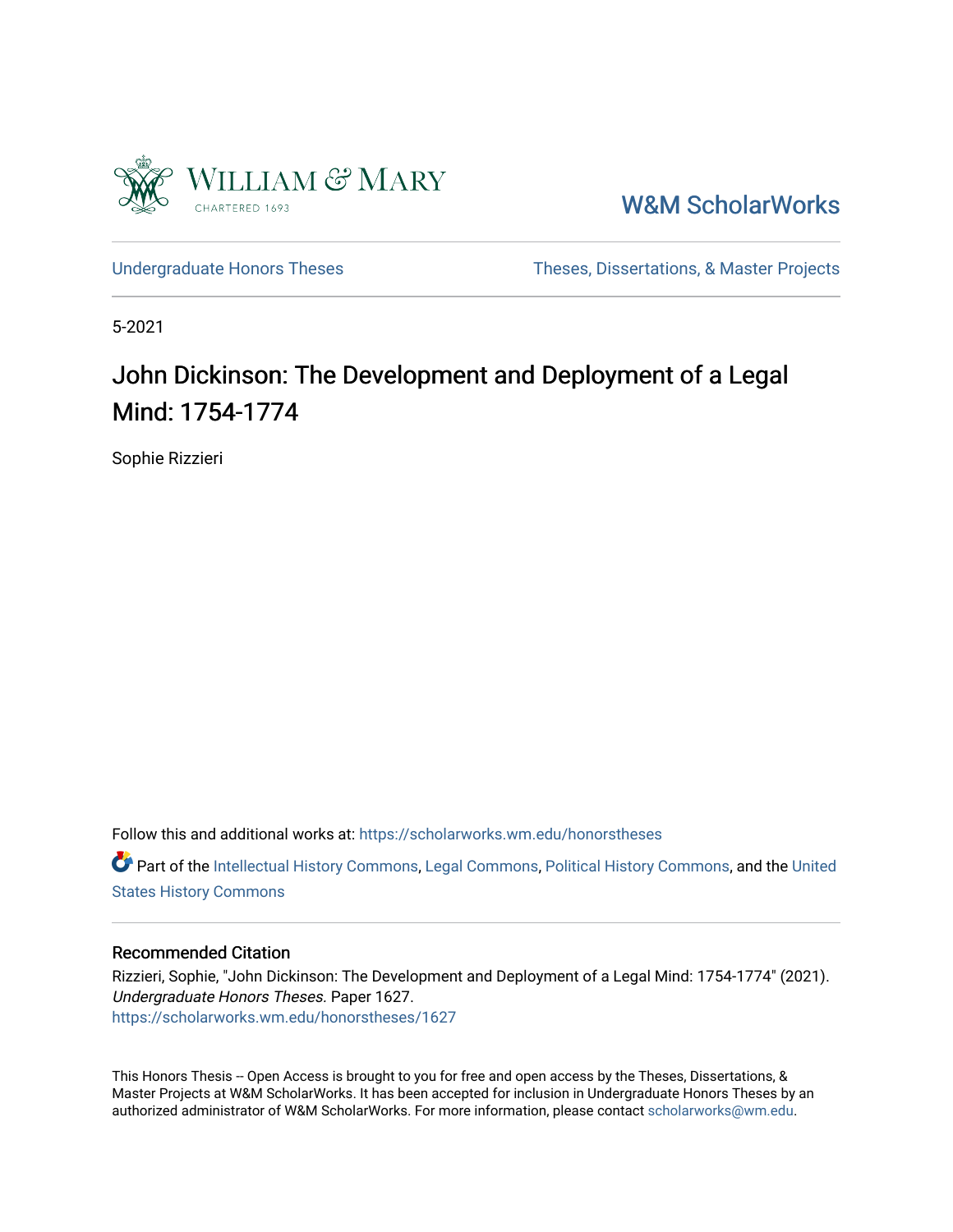John Dickinson: The Development and Deployment of a Legal Mind: 1754-1774

A thesis submitted in partial fulfillment of the requirement for the degree of Bachelor of Arts / Science in Department from William & Mary

by

Sophie Anne Rizzieri

| Accepted for<br>High Honors                      |
|--------------------------------------------------|
| (Honors, High Honors, Highest Honors)            |
| Christopher Grasso<br>Type in the name, Director |
| Paul Mapp                                        |
| Type in the name<br>Christopher Freiman          |
| Type in the name                                 |
|                                                  |

Type in the name

Williamsburg, VA May 10, 2021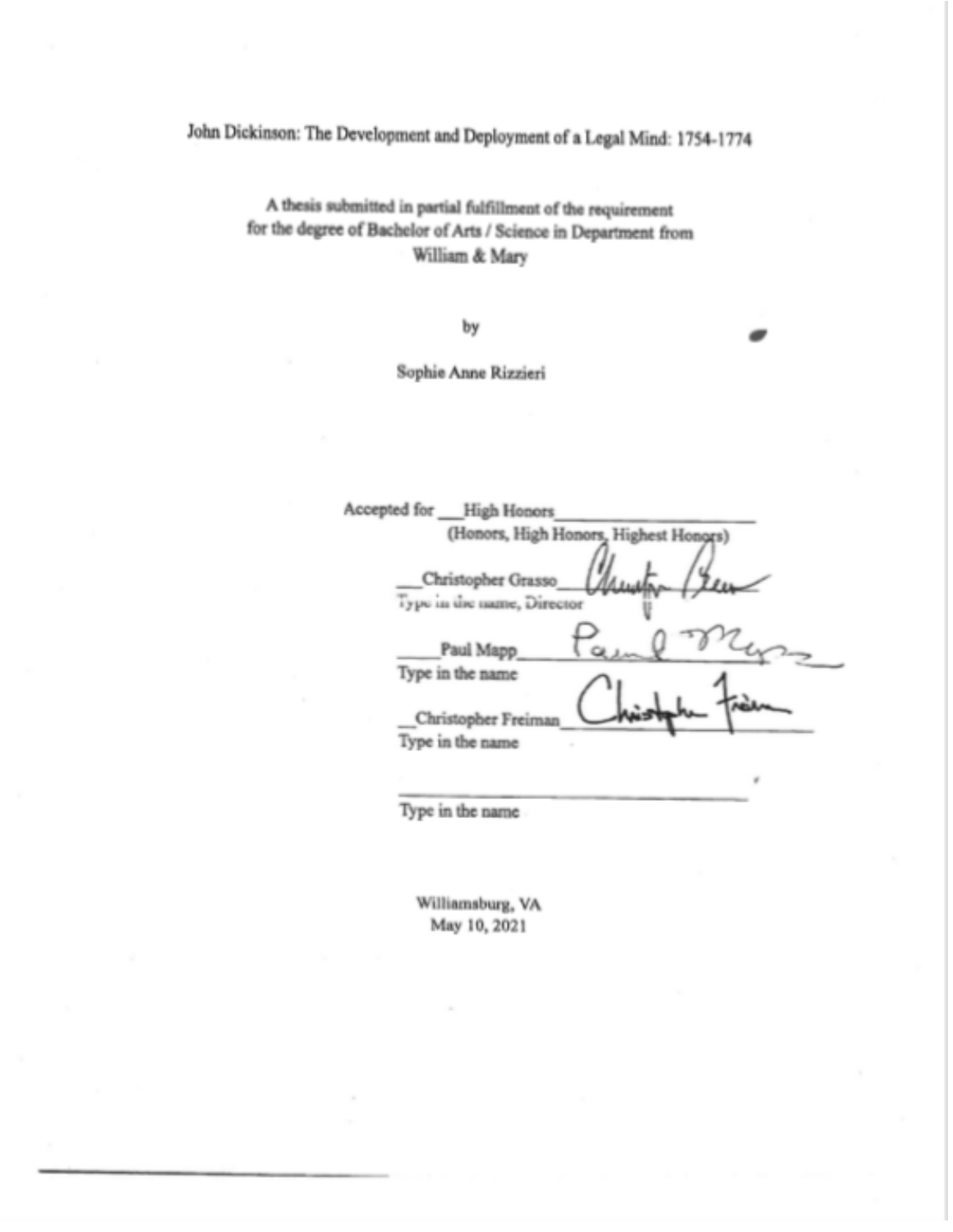## Acknowledgements:

I would like to thank my advisor, Professor Christopher Grasso: Thank you for always being willing to Zoom, and help me work through the complicated world of Eighteenth-century America and John Dickinson. Thank you also to my committee, Professor Paul Mapp and Professor Christopher Freiman for your interest in my project.

Thank you to my wonderful roommate and friend, Louise Strange. Thank you for making me laugh, and for always being willing to listen to me talk about John Dickinson and constitutionalism. Thank you to Ben Marin, who knows more about John Dickinson than he ever planned to.

Thank you especially to my parents. You have always supported me in my love of history. Thank you to my sister, for your enthusiasm for learning about the American Revolution after the lights were turned out, and for always being so curious about what happened at Bunker Hill.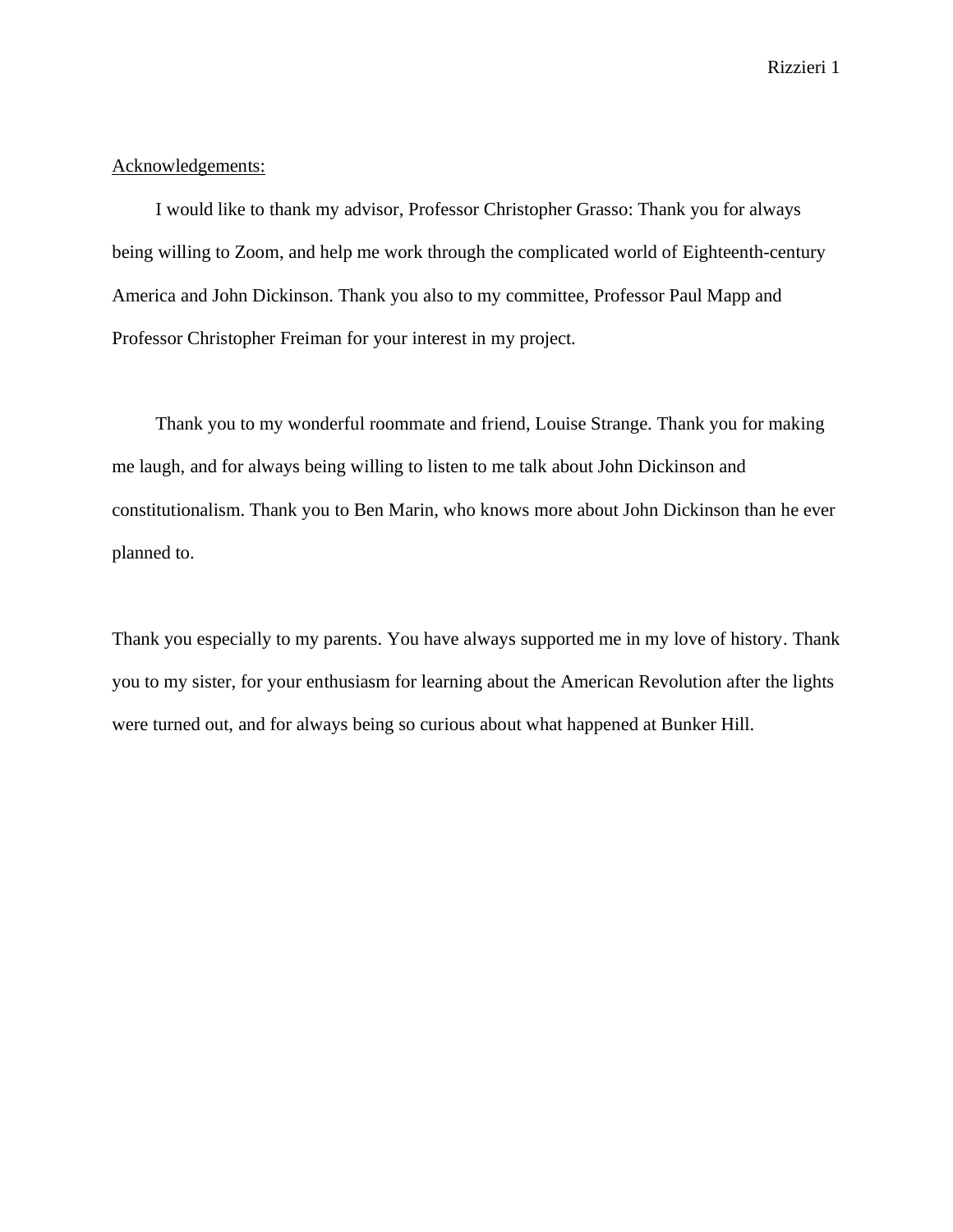John Dickinson: The Development and Deployment of a Legal Mind: 1754-1774 Introduction

In the musical *1776,* John Dickinson sings "Come ye cool, cool, conservative men...To the right, ever to the right," as he rejoices over John Adams's absence from the Congress. This is the role John Dickinson is appointed to: the conservative, waspish, dour foil to John Adams. The HBO series *John Adams* casts Dickinson similarly: the timid, frail, nervous conservative doomed as the counterpart to the passionate, righteous John Adams. This is the image many will have in their minds when they think of John Dickinson, if they think of him at all. The historical record, however, tells a different story.<sup>1</sup>

Neither a feeble conservative, nor uncertain in his politics, John Dickinson defended the British colonists' rights. <sup>2</sup> Dickinson had a coherent philosophy, based on his understanding of the law. His work between 1764 and 1774 revealed that Dickinson's political thought was far more complex than labels like "conservative" or "liberal" can convey. His published writing during this period carefully examined the specific statutes at issue, urging caution and moderation, while at the same time exhorting his readers to protest. His ideology was certainly not conservative, since he advocated for changes to Britain's imperial policy, and ultimately for a structural transformation of the empire itself, and did not simply desire a return to the status quo.<sup>3</sup> Unlike his fellow Pennsylvania Assemblyman and lawyer Joseph Galloway, Dickinson did

<sup>1</sup> *1776*, directed by Peter H. Hunt, (1972; Culver City, CA: Columbia Pictures Industries, 2002), DVD;, *John Adam*s, episode 2, "Independence," directed by Tom Hooper, aired March 16, 2008, HBO. Peter Bastian, "Forgotten Founder: Revolutionary Memory and John Dickinson's Reputation," in *Remembering the Revolution: Memory, History, and Nation Making from Independence to the Civil War*, ed. Michael A. McDonnell, Clare Corbould, Frances M. Clarke, and W. Fitzhugh Brundage, (Amherst, MA: University of Massachusetts Press, 2013), 71.

<sup>&</sup>lt;sup>2</sup> Milton Flower, *John Dickinson: Conservative Revolutionary*, (Charlottesville: University of Virginia Press, 1983). Flower argues that Dickinson fluctuates between radicalism, moderation, and conservatism throughout time. <sup>3</sup> William Murchison, *The Cost of Liberty: The Life of John Dickinson,* (Wilmington, DE: ISI Books, 2014), 34, 61, 84-88. Murchison argues that Dickinson was ultimately conservative in his views, comparing him to Edmund Burke. While it is true that Dickinson did not desire upheaval, his politics cannot be explained by conservatism.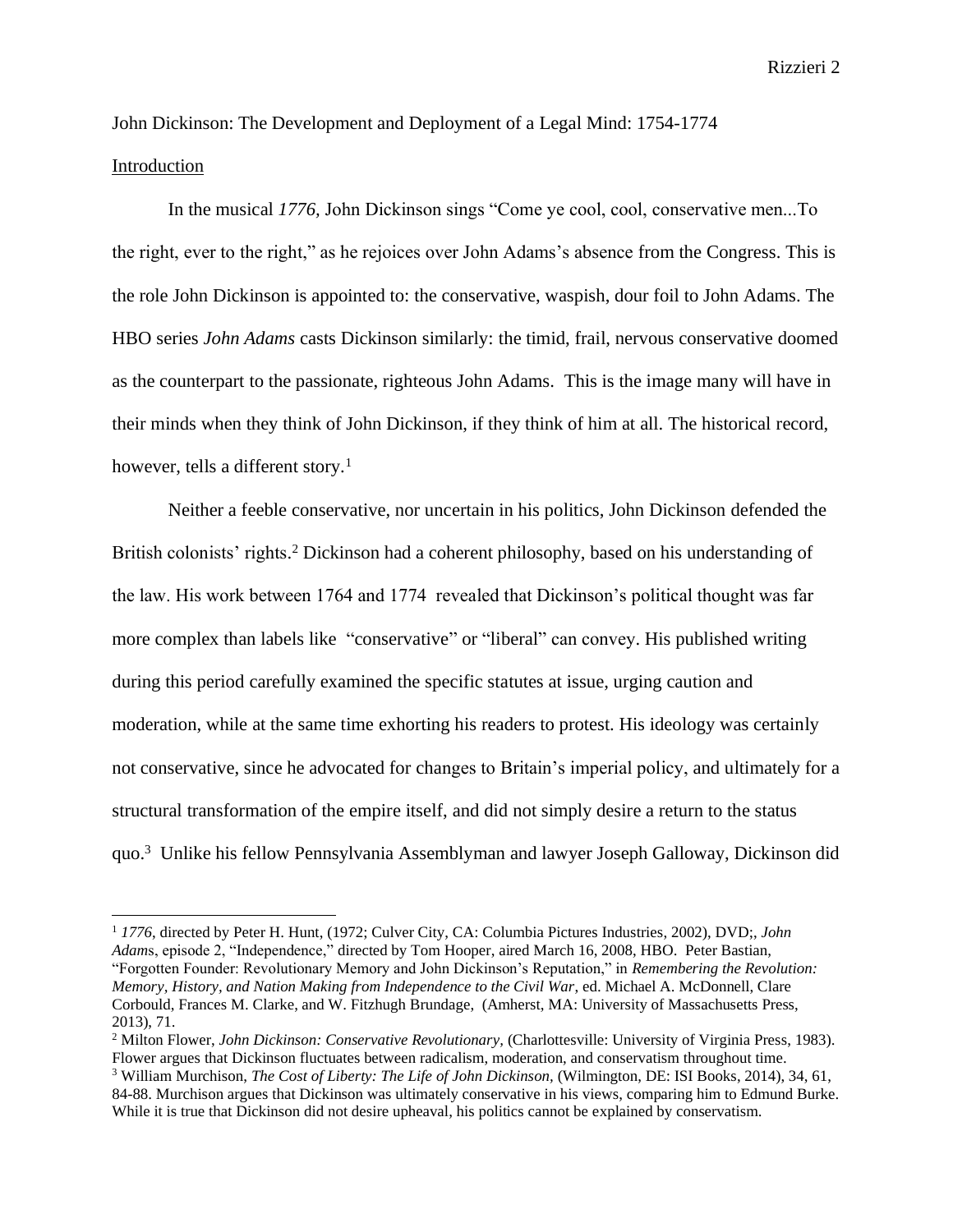not eventually join the Loyalist cause. Although he declined to sign the Declaration of Independence, he was a key framer of the Articles of Confederation and later the U.S. Constitution.

Nor was he a moderate, who managed to find the middle position.<sup>4</sup> Dickinson's language was not incendiary. He was no Thomas Paine, and his language never approached the sort of inflammatory calls to arms as Paine's did. Dickinson urged caution, and advised taking a moderated approach. This moderation, though, was not moderation for the sake of centrism, and while his positions fell within the frame of other Revolutionary thinkers, he continually advocated for resistance to British policies. Even when pursuing radical change, he employed instead a lawyer's caution when faced with an uncertain, potentially volatile, situation. Dickinson's public addresses, like a lawyer addressing a judge or jury, were his reasoned attempts to connive his readers to follow his prudential advice.<sup>5</sup>

In focusing on Dickinson's political involvement from 1764 to 1774, I isolate the time period when he was working within the British constitutional system. In 1776 America declared its independence, and so the constitutional framework changed. Dickinson was a lawyer by profession, and can be counted among those in the period leading up to the Revolution who

Murchison's description, for example, of the meetings in 1774 that guided Pennsylvania's response to the Boston Port Acts make Dickinson out as a reluctant participant, who served only to moderate the radical impulses of his fellow committee members.

<sup>&</sup>lt;sup>4</sup> David Jacobson, *John Dickinson and the Revolution in Pennsylvania, 1764-1776*, (Berkeley: University of California Press, 1965), 124-125. Jacobson argues that Dickinson "was not a systemic thinker," asserting instead that for Dickinson the will of the people was paramount. He describes Dickinson's politics as defined by his adherence to natural rights theory, constitutionalism, belief in the importance of the popular will, and moderation. Jacobson paints a portrait of a man who was not committed to any one system of thought, though the characteristics Jacobson attributes to Dickinson can be explained by his legal thought.

<sup>5</sup> Sandra Sarkela Hynes, "The Political Rhetoric of John Dickinson, 1764-1776," abstract (PhD diss, University of Massachusetts, 1982), iv-vi. Hynes argues for an interpretation of Dickinson as a moderate. She argues that looking at his speeches reveals that he was not a moderate in that he held moderate positions, but in his rhetoric.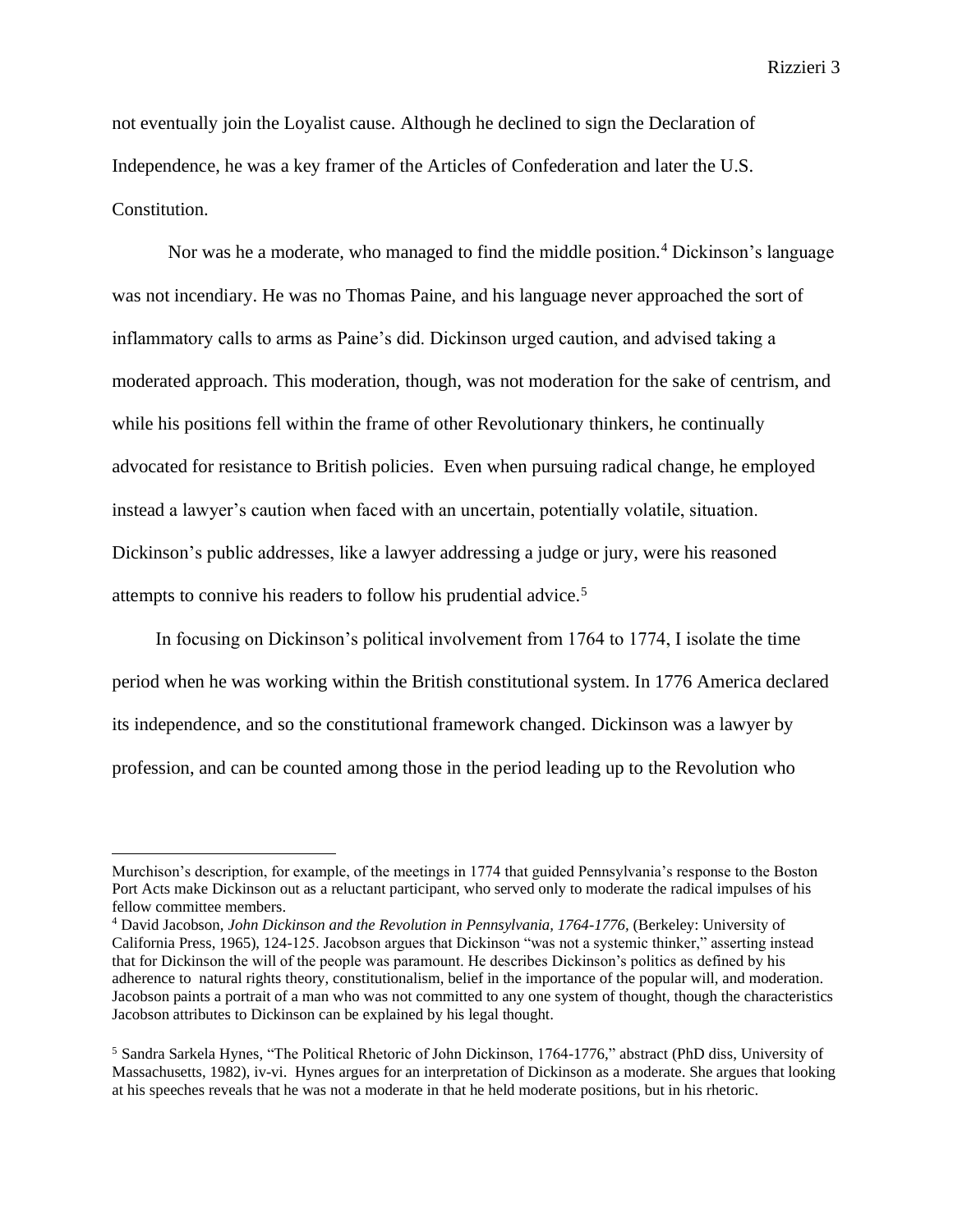were "active lawyers" who engaged in "political theory." They operated "outside of the courtroom" to compose tracts that created the Revolution.<sup>6</sup> This group of lawyers, such as James Otis, Daniel Dulaney, John Adams, and John Dickinson, applied the lessons of the law to "a wider audience than judges and juries."<sup>7</sup> Dickinson's politics were shaped by his training and practice as a lawyer.

I call the influence of his legal education, and his use of legal tactics, his "legalmindedness."<sup>8</sup> This legal-mindedness can be seen through his focus on statutes, his learned style of rhetoric, and above all his persistent constitutionalism—his overriding conviction that the British constitution was a bulwark against despotism that needed to be preserved and reformed to protect essential political rights.. Since the constitution in eighteenth century British political thought included the government itself and the various societal norms and rights,<sup>9</sup> Dickinson's belief that the constitution needed to be preserved can be extended to his Whig political conviction in the balance of power politics and his assessment that Parliament in the 1760s and 1770s was illegitimately extending its power.

What some historians have seen as conservatism is better seen as a commitment to the English constitution born of his law education. His continued turn to history likewise was not nostalgia, but a knowledge of Greek and Roman history as well as the history of the British constitution.<sup>10</sup> History for Dickinson was important because it demonstrated the rise and fall of

<sup>6</sup> Peter Charles Hoffer and Williamjames Hull Hoffer, *The Clamor of Lawyers: The American Revolution and the Crisis in the Legal Profession*, (Ithaca: Cornell University Press, 2018), vii-ix.

 $7$  Ibid., ix.

<sup>&</sup>lt;sup>8</sup> Charles J. Stillé *The Life and Times of John Dickinson, 1732-1808*. (Philadelphia: The Historical Society of Pennsylvania, 1891), 28; Stillé argues that Dickinson's legal thought was based solely on a conservative understanding of the common law.

<sup>&</sup>lt;sup>9</sup> Bernard Bailyn, *The Ideological Origins of the American Revolution*, Fiftieth Anniversary ed, (Cambridge, MA: Belknap Press of Harvard University Press, 2017), 67-68.

<sup>10</sup> H. Trevor Colbourn, "John Dickinson, Historical Revolutionary," *The Pennsylvania Magazine of History and Biography.* 83, no. 3. (July, 1959), 272-273. Colbourn argues that the primary influence on Dickinson's political thought was his historical knowledge. Colbourn calls Dickinson a "reluctant revolutionary," branding him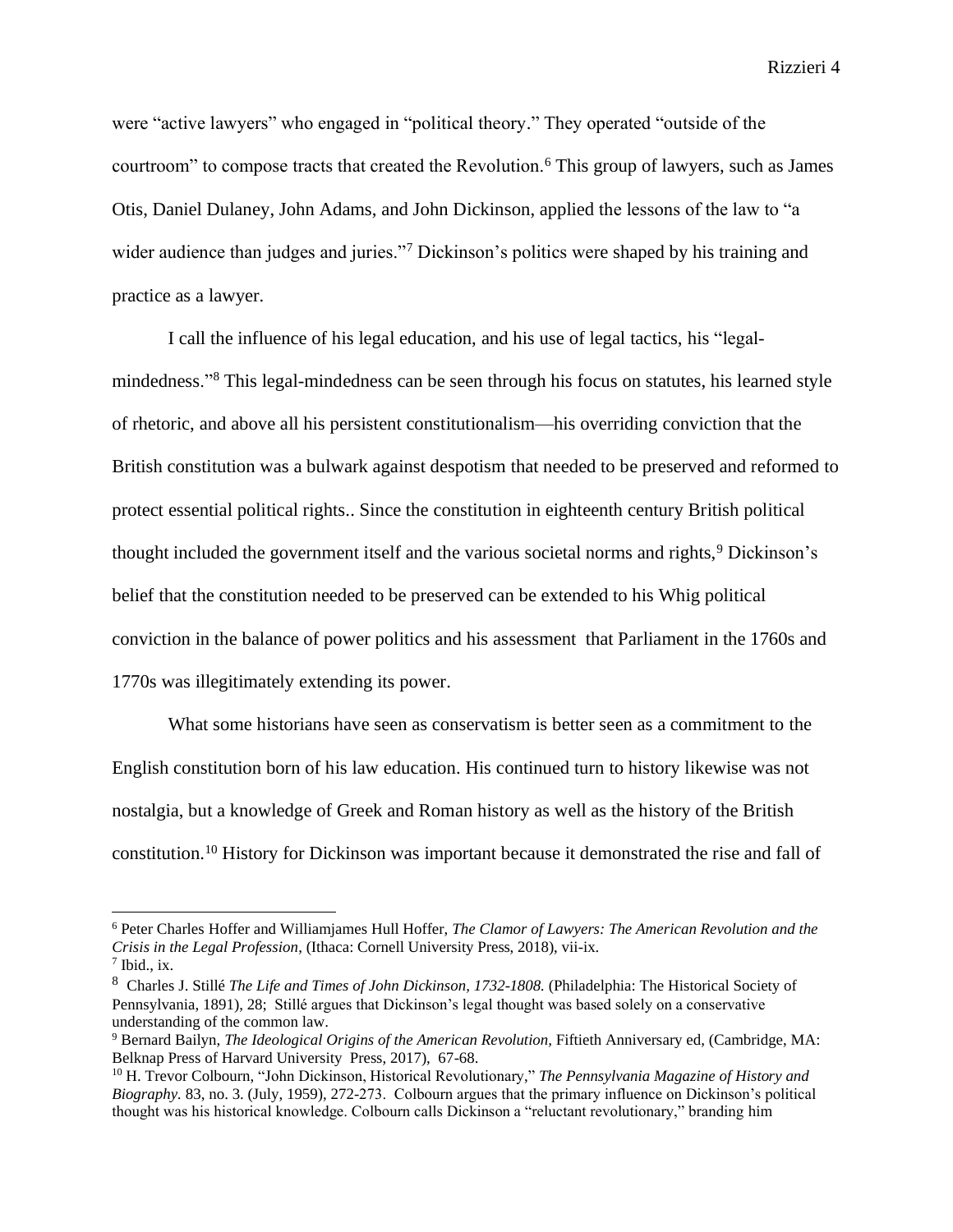polities, and provided examples and guides for the present. His view of history was that of a lawyer trained in the common law. His adherence to the constitution was predicated on its being the best guarantor of rights. Dickinson advocated for changes to the constitution as well. He believed up until 1774 that it was possible to preserve the constitution, which included both rights and the government, but came to realize that colonial independence had become necessary. He was reluctant to overturn the British constitution in July 1776 not because he was against independence but because the states lacked a new constitution that would grant stability and legitimacy.

Historians view Dickinson as less a provocative writer than someone like Thomas Paine, and attribute it to moderation born from the gentility of his upbringing, or the social climate in which he lived. Though these things are true, Dickinson's moderate tone is more helpfully seen as an outgrowth of his time in law school, where he heard lawyers argue and persuade. Instead of appealing to emotions and inflaming his readers, Dickinson demonstrated his case with statutes and facts of the case. By outlining the facts and providing analysis and recommendations for resistance, Dickinson argued the way a lawyer might to convince a jury.

Raised and surrounded by Quakers his whole life, Dickinson was undoubtedly influenced by Pennsylvania Quakerism. Quakers were politically active, and had developed a theory of constitutionalism. They advocated for individual rights, especially freedom of conscience, with a simultaneous concern for the unity of the state. These two seemingly contradictory ideas were harmonized with a strong notion of the methods one should use to enact political changes.

essentially a conservative. Colbourn argues that his interest in history, which he acknowledges was based in his law education, was what led to his conservative politics. History was a vital component to Dickinson's thought, but it did not lead to him stumbling to independence but rather a coherent theory of politics steeped in appreciation for the law.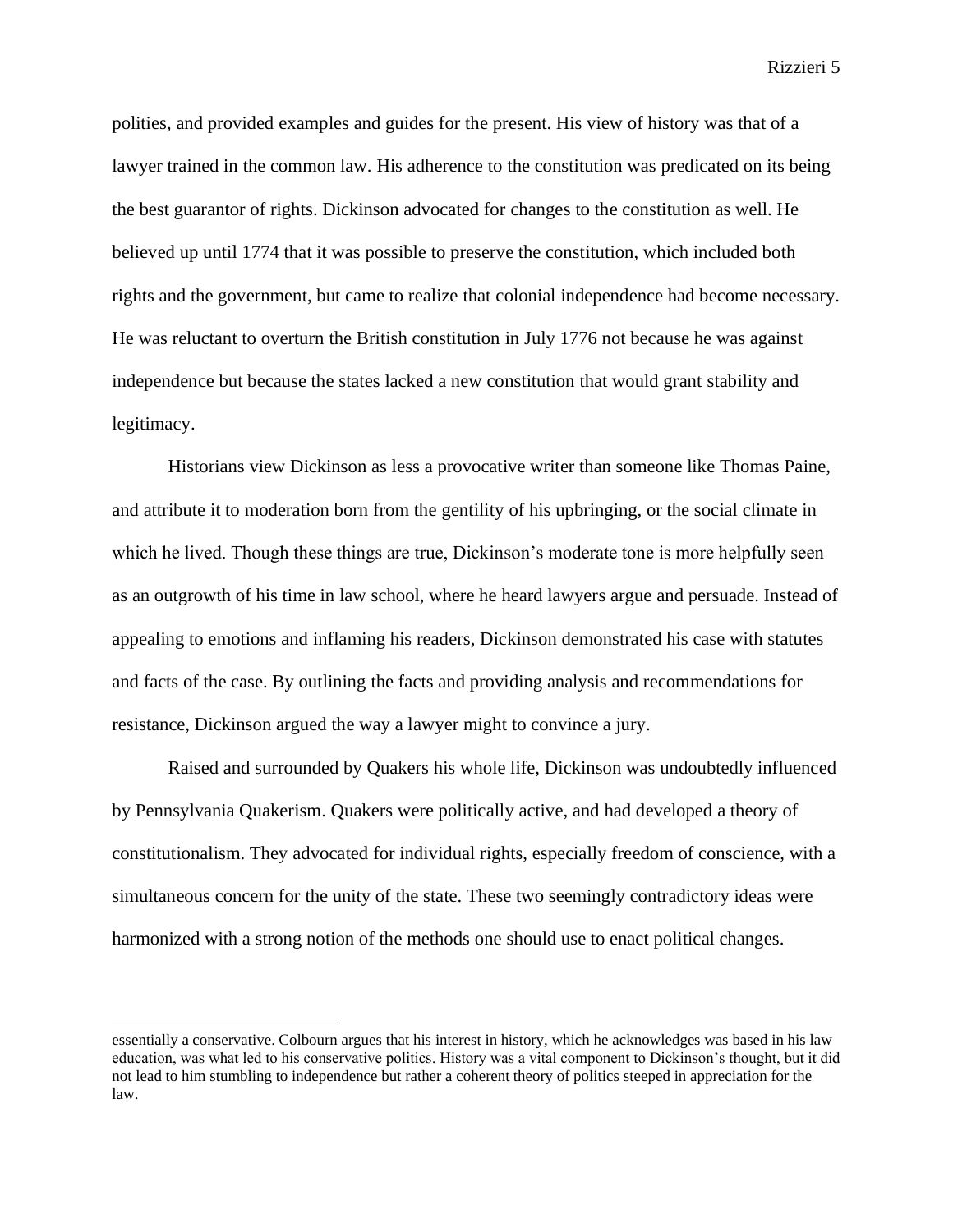Quakers were firmly against political violence, preferring persuasion. In this light, Dickinson's constrained rhetoric and commitment to the British constitution make sense.<sup>11</sup> However, another aspect of Dickinson's thought that contributed to his constitutionalism and his comparatively moderate rhetoric was his legal education. While at law school, Dickinson developed an appreciation for the law as both a historical and philosophical endeavor.<sup>12</sup> His political writings were clearly influenced by his legal training, as is evidenced by his use of legal tactics like providing objections and refutations to his own argument, laying out the facts and relevant statutory law of the case, and developing a constitutional theory of rights and resistance that was influenced by his study of the republican thinkers.

Part of Dickinson's constitutionalism was the way in which he viewed the problem and solution of British rule. The remedies Dickinson offered throughout his political career were based on the preservation of rights. Since the British constitution was composed of both the government and the people's rights, Dickinson believed that a reading of the constitution that gave more weight to rights could be achieved through understanding a more limited Parliamentary power. His proposed changes during the colonial crisis always prioritized remaining within the empire. After independence, when the British constitution was no longer the controlling framework, Dickinson threw himself into the creation of a new constitution.

<sup>&</sup>lt;sup>11</sup> Jane Calvert, *Quaker Constitutionalism and the Political Thought of John Dickinson*, (Cambridge: Cambridge University Press, 2009), 14; Jane Calvert, "Liberty Without Tumult: Understanding the Politics of John Dickinson," *The Pennsylvania Magazine of History and Biography*, 131, no. 3, (July 2007): 236, 261-262. Calvert argues that Dickinson's interest in the constitution informed his politics. She asserts that this constitutionalism, marked by preservation and considered change, was fundamentally Quaker. Adding Dickinson's legal education to his Quakerism as an influence expands our understanding of him as a thinker. Since we can see in his letters home to his parents from London, he was reading famed republican jurists like Sir Edward Coke. His political writings' reference Coke and William Blackstone, a contemporary of Dickinson's, make it clear he was thinking in terms of legal theory as well as Quakerism.

<sup>12</sup> Stanley K. Johannesen, "John Dickinson and the American Revolution," *Historical Reflections,* 2, no. 1 (1975): 33-34, 49. Johannesen makes reference to Dickinson's legal education and the formative nature of his time in at the Middle Temple. He confines Dickinson's influence to his *Letters from a Farmer in Pennsylvania,* and argues that his appeal came from his moderation. Dickinson, for Johannesen, was a member of the dying old guard, who stepped aside when the time came to the younger generation.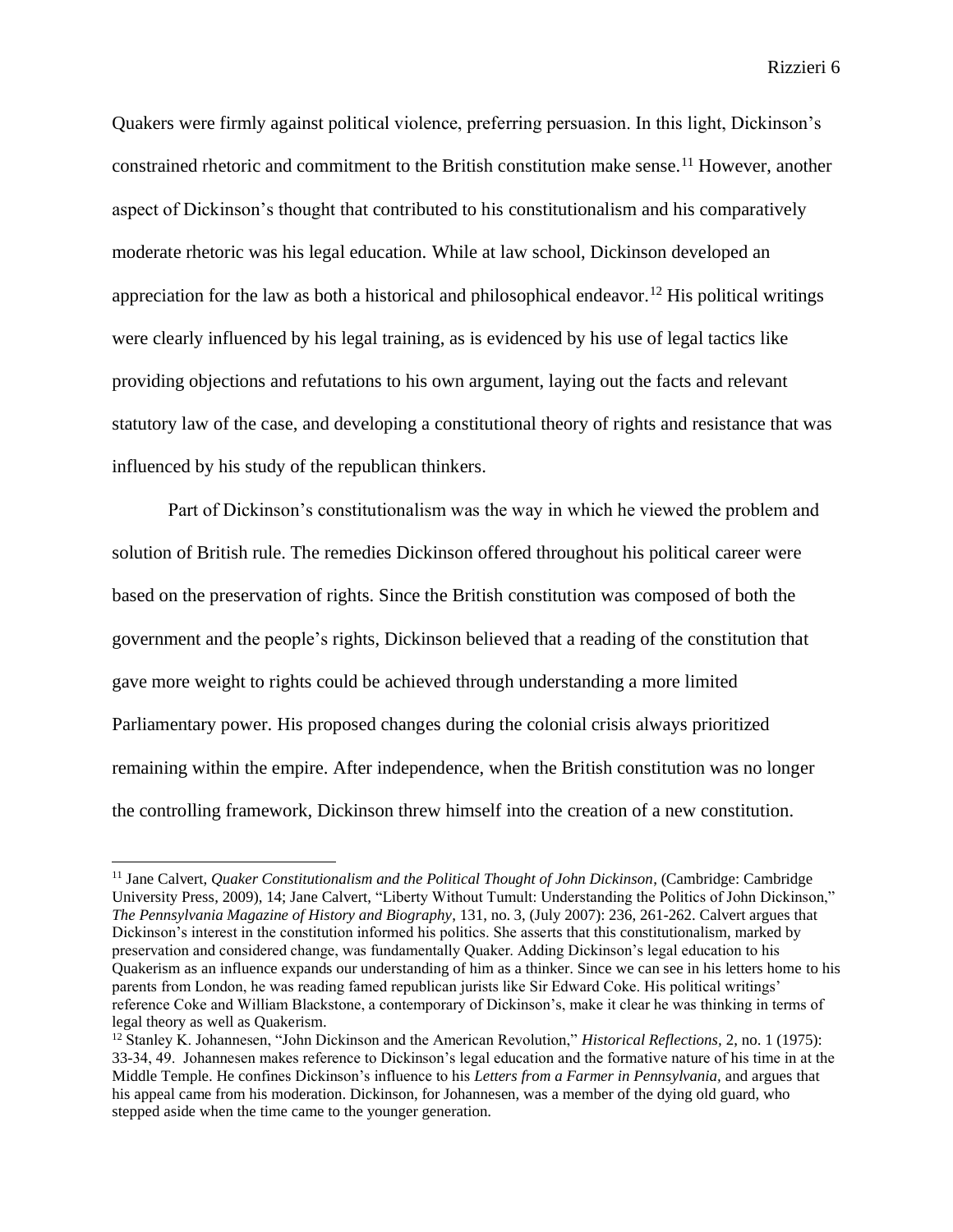This thesis is divided into three chapter and an epilogue. In chapter one, I explore Dickinson's legal education. His letters home to his mother and father while he was at school provide a lens into Dickinson's intellectually rigorous pursuits. I conclude chapter one with an analysis of his first major political speech against a proposed change from a proprietary to a royal government for Pennsylvania. Chapter two explores Dickinson's response to the Stamp Act crisis and the Townshend Acts. Chapter three delves into his articulation of his theory of the constitution after the Boston Tea Party and the passage of the Intolerable Acts.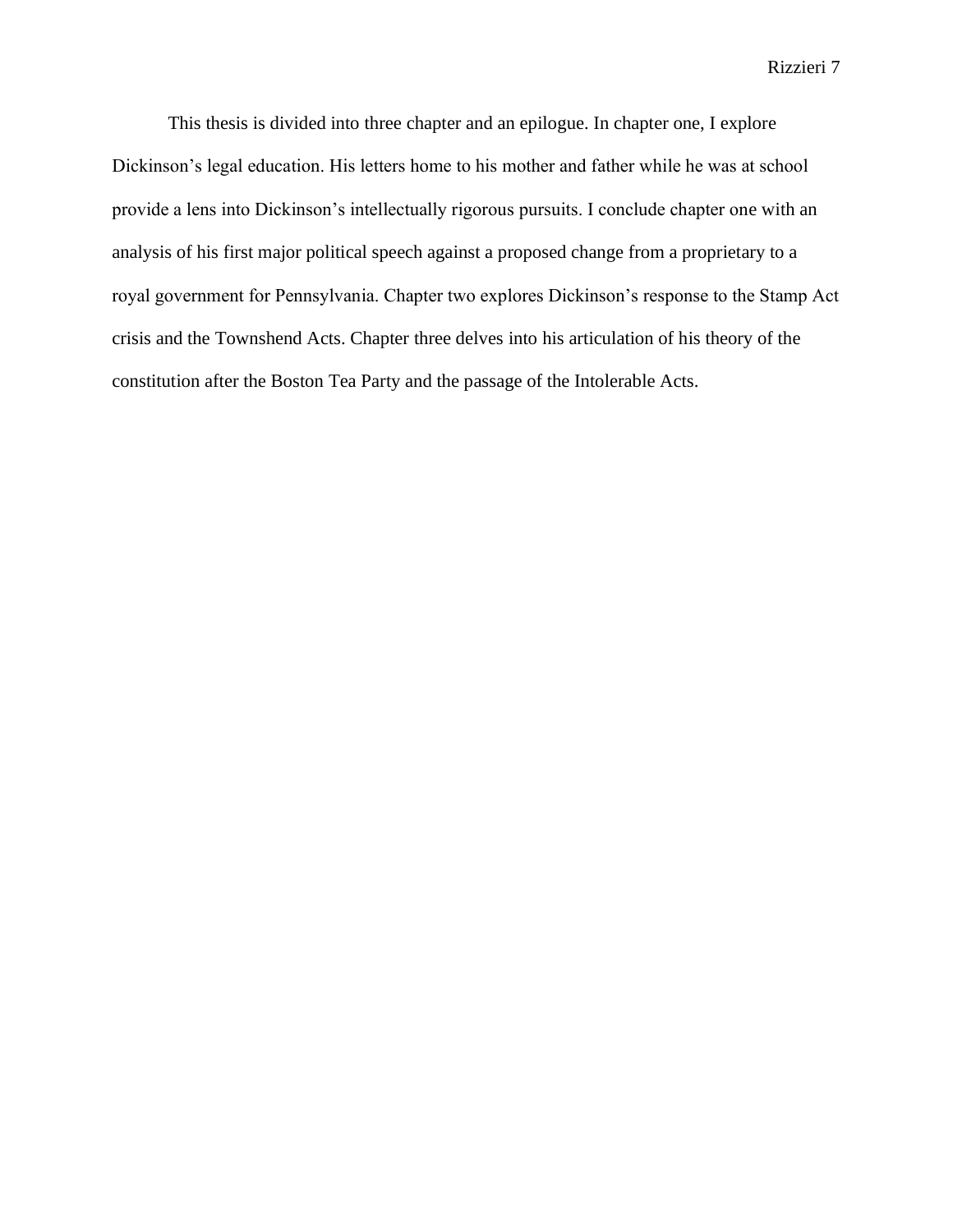## Chapter 1: 1754-1764

John Dickinson was born on November 13, 1732 to Samuel Dickinson and his second wife Mary Cadwalader Dickinson, both of prominent Quaker families. Conflict with the Quaker meeting in Talbot County, Maryland, led Samuel Dickinson to move his family to his estate in Kent, Delaware in 1739. There, John was tutored in Latin, history, rhetoric, and grammar before going to Philadelphia to learn the practice of law from eminent attorney John Moland. <sup>13</sup> His education in the classics was typical for a boy with wealthy parents. The classics taught not only Latin grammar and Roman history, but also social responsibility and public virtue, and were thus an apt training for an aspiring lawyer.<sup>14</sup> Samuel Dickinson was a justice of the peace in addition to a successful merchant and farmer, and so the law was a natural profession for his son. The Dickinsons thus sent their son to Philadelphia in 1750 at the age of eighteen to learn the law. John studied law with Moland for three years, from 1750-1753. In 1753, he left for London to study law at the Middle Temple, one of the Inns of Court. London was the center of law, and he would be able to watch and interact with the greatest legal minds in Britain. This opportunity was one he enjoyed with few of his peers. Among these were sons of the Randolph and Rutledge families of Virginia, along with Dickinson's own relation, Robert Goldsborough.<sup>15</sup> Dickinson was well-educated in the classics and history, and had been immersed in the practical ins and outs of the law by the time he left for the Middle Temple.

Dickinson had a true appreciation of the classics, which he carried with him to London, where he went to receive further education in the law. Knowledge of the classics was a marker of

<sup>13</sup> Milton Flower, *John Dickinson, Conservative Revolutionary*, 8-10; John Murchison, *The Cost of Liberty: The Life of John Dickinson,* 8-9.

<sup>14</sup> Caroline Winterer, *The Culture of Classicism: Ancient Greece and Rome in American Intellectual Life 1780-1910*, (Baltimore: Johns Hopkins University Press, 2002), 12, 16-17.

<sup>15</sup> Eric Stockdale and Randy J. Holland, *Middle Temple Lawyers and the American Revolution, (*Eagan, MN: Thomson West, 2007), 68.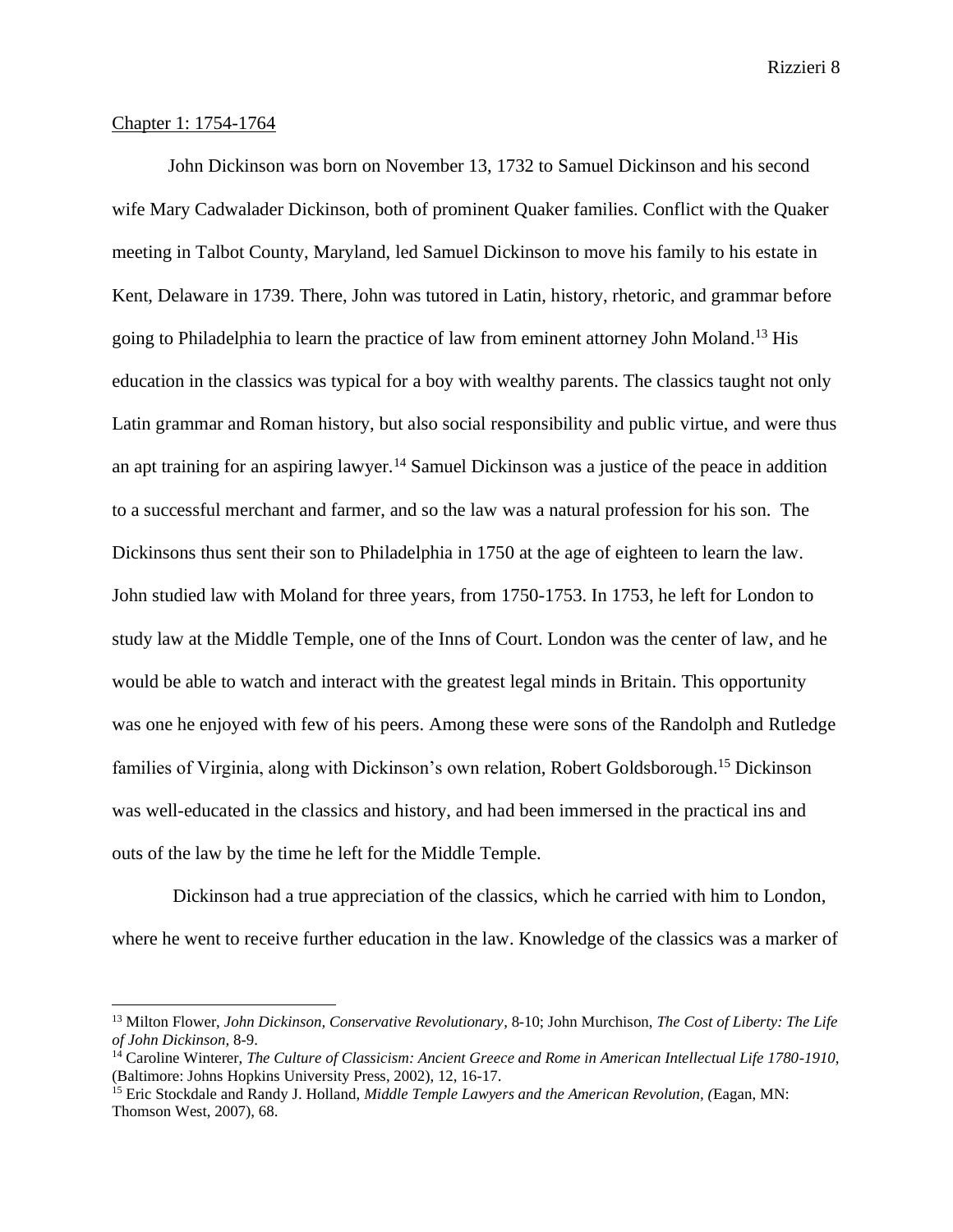a well-rounded education, and Dickinson prided himself on his learnedness. Dickinson delivered a harsh assessment of fellow student Tench Francis, both for his skills as a lawyer, and his Latin abilities. Francis "has read the Roman History but does not understand any thing of the Civil Law nor of their Customs." Francis, Dickinson wrote, was surprised to find that Dickinson had "read Tacitus this Winter" because "but 3 or 4 men in Philadelphia could read it." Francis then attempted to "try my Knowledge" by slipping in a mention of the writer Sallust, "of whom I profest Myself an Admirer," and proceeded to get out his copy of Sallust's *Bellum Catilinae<sup>16</sup>* They proceeded to discuss Caesar's speech, but "soon differed in our Paraphrase & an Argument" begun on the Roman Laws." Dickinson informed his mother that "your Son 'omne tulit punctum.'" He was also careful to note that he "afforded him [Francis] a decent Retreat." Dickinson here demonstrated his classical learning, claiming that he did so well that he "carried every point." <sup>17</sup> Dickinson's understanding of Latin allowed him to understand Roman law and custom, too, in narratives that were a window into the world of politics.

Dickinson's legal philosophy was steeped in the tradition of the common law. The founder of modern common law was Edward Coke, whose many volumes of commentary on English law were important reading for aspiring lawyers. Dickinson revered Coke and wrote excitedly that he "tread the Walks frequented by the Antient Sages of the Law; perhaps I Study in the Chambers, where A Coke or Plowden has meditated."<sup>18</sup> Dickinson immersed himself in the writings of Coke and Coke's contemporary jurist Edmund Plowden, and was so caught up in their work that "[he] seem[ed] to converse with them." <sup>19</sup> Coke wrote *Institutes of the Laws of* 

<sup>16</sup> John Dickinson to Mary Cadwalader Dickinson August 2, 1756, in *The Complete Writings and Selected Correspondence of John Dickinson: Volume One, 1751-1758*, (Newark, Del.: University of Delaware Press, 2020), 136n9. All letters from John Dickinson are from this source.

<sup>&</sup>lt;sup>17</sup> John Dickinson to Mary Cadwalader Dickinson August 2, 1756, 135-136.

<sup>&</sup>lt;sup>18</sup> John Dickinson to Samuel Dickinson, March 8<sup>th</sup>, 1754, 20.

 $19$  John Dickinson to Samuel Dickinson, March  $8<sup>th</sup>$ , 1754, 20.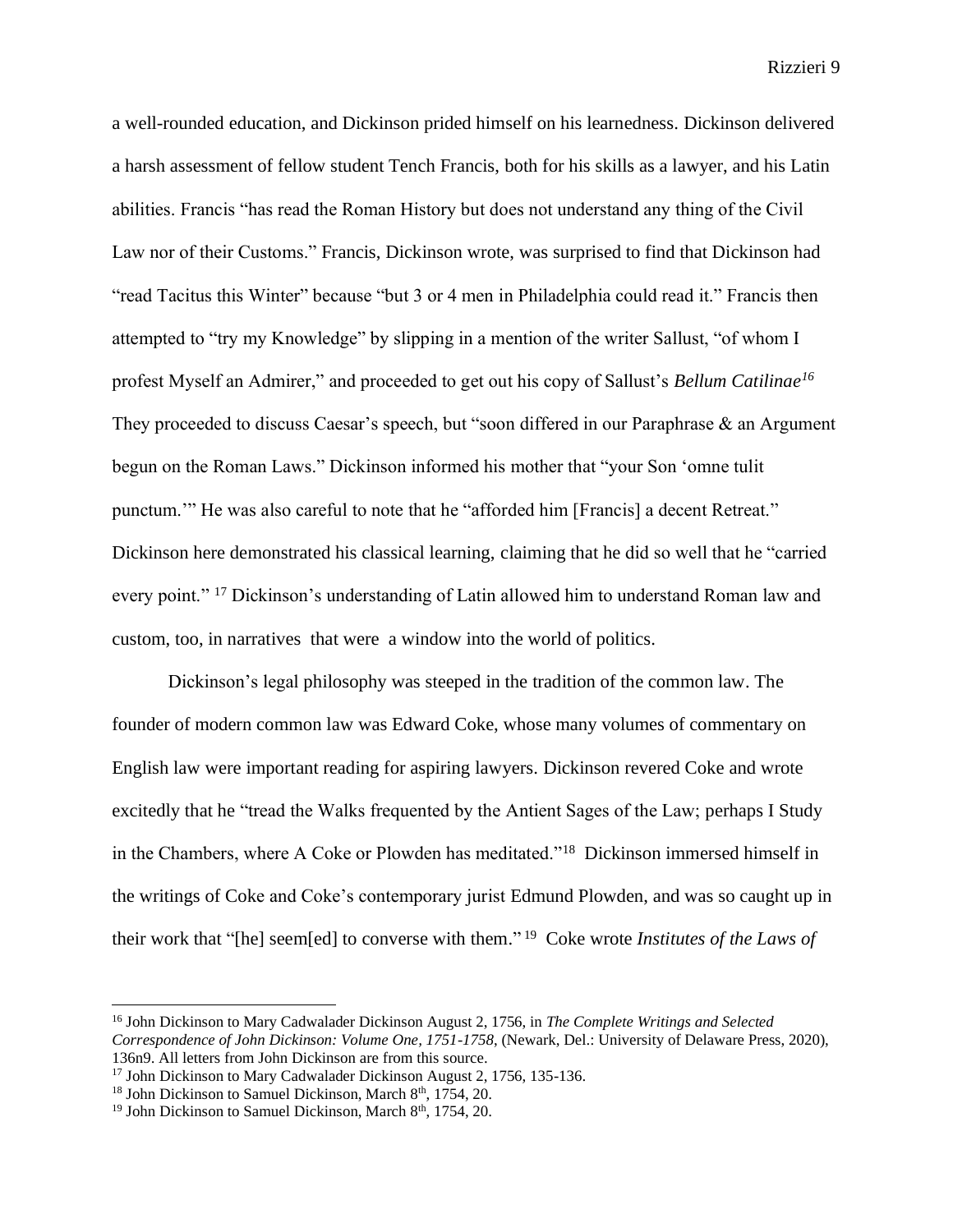*England,* and Plowden wrote *Commentaries, or Reports,* both providing useful commentary on laws and rulings that helped lawyers better understand aspects of the law and precedent. <sup>20</sup> Dickinson clearly admired these two jurists, and purchased "Coke & Hawkins's Ab[ridgemen]t" on January 22nd of 1754. This book was likely the seventh edition of William Hawkins's annotated *Institutes of the laws of England<sup>21</sup>* Dickinson's admiration of Coke and Plowden spoke to his investment in the sacrality of experience and tradition of the common law.

Common law was a guide for modern lawyers and judges because it was said to be founded on reason and justice. The assumption behind the common law tradition was that only good and just laws were maintained. Any bad law would be weeded out by judges employing their reason. Dickinson described his study of the law in a way that demonstrated his respect for precedent, and the justification for its implementation:

Thus very often a Hint from a Book of Psalms has travelld through a strange confusion of Poets, Historians, Philosophers &c concluded with Galen, 'Arts longa, Vita brevis' & been finishd with a large lesson of Coke on Littleton.<sup>22</sup>

All law was derived from the eternal law. Divine law, derived from the eternal law, was law revealed in scripture, and was itself the source of constitutional law, which was in turn the source of positive law, which included common law and statutory law.<sup>23</sup> Thus, Dickinson remarked that the legal commentaries of Littleton, commented on by Coke, were sound law in that they were traceable back to scripture, the word of God. Coke's *Commentaries on Littleton* supplied commentary on the law, helping readers understand common law precedents as they developed

<sup>&</sup>lt;sup>20</sup> John Dickinson to Samuel Dickinson, March  $8<sup>th</sup>$ , 1754, 23n1.

<sup>21</sup> Middle Temple Expenses, January 11, 1754-May 28, 1754, 44; 49n1. The full title of this work is *An Abridgment of the First Part of Ld. Coke's Institutes; with Great Additions, Explaining Many of the Difficult Cases, and Shewing in What Points the Law Has Been Altered by Late Resolutions and Acts of Parliament. By William Hawkins,*  Serjeant at Law. 7<sup>th</sup> ed. London: H. Lintot 1751.

<sup>&</sup>lt;sup>22</sup> John Dickinson to Samuel Dickinson, September  $6<sup>th</sup>$ , 1754, 66; 67n6.

<sup>&</sup>lt;sup>23</sup> Calvert, "Legal Papers and Context" in *The Complete Writings and Selected Correspondence of John Dickinson: Volume One, 1751-1758*, xliv. Quakers placed more emphasis than other traditions on divine revelation of fundamental principles of the law than did other traditions, xliv,xlv.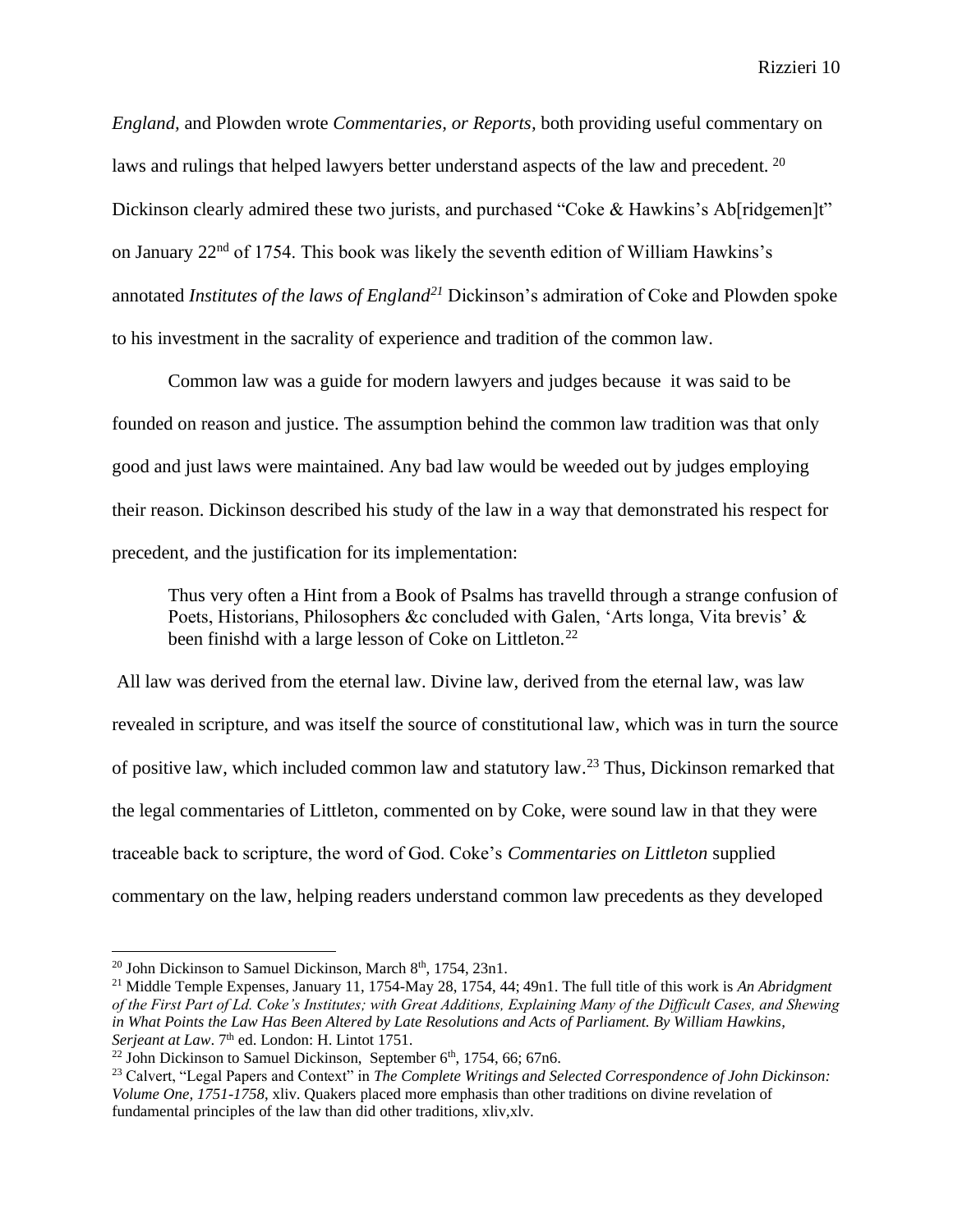through English history. Coke's later volumes discussed other aspects of law, but were censored upon his death in 1634 because of their political implications to the reign of Charles I before being published in the  $1640s$ , as the English Civil War began.<sup>24</sup> Coke's writings made grand claims about the historic precedents for laws and firmly anchored jurists to the past. He also defended the personal rights of subjects against infringement by the king, and held that these rights had been cemented by Magna Carta. 25

Dickinson's notion of the British constitution was complex, and was formed by both his legal education and later by both experience and further reading, particularly of William Blackstone's *Commentaries on the Laws of England.* The notion of a constitution held by English lawyers was that it was essentially the combination of laws, governmental structures and mores. Rights were the lifeblood of the constitution, and reason was the ligaments tied the laws, habits, and governing institutions together in a meaningful whole.<sup>26</sup> Dickinson, throughout his time in London expressed this sentiment about the law, describing the work of a lawyer as like that of a "Florist," and the equity courts as what gave the law "Beauty & Harmony," like "flesh" gave bones and ligaments shape.<sup>27</sup> Dickinson was also heavily influenced by Blackstone's *Commentaries on the Laws of England,* which he cited often in his 1774 *An Essay on the Constitutional Powers of Great Britain*. Dickinson's Blackstonian constitutionalism limited the king's power by the "evident consequence" of royal action. That is, any act that might damage the health of the body politic ought to be considered unconstitutional. This definition was broad,

<sup>&</sup>lt;sup>24</sup> John Baker, *Introduction to English Legal History*, 5<sup>th</sup> ed. (Oxford: Oxford University Press, 2019), 200.

<sup>25</sup> Allen D. Boyer, "Sir Edward Coke, Ciceronianus: Classical Rhetoric and the Common Law Tradition,"

*International Journal for the Semiotics of Law*, X, no. 28 (1997): 4-6. Potter, *Law Liberty, and the Constitution,* 131 <sup>26</sup> Bernard Bailyn, *The Ideological Origins of the American Revolution,* 68-69.

<sup>&</sup>lt;sup>27</sup> John Dickinson to Samuel Dickinson, April 22 1754, 31; John Dickinson to Samuel Dickinson, August 2 1755, 137.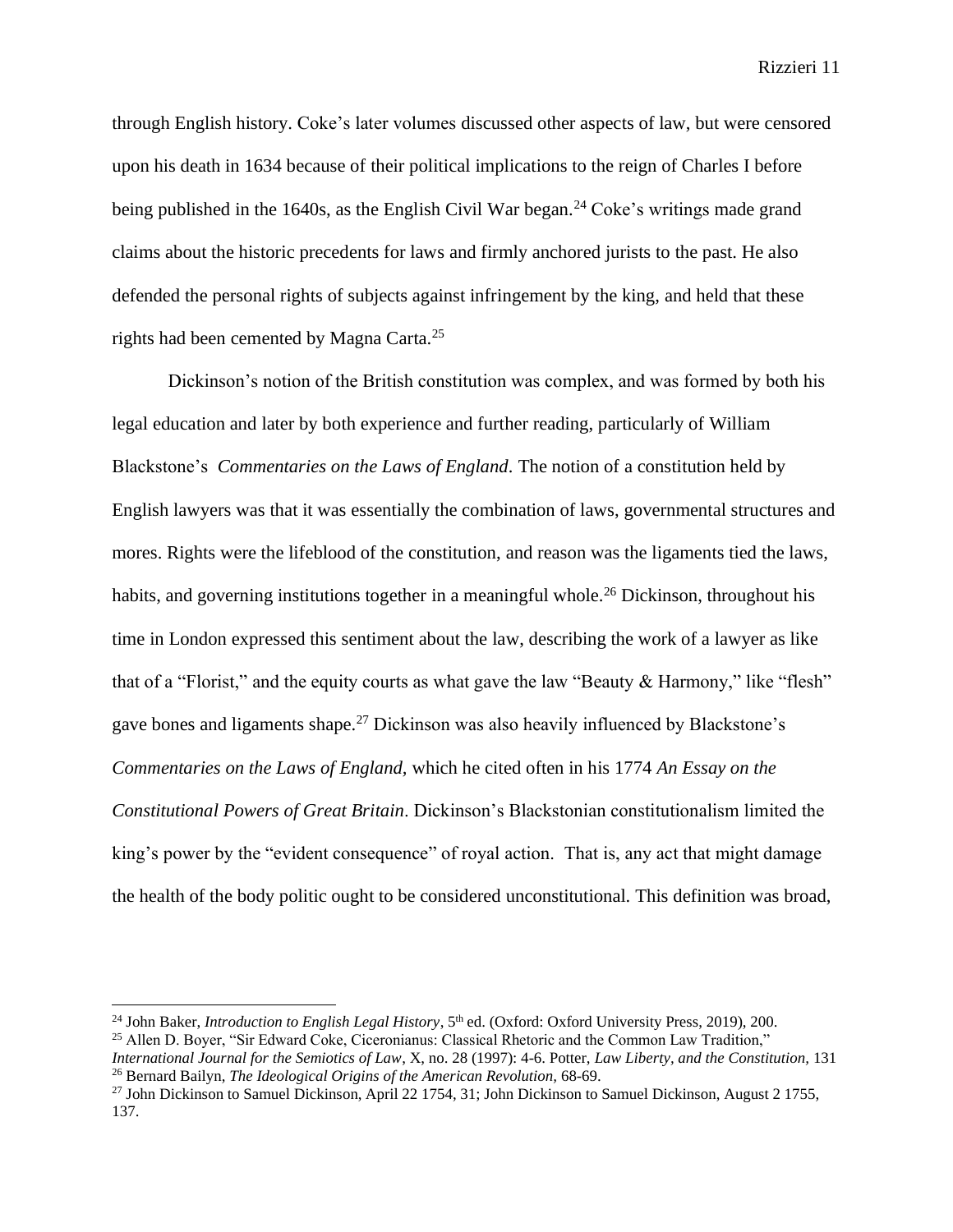and went far beyond the text of any statute.<sup>28</sup> Blackstone's "evident consequence" doctrine, and the constant renegotiation throughout British history of rights Dickinson studied, led to Dickinson's belief that the obligations that bound Britain and its colonies were not breakable. The bond between them was renegotiable.<sup>29</sup>

Dickinson's belief in the importance of the English constitution as a bulwark against royal excesses developed in London. His admiration of the jurists who had stood against the king in favor of the rule of law and the power of Parliament demonstrated his belief that the historical constitution was supreme. He remarked on his excitement about being in the hall "[w]here a Hampden and a Holt have opposd encroaching Power, and supported declining Justice, in short upon whose Judgments, the Happiness of a Nation has depended, I am filled with Awe and Reverence."<sup>30</sup> Hampden had opposed Charles I's monarchical excesses, and was killed during the English Civil War. Holt was a justice during and after the Glorious Revolution, who relied heavily on natural law when deciding cases.<sup>31</sup> These two men thus represented the shining moments in English republican history to a young Dickinson: the repudiation of the absolute power of the monarchy and the lofty achievement of returning justice and even happiness to England. The Glorious Revolution was especially important to Dickinson, as it was to many other Americans, because it represented the opportunity to return to the ancient Saxon constitution, fully restoring the rights of English subjects.<sup>32</sup>

<sup>28</sup> William Blackstone's *Commentaries on the Laws of England*, Vol. 1, 250 quoted in John Dickinson, *An Essay on the Constitutional Powers of Great Britain,* 36.

<sup>&</sup>lt;sup>29</sup> John Philip Reid, "'In Our Contracted Sphere': The Constitutional Contract, the Stamp Act Crisis, and the Coming of the American Revolution," *Columbia Law Review,* 76, no. 1 (Jan. 1976): 22-23.

 $30$  John Dickinson to Samuel Dickinson, March  $8<sup>th</sup>$ , 1754, 20.

<sup>&</sup>lt;sup>31</sup> John Dickinson to Samuel Dickinson, March 8<sup>th</sup>, 1754, 23n2, Harry Potter, *Law Liberty and the Constitution: A Brief History of the Common Law,* (Rochester, NY: Boydell & Brewer, 2015), 176

<sup>32</sup> Colbourn, "John Dickinson, Historical Revolutionary," *The Pennsylvania Magazine of History and Biography,*  83, no. 3, (July, 1959): 282.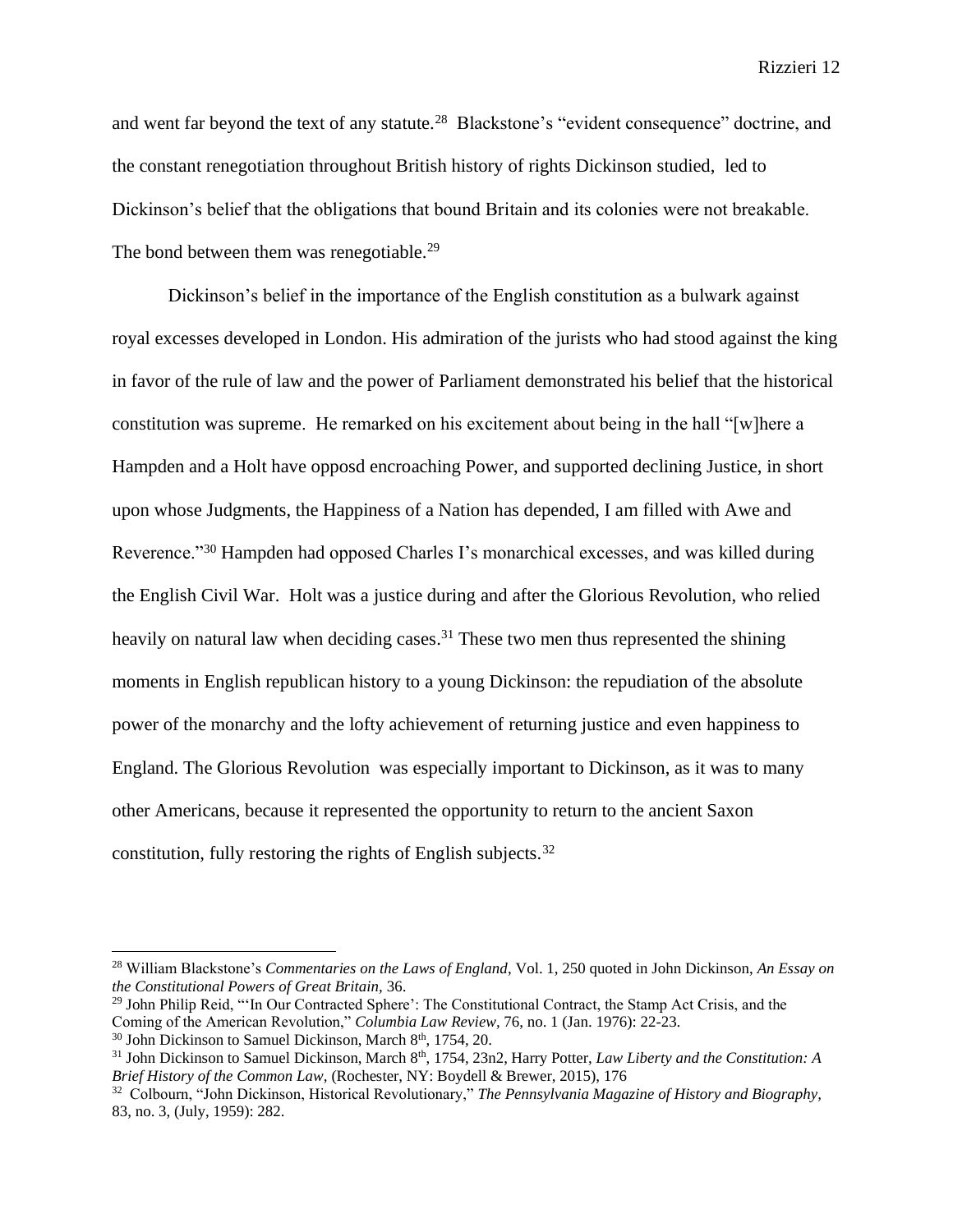John Dickinson read the great republican thinkers of English legal tradition, and was guided by their reliance on the ancient constitution and common law. The law commentaries of Coke, and the work of Hampden and Holt emphasized for Dickinson the importance of the constitution's continuity. They had based their resistances to the king on the Magna Carta, which secured rights to individuals that the king could not revoke at will.<sup>33</sup> Coke especially had stated the importance of the common law and the constitution as above the king and Parliament. Coke's, as well as Holt's, view of the law as the rule of reason, had a clear influence on Dickinson as he grappled with how individual rights fit within the written laws of Parliament. As the doctrines of common law and constitutional rights were based on reason, he believed, as Coke had, that they bound Parliament and the king. Thus, a law duly passed by Parliament could be unconstitutional and could in fact be invalidated by the courts if it was shown to be unreasonable. The Glorious Revolution affirmed the rights of Parliament that could not be violated by the king, but did not, according to Dickinson and his contemporaries, do enough to cement the supremacy of the fundamental law.<sup>34</sup> Dickinson's admiration of thinkers who were involved with these landmark disputes with the monarchy demonstrated his republican ideological bent, as well as his determination to maintain the rights of the English constitution.

Dickinson developed a philosophy of the law that valued being right over being successful—that is, developing correct legal interpretations whether or not those arguments won specific court cases. For him, arguing a case meant furthering the law. Dickinson wrote to his father that:

when a wrongful Judgement is given against Me to produce Coke, Plowden, Ventris, Diis Catoni

<sup>33</sup> H. T. Dickinson, "Magna Carta and the American Revolution," in *Magna Carta: History, Context, and Influence*, ed. L. Goldman, (London: University of London Press, 2018), 80. <sup>34</sup> Potter, 120, 176, 131; Reid, 'In Our Contracted Sphere:' 43-44.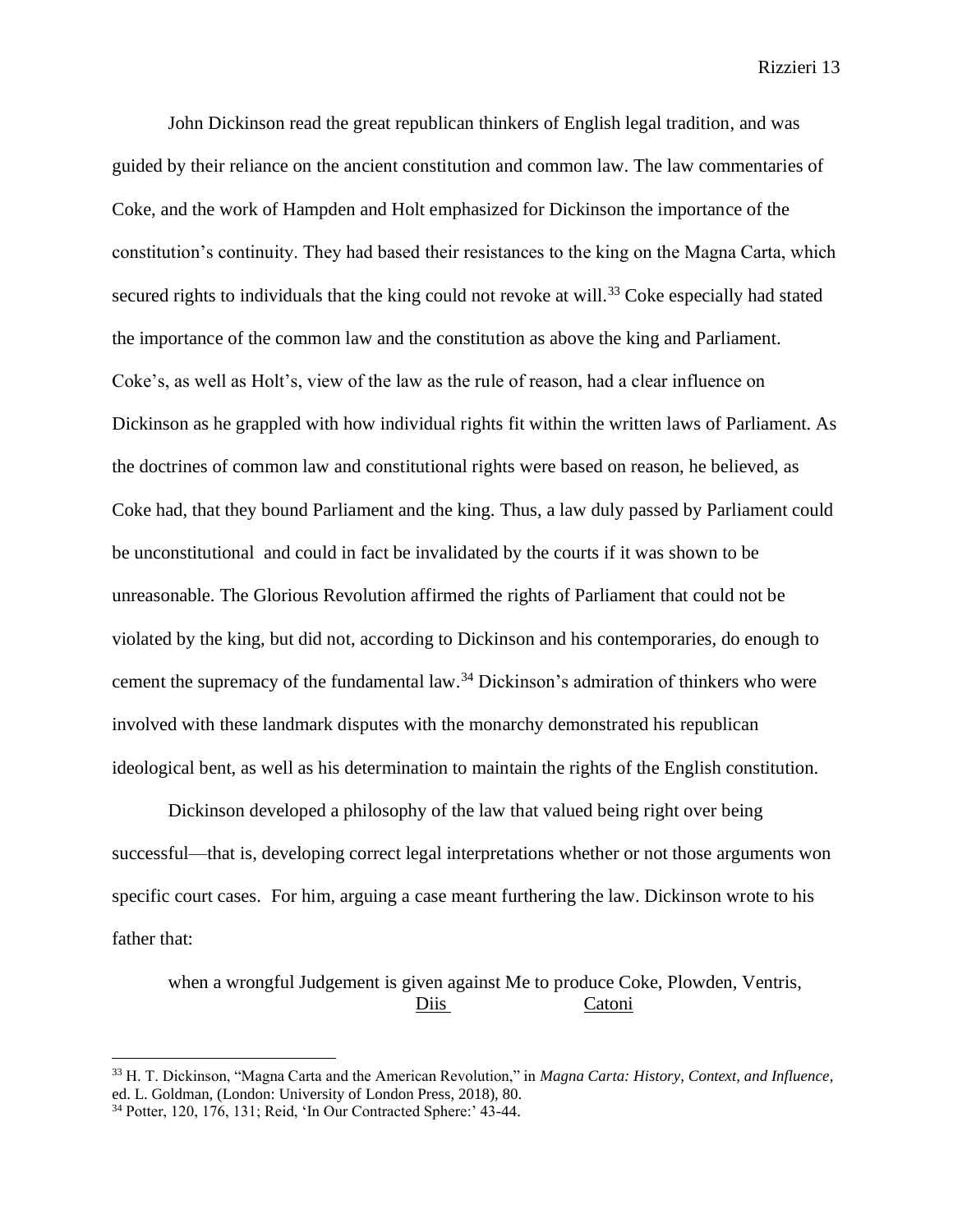Salkeld  $\&c \&$  shew 'victrix causa illis placuit, sed victa peritis.' That though they gave Judgement for the Plaintiff, Yet all the learned were of Opinion with the Defendant.<sup>35</sup>

This passage from the Roman poet Lucan's epic *Pharsalia* described Cato, a figure revered by republicans for his steadfast resistance to encroaching monarchy. The original Latin referred to Cato's unfailing uprightness and virtue in the face of opposition: all the victorious causes pleased the gods, while all the losing causes pleased Cato. Cato was concerned with being right more than he was concerned with being favored by the gods, whose whims decided fortune. Dickinson admired Cato's dedication to what was right, and imagined himself standing for truth, against those who disagreed, even when it meant losing the case. Thus, Dickinson believed that standing on the right side with the legal authorities and great thinkers was preferable to making a bad argument just to persuade a particular judge or jury.

For Dickinson, government, however righteous its principles, needed to be run by virtuous men. One of the arguments he would make early in his career was that the lack of virtue in the British administration made it unfit to rule Pennsylvania. Dickinson purchased a copy of Montesquieu's *The Spirit of the Laws*, on May 26<sup>th</sup> 1754.<sup>36</sup> The treatise, published in 1748, was a work of moral philosophy that placed emphasis on the rise and fall of liberty over time, and also articulated the necessity of a system of checks and balances to counter ambition and prevent corrupt practices from taking over the government.<sup>37</sup> Montesquieu's interest in the preservation of liberty appealed to Dickinson,.<sup>38</sup> Montesquieu viewed corruption, which Dickinson noted with alarm while he was in London, as harmful to society and the individual at once. Corruption in a

<sup>35</sup> John Dickinson to Samuel Dickinson, August 2, 1756, 138.

<sup>36</sup> Middle Temple Expenses, in *Complete Writings, Volume One,* January 11 1754-May 28 1754, 48; 49n13.

<sup>37</sup> Robert Sparling, "Montesquieu on Corruption: Civic Purity in a Post-Republican World," in *On Civic Republicanism: Ancient Lessons for Global Politics*, ed. Geoffrey C. Kellow and Neven Leddy, (Toronto: University of Toronto Press, 2016), 174

<sup>38</sup> Nannerl O. Keohane, "Montesquieu: Constitutionalism and Civic Virtue" in *Philosophy and the State in France: The Renaissance to the Enlightenment*. (Princeton, Princeton University Press, 1980), 397.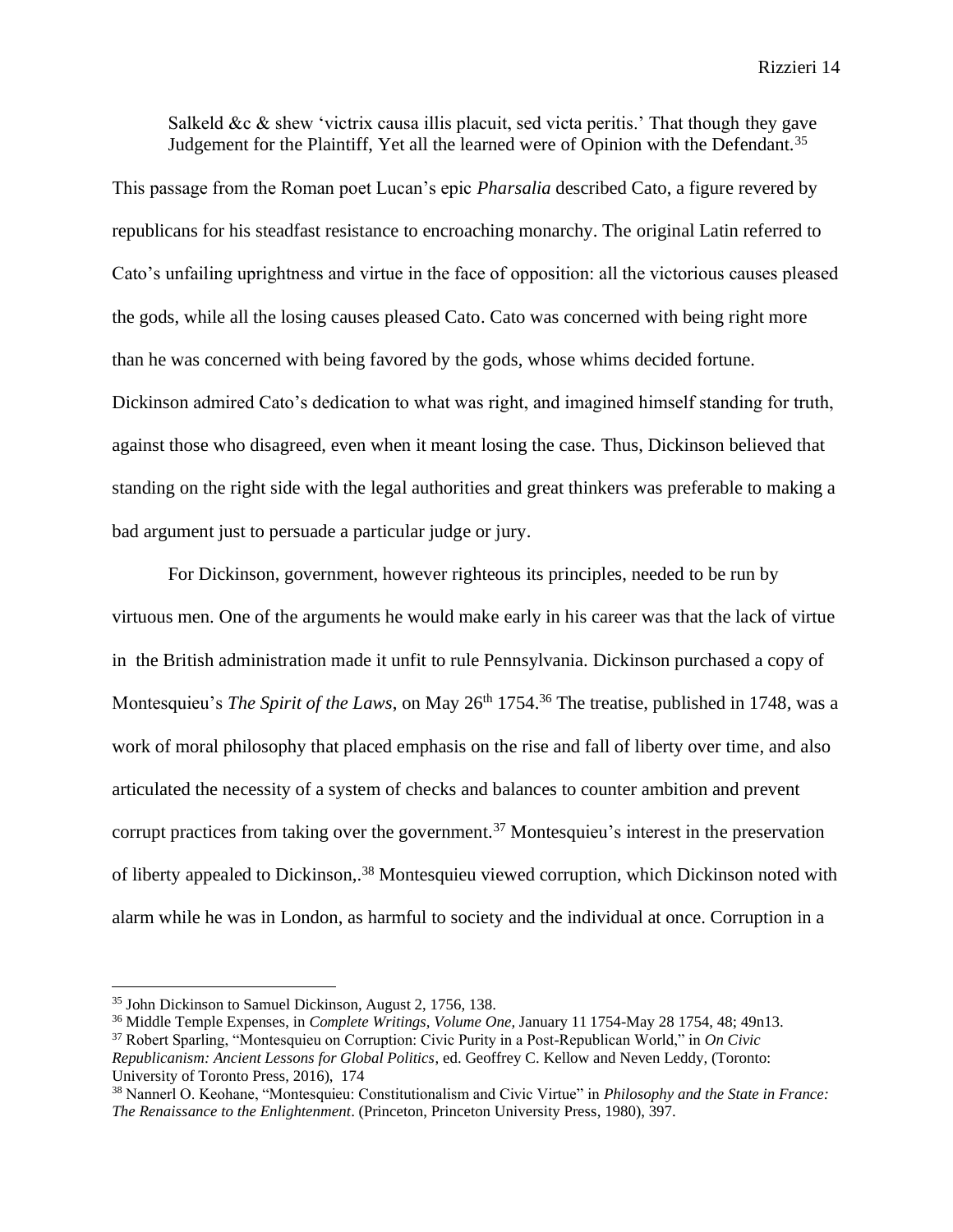republic especially entailed both of these things, since the desires of the individual could too easily "overcome the balances of his constitution."<sup>39</sup>

The practice of law was essential to its continued development, particularly as the British legal system was based on the common law. As he wrote to his father after attending arguments at court, there was "[p]leasure in unravelling an intricate Point of law, as a Florist receive, when he sees some favourite flower, which he had long tended himself, at last unfold its glowing Colours, & breathe its sweet Perfumes."<sup>40</sup> Dickinson took pleasure in the intellectual work of the common law. He saw the law as an ever-evolving, natural, almost living thing, like a carefully cultivated plant. The florist could help the plant respond to change and adapt. But the plant itself, with its own essence, rooted in its own soil, bent toward the light in its own growth history, also had its own natural trajectory that had to be nourished. This growth and adaptability meant that it was helpful to listen to lawyers dispute the law, because that was how legal doctrines were refined into usefulness. He wrote that:

We not only hear what We have read, repeated, but disputed  $\&$  sifted in the most Curious & learned Manner; nay frequently hear things quite new, have our doubts cleard up, & Our Errors corrected. The Barr is a perfect Comment upon the Written Law, & every great Man at it, is in some Measure a Master & Instructor to these young Students, who have the Wisdom to attend there. <sup>41</sup>

The application of the law in argument was vital to how it functioned. Without the "[c]omment" on the law, it would never be applied and made actually useful. Dickinson emphasized the way the practice of law built on canon. Every case added to English law, confirming the lessons of the written law and putting it into practice.

<sup>39</sup> Robert Sparling, "Montesquieu on Corruption: Civic Purity in a Post-Republican World," 158, 178.

<sup>40</sup> John Dickinson to Samuel Dickinson, April 22 , 1754, 31.

<sup>&</sup>lt;sup>41</sup> John Dickinson to Samuel Dickinson, April 22<sup>nd</sup>, 1754, 31.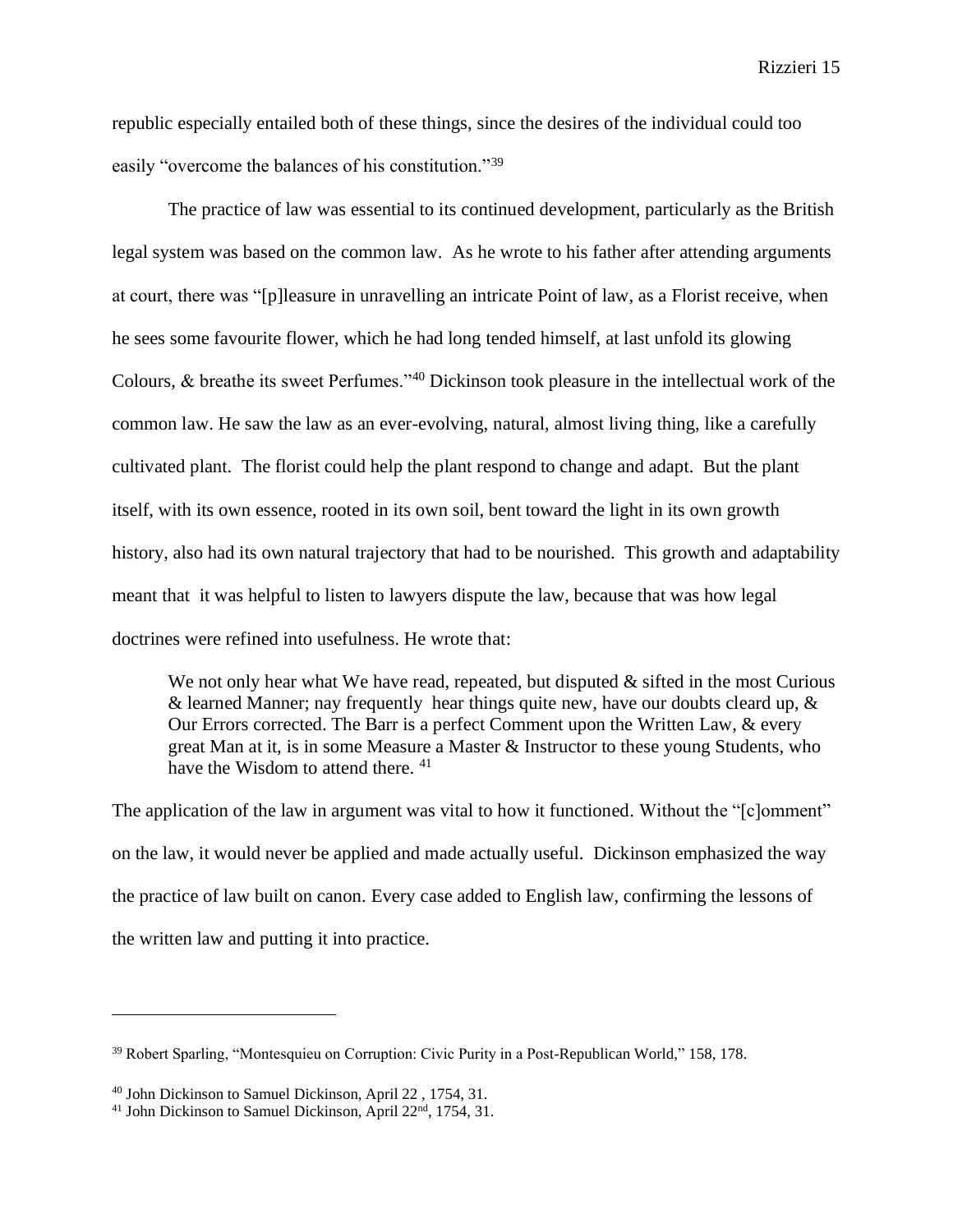This process of elucidation was crucial because laws governed imperfect societies, with real people who depended upon it for relief. In this letter, he laid out his earnest opinion of the law:

We were not designd for Angels here, Our Passions recall us to the Duties of Humanity, & Reason teaches Us to make the Passage as agreeable as possible that leads to Future Happiness—And thus while Each pursues his particular Scheme, he unknowing and undesignedly serves as a Wheel to effect the General Good...This however I am convincd of, that there cannot be upon Earth, a nobler Employment than the Defence of Innocence, the Support of Justice, & the Preservation of peace and Harmony amongst Men: These are the Offices of my Profession, & if my Abilities are but equal to my Inclination, they will not be undischarged by Me.<sup>42</sup>

Law was part of a functioning society. Its purpose could not be separated from the imperfect society within which it operated. The purpose of legal institutions and practice was also not to win cases for clients at all costs, but instead to serve the common good. Dickinson saw his profession as one which operated within a broader society. Dickinson's legal philosophy sought to preserve, not disrupt.

The law could be refined and improved, but even the best laws were useless if the men

who legislated, governed, and adjudicated were corrupt. Dickinson commented:

Laws in themselves, certainly do not make Men happy—they derive all their force  $\&$ Worth from a vigorous  $\&$  just Execution of them-- $\&$  where there is any Obstruction to this, from Ignorance, Villainy, or Cowardice—People are just in the same Condition as if they had no Laws—& the preserving the forms of Judges Juries, Sheriffs or without Knowledge, Honesty & Resolution is like a Mill, which after a material Wheel is broken, may run giddily round—but will never make a Grain of Four.—This I really believe to be the Condition of our Country at present-- $&$  I cant well see how it can be remedied unless they grow honester, than they are—for suppose there were two Lawyers of equal Abilities—they never woud be a Match—unless they were equal Rogues too--For all the Law of Coke & the Eloquence of Cicero—can never influence Men who don't understand You, or if they do, were determind in their Opinions—before they hear You. $^{43}$ 

<sup>42</sup> John Dickinson to Mary Cadwalader Dickinson, August 15, 1754. 57.

<sup>&</sup>lt;sup>43</sup> John Dickinson to Samuel Dickinson, February 19, 1755, 82.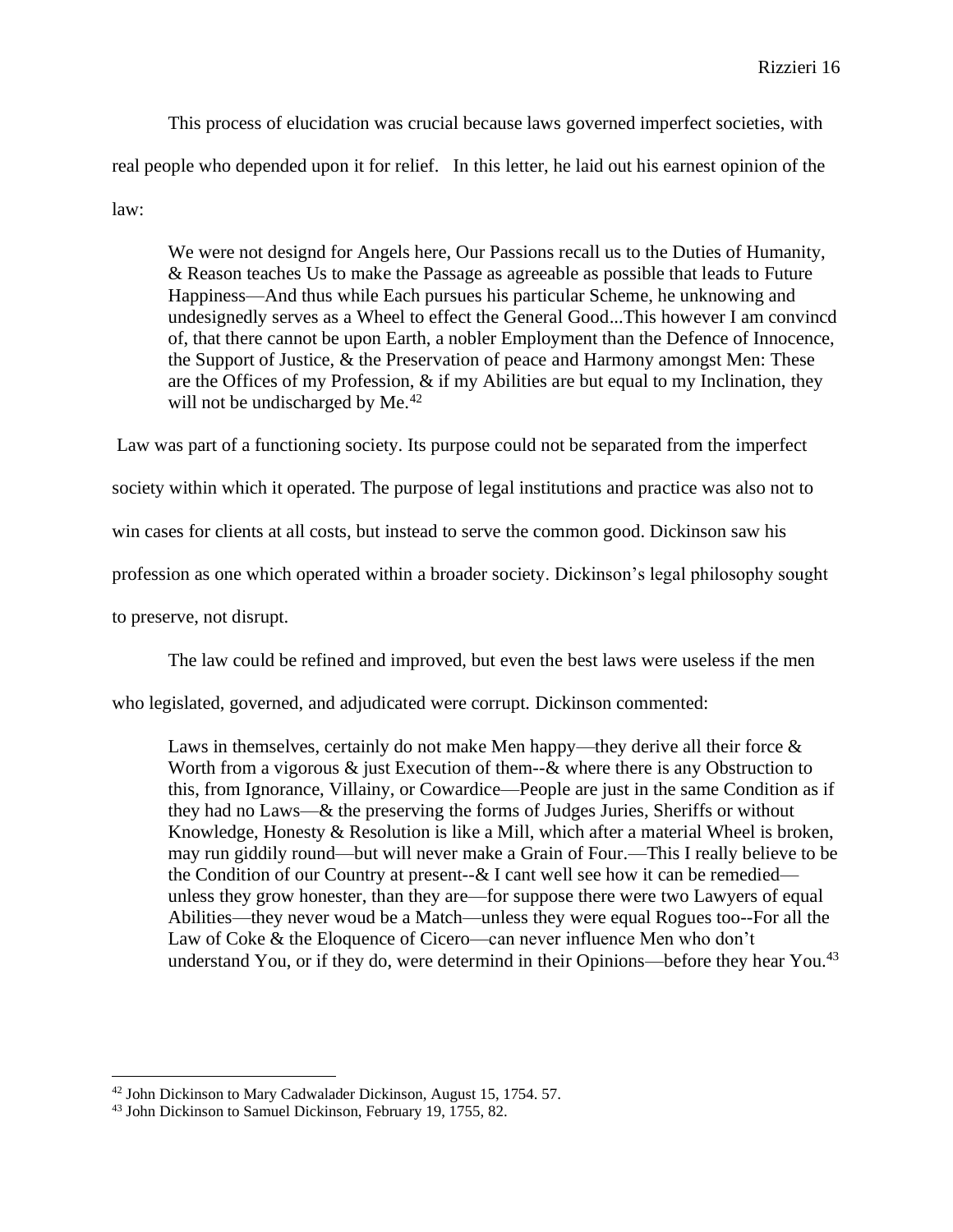The functioning of the law was determined by the way in which the laws were enforced. Laws, according to Dickinson, needed to be enforced justly. If they were not, there was no point to having a law. The men who enforce the law need to be knowledgeable, honest, and resolute, or else the law simply could function. Dickinson believed that the law needed to be administered well. His time in London left him convinced of this principle but despairing of current practice when he saw that "the most unbounded Licentiousness, & utter Disregard of Virtue which the unfailing Cause of the Destruction of all Empires for it is impossible for Publick Dignity and Security to exist without private Virtue and Honesty."<sup>44</sup> It does not matter how good the quality of the law, the wheat, society will be lawless unless the governing institutions, the mill, worked properly. Virtue sustained the administration of the law. However, the administrators themselves were not the only people whose morality and understanding of the law was necessary for the system to work. The public must be able to "hear" the arguments, and so they needed a common understanding of the principles.

One troubling aspect of the enforcement of law for Dickinson was the arbitrariness of the equity courts. While necessary to mitigate the harshness of the common law, the chancery courts were also necessarily discretionary. The Chancery Court's essential function was to dispense leniency to combat the common-law court's sternness. These courts of equity relied on the good sense and understanding of the particulars of the situation The Chancery Court could overrule the rulings of the Court of Common Pleas. Pennsylvania's Quakers, however, were wary of the executive authority that operated the Chancery, and its function as an equalizer was taken on by

<sup>44</sup> John Dickinson to Samuel Dickinson, January 21, 1755, 72.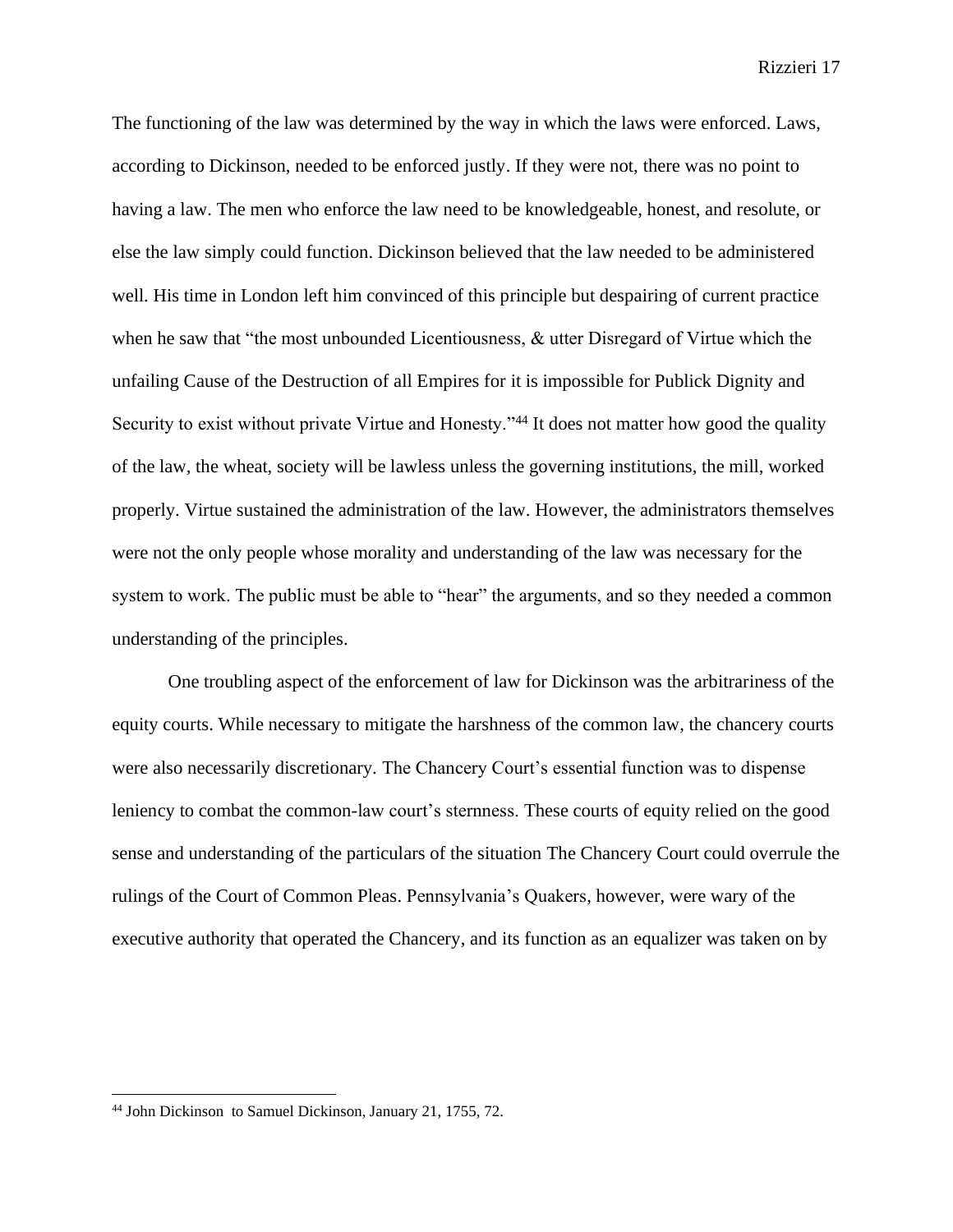other branches of the judiciary in 1736. <sup>45</sup> Dickinson took notes on this court's proceedings in London and hoped to use them for his own cases. <sup>46</sup> Ideally, the courts of equity, were:

giving such a complete Acquaintance with the whole Body of the Law, that afterwards a Man's reading is like travelling again in the same Road. The Laws of England abstracted from the Court of Equity are like a Body consisting only of Bones & Muscles strong  $\&$ hardy in the greatest Degree, but void of that Beauty & Harmony it has when cloathd with flesh, which in adorning it, does not detract in the least from its former Qualities.<sup>47</sup>

Dickinson believed that Chancery Courts were essential because they responded more

immediately to the facts of the case by acknowledging that "the Necessities of Human Nature are greater than our Foresight," and so there ought to be the possibility of leniency.<sup>48</sup> He wrote also that the common law courts ought to maintain their harshness because to do otherwise would be incompatible with their purpose. Later in this letter he registered reservations about the ubiquity of the courts of equity in Pennsylvania because there was no longer an established court whose sole job it was to deal equitably in cases:

Judges & Juries think it hard to deny a Man that Relief which he can obtain no where else: & without reflecting that Equity never intermeddles, but where Law denies all manner of Assistance, every Judgement, Every Verdict is a confusd Mixture of private Passions & Popular Errors; & Every Court assumes the Power of Legislation. The Inconvenience of this extensive & arbitrary Authority is severely felt already, & will hardly decrease till the Source is stopd.<sup>49</sup>

Dickinson suggested that it was necessary to have the appropriate chancery law to ensure consistency. The rule of law was not supported by arbitrary leniency, but could only function if each court operated properly. Separation of duties, a theory Montesquieu posited for political life, was also necessary for a functioning legal system. In the American colonies, English

<sup>45</sup> Jane E. Calvert, "The Legal Papers and Their Context," in *The Complete Writings and Selected Correspondence of John Dickinson: Volume 1: 1751-1758*, li-lii.

<sup>&</sup>lt;sup>46</sup> John Dickinson to Samuel Dickinson, February 19, 1755, 82.

<sup>47</sup> John Dickinson to Samuel Dickinson, August 2, 1755, 137.

 $48$  Ibid.

<sup>49</sup> John Dickinson to Samuel Dickinson, August 2, 1756, 138.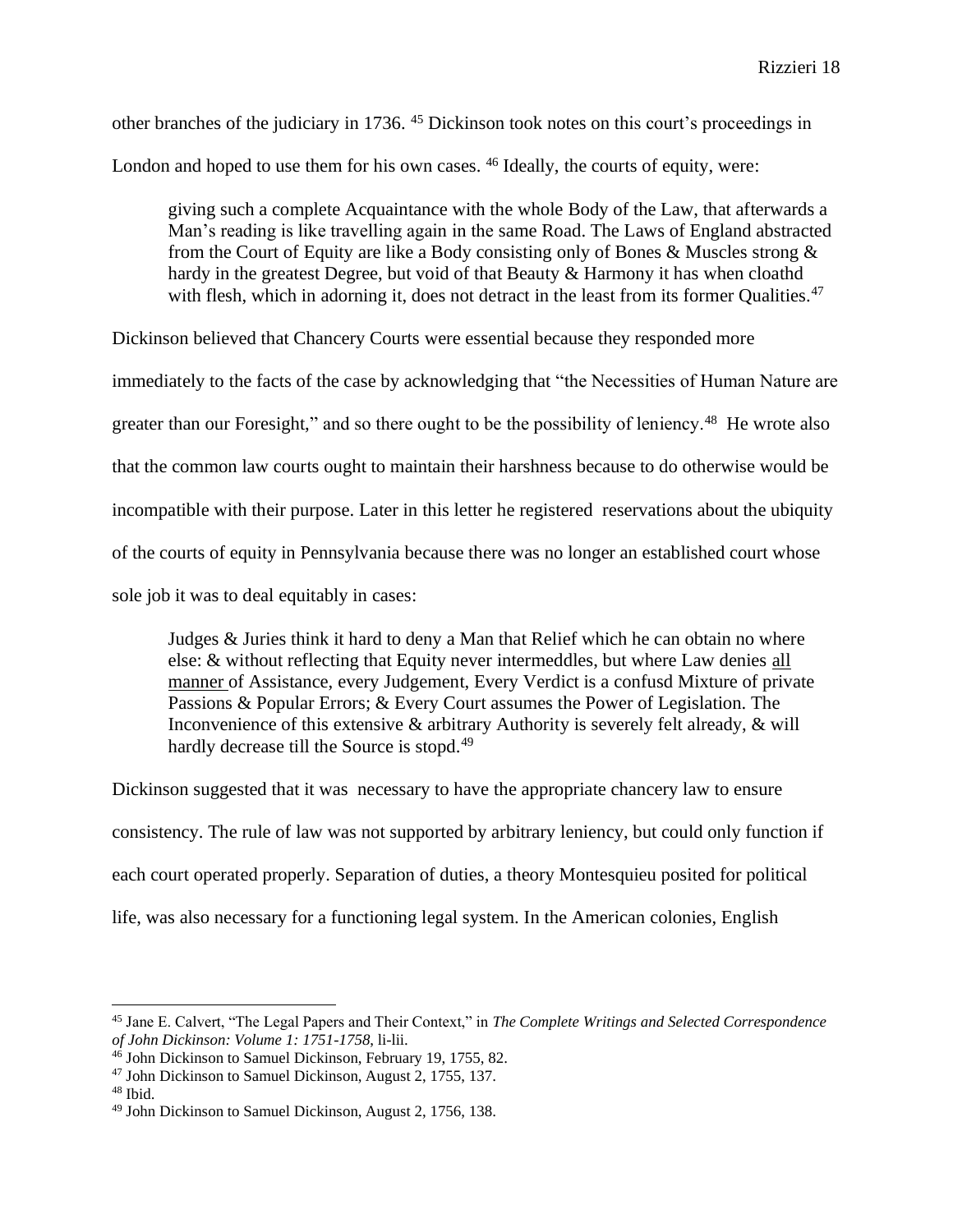common law was too often distorted by "magisterial will." The combination of common law and the uneven use of British statutory law contributed to "legal disorder" in the colonies.<sup>50</sup>

In his legal studies, Dickinson also learned the importance of a well-crafted argument and the importance of sincerity in public discourse. The study of rhetoric sought to remind people of their rationality, <sup>51</sup> but it became more important in the eighteenth century, with the new attention to human responses, to also convey the spontaneity of speech. The speaker could not just present reasons; he had to convince auditors of his sincerity through his expressiveness. The era's emphasis on human sensibilities meant that a new focus was placed on forming a connection with listeners and making them care.<sup>52</sup> Dickinson saw how vital good elocution was to the practice of law. Good speaking skills let a lawyer convey the full import of his argument to his auditors. Speaking well was important because it allowed lawyers to "to communicate it the law] to others: for as the clearest Ideas lose all their force by bad Expression, consequently the Art of Speaking is not beneath his [the lawyer's] Notice."<sup>53</sup> Dickinson observed and admired speakers who made their audience feel and experience what they themselves did. He described one notable occurrence at a hearing where "Sollicitor" Murray's "Eloquence" showed him to be in possession of "all the Advantages an Orator can wish for": "his Voice is Musick itself. His Language is not only easy & flowing, to captivate the Ear, but so refind as to delight the Mind, & his Arguments so nervous, as to force the Assent if the Judgment." Murray, according to Dickinson, "has attaind the Height of Perfection: Every Motion speaks, Every Attitude has a Charm. His Action has nothing affected, nothing forcd in it; but seems a Confirmation of his

<sup>50</sup> Gordon Wood, *Creation of the American Republic, 1776-1787*, (Chapel Hill: University of 298.

<sup>51</sup> Wilbur Samuel Howell, *Eighteenth-century British Logic and Rhetoric,* (Princeton: Princeton University Press, 1971), 77.

<sup>52</sup> Jay Fliegelman, *Declaring Independence: Jefferson, Natural Language, & the Culture of Performance,* (Stanford: Stanford University Press, 1993), 2; Sarah Knott, *Sensibility and the American Revolution,* (Chapel Hill: University of North Carolina Press, 2009), 1.

<sup>53</sup> John Dickinson to Samuel Dickinson, March 4 1754, 22.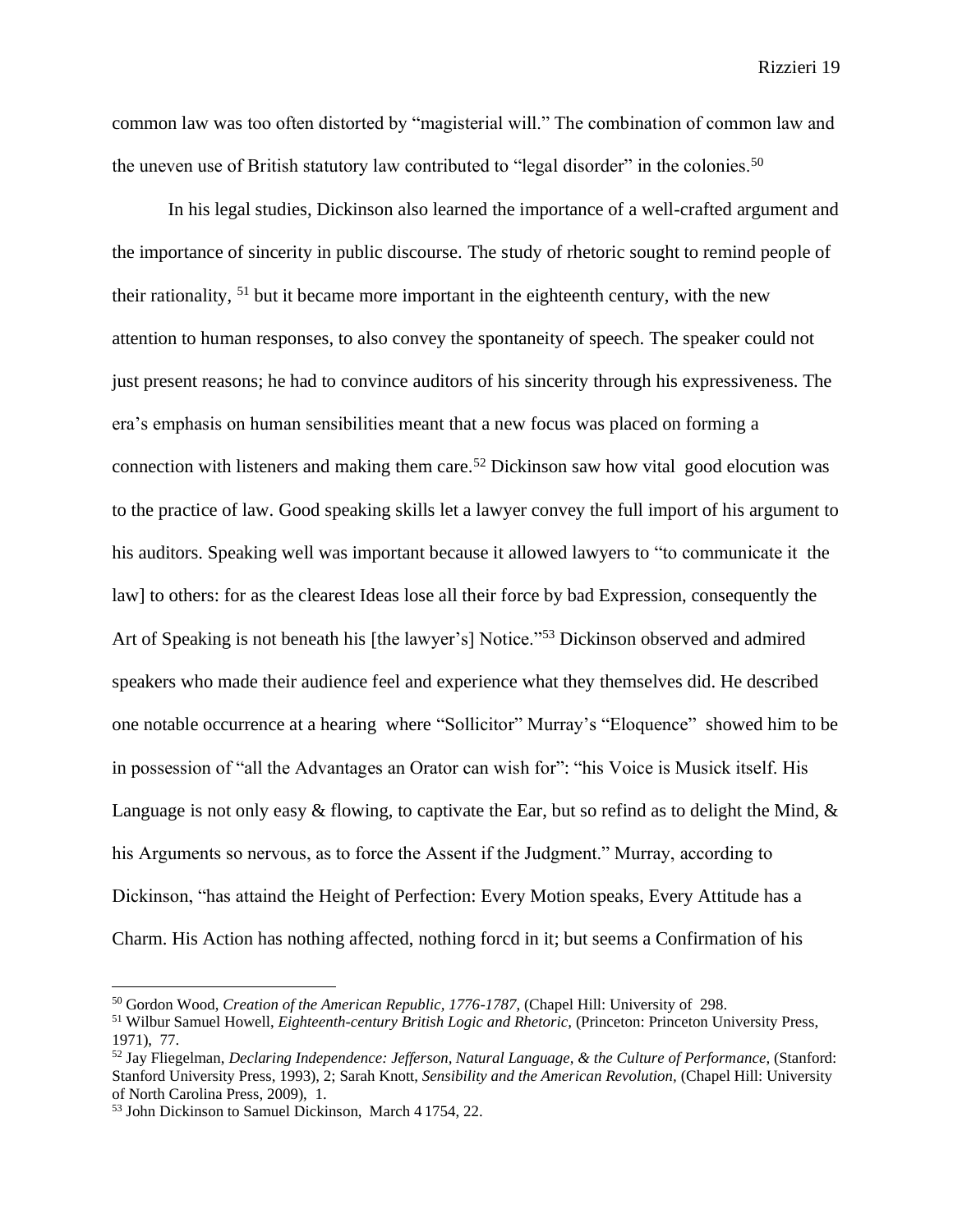Words."<sup>54</sup> It was important to make connections for the audience, and not simply rephrase what the law books said. Poole, for instance, "quoted numberless Authorities, & took the nicest Distinctions; but in the very words of the Books, which if ever he was obliged to quit, he semmd out of his Element, usd the oddest Terms, & with Repetitions & Questions spliced it out , till he came to another Authority."<sup>55</sup> Dickinson learned that it was not enough to know the law, you had to be able to persuade.

While Dickinson was in London, the French and Indian War (1754-1763) was raging, and divisions in Pennsylvania deepened. Pennsylvania's proprietor, Thomas Penn had been at odds with the Assembly since he assumed the position in 1746, believing falsely that it had seized the power of taxation from the proprietorship. <sup>56</sup> To remedy this in the summer of 1751, he had ordered the governor of Pennsylvania not to pass bills for excise taxes or to grant the Assembly loans unless the Assembly gave him the power to veto its spending.<sup>57</sup> Thus, the governors, whom the proprietor appointed, were at odds with the Assembly, leading to difficulties during the French and Indian War, when funding was desperately needed.<sup>58</sup> In letters to the proprietor in early 1755, the Assembly claimed that he was violating the rights of Pennsylvanians to spend their own money.<sup>59</sup> The Assembly petitioned the king directly, claiming that the proprietor was preventing it from raising money. When the petition failed, and when General Braddock was defeated in battle, the Assembly attempted to raise money with a land tax.<sup>60</sup> The Quaker-led Assembly itself was divided, though, with some, led by Speaker Norris,

<sup>54</sup> John Dickinson to Samuel Dickinson, March 8, 1754, 21.

<sup>55</sup> John Dickinson to Samuel Dickinson March 8, 1754, 22.

<sup>56</sup> James H Hutson, *Pennsylvania Politics 1746-1770: The Movement for Royal Government and Its Consequences* (Princeton: Princeton University Press, 1978), 7-8.

<sup>57</sup> Hutson, *Pennsylvania Politics 1746-1770*, 10-11.

<sup>58</sup> James H. Hutson, *Pennsylvania Politics 1746-1770*, 154.

<sup>59</sup> Hutson, *Pennsylvania Politics 1746-1770*, 15.

<sup>60</sup> Hutson, *Pennsylvania Politics,* 1746-1770, 17-18.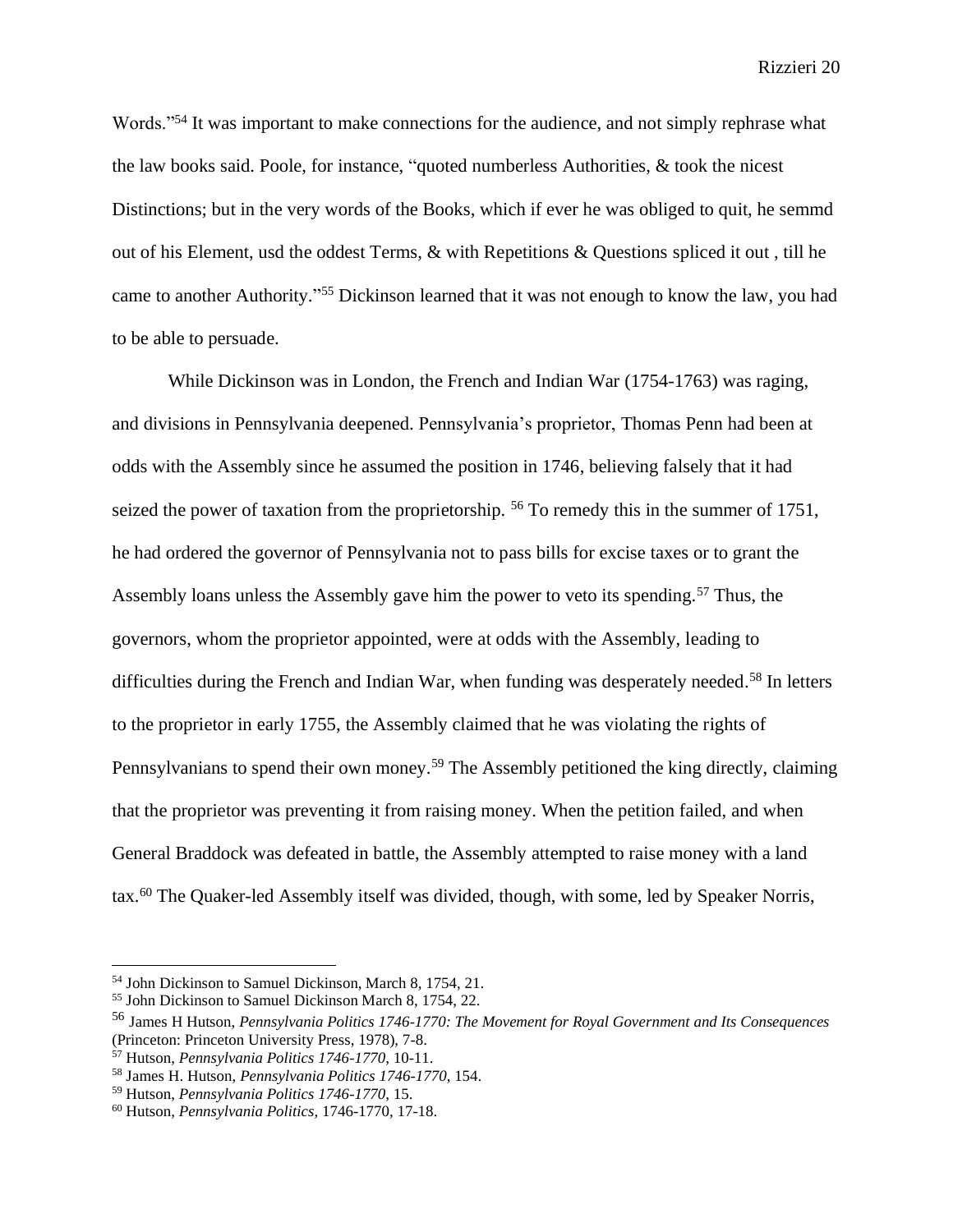believing that though non-violence was the ideal, they must defend themselves.<sup>61</sup> This led to some Friends resigning from their seats in 1756 over what they saw as the ungodly nature of the Assembly. Their absence resulted in a Quaker Party that adhered more to a "civil Quakerism" than one focused on spreading inner Light. <sup>62</sup> Attacks on the frontier meant that the Assembly had to acquiesce to the governor's refusal to allow a tax on proprietary lands, but it remained indignant that its rights as a British representative body had been usurped. <sup>63</sup> In London Dickinson had attended the Lords of Trade and Plantations in February of 1756, where Pennsylvanians were petitioning for the Crown to intervene to force the Assembly to act more decisively to fund the war. Each side blamed the other for the failure to raise sufficient money.<sup>64</sup> The movement for royal government began in 1757, as the Assembly believed the proprietor was inhibiting their governance by refusing taxation of proprietary land.<sup>65</sup>

When Dickinson returned home to Pennsylvania in 1757 he was admitted to the bar and began practicing law in Philadelphia. Notably, he took up the defense of William Smith, an Anglican minister who published a German translation of what the Assembly called seditious libel. No experienced lawyer wanted the case, and the senior lawyer initially working with Dickinson dropped it, leaving him the sole lawyer on the case. He used what he had learned in England, deploying common law defenses and the pleading with the assemblymen to use their

<sup>64</sup> Jane Calvert, "Transcription of a Hearing 'Before the Lords of Trade & Plantations,' February 26, [1756]," in *The Complete Writings and Selected Correspondence of John Dickinson: Volume 1, 1751-1758* (Newark, DE: University of Delaware Press, 2020), 93; John Dickinson, "Transcription of a Hearing 'Before the Lords of Trade & Plantations,' February 26, [1756]," in *The Complete Writings and Selected Correspondence of John Dickinson: Volume 1, 1751-1758* (Newark, DE: University of Delaware Press, 2020), 97, 101.

<sup>61</sup> Calvert, *Quaker Constitutionalism*, 181.

 $62$  Ibid., 182, 186. The political divisions among Quakers were more complex than what has been discussed here. For a more detailed account of the divisions within the Quaker Party, see Chapter 5 of *Quaker Constitutionalism.*. <sup>63</sup> Hutson, *Pennsylvania Politics 1746-1770,* 19-20, 25-26, 38.

<sup>65</sup> Calvert, *Quaker Constitutionalism,* 195-6.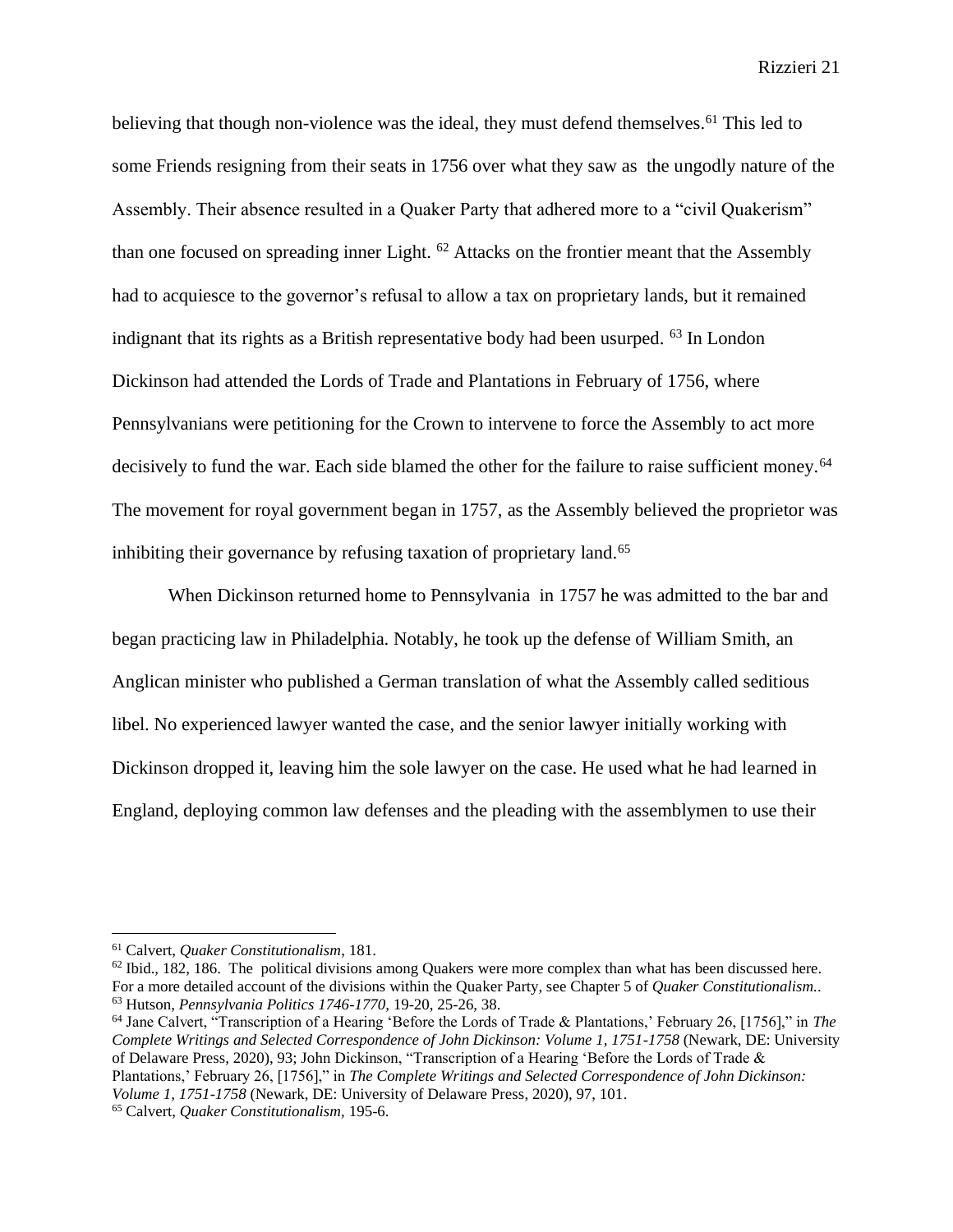right reason.<sup>66</sup> He also defended several merchants against unjust seizures by the British Navy in flag-of-truce cases.<sup>67</sup> Dickinson thus began his law career with cases that touched on issues of importance to the relations between Britain and its colonies. When he was elected to public office in 1759 and again in 1763, he was immediately thrust into the question of royal government.

The situation in Pennsylvania was inflamed further when a group of men from western Pennsylvania, the Paxton Boys, marched towards Philadelphia and were met on February 7, 1764 at Germantown by Quaker members of the Assembly. Their primary grievances were the unequal representation of western, predominantly Presbyterian, Pennsylvania when compared with eastern, primarily Quaker, Pennsylvania, and the presence of native American tribes near settled areas for the purpose of trade.<sup>68</sup> Religious tensions rose, and accusations flew back and forth. Thomas Penn, having recently converted to the Church of England, was accused by conspiratorially-minded Quaker party members of funding the Paxton Boys to corner the Assembly.<sup>69</sup> Quakers, who had long advocated the fair treatment of native peoples, were furious at the killing by the Paxton Boys of members of the Conestoga people, and factions hardened.<sup>70</sup> Dickinson was elected to the Assembly in 1764, and enjoyed the backing of the Presbyterian Party and other anti-royal government advocates, but he was a member of the Quaker Party.<sup>71</sup> The Presbyterian Party was against a switch to royal government in part because they believed

<sup>66</sup> Jane Calvert, "Documents from the William Smith Libel Trial," in *The Complete Writings and Selected Correspondence of John Dickinson: Volume One*, 151-154; John Dickinson, "Initial Notes for Opening Arguments in the Smith Libel Trial, c. January 17, 1758," in *The Complete Writings and Selected Correspondence of John Dickinson: Volume 1*: 1751-1758, 162-164.

 $67$  The flag-of-truce trade allowed American ships to conduct trade with the enemy during times of war. William Pitt cracked down on the trade during the Seven Years' War. Jane Calvert, "Documents on the Flag-of Truce Trade," in *The Complete Writings and Selected Correspondence of John Dickinson: Volume One*, 292-293. <sup>68</sup> Hutson, *Pennsylvania Politics 1746-1770,* 94-95.

<sup>69</sup> Hutson, *Pennsylvania Politics 1746-1770*, 100-102, 113.

<sup>70</sup> Calvert, *Quaker Constitutionalism,* 187.

<sup>71</sup> Hutson, *Pennsylvania Politics 1746-1770,* 154, 157.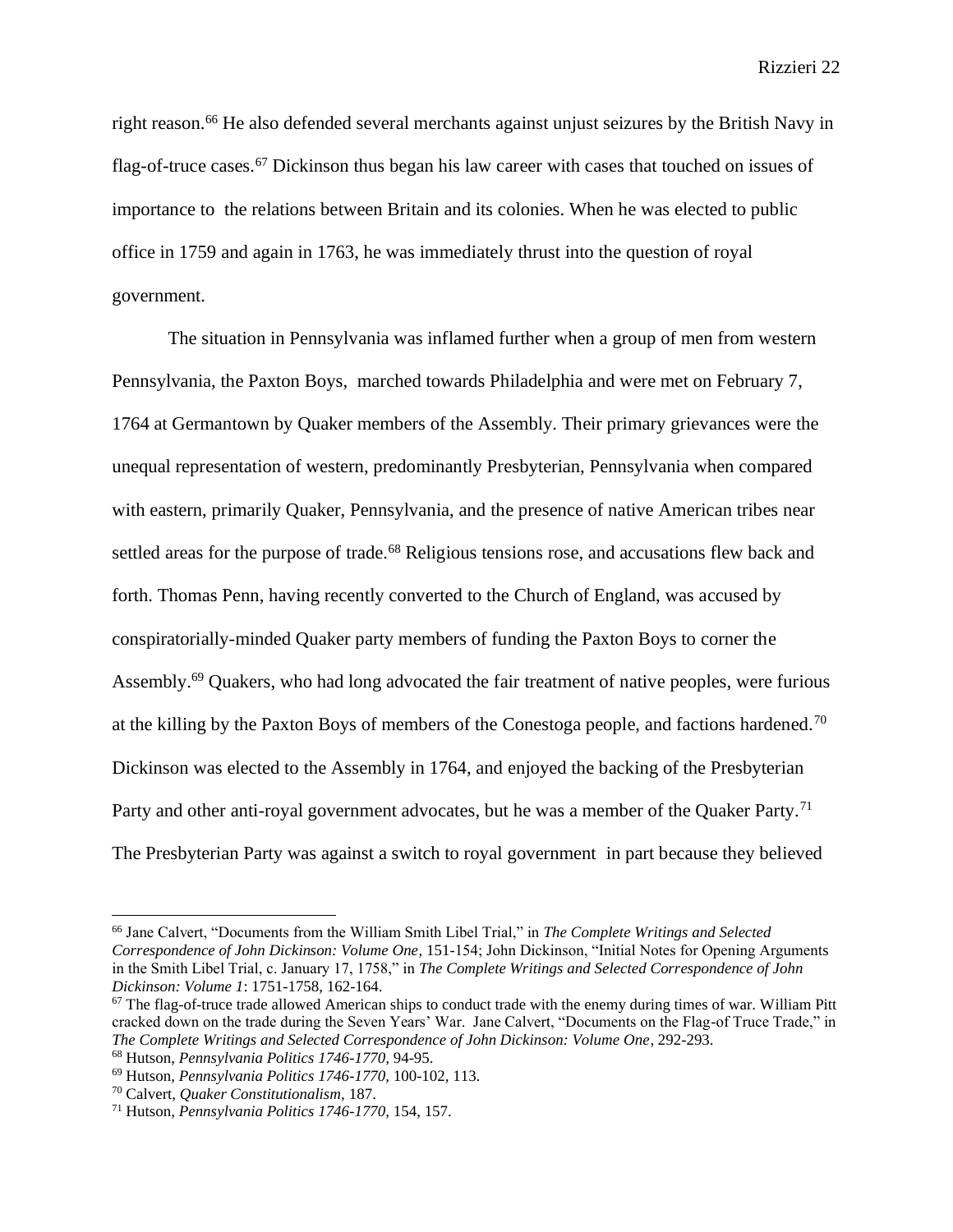the Quaker Party was bent on excluding western Pennsylvanians from power. The proprietors, though imperfect, offered an alternative to the Quaker-dominated government. The Presbyterian Party also saw the Quaker Party as weak in defending the colony from devastating border attacks. <sup>72</sup> The Quaker Party itself was split, with some, such as Dickinson, Charles Thomson, and George Bryan believing that though the proprietary government was not ideal, it was better than coming under direct royal control. For Joseph Galloway and members of the Quaker Party like him, the proprietors had failed to adequately support the Assembly's defense, and then had blamed them for it.

Dickinson delivered his speech against the proposed switch to royal government on May 24, 1764, in response to a March 24th petition to force the proprietors to pay taxes on their land. Ultimately, his efforts failed, and the assembly sent the petition to London. Dickinson's speech argued for the preservation of the constitutional order of Pennsylvania.<sup>73</sup> His argument forwarded, for the first time in public life, his belief in the importance of constitutional continuity. His speech, while not given in his capacity as a lawyer, nonetheless applied a mode of argument often used in equity, or chancery, courts. This type of argument relied on the effects of the law, and allowed lawyers to plea for a reduced sentence based on mitigating circumstances. Dickinson also emphasized the importance of virtue to good government, and made constitutional arguments. Dickinson's goal was the preservation of the constitution because of the rights it, unlike even the lauded British constitution, explicitly guaranteed. This speech marked the beginning of his advocacy for preserving the constitutional order while pursuing strengthened defense of rights.

<sup>72</sup> Hutson, *Pennsylvania Politics 1746-1770*, 154.

<sup>73</sup> Jane Calvert, Introduction to "A Speech, Delivered in the House of Assembly in the Province of Pennsylvania*,*" in *The Complete Writings and Selected Correspondence of John Dickinson: Volume Three, 1764–1766* ed. Jane E. Calvert (Newark, Del.: University of Delaware Press, 2020–; draft manuscript, in progress), 58.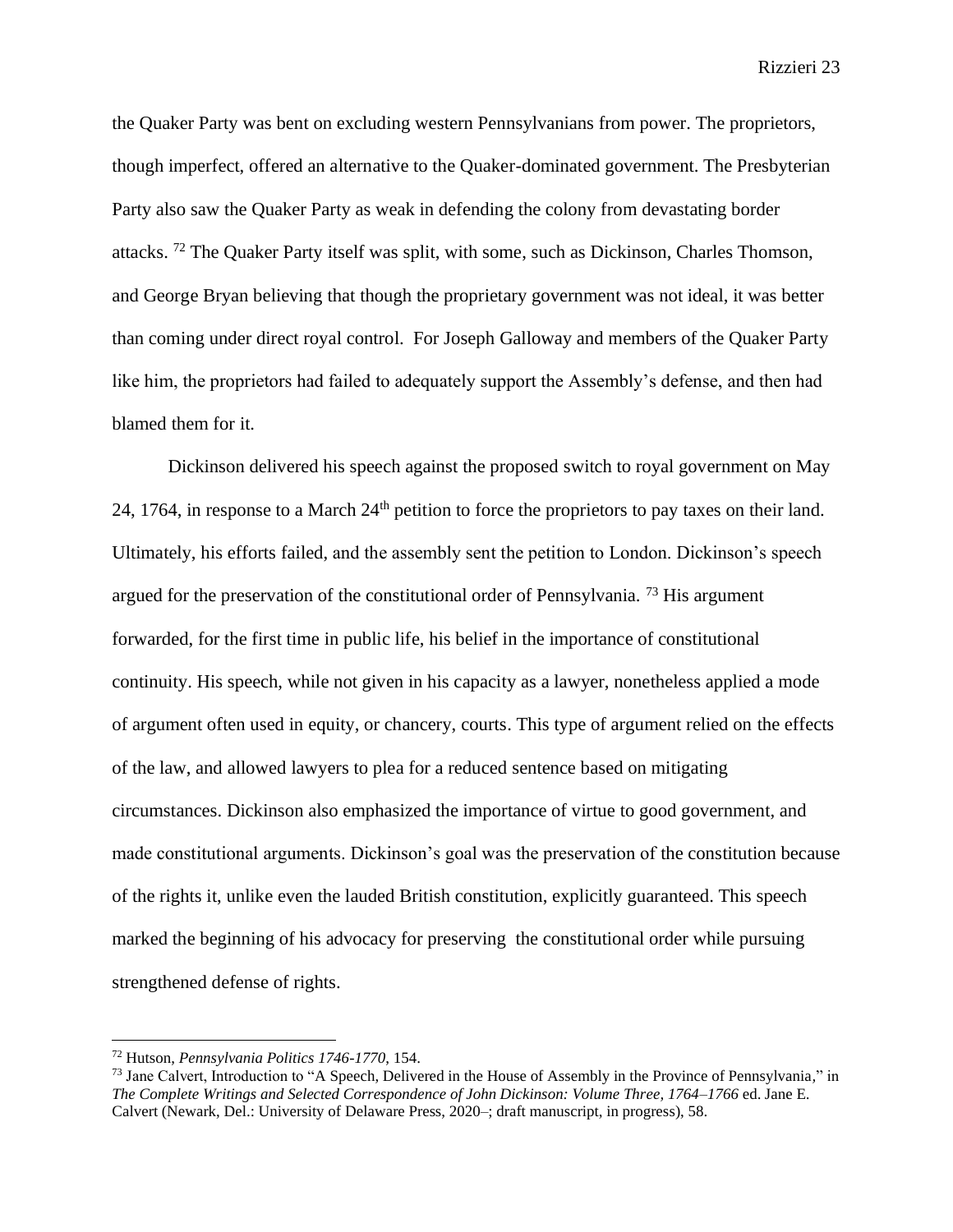Dickinson argued for the preservation of the Pennsylvania charter as an equity lawyer, arguing for a gentler approach that would mitigate the potentially disastrous effects of a switch to royal government. Though the proprietors had acted badly, and while it was not fair that Pennsylvanians must "indulge the Proprietors, with a distinct and partial mode of taxation," which needed to be addressed, caution was still necessary. Dickinson argued that they needed to be cautious because, "the same virtue that gave the alarm, may sometimes, by causing too great a transport of zeal, defeat its own purpose." He recommended that they distance themselves "from all violent passions" as a safeguard against rash, radical change. Their frustration ought to be tempered by the realization that their rights "must be consumed in the blaze of royal authority" if they made the switch. He assured his audience that he knew they all "fe[lt] the same reverence that I do for these *inestimable rights"* granted in Pennsylvania's 1701 Charter. It was not that they should never attempt a change, but instead that they should remain cautious and move slowly until "these privileges can be *perfectly secured*."<sup>74</sup>

Preserving what they had was important, and it was all too easy to push all the old out in pursuit of the new. He asked his audience to consider all aspects of their situation. He argued instead for a letter to the king, asking how he would be inclined to view a change in government. This petition could be sent "without any hazard to our constitution,"<sup>75</sup> and the Assembly would make a better-informed decision. Dickinson footnoted Sallust's *Bellum Jugurthinum,* which was provided untranslated: *nihil vi, nihil secessione opus est* (no violence, no revolt is

<sup>74</sup> John Dickinson, "A Speech, Delivered in the House of Assembly in the Province of Pennsylvania*,*" in *The Complete Writings and Selected Correspondence of John Dickinson: Volume Three, 1764–1766* ed. Jane E. Calvert (Newark, Del.: University of Delaware Press, 2020–; draft manuscript, in progress), 70.

<sup>75</sup> John Dickinson, "A Speech, Delivered in the House of Assembly in the Province of Pennsylvania*,*" 85.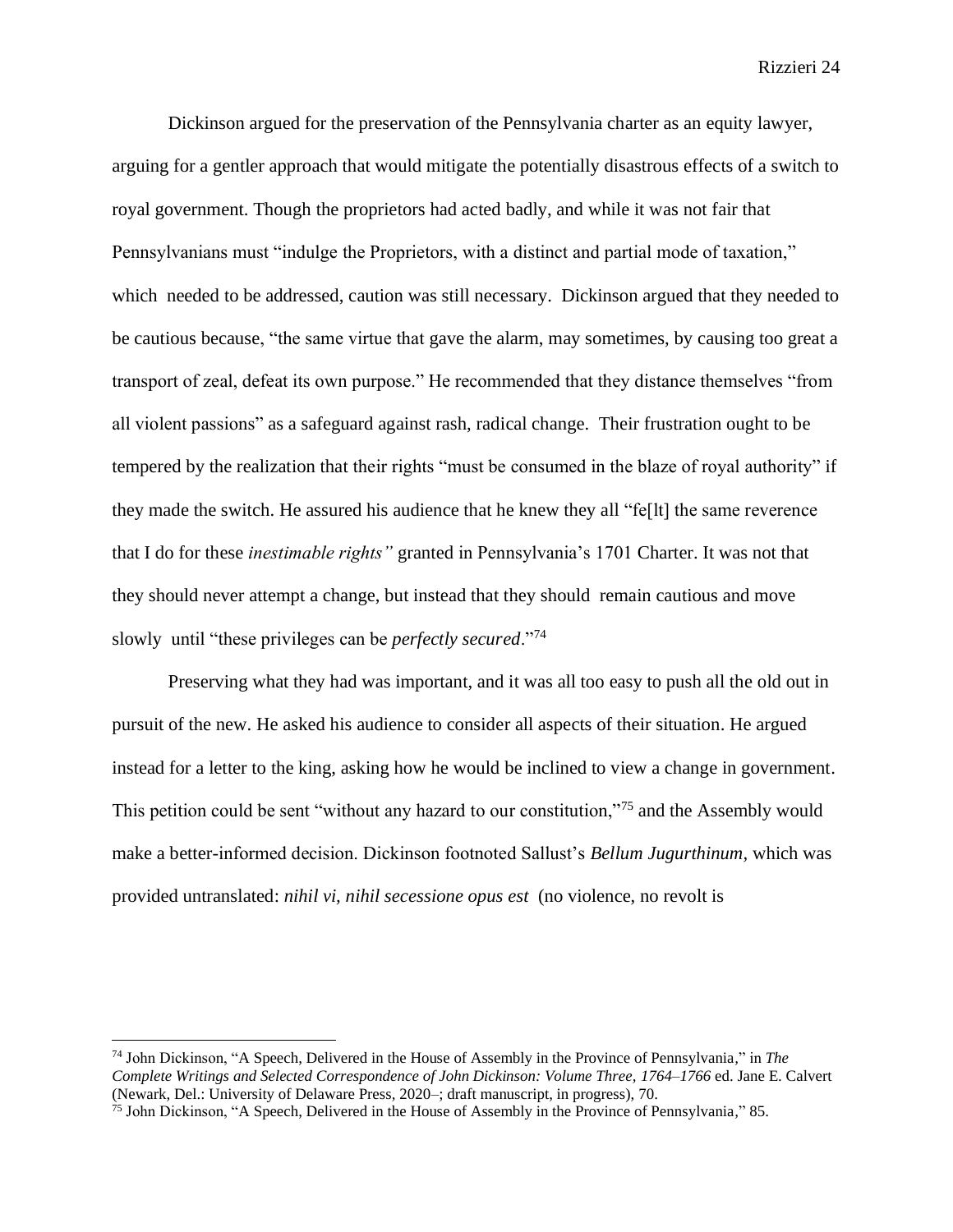necessary).<sup>76</sup>Dickinson maintained the importance of continuity and stability, and stressed that this course of action would be the least destructive and pose the least danger to Pennsylvania.

His argument as an equity lawyer, weighing practical consequences and not just applying the letter of the law in the pursuit of justice, also asked his auditors to consider their likelihood of success. The Assembly should be careful, withholding any irreversible action they were considering until it would have a greater likelihood of success. At some later date, "this province may plead the cause of her privileges with greater freedom, and with greater probability of success, than at present."<sup>77</sup> He contrasted this with what was happening in 1764, which the British Parliament could characterize as occurring "In a sudden passion" and in direct defiance of "an order approved by" the king. Context was important, and Dickinson cautioned that overstating the frequency and danger of the riots of the Paxton Boys was "Imaginary danger!" which required "Vain remedy!" He warned that Pennsylvania would be giving British ministers an easy way to "furnish a reason for settling a *military establishment*" in the colony.<sup>78</sup>In asking the Assembly to see the advantages they would forego in asking to be brought into the royal rule, Dickinson was trying to move the minds of his listeners beyond their (righteous) anger to see what the practicalities of the situation demanded. Dickinson used the skills of a lawyer arguing before an equity court to ask the Assembly to consider a less potentially damaging alternative.

Equity lawyers often brought in other elements of argument beyond the commonsensical.<sup>79</sup> Likewise, Dickinson brought historical examples of abrupt government changes into his argument. English law was heavily reliant on common law, which meant that the study of law was historical. Dickinson pointed out that the duke of Monmouth was too hasty

<sup>76</sup> Ibid., 86.

<sup>77</sup> John Dickinson, "A Speech Delivered," 73.

<sup>78</sup> John Dickinson, "A Speech Delivered," 88

<sup>79</sup> Hoffer and Hoffer, *Clamors of Lawyers,* 97.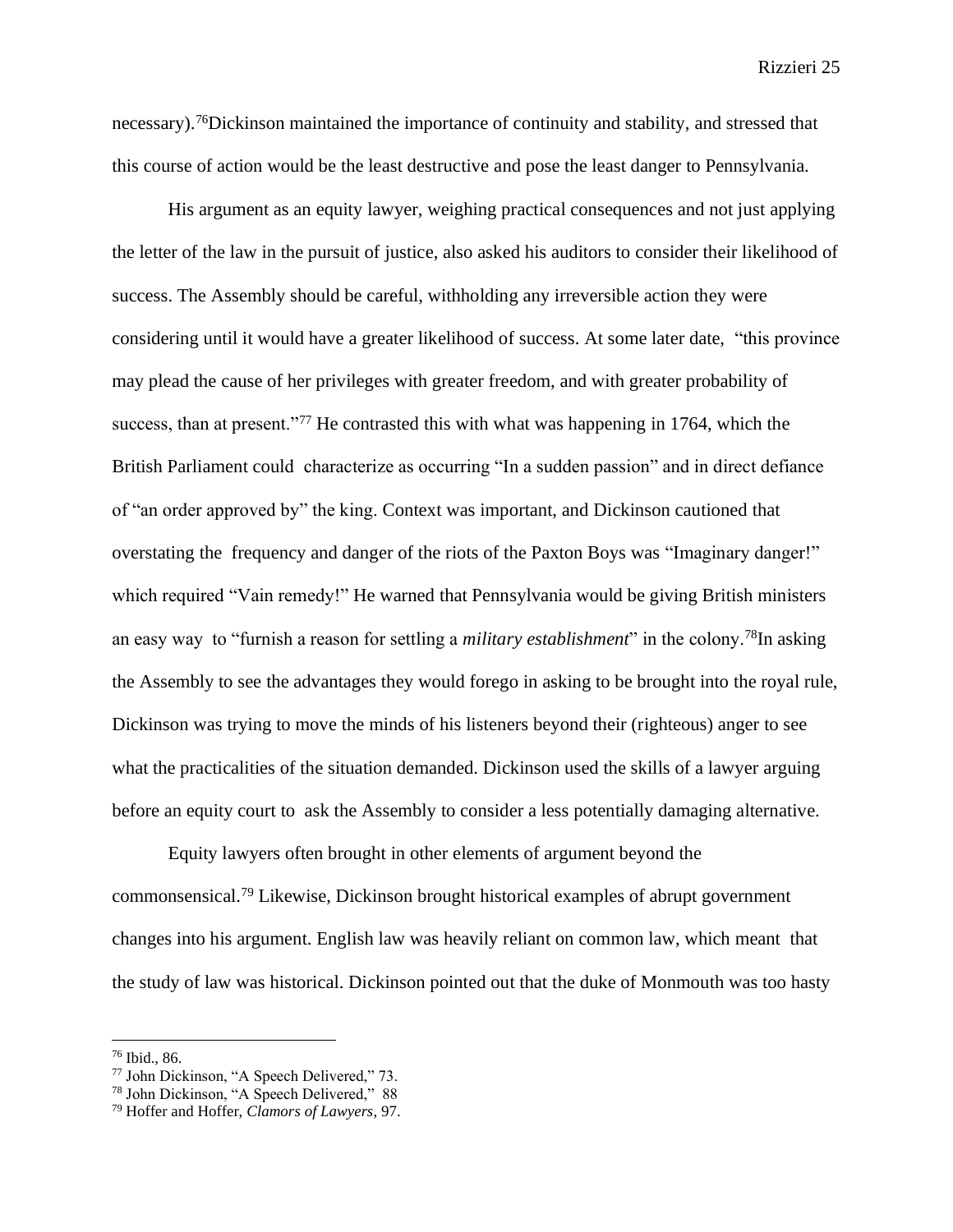and was executed, while the prince of Orange invaded England successfully. Denmark "suddenly" gave itself up to a king and "detested the *mad moment* which slipt upon them the shackles of slavery, which no struggles can slip off." Dickinson's point in bringing up these examples was to appeal to history as precedent. These instances provided illustrations of the dangers the Assemblymen invited if they were not careful. In a final crescendo of warning, he quoted Tacitus, a Roman historian, in the original Latin: "*quod multos etiam bonos pessum dedit, qui spretis quae tarda cum securitate, praematura vel cum exitio properant.'* 'Which misfortunes hath happened to many good men, who despising those things which they might *slowly* and *safely* attain, seize them hastily, and with fatal speed rush upon their own destruction.'"<sup>80</sup> This section of Tacitus's *Annales* from 3.66 demonstrated the dangers of acting too quickly. Dickinson used historical example in the same way a lawyer pointed to precedents that served his purpose.

Dickinson, believing that character was important in the enforcement of law, distrusted the king's ministers. Franklin and Galloway thought the proprietors were incapable of enforcing the law due to their bad character, as evidenced by their efforts to avoid taxation, but argued that Parliament would deal fairly with Pennsylvania because their laws were codified into statute.<sup>81</sup> Dickinson, however, was not persuaded that Pennsylvania could trust the British ministers.<sup>82</sup> He was amazed that the Assembly would "fly for *protection"* and "trust everything to their mercy" because they were motivated by "ambition," and only served the king out of a desire to accumulate "power."<sup>83</sup> It was folly to believe that the ministers would set terms favorable to the Pennsylvanians, because "the gale of ministerial favour as in *all seasons*" tended in favor of the

<sup>80</sup> John Dickinson, "A Speech Delivered," 71.

<sup>81</sup> Hutson, *Pennsylvania, 1746-1770,* 139.

<sup>82</sup> Jacobson, *John Dickinson and the Revolution in Pennsylvania, 1764-1776,* 20.

<sup>83</sup> Dickinson, "A Speech Delivered," 78.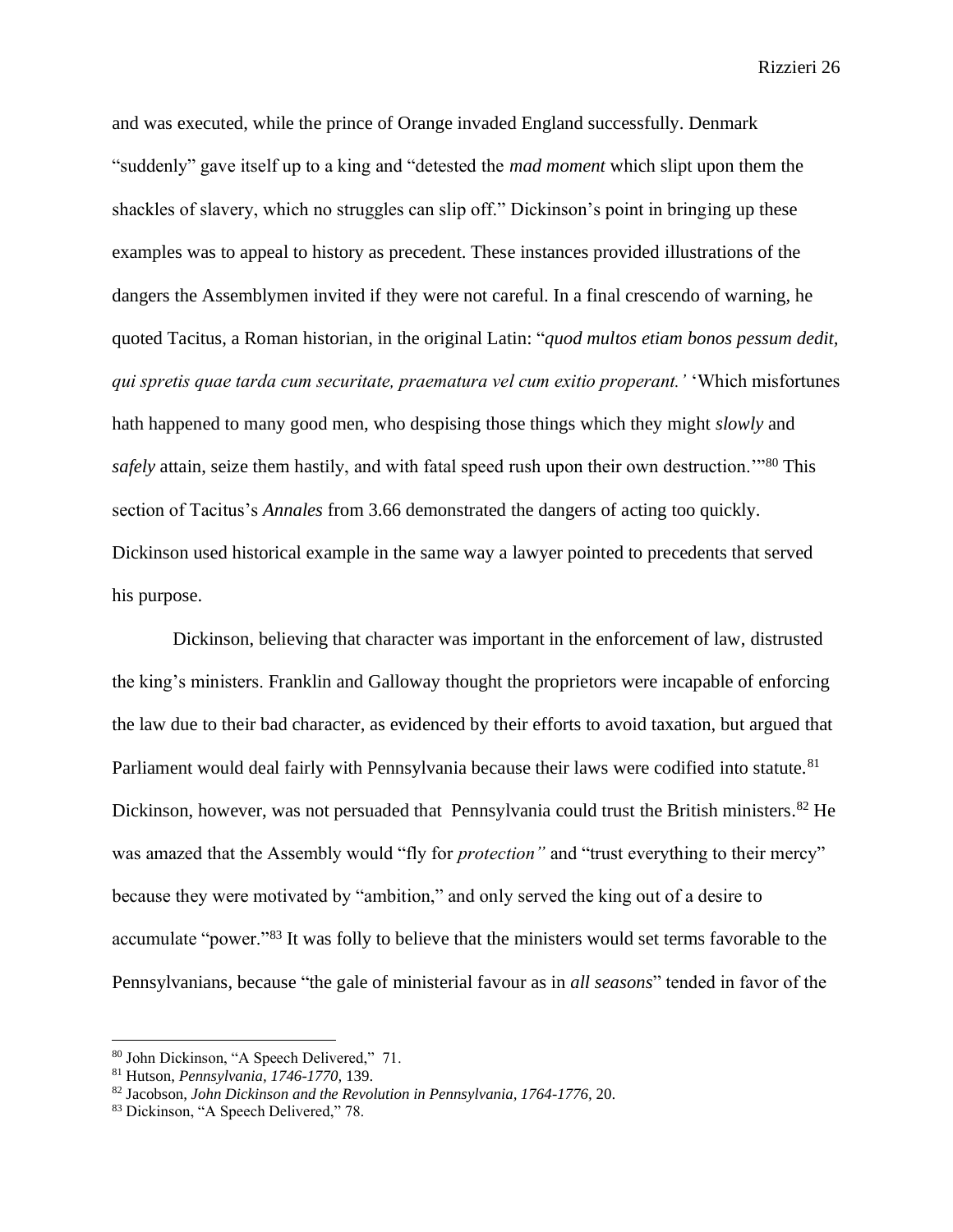proprietors, so "why do we now flatter ourselves that it will *suddenly* shift its quarter?"<sup>84</sup> The ministers were untrustworthy because, unlike the king, who was born for his role, ministers were not "born ministers." Dickinson was convinced that placing themselves under direct royal rule would bring the Pennsylvanians under the thumb of ambitious men who had the ear of the king.

Dickinson emphasized the importance of virtuous men to upholding the constitutional order. He did not trust the proprietors, but nor did he trust the ministers. If they were to do this, "this precedent," he warned, "will be pernicious." He insisted that "with unremitting vigilance, with undaunted virtue, should a free people *watch* against the encroachments of power, and *remove* every pretext for its extension." Dickinson feared the possibilities under royal government. Virtue was necessary to maintain Pennsylvania's freedoms. His constitutional argument relied on the consent of the governed, and his notion of a virtuous populace further emphasized his belief that the people and most especially property owners would safeguard Pennsylvania.<sup>85</sup> Since the people were stakeholders, they were the ones who would have the final say. Vergil's *Aeneid* furnished him with a perfect analogy*:* "*haeret lateri lethalis arundo—*That dart with which we are struck will still remain fixed—too firmly fixed, for our feeble hands to draw it out."<sup>86</sup> Unless they acted now, they would embed an arrow in the side of the colony, and it would be impossible to remove. Though his opponents were attempting to prevent the corruption of the proprietors, they would end up harming Pennsylvanians' liberties with an overbroad remedy.

Dickinson feared power, especially when it was held by unethical men: he had seen its effects in London, and those same venal men, the "ministers," would be the ones determining the

<sup>84</sup> Calvert, Vol. 3, Speech, 78.

<sup>85</sup> Calvert, Speech, Vol. 3, 87.

<sup>86</sup> Calvert, Speech, Vol. 3, 89.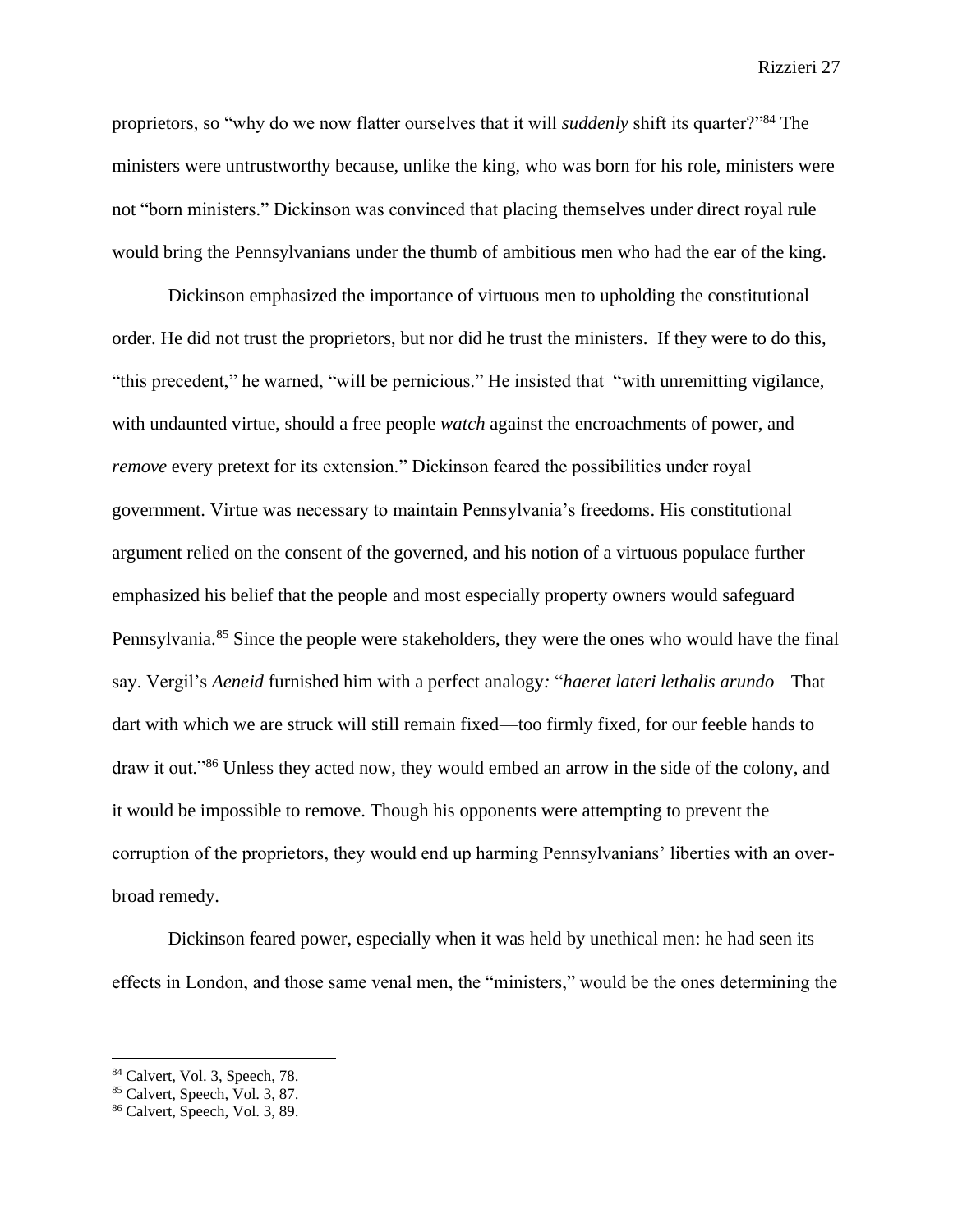Crown's position in Pennsylvania. His use of analogies to the ocean and the perils of the sea in the storm were evocative, and expressed a radical Whig sentiment that power was inherently corrosive, what John Adams described as the "dominion" the government held over its people.<sup>87</sup> The idea of the power of the government over life and death was described in various terms, and the one Dickinson favored was that of the ocean.<sup>88</sup> "Power," he claimed, in general "is like the *ocean,"* because it constantly wants to extend past its limit, and while no one wants a storm, extended calm is not necessarily good. According to the Whig concept of power, competition between the rulers and the ruled was necessary "where the spirit of liberty is maintained."<sup>89</sup> He cautioned that this desire of the powerful for ever-more power would not go away with a new government, especially one headed by the hated Minister George Grenville.<sup>90</sup> Dickinson described Pennsylvania as a "*little vessel"* that was about to abandon its "*own well known*  shores" for the "*midst* of the *untry'd deep,"* but had not checked whether "her *make* is strong enough to bear the *weather* she may meet with." <sup>91</sup> Pennsylvania would be placing itself at the mercy of the powerful, with no safeguards, and without considering the consequences.

It was not just virtue, though, it was also the balances of power within the government that had to be considered. Pennsylvania had its charter from the British government, and to ask to be under the royal government would be to renege the charter, eroding the separation between the British and Pennsylvania governments. Dickinson demonstrated the implausibility of what the Assembly proposed: "We intend to surround the throne with petitions that our government may be changed from proprietary to royal; at the same time we mean to preserve our privileges:

<sup>87</sup> Bernard Bailyn, *The Ideological Origins of the American Revolution,* 55.

<sup>88</sup> Bailyn, 56, 57n.

<sup>89</sup> John Dickinson, "A Speech Delivered," 79.

<sup>90</sup> Clamor of lawyers

<sup>&</sup>lt;sup>91</sup> John Dickinson, "A Speech Delivered,", 79.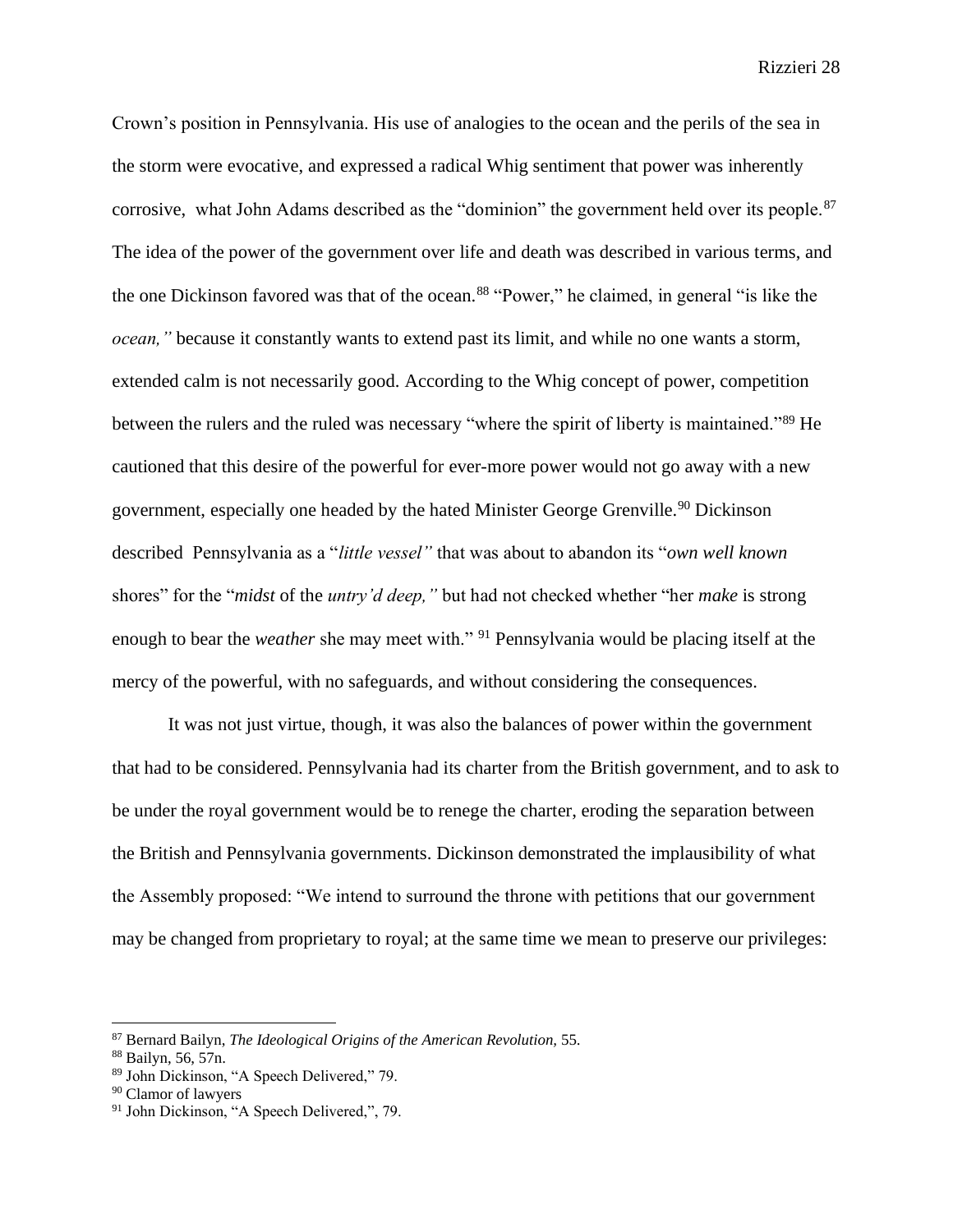but how are these two points to be reconciled?" Dickinson worried that in doing this, Pennsylvanians may make the king believe their rights, granted under a proprietorship, were "of no great consequences to us," an outcome that would "be nothing less than to betray our country." Even if they tell King George III that "we *insist* on the preservation of our privileges," the Assembly would have made a petition "that humbly asks a favour and boldly prescribes the terms on which it must be granted." <sup>92</sup> He warned his fellow Assemblymen that they were treading dangerous ground, and risked that King George would reject Pennsylvania's demand for their continued enjoyment of rights which after all were "inconsistent with the royal rights." He stated the Assembly's two unappealing options: "one of them destructive, the other dishonourable." This strategy of Dickinson's, stating the paths the Assembly might take in a hypothetical situation, serve to convey the immediacy of the situation: this was a choice you might have to make, he warned. These two options were: "either renounce the laws and liberties delivered down to us by our careful ancestors," or "tell his Majesty with a surly discontent" that they have "conditions" for his "*implored protection.*" Neither was desirable. He urged caution: they were acting under a charter, and they "must surely tread on slippery ground, when they take a step that may be deemed a surrender of that charter."<sup>93</sup> Dickinson urged his audience to remember that they depended for these liberties on a specific document; these rights were not guaranteed to royal colonies.

Dickinson argued that natural rights were protected most perfectly in the Pennsylvania charter, resting his case on the idea that preserving their liberties required the preservation of their particular constitution. He emphasized how high the stakes were: nothing less than "liberties that ought to be immortal." These liberties were secured in charter, but were

<sup>92</sup> John Dickinson, "A Speech Delivered," 75.

<sup>&</sup>lt;sup>93</sup> John Dickinson, "A Speech Delivered," 76.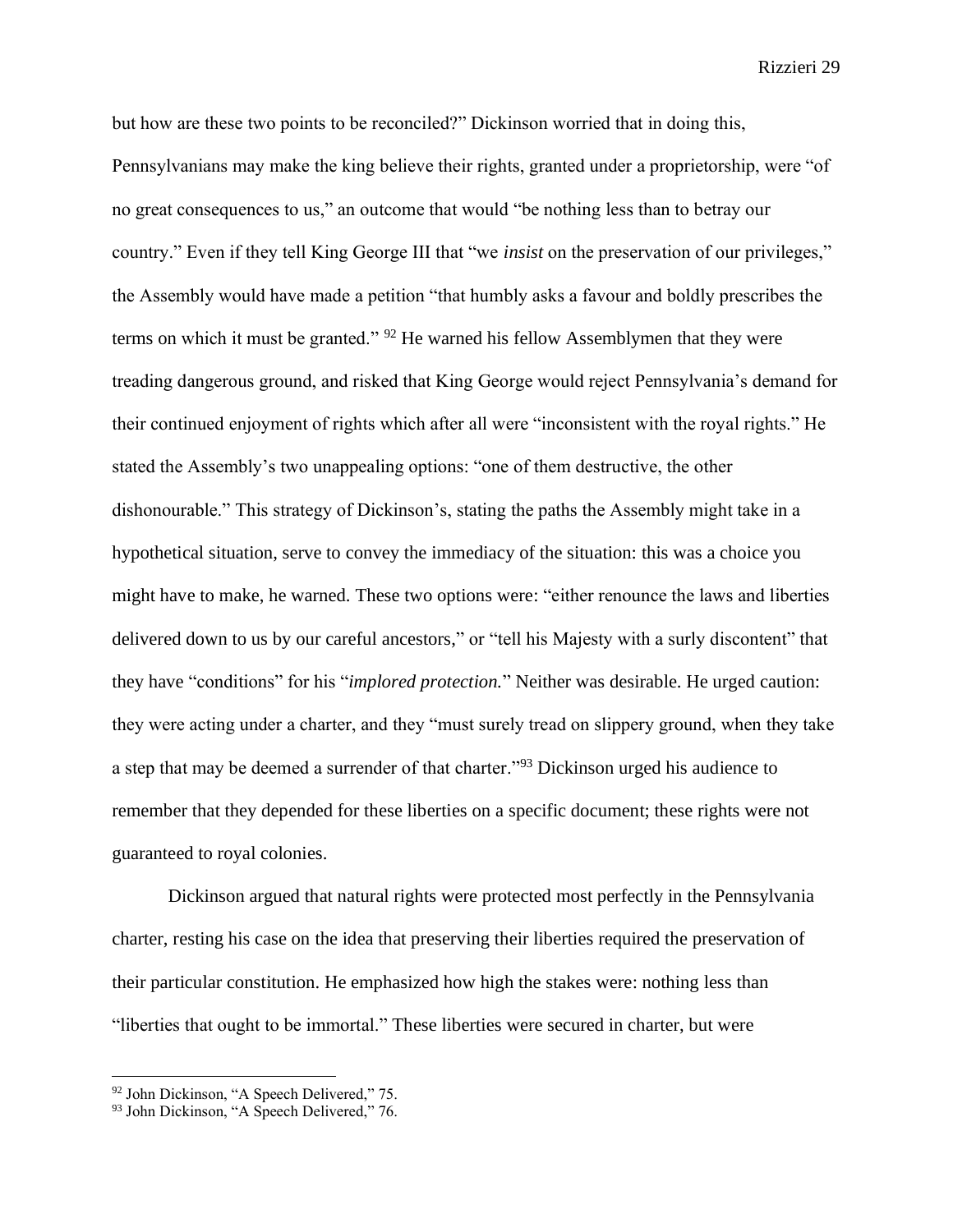"restrained in our mother country," because of "long-established customs," and therefore the charter was unique in its explicit protections, though the rights it defended were based on "the acknowledged rights of human nature." Dickinson argued that Pennsylvania's charter was a statement of liberty "that our ancestors either had not moderation or leisure enough to untwist."<sup>94</sup> The British constitution, while it protected many natural rights, did not live up to the promise of the ancient constitution. Pennsylvania's charter did more to grant rights that properly belonged to all Englishmen than the English constitution currently did.<sup>95</sup> In giving up their charter, which had been a grant by the king in return for their settlement, the Assembly, according to the king, was giving all of that  $up^{96}$ :

that the proprietary government is now acknowledged by the people living under it to be a bad government; and the Crown is intreated to accept a surrender of it: that therefore by abolishing the proprietary government, every thing founded upon it, must of consequence be also abolished.<sup>97</sup>

This argument rested on the idea that the British constitution would not guarantee all the rights Pennsylvanians enjoyed, and that these rights were only granted because the king had seen fit to grant the original settlers a charter. The rights Pennsylvanians possessed were conditional on their status as a chartered colony. These rights were especially important to Quakers, and included religious liberty, the ability to hold office and serve on a jury without swearing an oath, annual elections, "appointment of provincial commissioners" for tax money use, and the election of "sheriffs and coroners."<sup>98</sup> These "privileges" operated in "contradict[ion]" with "the most antient principles of the English constitution."<sup>99</sup> It was foolish to believe otherwise and to trust

<sup>94</sup> John Dickinson, " A Speech Delivered," 79.

<sup>95</sup> Bailyn, 78, 187.

<sup>&</sup>lt;sup>96</sup> Reid, "'In Our Contracted Sphere," 27-28.

 $^{97}$  John Dickinson, "A Speech Delivered,", 76.

<sup>98</sup> John Dickinson, "A Speech Delivered," 79-80.

<sup>99</sup> John Dickinson, "A Speech Delivered," 80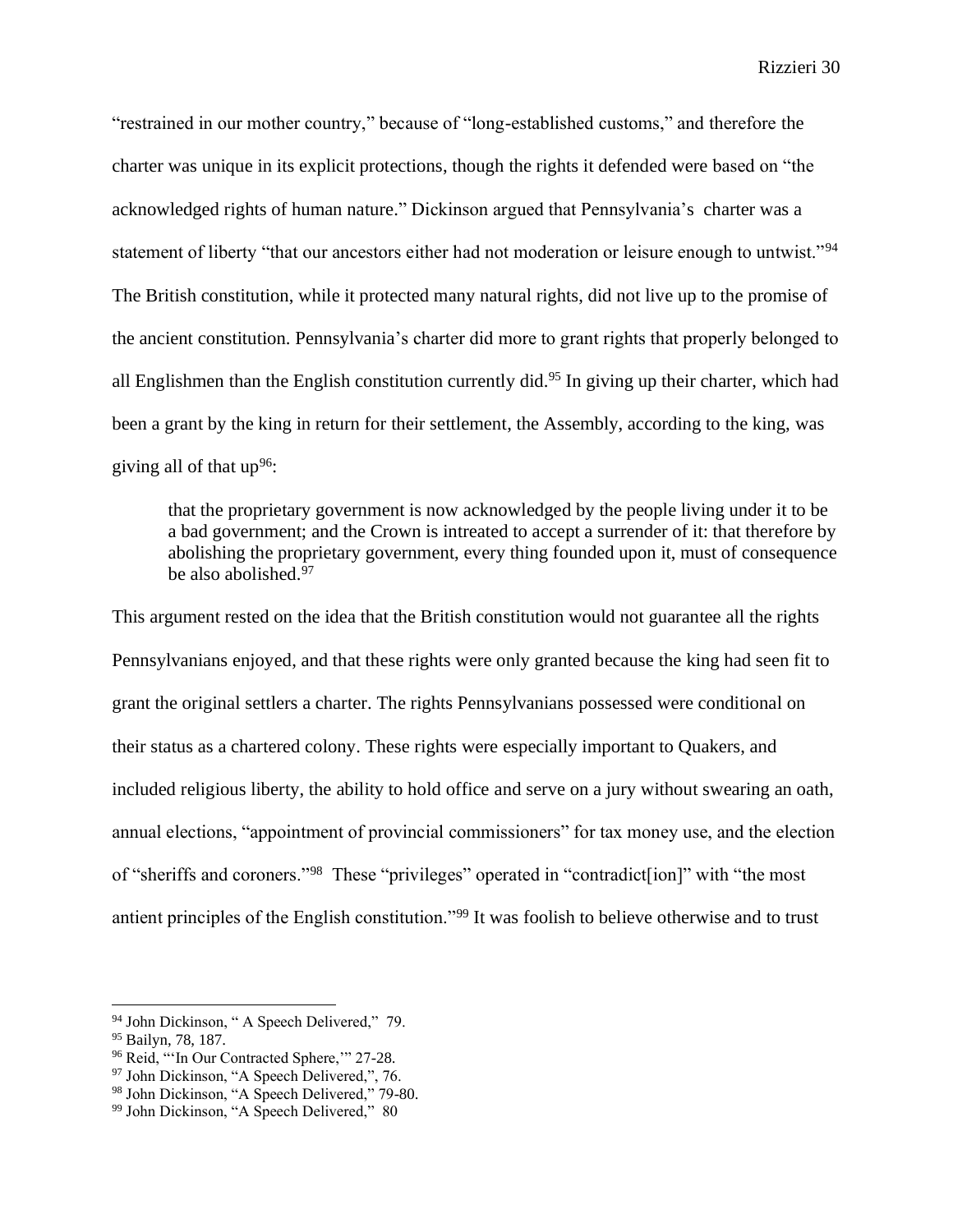these rights to the remote possibility that the English might grant them. The charter went beyond the rights granted to Englishmen, and thus must be preserved.

Dickinson valued the stability of the Pennsylvania charter and the government it constituted. Since the petition "ha[d] a direct tendency to endanger this constitution, " it was important for the people to consent to this change. For that reason, the Assembly required "the *almost universal consent of the people*" to take this extreme action. He articulated the view that they were "the servants of the people of *Pennsylvania*," and that the settlers of Pennsylvania, "impelled by the love of liberty which allwise Providence has planted in the human heart" made the perilous journey and "committed themselves with their helpless families to mercy of the wind and waves" to exercise "those invaluable rights which some unhappy circumstance had denied to mankind in every other part of the earth." In leaving England and settling in America, they had "*purchased* an inheritance in its constitution." The duty of the Assembly was thus to "preserve it [Pennsylvania's constitution] in its utmost purity and vigour" because they "received these seats by the free choice of this people." The Assembly did not have a "right by any law divine or human to change the government under which their authority was delegated to them."<sup>100</sup> The government and society were constituted by the charter, and thus the full consent of the people of Pennsylvania was needed to make the change in constitution.<sup>101</sup> The constitution bound the legislature, and to bound the legislature with another constitution required the first be dissolved by the consent of the people whose ancestors' settlement had established the constitution in the first place.<sup>102</sup>

<sup>&</sup>lt;sup>100</sup> John Dickinson, "A Speech Delivered," 87

<sup>101</sup> Bailyn, 67-68.

<sup>&</sup>lt;sup>102</sup> Reid, "'In Our Contracted Sphere," 29.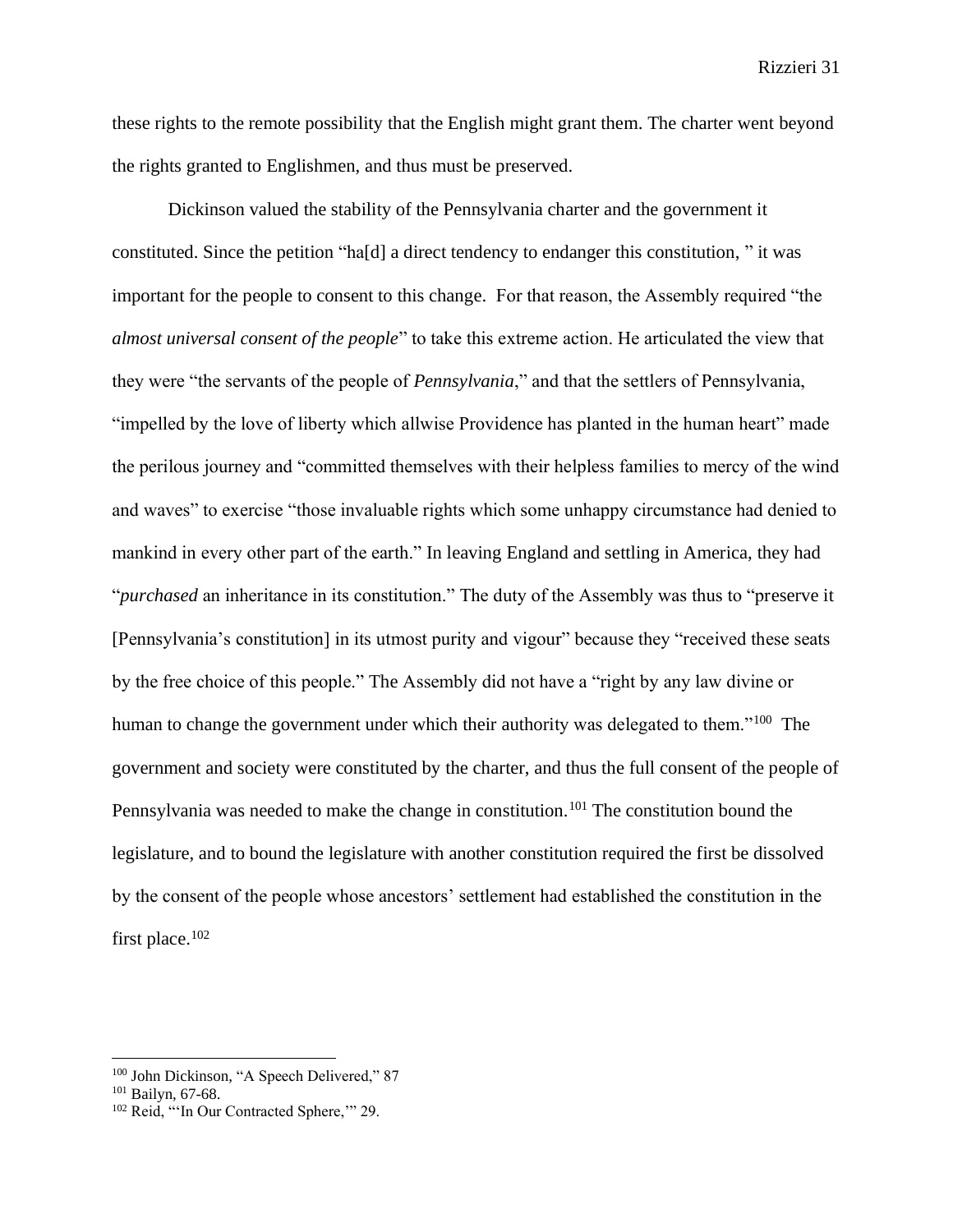Dickinson held that preserving the Pennsylvania constitution and their rights as a point of principle. He said that if he was wrong about the consequences of the petition, he "shall cheerfully submit to the censure of having been too apprehensive of injuring the people of this Province." Dickinson said that "it will be much easier for me to bear the unmerited reflection of *mistaken zeal* than the just reproaches of a *guilty mind*." Upholding liberty was more important than his own reputation, winning any given dispute. He regarded his dissent from the petition as an "*inviolable duty"* he felt he "owe[d] to the public, by obeying *unbiased dictates* of my *reason*  and *conscience*."<sup>103</sup> Dickinson signaled that the result was not more important than speaking in favor of what he believed justice dictated.

Dickinson's argument against the petition for royal government was legal minded in several ways. First, he argued like an equity lawyer might, both arguing not just against the petition, but in order to soften the Assembly's approach, and responding to the facts on the ground. Second, he argued that the virtue of the royal government was not to be trusted, since government was run by men whose virtue was not assured. Third, he argued that the preservation of the constitution was vitally important because it was the best way to preserve the rights and liberties Pennsylvania possessed that went beyond what was currently recognized as constitutional rights by the British constitution. After the debate over the shift to royal government, Dickinson moved to preserve the British constitution, pushing for the inclusion of Americans in the enjoyment of rights the British possessed throughout the coming imperial crisis.

<sup>103</sup> John Dickinson, "An Speech Delivered," 90.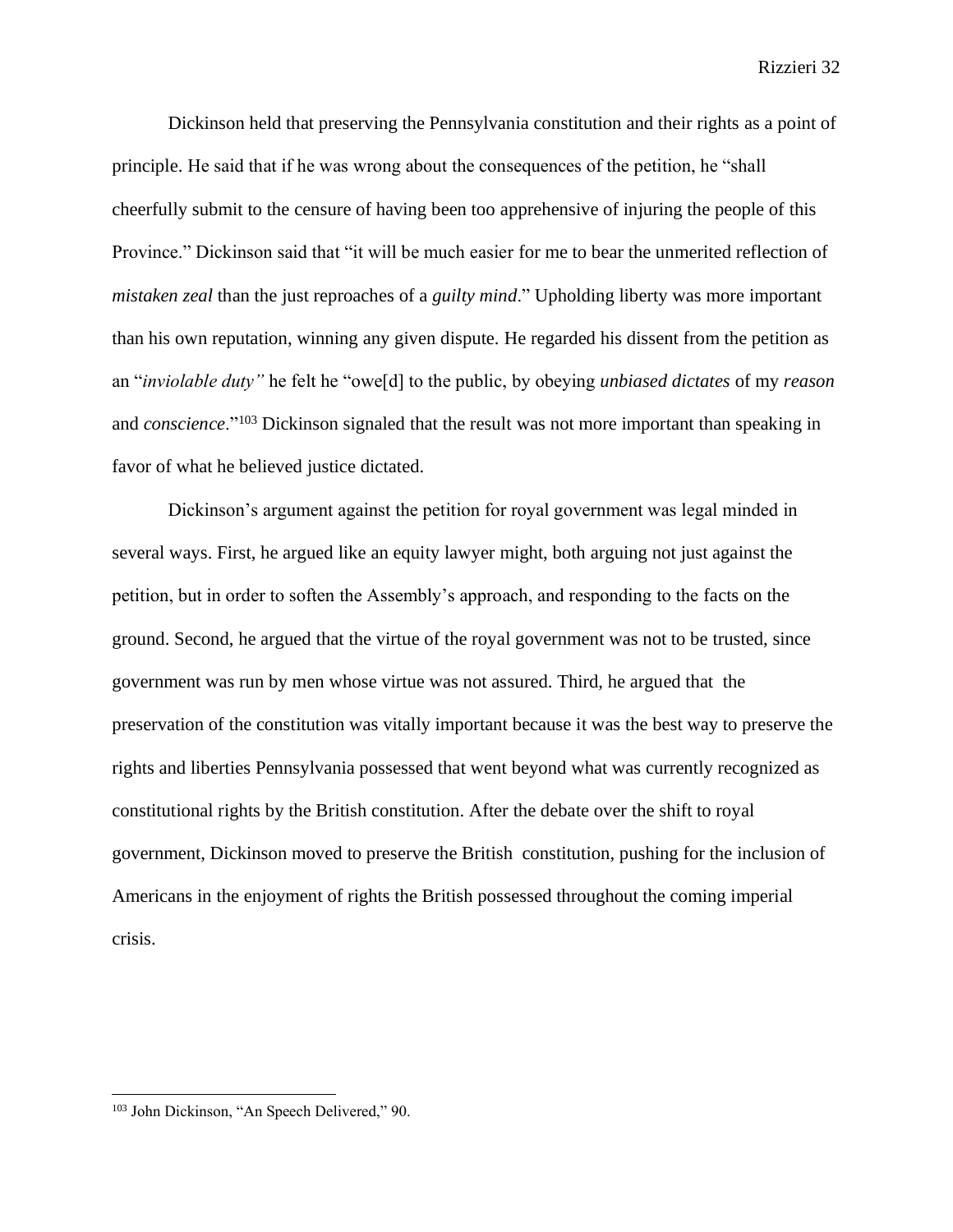### Chapter 2: 1765-1768

The British government needed a way to collect payment from its North American colonies, reasoning that since the French and Indian War had been fought in North America, and that British troops had protected American homes from destruction, the payment was necessary.<sup>104</sup> George Grenville wanted to enforce the Acts of Trade to better regulate commerce, and increase, though it would only be slightly, the revenue the Treasury received from colonial trade. <sup>105</sup> These Acts were poorly enforced, since the men who held the positions farmed out their duties to Americans who skimmed off the duties they were meant to collect. By enforcing these provisions, trade would be regulated. However, this would not solve the financial problem. Grenville on March 9 1764 proposed increasing duties on some items, such as Madeira, and proposed an end to drawbacks, whereby the colonists did not have to pay the customs duties on items they would themselves export. At the same time the duty on molasses would be lowered. The admiralty court that would try violations by merchants was set up in Halifax, with the custom officers given protection from potential lawsuits. Within this act was a provision proposing a future duty on stamps. <sup>106</sup>

With the enactment of the Sugar Act in September of 1764, and rumors of a stamp duty rampant, it seemed Dickinson had been proven justified in his fears about Parliament's overreach. Just as he and his fellow assemblymen were debating the switch to royal government, the ministry did what Dickinson had feared and infringed upon Americans' rights of selftaxation. He had argued that the Assembly did not properly understand the importance of the

<sup>&</sup>lt;sup>104</sup> Fred Anderson, *The War that Made America: A Short History of the French and Indian War, (New York:* Viking, 2005), xxiii, 55.

<sup>105</sup> Hoffer and Hoffer, *The Clamor of Lawyers*, 41-42.

<sup>106</sup> Edmund S. Morgan and Helen M. Morgan, *The Stamp Act Crisis: Prologue to Revolution*, (London: Collier Books, 4th edition 1970), 36-42.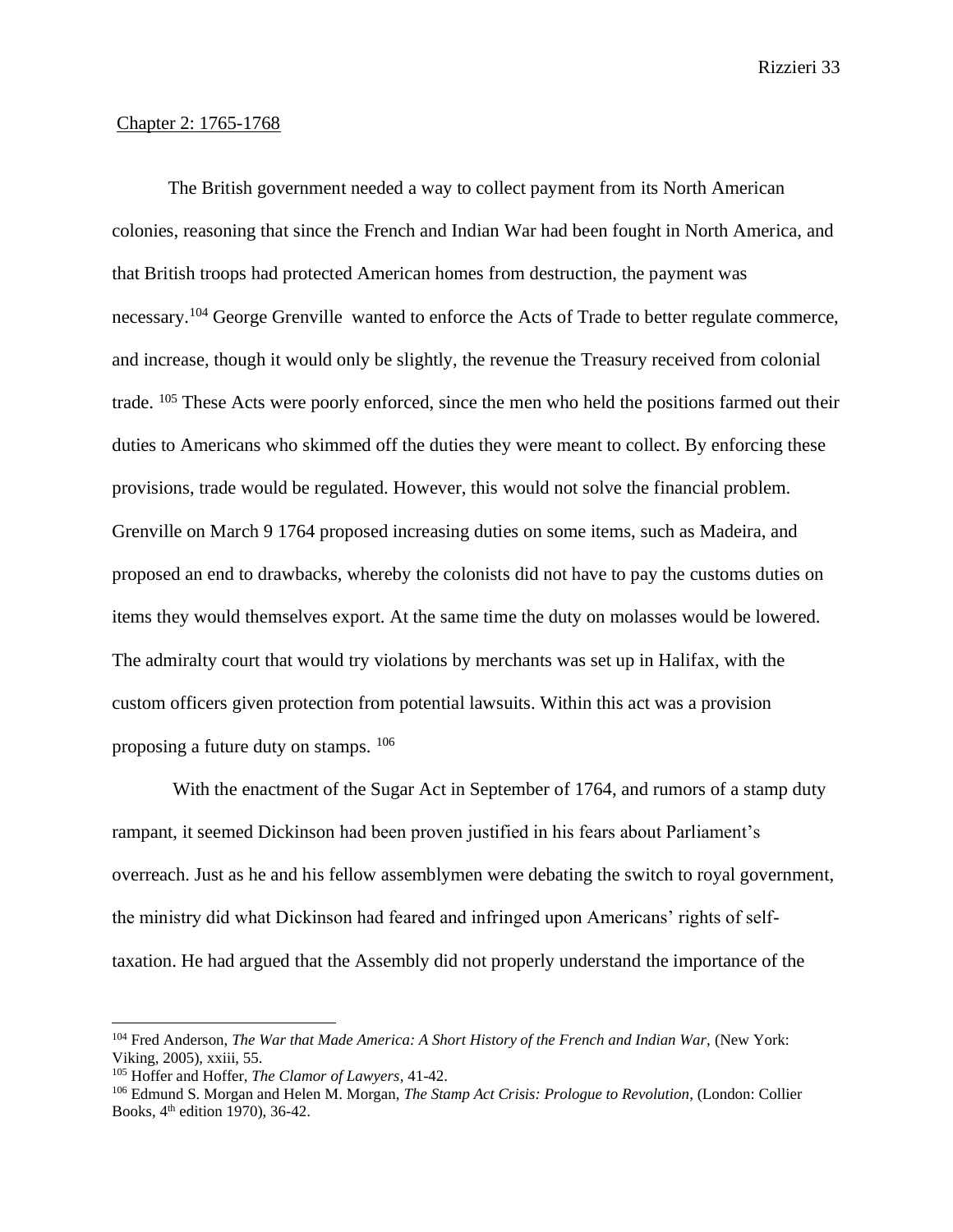Charter of 1701. He had warned them that the British government was not disinterested; ministers in the government had their own ambitions and would attempt to exert greater control of Pennsylvania than the Assembly would like. The provisions of the Sugar Act had been proposed in March of 1764 and passed in April. News of its enactment arrived in May of 1764, prompting anger when it became clear just how far-reaching and damaging these regulations would be, especially given the post-war contraction of the America economy. <sup>107</sup> Americans boycotted British manufactured goods and protested the harsh restrictions that made the warinduced depression worse.<sup>108</sup>

As early as 1764, James Otis has written *Rights of the British Colonies Asserted and Proved*, which argued that Parliament could not implement the Stamp Act because it was arbitrary, and thus unconstitutional because Parliament existed as a constitutional institution. <sup>109</sup> Members of the Massachusetts assembly sent a letter to the other American colonies requesting a Congress to discuss some form of collective action against Stamp Act on June  $8<sup>th</sup> 1765$ . <sup>110</sup> The Congress met for the first time on October  $7<sup>th</sup>$ , 1765, a little less than a month before the measure was signed into law.<sup>111</sup> When the Stamp Act went into effect on November 1, 1765, Americans were prepared. The Stamp Act was repealed less than a year later, after nonimportation demonstrating to the colonists their power as a producers and consumers within the British empire as their nonimportation tactics forced Parliament to repeal the hated acts. Apart from the economic impact, the repeal of the Stamp Act also demonstrated the power of ideas and persuasion.

<sup>107</sup> Morgan and Morgan, *The Stamp Act Crisis*, 48.

 $108$  Ibid., 50-51.

<sup>109</sup> Hoffer and Hoffer, *Clamor of Lawyers,* 50; Reid, "'In Our Contracted Sphere,'" 41.

<sup>110</sup> Flower, *John Dickinson: Conservative Revolutionary*, 50.

<sup>111</sup> Jacobson, *John Dickinson and the Revolution in Pennsylvania, 1764-1776*, 31.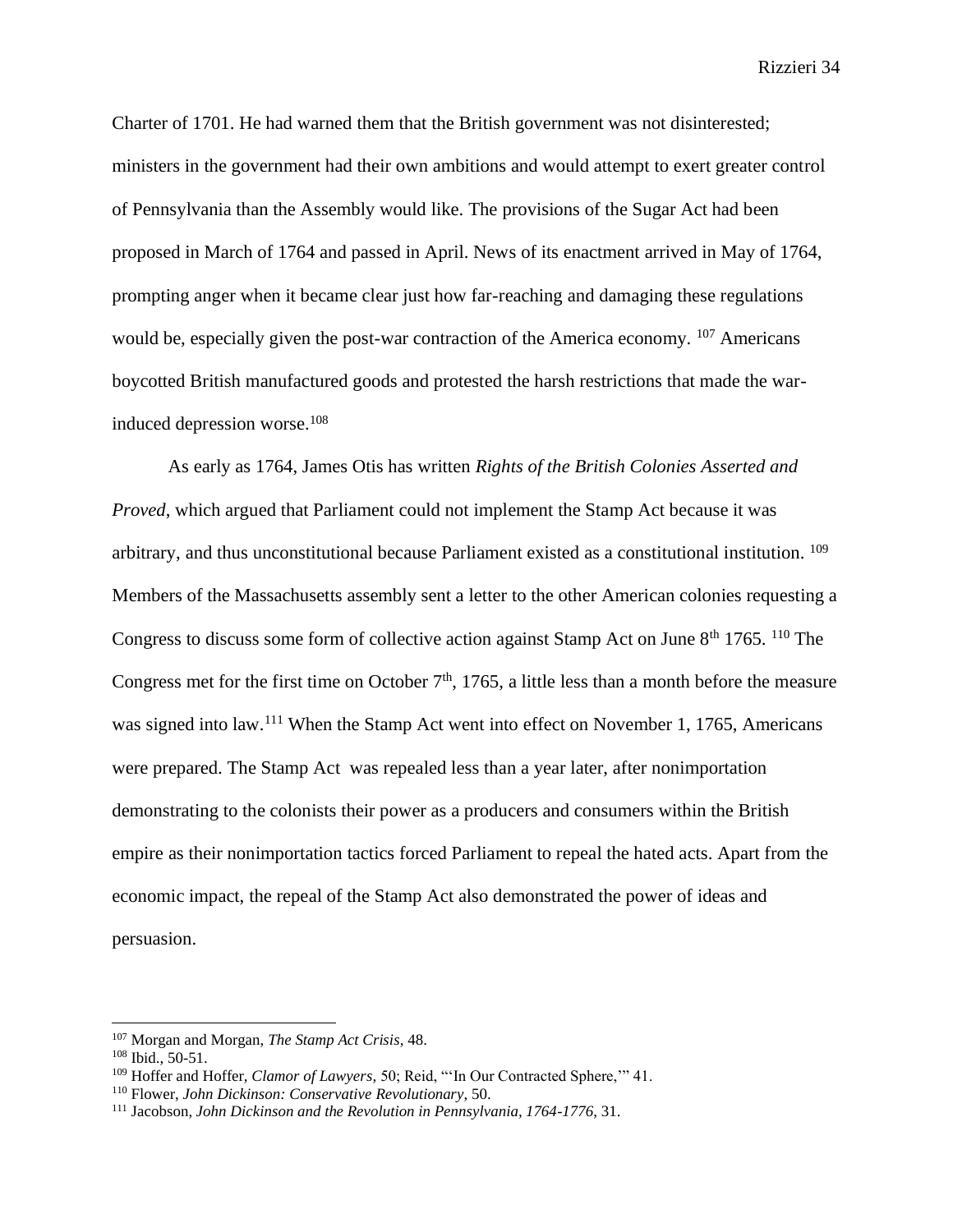Dickinson, along with his fellow delegates at the Stamp Act Congress, crafted a specific argument against the Act and the various unconstitutional provisions in it. For example, Dickinson drafted the *Declaration of Rights and Privileges*, which the other members commented upon and emended.<sup>112</sup> The document declared that the American colonists had the right to taxation by representation, like all other British subjects, and that since they were already represented by legislatures in the colonies, they could only be taxed by those legislatures. The declaration also insisted that the right of trial by jury be reinforced where it had come under attack with installation of admiralty courts. Dickinson also appealed to the economic purpose of the empire, claiming that the Stamp Act placed a financial strain on the colonies, which would "render them unable to Purchase the Manufactures of *Great Britain*," interfering with the "mutually Affectionate and Advantageous" relationship between Britain and the colonies that came from the "Rights and Liberties" enjoyed by American colonists.<sup>113</sup> Dickinson's argument, supported by the other delegates, was that the British empire could not function properly if the colonies were taxed, and that taxation posed constitutional issues, threatening the proper, ordered functioning of the empire.

Many of Dickinson's fellow Whig lawyers were developing constitutional arguments against the Stamp Act, seeing that it violated the rights of Americans, specifically the right to taxation by representation.<sup>114</sup> Like Dickinson at this time, they remained focused narrowly on the Stamp Act itself. Dickinson concentrated on the right to taxation by representation as essential to liberty because otherwise one's property was taken without consent. James Otis argued in his pamphlet *Considerations on Behalf of the Colonists in a Letter to a Noble Lord*, that virtual

<sup>112</sup> Ibid., *,* 32.

<sup>113</sup> Minutes Saturday, October 19th 1765 in *Proceedings of the Congress at New York* (Annapolis: Printed by Jonas Green, printer to the province, 1766; reprinted Boston: 1938), 15-16.

<sup>114</sup> Bailyn, *Ideological Origins*, 352.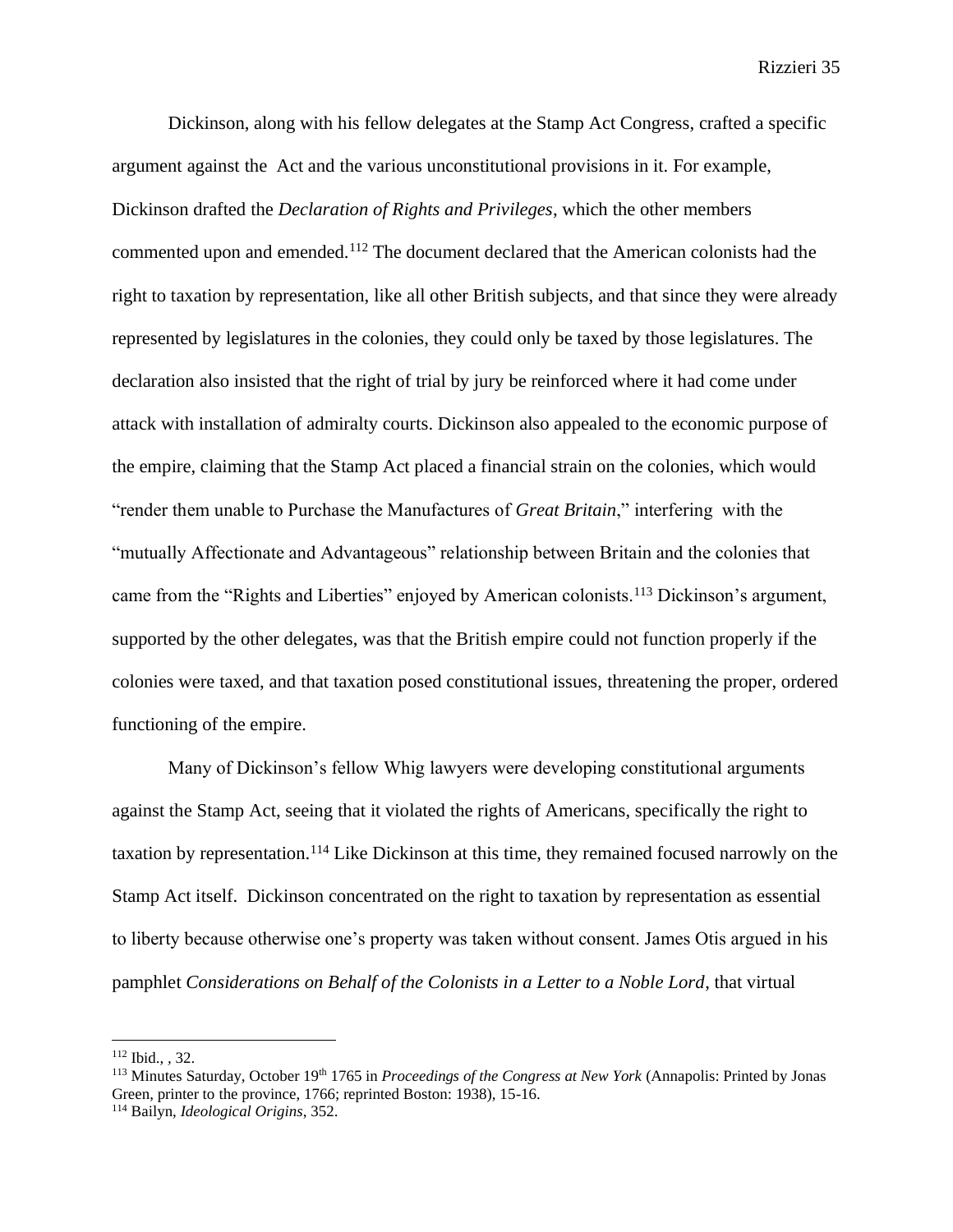representation—the claim that members of Parliament, though not chosen by the colonists, could still represent colonial interests-- was not sufficient representation because no member of Parliament lived in America and would not understand the situation and needs of the colonists. Another lawyer, Daniel Dulaney, made the same argument.<sup>115</sup> Dulaney articulated a position that would become standard in the debate over imperial taxation: taxing the colonies for revenue of the general treasury and collecting money merely to regulate the flow of trade were fundamentally different.<sup>116</sup> Taxation played a large role in the Stamp Act debates as an incident of British oppression.

Dickinson's argument against the Stamp Act, and his broadside "Address to 'Friends and Countrymen' on the Stamp Act" in particular, was legal-minded in its focus on the practical effects of the law and Pennsylvanians' resistance to it, in its invocation of Whig principles of power and the constitution, and in its stress on the rights that belonged to Pennsylvanians as Englishmen. Dickinson's argument was an attempt to rally Pennsylvanians to a coherent, organized protest against the Stamp Act. He offered a less costly alternative to resistance than what his colleagues proposed, and he hoped Pennsylvanians would be swayed by his argument. Dickinson used his skills and training as a lawyer to convince and persuade, and his broadside forwarded his philosophy that the ancient English constitution was the best guarantor of rights available. His critique, though, was very specific, and focused entirely on taxation.

One of the ways Dickinson's argument was legal-minded was that he made specific, factually grounded arguments instead of making broad statements about rights. In a November broadside entitled "An Address to 'Friends and Countrymen,'" he argued like an equity lawyer in much the same way he had in 1764. He wanted his readers to understand the ways they could

<sup>&</sup>lt;sup>115</sup> Hoffer and Hoffer, 55-60.

<sup>116</sup> Hoffer and Hoffer, 58, 60.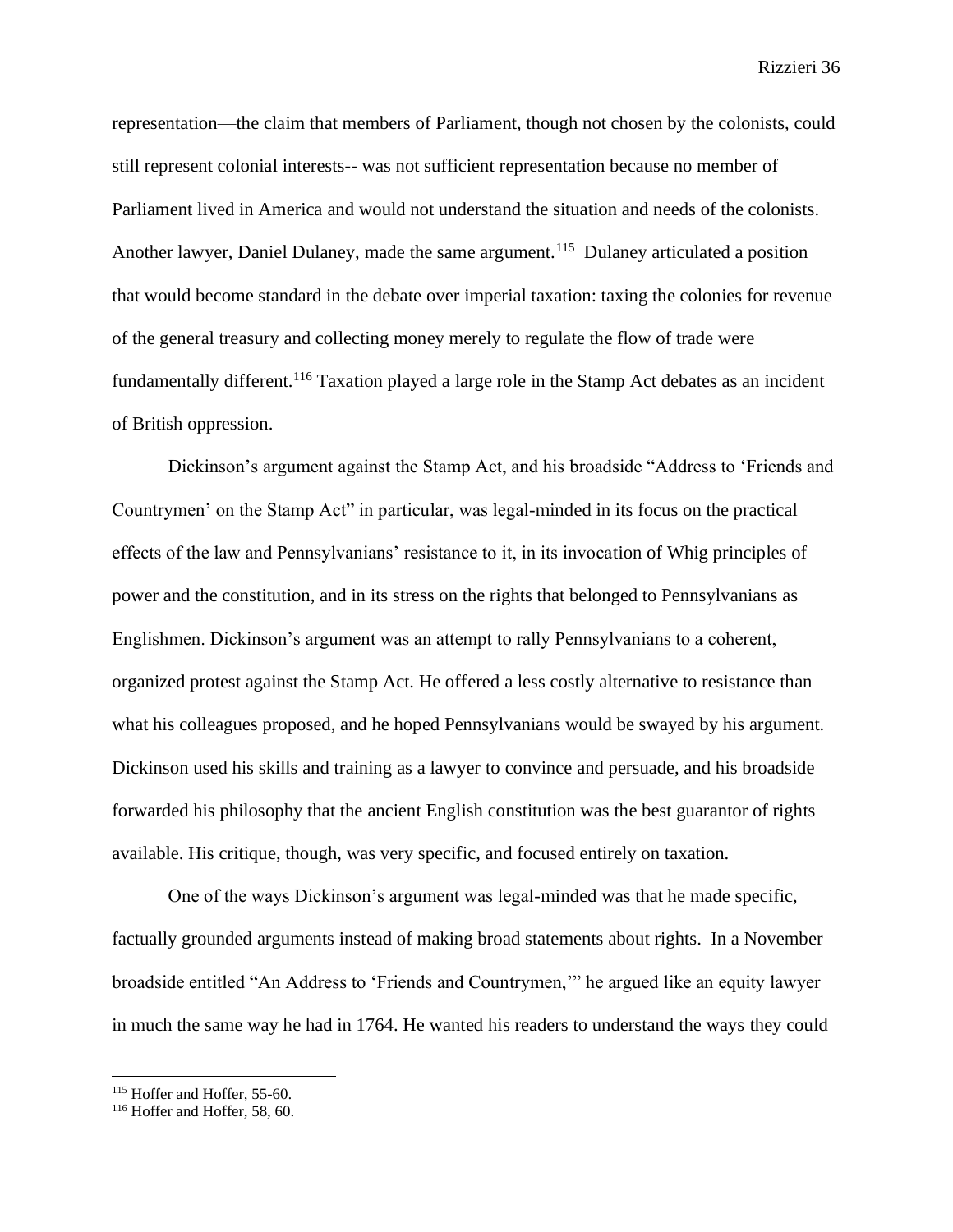resist without harm to their livelihoods. He did not employ incendiary rhetoric, instead pointing to the most effective, least costly mode of resistance by laying out and logically refuting other modes of protest. Like a lawyer in a court of equity, Dickinson wanted to ameliorate both the harshness of the proposed tax, while also mitigating the harm their resistance could do. He laid out the other methods that had been proposed, such as the proposal to "stop all Business that requires written Instruments, subject to Duties." Dickinson refuted this by claiming that doing so would be an "Acknowledgment of the Validity of the Stamp Act" because it would tacitly accept "its legal Obligation" He added that it would also be too costly, leading some to conclude "that Obstruction will be more pernicious than the Execution of the Stamp Act." Another argument against this method Dickinson offered was that the British would think they could simply wait the colonies out, since the colonists would be unable to completely stop using writing materials for very long. If, on the other hand, Pennsylvanians committed to a business-as-usual approach, "Your Conduct will convince *Great Britain*, that the Stamp Act will never be carried into Execution, but by Force of Arms," which they would not attempt. Dickinson laid out the objection to his approach, which was that if colonial ships did not carry the proper stamped documentation, they would be stopped. Dickinson, however, did not think a Stamp Act violation was a "legal reason for such Seizures," but even if it were, the English would not dare, because that would be act of war. $117$ 

Dickinson also worked to persuade his readers that to not act would be unworthy of a virtuous citizenry and would set the unvirtuous ministers upon the colonies. The ministers certainly lacked virtue, and the taxation was certainly unconstitutional. But what was more, the tax was being enacted at the behest of men who were neither the king nor the duly elected

<sup>117</sup> Dickinson, "An Address to 'Friends and Countrymen' on the Stamp Act," 204-205.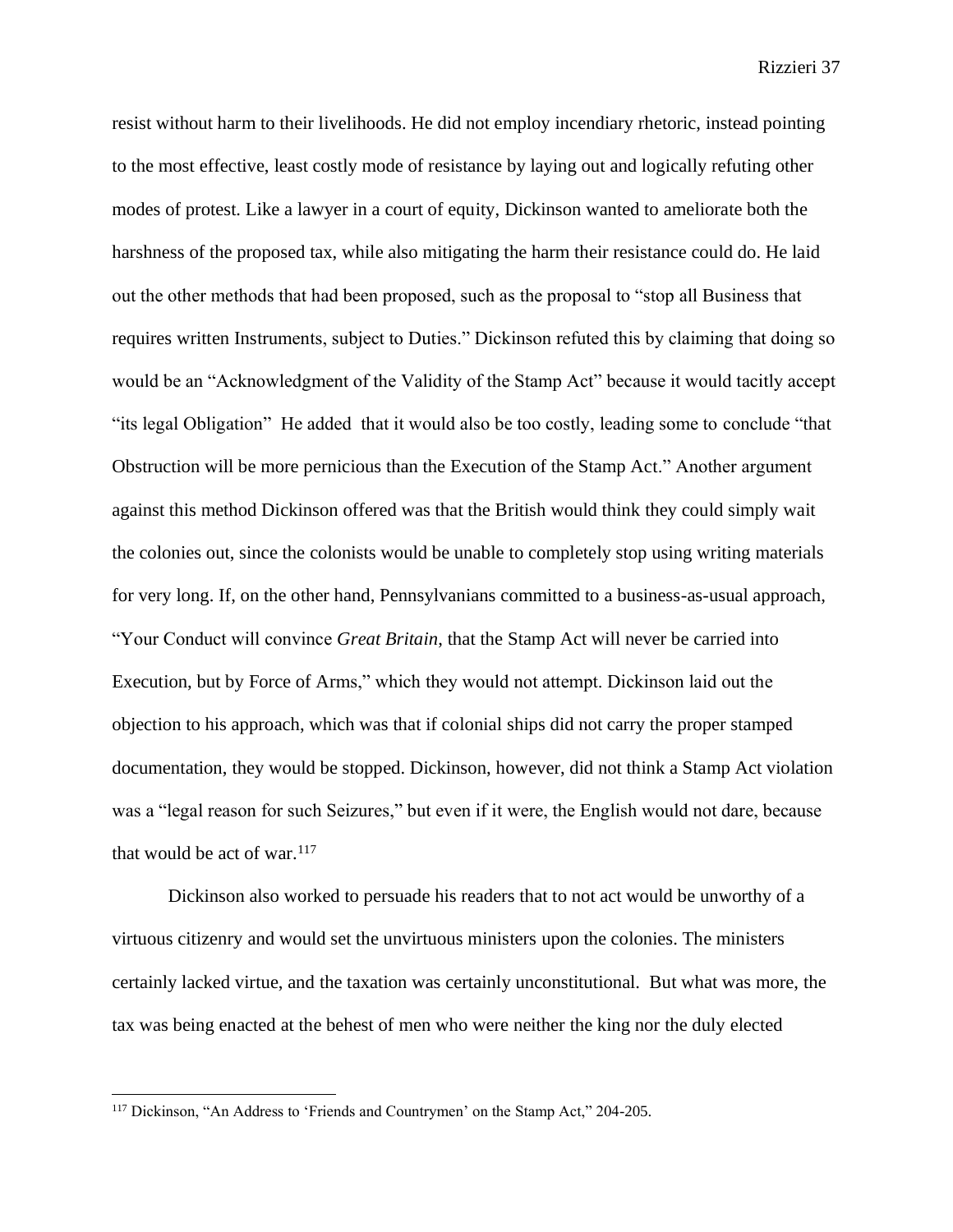members of Parliament. They were instead the same ambitious men Dickinson had worried about in 1764. He wrote that American virtue and a commitment to resist the new acts was important because the ministers "have hunted for Precedents to palliate the Horrors of this Attack upon *American* Freedom." If they did not protest the acts, or gave in after a boycott, they would be giving the ministry just what it wanted. The ministry had acted disingenuously and "could find nothing that even *their* unlimited Audacity could dare to call *Precedents* in this Case, but the Statute for establishing a Post-Office in *America*, and the Laws for regulating the Force here, during the late War." He warned that if Americans gave in now, the ministers would continue to tax them, because "no Measure can be more popular at Home, than to lessen the Burthens of the People *there*, by laying Part of the Weight on" people far from home. Resistance of the acts therefore had to be immediate, and they had to also be committed. Anything else would lay Americans open for further exploitation.<sup>118</sup>

Dickinson's Whig view of government held that the British government had corrupted their constitution. Since the Glorious Revolution, Parliament had taken on an outsized role, overwhelming England's natural rights in the process, according to Whigs. Dickinson believed that the rights Americans had stemmed from their ancient constitution, which was a perfect incident of natural rights.<sup>119</sup> Natural rights could not be protected without liberty guaranteed by the English constitution. However, these rights were merely theoretical unless they were actually upheld. Essential to the Whig philosophy of government was the idea that "Power is of a tenacious Nature: What it seized it will retain."<sup>120</sup> Dickinson feared the precedent that would be

<sup>118</sup> Dickinson, "An Address to 'Friends and Countrymen,' on the Stamp Act," in *The Writings of John Dickinson: Volume 1: 1764-1776*, ed. Paul Leicester Ford, (Philadelphia: The Historical Society of Pennsylvania, 1895), 202- 203.

<sup>119</sup> Bailyn, *Ideological Origins*, 77.

<sup>&</sup>lt;sup>120</sup> Dickinson, "An Address to 'Friends and Countrymen," 203.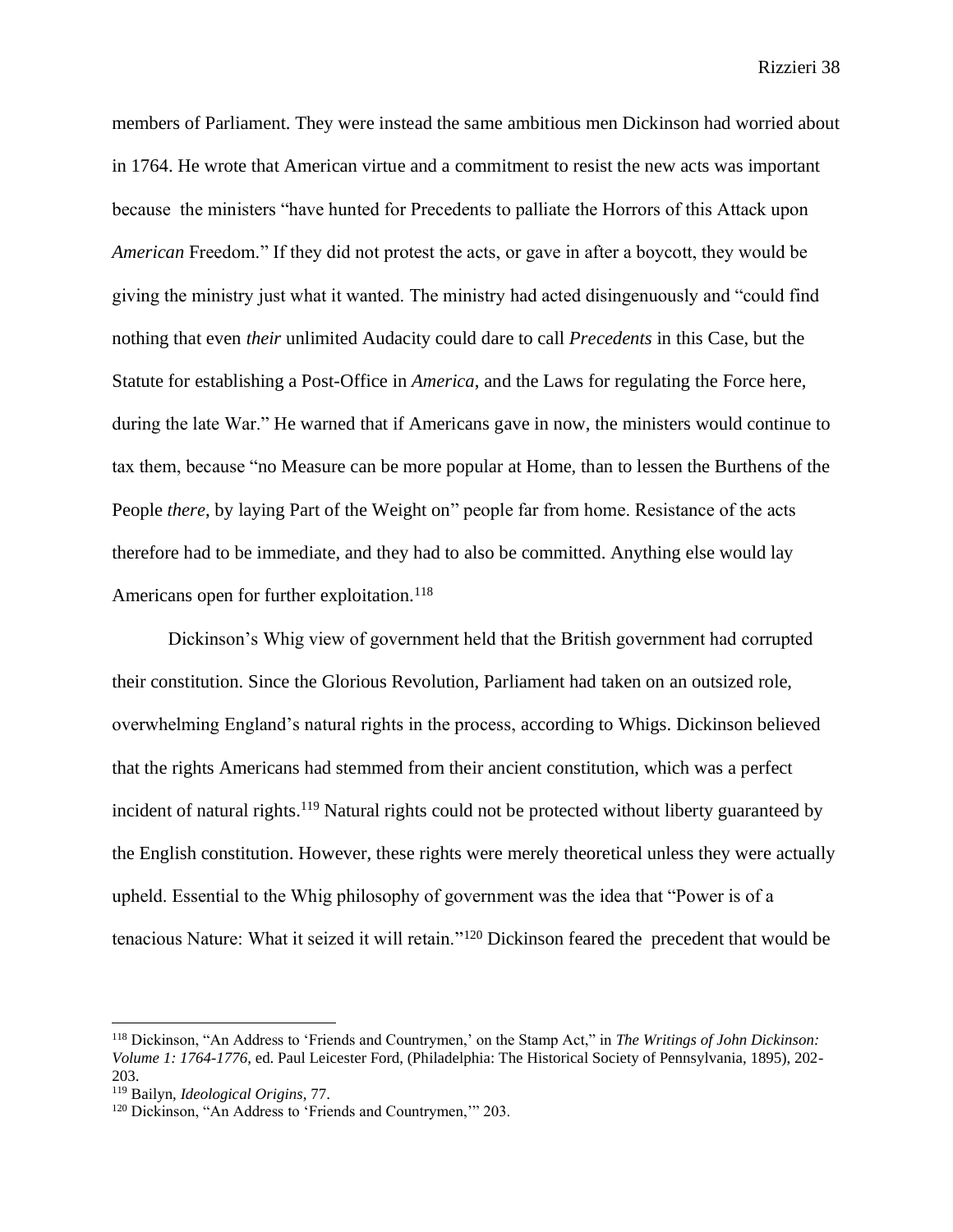set by passivity to an increase in British power. The discourse about power of American Whigs placed emphasis on the inertia of power, something which Dickinson had relied on in his May 24 1764 speech.<sup>121</sup> Any solution to the current difficulty must not lead to any increase in ministerial power. To stem the tide of power meant more than paying lip service to natural rights. Dickinson appealed to his readers' virtue, asking them to place the well-being of American rights over their individual economic interests. He claimed that they were now on the precipice determining "whether *Pennsylvanians*, from henceforward, shall be Freemen or Slaves."<sup>122</sup>

Dickinson's legal philosophy led him to view Americans' rights within their larger framework of rights granted by God, and expressed as a part of the ancient constitution handed down through the Saxons and the Magna Carta. He wrote that Pennsylvanians needed to consider what to do to protest the Stamp Act "without Injury to this sacred Right." This "sacred Right" was the right to self-taxation:

Men cannot be happy, without Freedom; nor free, without Security of Property; nor so secure, unless the sole power to dispose of it be lodged in themselves; *therefore* no People can be *free,* but where Taxes are imposed on them *with their own Consent,* given personally, or by their Representatives. If then the Colonies are equally intitled to Happiness with the Inhabitants of *Great-Britain*, and Freedom is essential to Happiness, they are equally intitled to Freedom. If they are equally intitled to Freedom, and an exclusive Right of Taxation in essential to Freedom, they are equally intitled to such Taxation.<sup>123</sup>

Dickinson's argument was that Americans had these rights by virtue of their equal standing to British subjects. Dickinson argued that "the right to *dispose* of property freely" was an American right because it was a British right, too.<sup>124</sup> A right to the use of one's property did not stem from

<sup>121</sup> Jane Calvert, *Quaker Constitutionalism and the Political Thought of John Dickinson*, 209; Bernard Bailyn, *Ideological Origins of the American Revolution*, 56.

<sup>&</sup>lt;sup>122</sup> Dickinson, "An Address to 'Friends and Countrymen," 201.

<sup>&</sup>lt;sup>123</sup> Dickinson, "An Address to 'Friends and Countrymen' on the Stamp Act," 202.

<sup>124</sup> Stanley K. Johannesen, "John Dickinson and the American Revolution," *Historical Reflections,* 43; Reid "'In Our Contracted Sphere': The Constitutional Contract, the Stamp Act Crisis, and the Coming of the American Revolution," 22.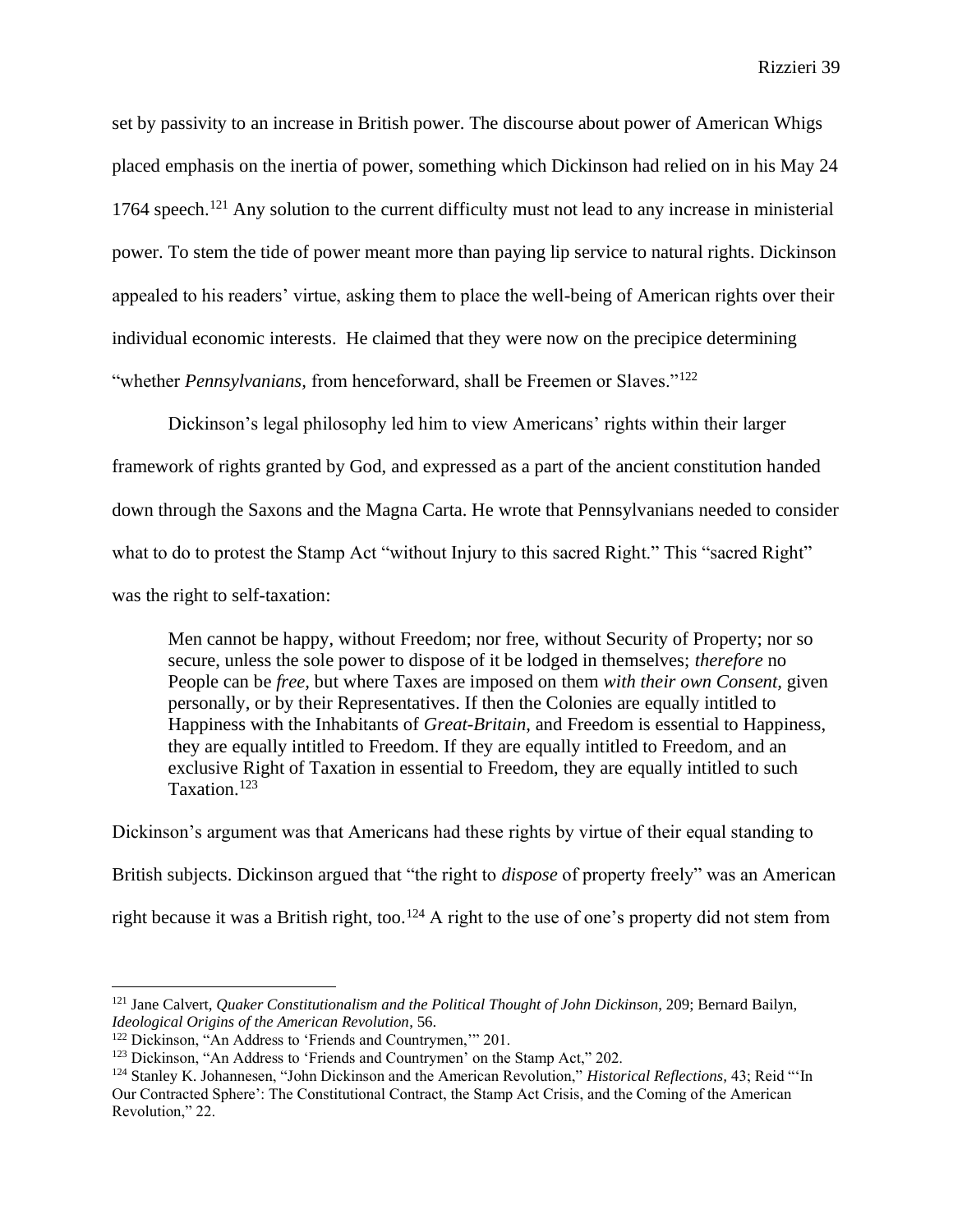the general right of men to be happy, but from the specific fact that Americans "are equally intitled to Happiness with the Inhabitants of *Great Britain*." Dickinson's legal reading and the unconstitutional taxation by Parliament gave urgency to his claims to being treated like the English in their rights to taxation by representation. Any rights the English had the Americans also had by virtue of their possession of the same constitution as English. He rooted his argument in the notion of Pennsylvanians' entitlement to these rights due to their status as Englishmen.<sup>125</sup>

Dickinson continued to write against the Stamp Act and to defend their actions. He addressed the issue of the prohibition on paper currency in the Americas, and Dickinson compiled data on the exports from England to its colonies, arguing with force that the Caribbean plantations were unfairly favored in colonial policy decisions. Dickinson argued in this letter that Britain could not hope to gain more from stamp duties than they could from the trade Britain and America already conducted. He also asserted that Britain risked losing its colonies from "their severity and an unjust jealousy." The only way to prevent a break with Britain was for its government to revitalize "stagnated trade," to lift its "taxes torn from [the colonies] without [their] consent," and to give power pack to the local governments which were "the principal" pillars of liberty."<sup>126</sup> Disunity would be harmful to both parties, but loss of liberty was even more dangerous. He thus argued from the facts of the matter, the revenue Britain gained from trade, and the principles of liberty and rights that were endangered by these actions. The next year Dickinson wrote *An Address to the Committee of Correspondence of Barbados*. This was written to combat what Dickinson saw as a mistaken impression on the part of Barbados's Committee of Correspondence about the north American colonies' protests. He wrote that the Stamp Act was a

<sup>125</sup> Hoffer and Hoffer, *Clamor of Lawyers,* 48, Reid "'In Our Contracted Sphere': The Constitutional Contract, the Stamp Act Crisis, and the Coming of the American Revolution," 43.

<sup>126</sup> John Dickinson, "The Late Regulations Respecting the British Colonies Considered," 1765 in *Pamphlets of the American Revolution: Volume 1: 1750-1765*, ed. Bernard Bailyn, (Cambridge, MA: Belknap Press, 1965), 690.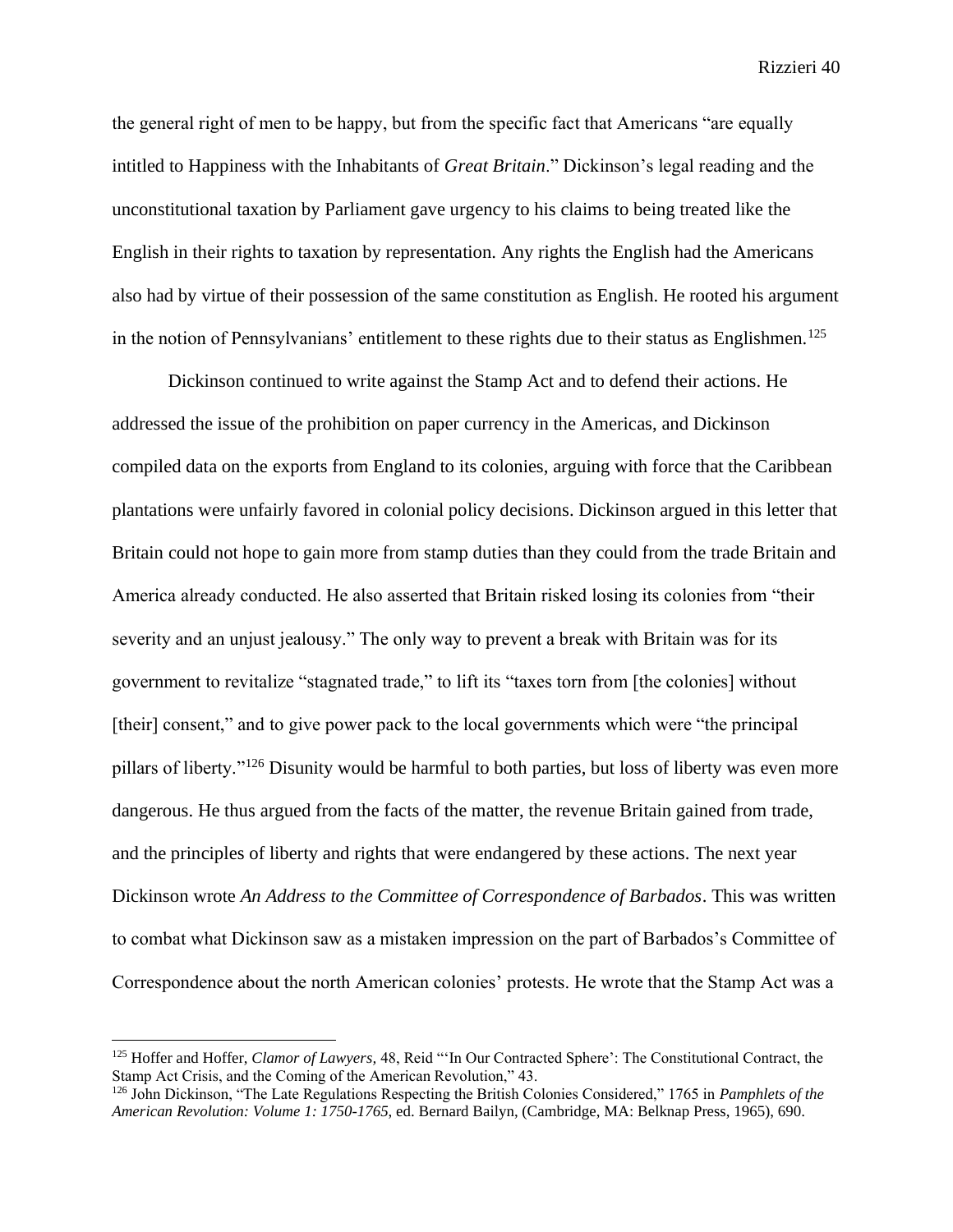violation of rights from God. The government made only "*declarations*, but not *gifts* of liberty."<sup>127</sup> Dickinson's understanding of rights was that constitutions existed to protect against incursions on these rights, and that Americans in standing up for their rights were merely laying claim to what they already possessed.

Much like in his speech of 1764, Dickinson during the Stamp Act crisis was committed to preserving the constitution. However, now the debate was taking place on an imperial scale, as opposed to being confined to Pennsylvania. Further, he made his argument with a view towards convincing the reading public, as opposed to the Assembly, and he adjusted his argument style accordingly. First, Dickinson argued like an equity lawyer would, and was responsive to the situation as it had developed, discussing the specifics of the law and its effects. Second, he addressed that virtue was needed to resist the Stamp Act's imposition, and that a lack of virtue on the part of the ministers had led to the Stamp Act being imposed. Third, he argued for the preservation of the ancient constitution, specifically arguing that Americans were due the same rights of taxation by representation as Britons in Britain by virtue of the ancient constitution. The constitutional crisis at this moment could be resolved if the king and Parliament conceded that taxation could only be done by a representative government.. In this case, there was no relief to be found in an alternate charter. Dickinson's work thus exhorted his readers to resist the Stamp Act to force the ministers to act well, and restore the ancient constitutional liberties they were due as Englishmen, specifically, the right to taxation by representation.

On March 18th 1766, the Stamp Act was repealed. However, Britain's debt from the French and Indian War had not disappeared. Parliament enacted the Quartering Act in May of

<sup>127</sup> Dickinson, "An Address to the Committee of Correspondence in Barbados," 1766 in *The Writings of John Dickinson: Volume 1: 1764-1776*, ed. Paul Leicester Ford, (Philadelphia: The Historical Society of Pennsylvania, 1895), 262.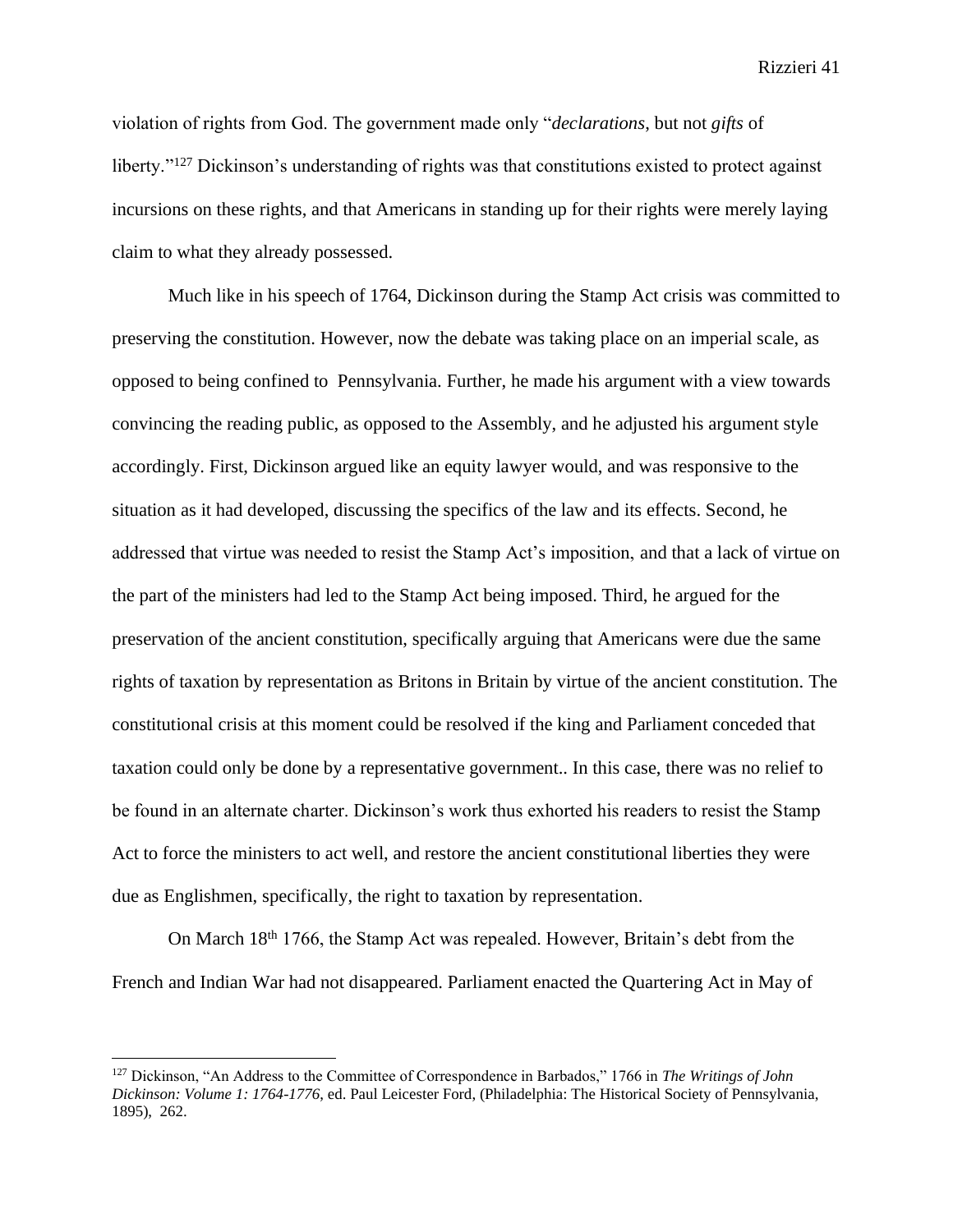1765 to enforce the requisition requests made by army officers in America. New York's refusal to supply General Gage with a portion of requested supplies in 1766 led to the suspension of the New York legislature on October 1, 1767 with the Restraining Act. This act's purpose was to reassert Parliament's supremacy over the colonies, an intention that became especially clear after the legislature granted the funds, but Parliament refused to back down on its suspension of the legislature. The royal governor was satisfied, but Parliament insisted on exact compliance with the law. Meanwhile, the British government still needed money to pay for the maintenance of its colonies. Further, Charles Townshend, the chancellor of the Exchequer, wanted to prove a point to the colonies, who were convinced that they had succeeded through their protests in obtaining the repeal of the Stamp Act, and proposed a duty on lead, glass, paper, paint, and tea. $128$ 

Dickinson wrote his *Letters from Farmer in Pennsylvania* in response to these acts. They were published in *The Pennsylvania Chronicle* once a week from December 2, 1767 to February 15, 1768, totaling twelve letters.<sup>129</sup> Dickinson's *Letters* were legal-minded in their Although posing as a gentleman farmer, Dickinson, like a lawyer laying out a case to the jury made direct, consensus-building appeal readers; used Whig theories of virtue and fear of power; and a sense that the constitution's fully meaning was not embodied by the British government's laws. The *Letters* went beyond the "Address to 'Friend and Countrymen' on the Stamp Act," addressing not only taxation without representation, but also the abuses by judges. The first six exposed the problem as it stood, outlining the specific issues with the statues, and the history that backed Dickinson up in his claims. Letters seven through eleven dealt more explicitly with the acts'

<sup>128</sup> Jacobson, *John Dickinson and the Revolution in Pennsylvania, 1764-1776,* 44-45.

<sup>129</sup> Jacobson, *John Dickinson and the Revolution in Pennsylvania, 1764-1776,* 46.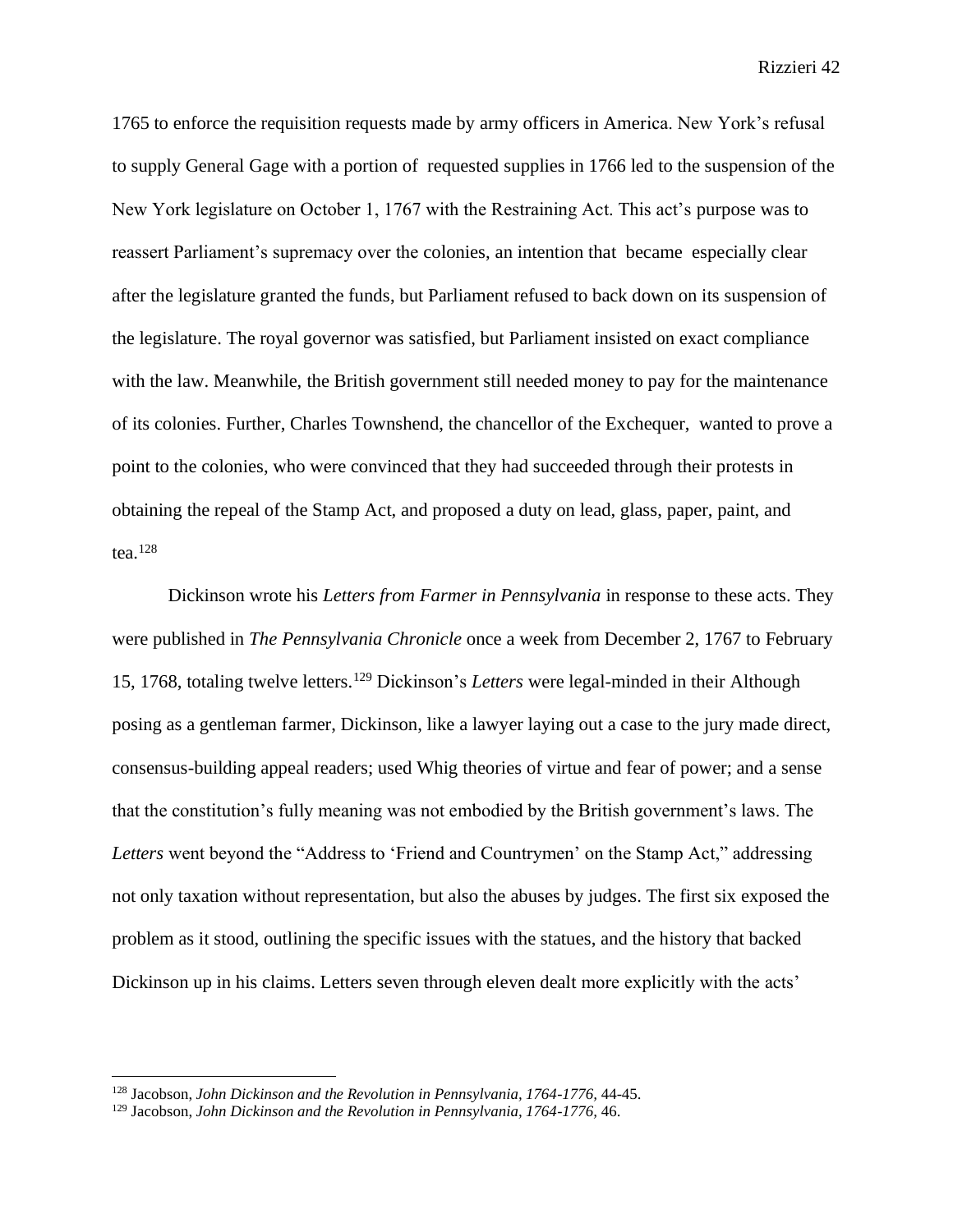constitutionality. The final letter was an exhortation to American unity and joint protection of rights.<sup>130</sup>

As he was not elected to the Assembly that year, public writings were the only way for him to express his opinion on public matters. His letters addressed the Quartering Act, the Restraining Act, and the Townshend Act. Each letter was devoted to explaining the illegality of these acts to the public. The *Letters* sought to explain his concerns with these new acts of Parliament, and to exhort his readers to action. One of his central claims was that if ordinary people remained vigilant about their rights, it would be difficult for Parliament to chip away at them. Dickinson's *Letters* insisted that resistance be peaceful, and cause as little disruption as possible.<sup>131</sup> Dickinson also insisted that the right to representative government was present already in the British constitution, and that Parliament was in violation of the constitution. This was a treasonous charge, and explains why Dickinson signed his letters "A Farmer," a choice that both granted anonymity and set him up as a citizen compelled by circumstances to leave semi-retirement. If Parliament was in violation of the constitution, the way to gain back natural rights was to insist on adherence to the constitution, which could only be guaranteed with a system of internal government balancing.

Unlike with the Pennsylvania's controversy over proprietary or royal government and Stamp Act crisis, Dickinson did not have an official role in government during the debates about this newest round of taxes. When he wrote to the public, he wrote without having had any involvement with any official deliberations. He situated himself as a "*Farmer*" who had "received a liberal education, and have been engaged in the busy scenes of life," but is now

<sup>130</sup> Jacobson, *John Dickinson and the Revolution in Pennsylvania,* 53-55.

<sup>131</sup> Jane Calvert, "Liberty Without Tumult: Understanding the Politics of John Dickinson." *The Pennsylvania Magazine of History and Biography*. 131, no. 3. (July, 2007): 252-254.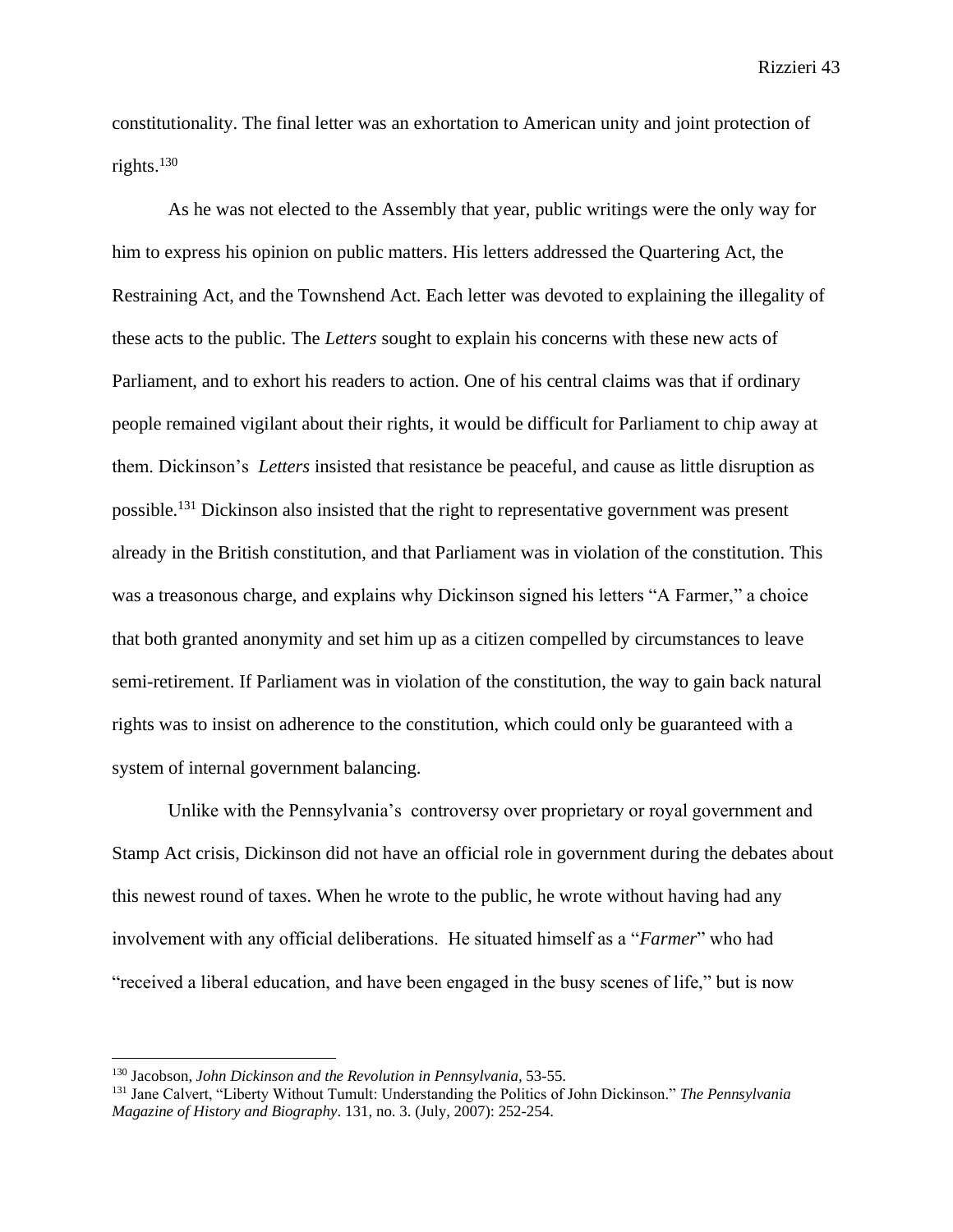"undisturbed by worldly hopes or fears," and spends "a good deal of [his time] in the library," where he has become knowledgeable in history and the constitution. Dickinson, as the Farmer, wrote then that he was writing because his liberality has led him to "[b]enevolence toward mankind," that meant he had to write, so that his "silence and inactivity shall not give any implied assent to any act, degrading my brethren and myself from the birthright, wherewith heaven itself '*hath made us free.*'" Dickinson positioned himself as a concerned citizen, who felt it his duty to share his thoughts with his fellow countrymen. This attitude reflected the nature of eighteenth-century intellectual life, which was focused on civic engagement and the surrounding community.<sup>132</sup> It also indicated a desire to place himself above the political fray. Dickinson's self-representation as a learned farmer emerging from a quiet life in a time of trouble also was reminiscent of the Roman citizen, who reluctantly gave up his quiet life to aid his country.<sup>133</sup> In adopting this attitude, Dickinson as the "Farmer" was acting like a lawyer within the public sphere. He used his skillset and made his arguments to the public, using a public persona that indicated his interest in speaking to the public directly.

As a man who loved the law, and thought that understanding the law was important to public life, it is understandable that he wanted the public to know the law. He opened this letter by addressing the letter "for such of you, whose employments in life may have prevented your attending to the consideration of some points that are of great and public importance." The issues of taxation affected all who purchased lead, glass, writing materials, and tea, among other essentials. It was important that all understood their rights, as well as the underlying statutes and

<sup>132</sup> Bender, "The Culture of Intellectual Life: The City and the Professions," 6-7.

<sup>133</sup> Pierre Marambaud, ""Dickinson's 'Letters from a Farmer in Pennsylvania' as Political Discourse: Ideology, Imagery, and Rhetoric." *Early American Literature*, 12, no. 1. (Spring 1977), 67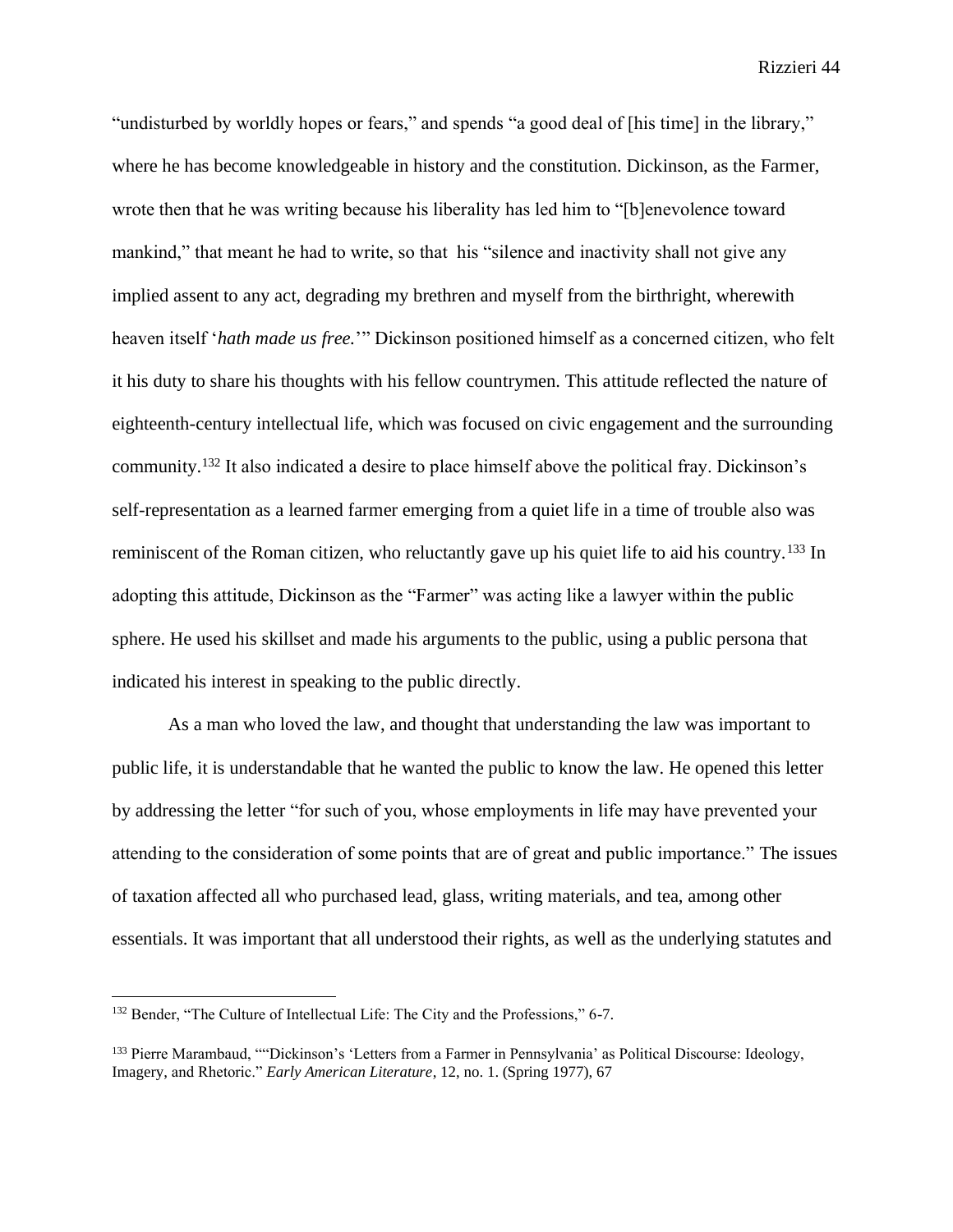reasons the acts were so nefarious. In addressing this letter in particular to those whose lives did not allow them to follow the crisis closely, Dickinson demonstrated that it was important for all people to understand and be able to discuss the new taxes, which affected all who purchased these goods. The law affected everyone, and thus everyone should understand it and be able to take part in debating it. He took his legal skills to the public, arguing for a specific interpretation of the new acts, forcefully citing statutes and precedents as well as historical examples to make his point.<sup>134</sup>

One of the ways Dickinson spoke to the public from the framing of a learned gentleman in his *Letters* was through the use of Latin quotations at the end of every letter. This Latin, like the Latin in the body of the text of the *Letters,* was not precise legal terminology but pithy lines. These quotations were not mere window dressing, but served to add gravity to his argument and give it the authority of age. They often gave an ominous tilt to the letter, offering a warning that the Romans had also had experience with encroaching threats to their republic. The Latin was translated into English, and the lines were aphoristic enough that the reader need not know the context of the quote for it to be effective. The classics seeped into intellectual discourse as an authority to which one could appeal. The fall of the Roman republic was an especially potent analogue because thinkers like Dickinson had a cyclical view of nature of politics: despite the different contexts of Rome and Britain, corruption was a potent force, and the shift from liberty to tyranny was one that could be made again. For instance, at the close of the first letter, he warned his readers that "*Concordia res parvae crescunt,* small things grow great by concord." He illustrated the danger of issues that might seem small now, but whose effects would be felt later. The quotations he chose became more urgent. The first, quoted above, is a warning of

<sup>134</sup> Dickinson, *Letters from a Farmer in Pennsylvania* in *Empire and Nation*, ed. Forrest McDonald. (Englewood Cliffs, NJ: Prentice-Hall Inc., 1962), 38.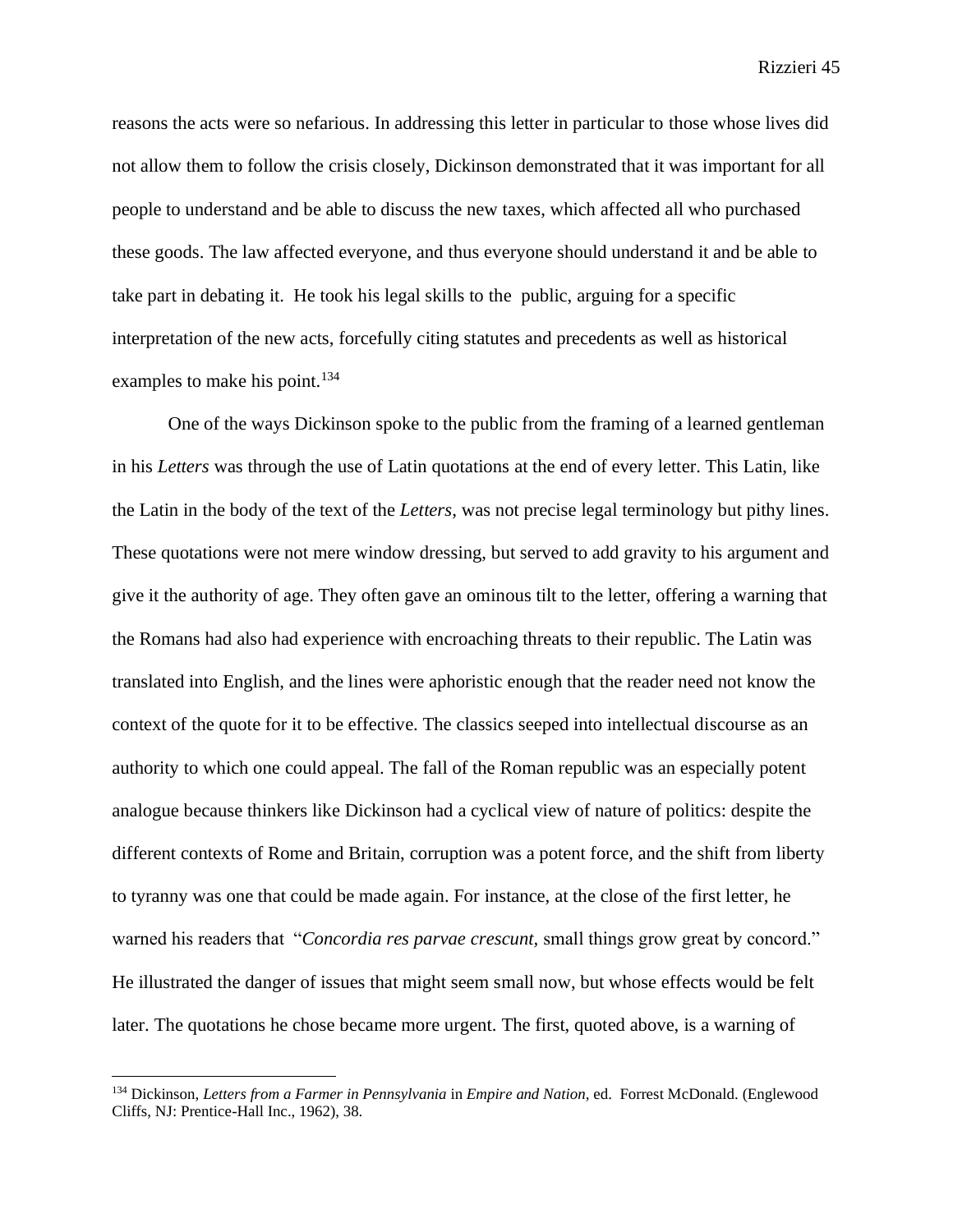things to come. The final quotation exhorted his readers to look out for their rights, "*Certe ego libertatem, quae mihi a parente meo tradita est, experiar: Verum id frustra an ob rem faciam, in vestra manu situm est, quirites.* For my part, I am resolved to contend for the liberty delivered down to me by my ancestors, but whether I shall do it effectually or not, depends on you, my countrymen."<sup>135</sup> The quotations offered by Dickinson did not assume deep knowledge, only appreciation that the source was Roman. Dickinson's use of the Roman past to convey moral urgency was part of the Farmer persona of a learned, cultivated gentleman seeking to appeal to his audience's virtue.

Dickinson argued the way an equity lawyer would, presenting his case to the public that detailed harm that had been done or would likely occur if they did nothing. Since the *Letters*  appeared in newspapers and were meant to convince literate Americans that the new laws were not to be obeyed, even if that disobedience required short-term economic sacrifices, Dickinson also had to demonstrate that Parliament's decision would be far more economically detrimental in the long run. Just as he had during the Stamp Act crisis, Dickinson showed that taxation was not only unnecessary, but actually harmful. He cited William Pitt's statistic that trade from America brought in around two million pounds of revenue. <sup>136</sup> Dickinson also decried the effect the taxes would have on devaluing American land. Since farming the land had made it more profitable, why should the colonies pay to defended lands that were not nearly as populated. In bringing in these specifics, Dickinson made his argument tangible. His readership was made to question the decisions made by Parliament, from the standpoint of their economic wellbeing as well as from constitutional principles.

<sup>135</sup> Richard Gummere, "John Dickinson, the Classical Penman of the Revolution," *The Classical Journal*, 52, no 2. (November, 1956), 84.

<sup>136</sup> Dickinson, *Letters from a Farmer*, 24-25.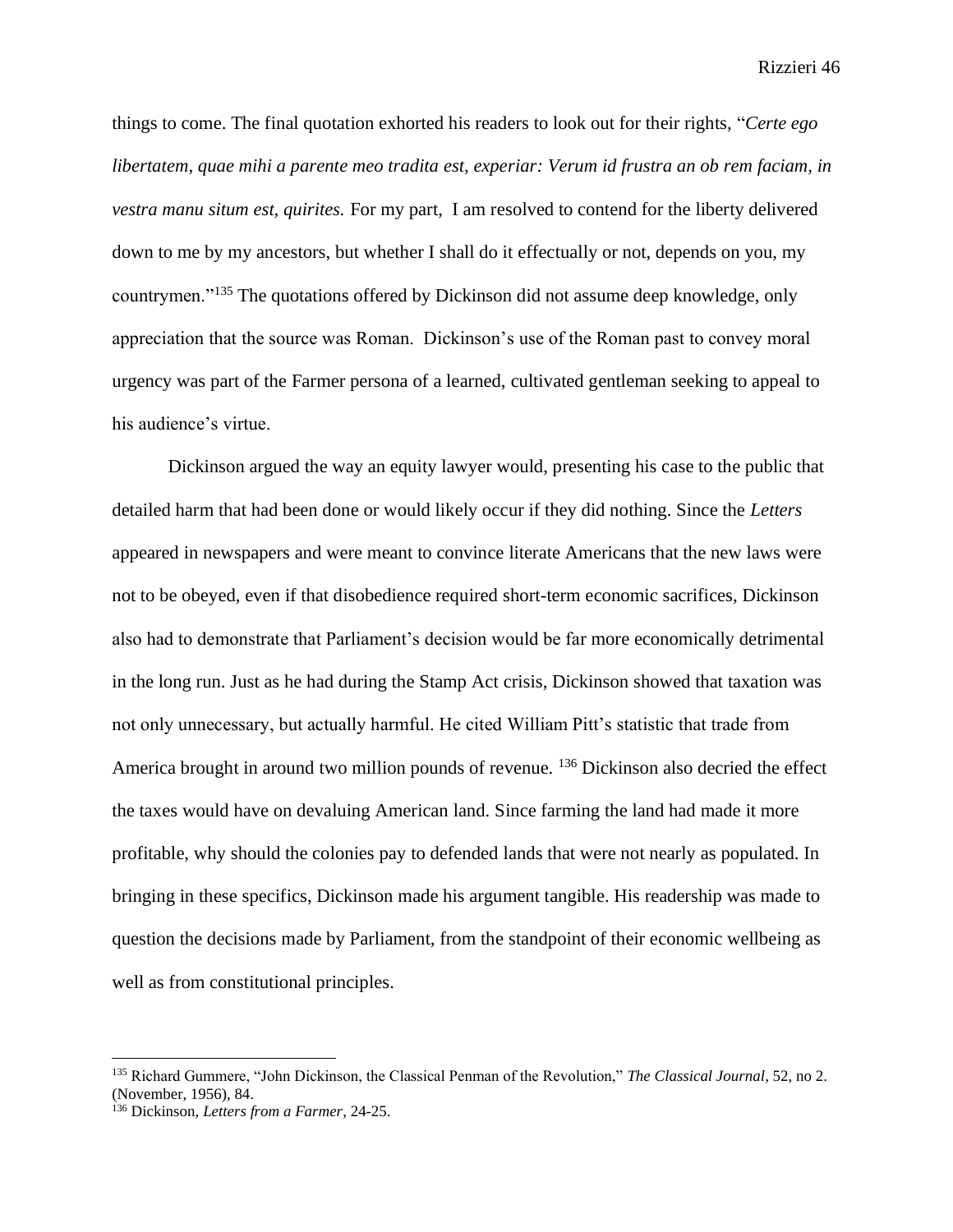Dickinson's *Letters from Farmer in Pennsylvania* argued to the public using the relevant statutory law. In these letters, Dickinson cited statutes that proved that the Stamp Act, and the newly enacted taxes were illegal.. Dickinson parsed and defined the terms of the statutes themselves to demonstrate their illegality. In his first letter, he quoted from the Act of Suspension, asserting that it was illegal because it came from Parliament, which did not have the "*supreme authority"* it here claimed, "over these colonies, in *the point of taxation.*" Dickinson urged his readers to be vigilant, because this was just as illegal as if the army had been sent to impose the Stamp Act.<sup>137</sup> Letter four made a similar attempt with the Townshend Act, arguing that this new imposition of duties qualified as an internal tax, because they were levied "*for the sole purpose of levying money.*" These duties, therefore qualified as taxes. Dickinson worked to establish the facts of these cases. Letter five detailed the differences between taxation and regulation. Parliament had the authority to regulate trade because it had the authority to act in the interest of the whole empire. It did not have the power to levy taxes. The Townshend duties were a tax, and therefore illegal. Letter eight parsed out the law to conclude that the duties were not even going to be used for tier own benefit. The land that was to be protected was not taxed as much, and would drain resources. Dickinson utilized the information in the statutes themselves to argue that the law did not square with definitions.

Dickinson believed that Parliament had limited law-making abilities, and like other American Whigs, he thought that Parliament had exceeded its powers. In letter two, Dickinson footnoted bills Parliament had passed that dealt with trade regulation, seeking to prove that the Stamp Act was the first act that explicitly attempted to generate a revenue. He cited statutes from the reigns of Charles I and Charles II ,William III, Anne, and George II that showed that

<sup>137</sup> John Dickinson, *Letters from a Farmer,* 5-6.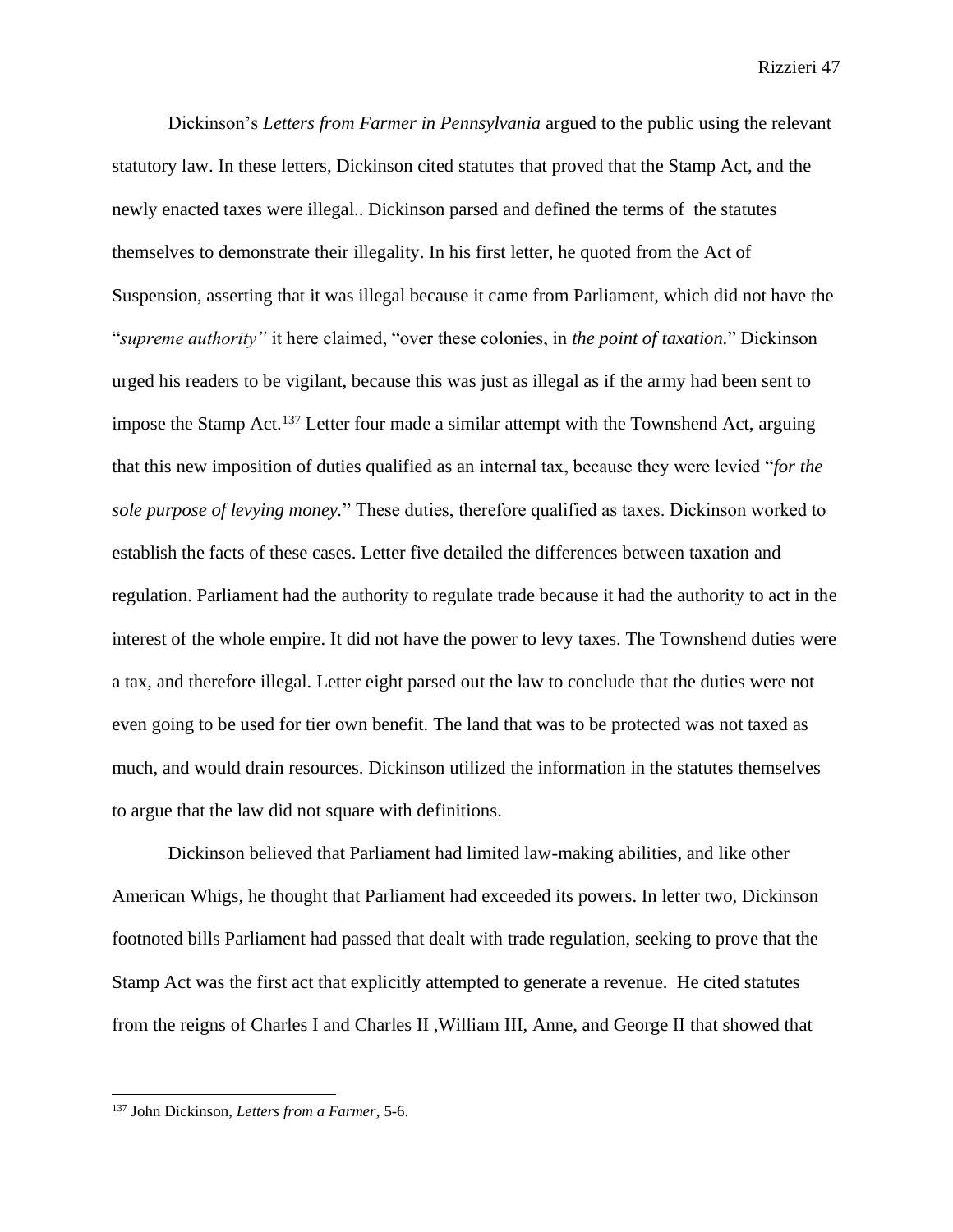previous acts regarding the colonies were for the regulation of trade. He pointed back to  $25<sup>th</sup>$ Charles II, chapter seven, section two, which gave plantations the ability to trade with one another without regulation.<sup>138</sup> Grenville violated Parliamentary precedent by taxing what the colonies were required to purchase with 4th George III, chapter 15.<sup>139</sup> Dickinson went back even further to the reigns of King Edward I and Henry V.<sup>140</sup> Showing the precedent, especially with laws going back to before the Glorious Revolution, Dickinson demonstrated that the laws that were made three hundred years ago still had bearing. In treating acts of Parliament as though they were decisions handed down by court, Dickinson could say he was not questioning supreme law, but merely offering a dissent from judicial opinion. Since Parliament was considered the highest court in England, it made sense for Dickinson to treat it that way in his writing.<sup>141</sup> In critiquing Parliament's legislation, Dickinson engaged directly with the laws to make his argument, and also criticized Parliament's actions.

Dickinson, unlike in 1764 or 1765, set his sights not on corrupt members of Parliament but on the decay of checks and balances within the imperial system, which had led to unconstitutional measures arising from Parliament's overreach. When Parliament usurped the role of colonial legislatures by taxing the colonies themselves, it demonstrated the danger of overreach to the balance of power. One of the consequences of Parliament usurping the legislatures was that the rule of law, and with that rights and liberties, was undermined. Dickinson quoted Lord Camden that taxation and representation had always been tied together, since "the constitution," and so the overreach of the Stamp Act and the Townshend Act violated two things united in the "laws of nature." These rights ought to be protected by a robust judicial

<sup>138</sup> John Dickinson, *Letters from a Farmer,* 7-9.

<sup>139</sup> John Dickinson, *Letters from a Farmer,* 35.

<sup>140</sup> John Dickinson, *Letters from a Farmer,* 22

<sup>141</sup> Hoffer and Hoffer, *Clamor of Lawyers,* 70.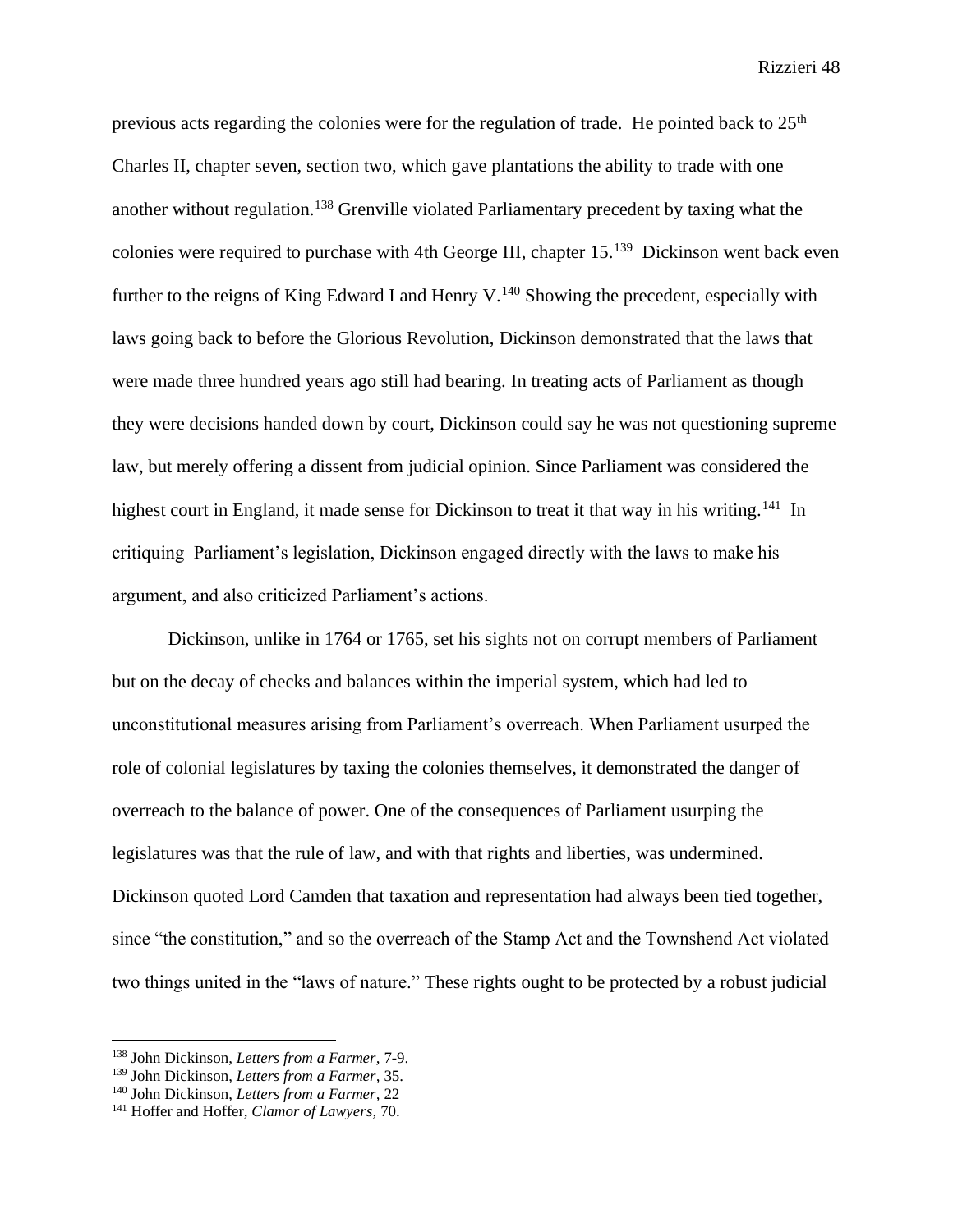system, but in the colonies that system was not evenly applied, with the common law administered imprecisely, and some duly passed statutes were not implemented. If judges' salaries were controlled by the people, they would be held accountable. The judges could still be appointed by the executive, since that would only increase accountability, and after all, the right of collecting tax money is far more important than that of spending it. <sup>142</sup> A "*mixed government*" depended on "[a] perpetual *jealousy*, respecting liberty," which in turn required a virtuous citizenry always on alert, and cognizant of the public good. Virtue was necessary, but was not sufficient to a government that allowed rights to flourish. The way to secure these rights was through colonial unity, because "[*t*]*heir happiness* is founded on *their constitution."<sup>143</sup>* The preservation of the constitution was the only way to reliably ensure rights.

Parliament's overreach was unconstitutional because it violated, according to American Whigs, the terms of the settlement of the colonies. The spirit of the law could still be violated, even by the king and Parliament.<sup>144</sup> The purpose of constitutional order was to have a balance of power that could withstand powerful men who lacked virtue and attempted to deny rights to Englishmen. The constitution of Great Britain, though it gave Parliament the powers of legislation, did not give it arbitrary power. Powerful men, namely the king's ministers, were the primary culprits in the "arbitrary acts" enacted. The ministers' act threated colonial unity, but the colonies acting together could "preserv[e] that constitution in unabated vigor, *throughout every part.*" It was by looking out for their constitutionally protected rights that the colonies' "*prosperity*" could be ensured.<sup>145</sup> It was important that the colonies act vigorously to preserve their rights, which meant the adherence by the ministers to their constitutional duties.

<sup>142</sup> John Dickinson*, Letters from a Farmer,* 52-53,

<sup>143</sup> John Dickinson, *Letters from a Farmer,* 68.

<sup>144</sup> John Dickinson, *Letters from a Farmer,* 34-5, Reid, "'In Our Contracted Sphere,'" 40.

<sup>145</sup> John Dickinson *Letters from a Farmer,* 80-81.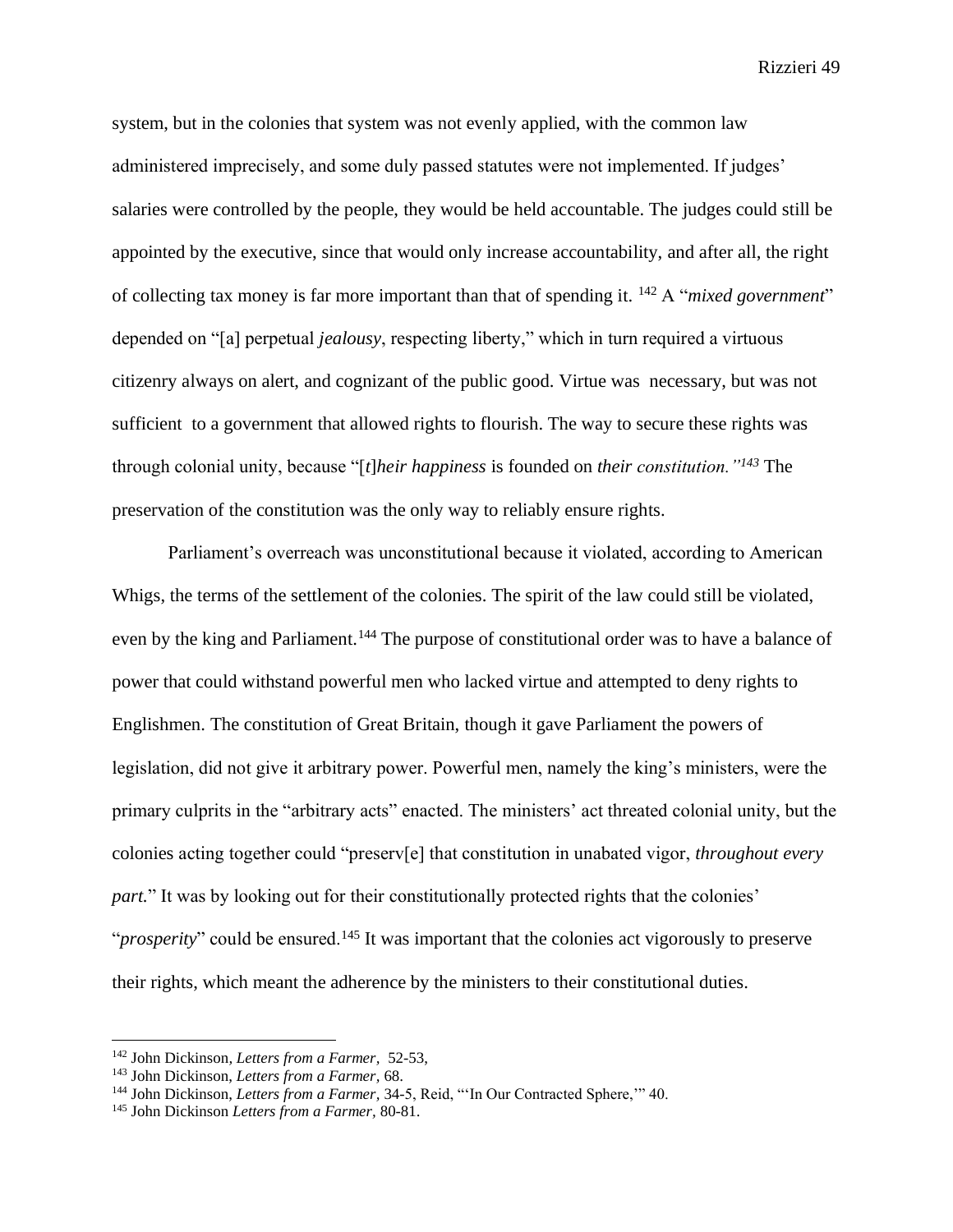Dickinson had a clear idea of what would happen to Americans' rights without constitutional checks. The only way to end the illegal taxation was for the British government to be "*constitutionally checked and controlled.*" The Townshend Acts, Dickinson believed, were "founded on the destruction of this constitutional security" of a well-checked government. He wrote that there was no limiting principle here: "For where does their right stop?" for if their property was that "'WHICH ANOTHER MAY, BY RIGHT, TAKE, WHEN HE PLEASES, TO HIMSELF[,]'" then they were not really free men, but "SLAVES." Dickinson quoted from Lord Camden, a British judge, to argue that his claim that "the *British* parliament have NO RIGHT TO TAX the *Americans,*" a principle "as old as the constitution." The right to taxation only by representatives was "inseparably united," and it was the "ETERNAL LAW OF NATURE," that whatever belongs to someone "NO MAN HATH A RIGHT TO TAKE IT FROM HIM WITHOUT HIS CONSENT." Thus, since these rights were part of the English constitution, and the settlers of America "did not leave their native country" and go through hardship "TO BE REDUCED TO A STATE OF SLAVERY. They did not give their rights: They looked for protection." <sup>146</sup> The solution to this problem was not to abandon the British constitution, but to reform it. Dickinson did not believe that a binary existed between perfect adherence to the ancient constitution and the complete abrogation of all obligation. Instead, Dickinson believed that reforms within the system could be made. There was always room for negotiation. The negotiation of rights had a long history in the British system, and Dickinson believed that Americans' best option of securing their rights remained the British constitution.

The question then was how the rift was to be mended. Part of the constitutional order was the proper division of power. Dickinson believed that the English constitution would provide the

<sup>146</sup> John Dickinson, *Letters from a Farmer,* 44.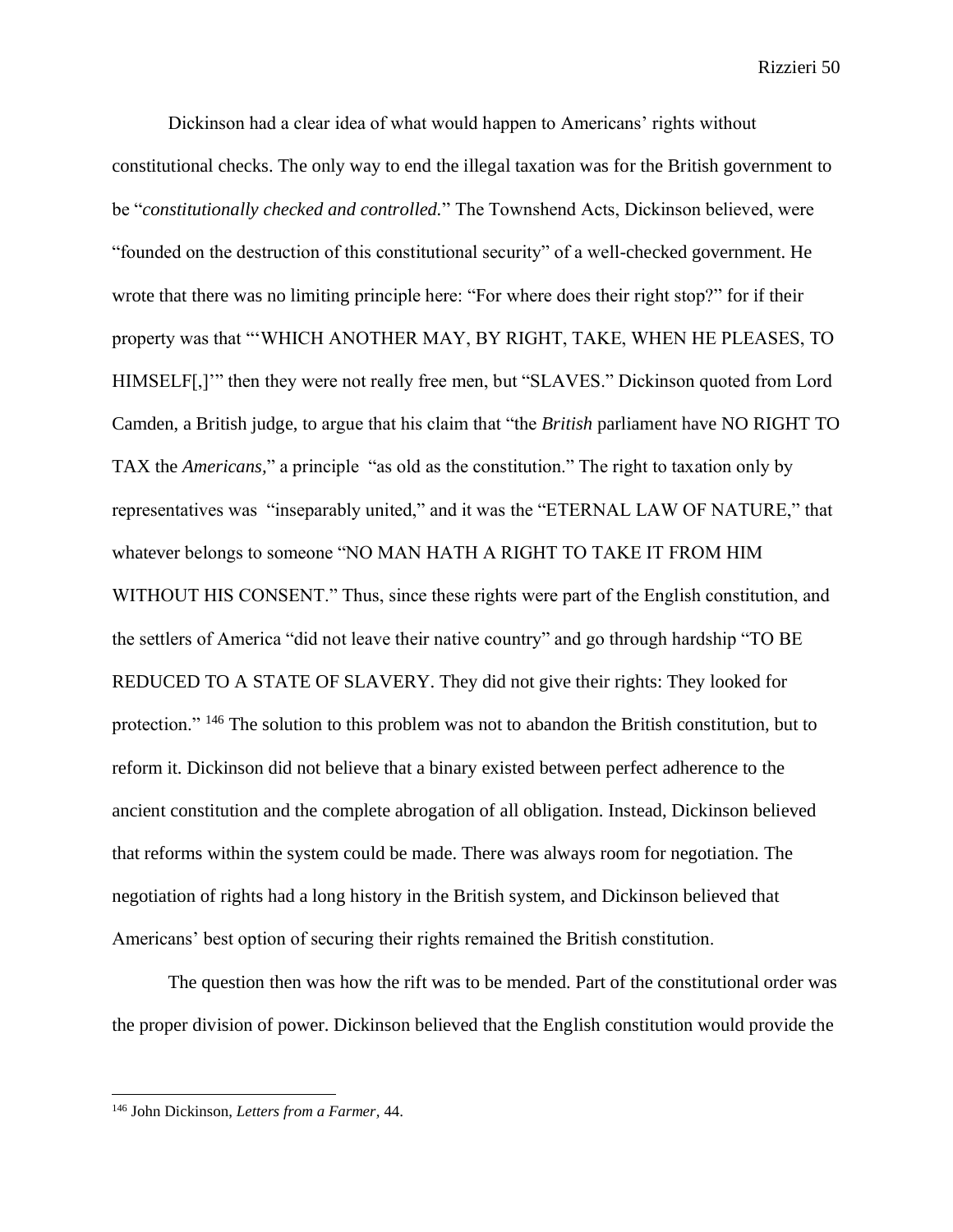proper restrictions that would allow for the exercise of God-given rights. He argued that Parliament could properly regulate trade, but could not tax. Parliament's interference in colonial affairs meant that the judiciary was unaccountable to those people it supposedly served. Justice, Dickinson wrote, ought "to be equally independent of the executive and legislative powers." This was impossible to guarantee in America because judges were appointed by the king, and taxes were levied by Parliament. The power of taxation was a vital component of legislative power, because with control of 'the purse strings'" came "a *constitutional check*" which was the only way to hold the powerful accountable "*without violence.*" The legislature could balance and hold Parliament accountable, but not if Parliament attempted to "*supersede* that authority in our respective assemblies, which is essential to liberty.".<sup>147</sup> The colonial legislatures were necessary because the duties they executed, such as "defense of the society," "administration of justice," and the "support of civil government" needed to be completed by those who knew what the colonial society needed: the best way for it to be taxed, the way government officials worked, and the way laws needed to be executed.<sup>148</sup> Taxation by Parliament was dangerous to the colonies because it reduced the dependence the government had on the people. What was needed was a government whose branches balanced out so that the people had control over money.

Like other "Revolutionary lawyers" who were Whigs in the 1760s, Dickinson believed that Parliament was not the supreme authority, but instead shared its authority with natural rights.<sup>149</sup> While it made laws for the empire and was its highest court, Parliament, Dickinson and others argued, had neglected the constitution, especially as it had taken on the powers of the

<sup>147</sup> John Dickinson, *Letters from a Farmer,* 50.

<sup>148</sup> John Dickinson, *Letters from a Farmer,* 52.

<sup>&</sup>lt;sup>149</sup> Howard L. Lubert, "Sovereignty and Liberty in William Blackstone's 'Commentaries on the Laws of England,"" *The Review of Politics,* 72, no. 2 (Spring, 2010), 291; Gordon Wood, *Creation of the American*, 21-24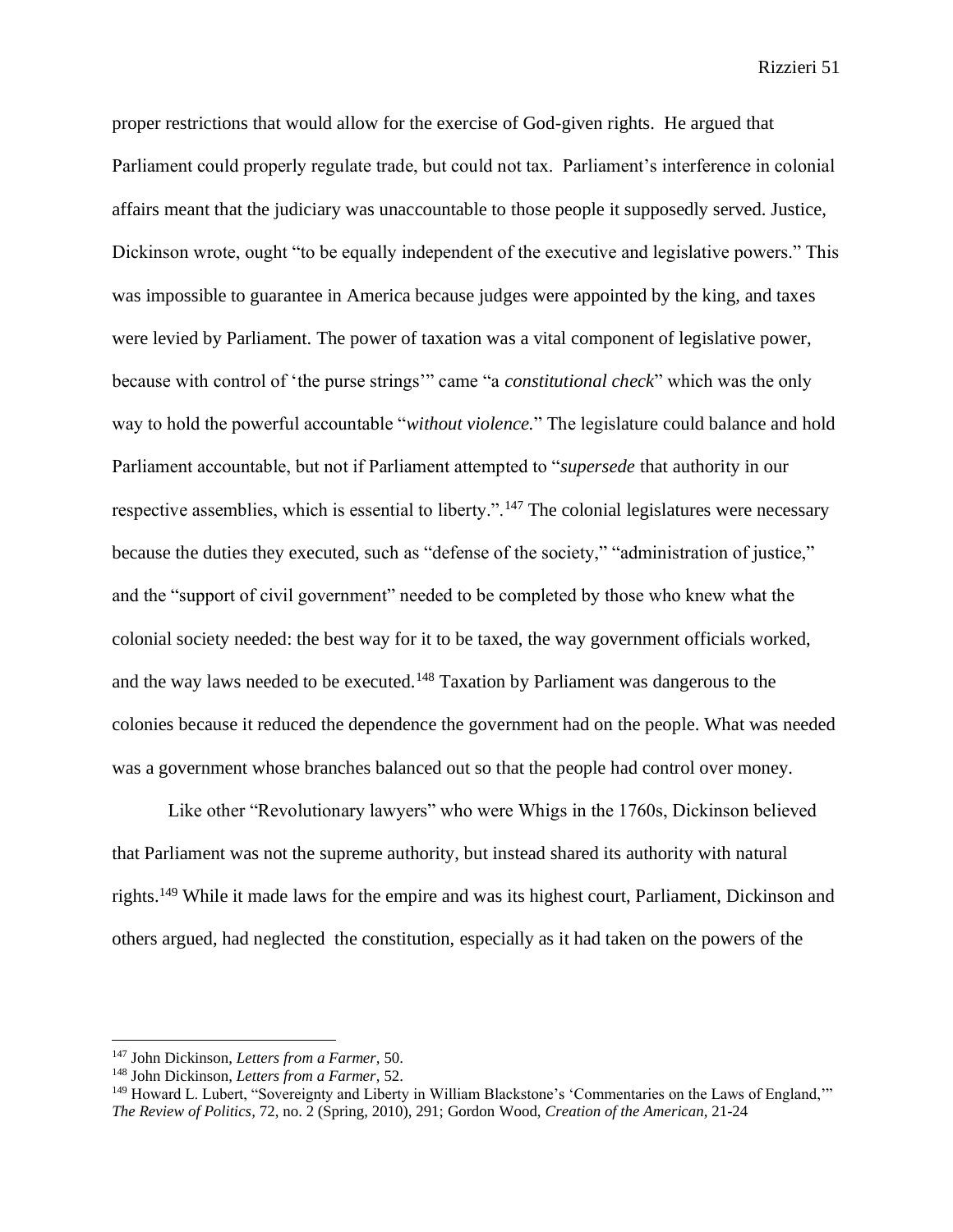king following the Glorious Revolution.<sup>150</sup> Dickinson argued that Parliament had power only in matters that governed the whole empire. Any regulation that was targeted specifically at one colony was outside of its purview, because targeted regulations essentially functioned as a tax. He explained in the seventh letter that because the Townshend Acts placed a duty on glass and paper, and the Americans were required to purchase their glass and paper from Britain, they were taxed. Britain could require Americans to purchase these goods from them, but they could not then impose additional regulations on those same goods explicitly to raise money.<sup>151</sup> In applying a tax to the North American colonies, Parliament was taking on a legislative role when it was meant to be a regulatory body.

Parliament's unconstitutional overreach had led to violations of Americans' rights. Hearkening back to the ancient constitution and all the rights and liberties it guaranteed, Dickinson wrote that colonists were in danger from Parliamentary acts because the rights they were guaranteed by the ancient constitution were not always upheld by power-hungry ministers. For instance, unlawful searches and seizures were carried under the new laws, "contrary to the common law, which has ever regarded a man's *house* as a castle, or a place of perfect security." The "castle doctrine," from Coke's *Institutes,* was vitally important to liberty. The administration of law was more important than what was in the text, because unless it was enforced equally, the rule of law did not exist in a meaningful way.<sup>152</sup> A judicial system that was consistent was an important part of a functioning government, and it depended on the enforcement and administration of the laws as much as it depended on the laws themselves.

<sup>150</sup> Hoffer and Hoffer, *Clamor of Lawyers,* 70.

<sup>151</sup> Dickinson *Letters from a Farmer,* 43.

<sup>152</sup> Dickinson, *Letters from a Farmer* , 54.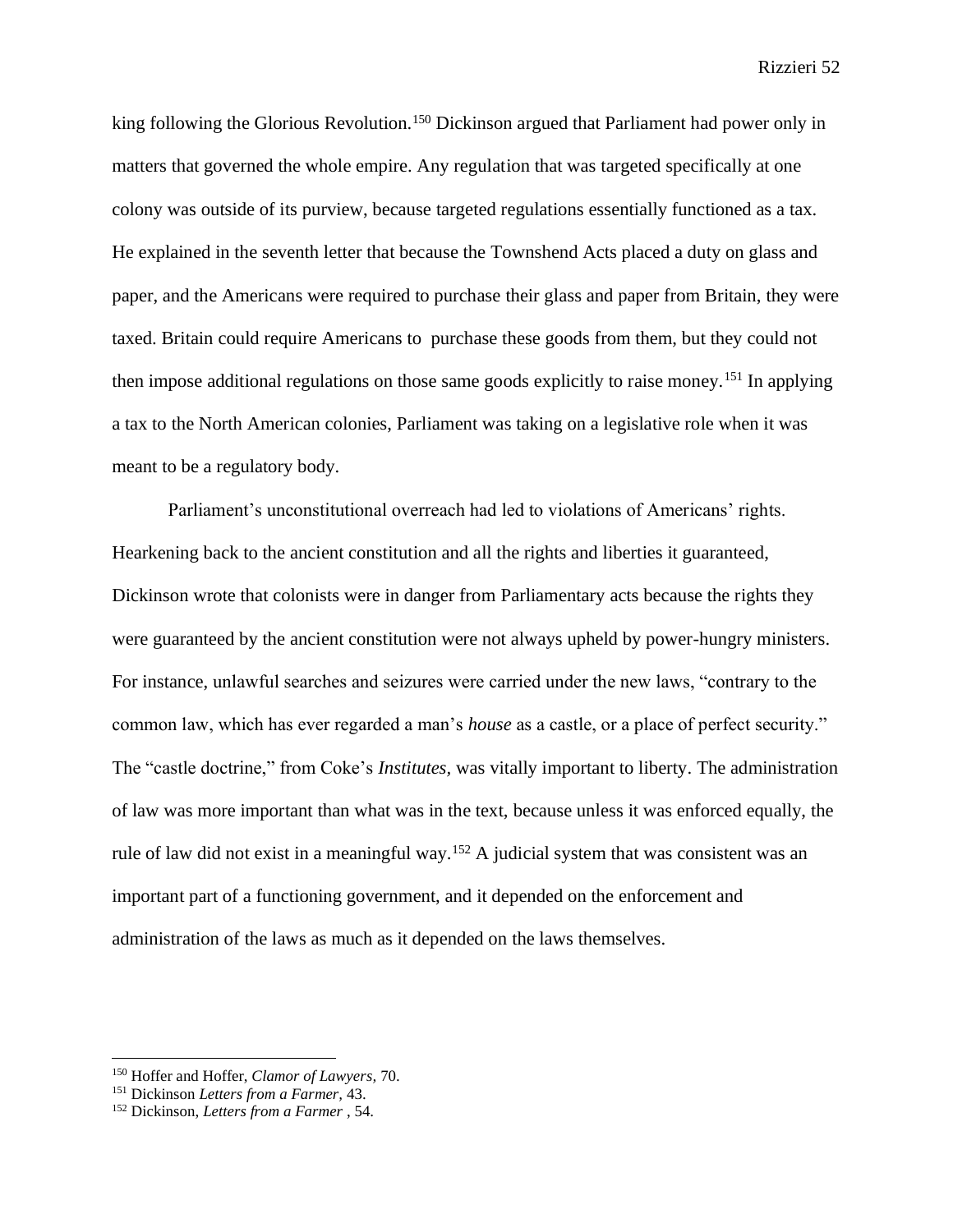Dickinson, believing that the British constitution secured rights, offered a remedy to these injustices, urging action but warning against violence. There was danger in not acting at all, but there was also danger in acting too rashly and too violently. He argued that they should learn from their response to the Stamp Act. They had acted in their own defense as opposed to "trust[ing] for relief to fortuitous event of futurity," a strategy which, if correct then, ought also to be correct now, especially "if our rights *are* equally invaded, and" the protests against it, "may be as successful." He chastised those who thought that defense of rights inevitably meant armed rebellion, "as if a man having a choice of several roads to reach his journey's end, should prefer the worst, for no other reason but because it *is* the worst." <sup>153</sup> Dickinson believed that the colonists' claims of violated rights did not inexorably lead to war. He thus assuaged the fears of those who might be reluctant to resist for fear of war. He simultaneously insisted that the resistance be peaceful. It was imperative to fight for rights, "in the most firm, but most peaceable manner." It was important to advocate peacefully because '[t]he cause of *liberty* is a cause of too much dignity to be sullied by turbulence and tumult."<sup>154</sup> It was possible to be both a dutiful subject and a protector of Americans' rights when "PROPER DISTINCTIONS" were made, and actors knew "what you owe to *yourselves,* as well as to *her*."<sup>155</sup> Proper constitutional order could be achieved through a redress of grievances, and if that failed, "that kind of *opposition* becomes justifiable which can be made without breaking the laws or disturbing he public peace."<sup>156</sup> Dickinson continued to believe that resistance must remain lawful in order for the constituted government to continue. The British constitution was worth preserving, and it could not be maintained if they were to engage in violent resistance. Dickinson here followed English jurist

<sup>153</sup> John Dickinson, *Letters from a Farmer,* 16.

<sup>154</sup> John Dickinson, *Letters from a Farmer,* 17

<sup>155</sup> John Dickinson, *Letters from a Farmer,* 84.

<sup>156</sup> John Dickinson, *Letters from a Farmer,* 18.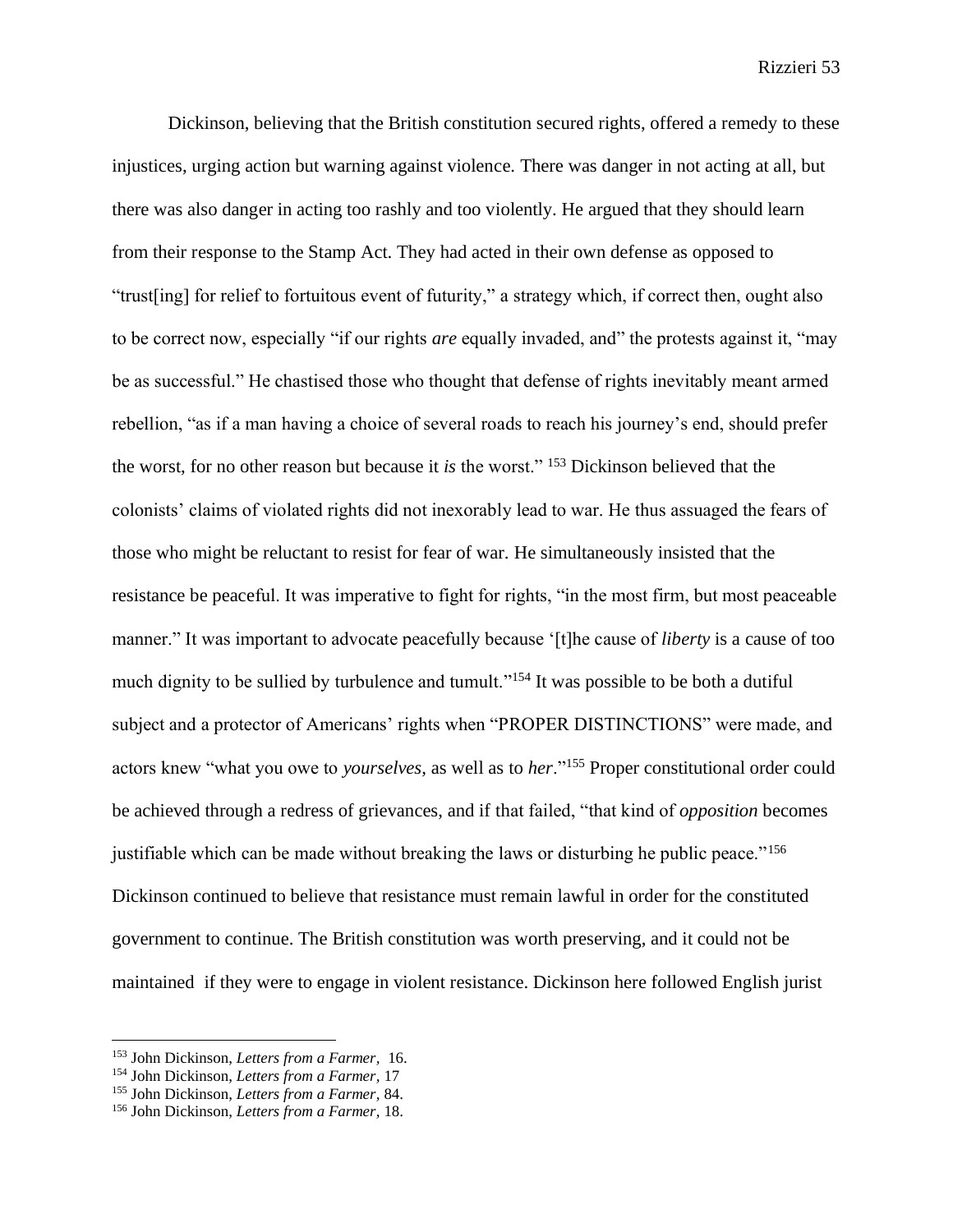William Blackstone's thought that breaking the constitutional order necessarily destroyed the constituted polity.<sup>157</sup>

Dickinson's argument in 1767 remained the same in many fundamental ways as his argument in 1765. He continued to emphasize that Parliament had no right to tax the colonies from the perspective of the natural rights Parliament ran up against. Dickinson maintained his argument in favor of preserving the ancient constitution, but his argument shifted away from the conduct of ministers to try to correct fundamental misunderstandings about the constitution. Dickinson's format with the *Letters*, elaborated argument rather than short broadside, allowed him to argue far more extensively about the role of Parliament in empire. He remained anchored in the statutes that ruled the case, but with the final five *Letters*, he discussed in depth the effects of the new laws in a way that emphasized the balance of power and necessity of respect for natural rights.

Dickinson's specific argument against these acts of Parliament was that they were infringing upon the rights of American legislators. This argument was similar in part to the one he had made in 1764 against the call for royal government in Pennsylvania. In 1764, he argued that the constitution of Pennsylvania was better at guaranteeing rights than the English one. However, in 1765, Dickinson argued that the English constitution was in fact the best guarantor of rights. It had been perverted, though by corrupt ministers His argument had evolved not because he was inconsistent but because he shifted based on the specifics of the situation. He remained just as passionate about preserving rights. By 1767 and 1768, Dickinson's argument changed to accommodate the new violations of Americans' right. He argued now that the balance of power within the empire had been degraded.

<sup>157</sup> Lubert, "Sovereignty and Liberty in William Blackstone's 'Commentaries on the Laws of England,'" 294.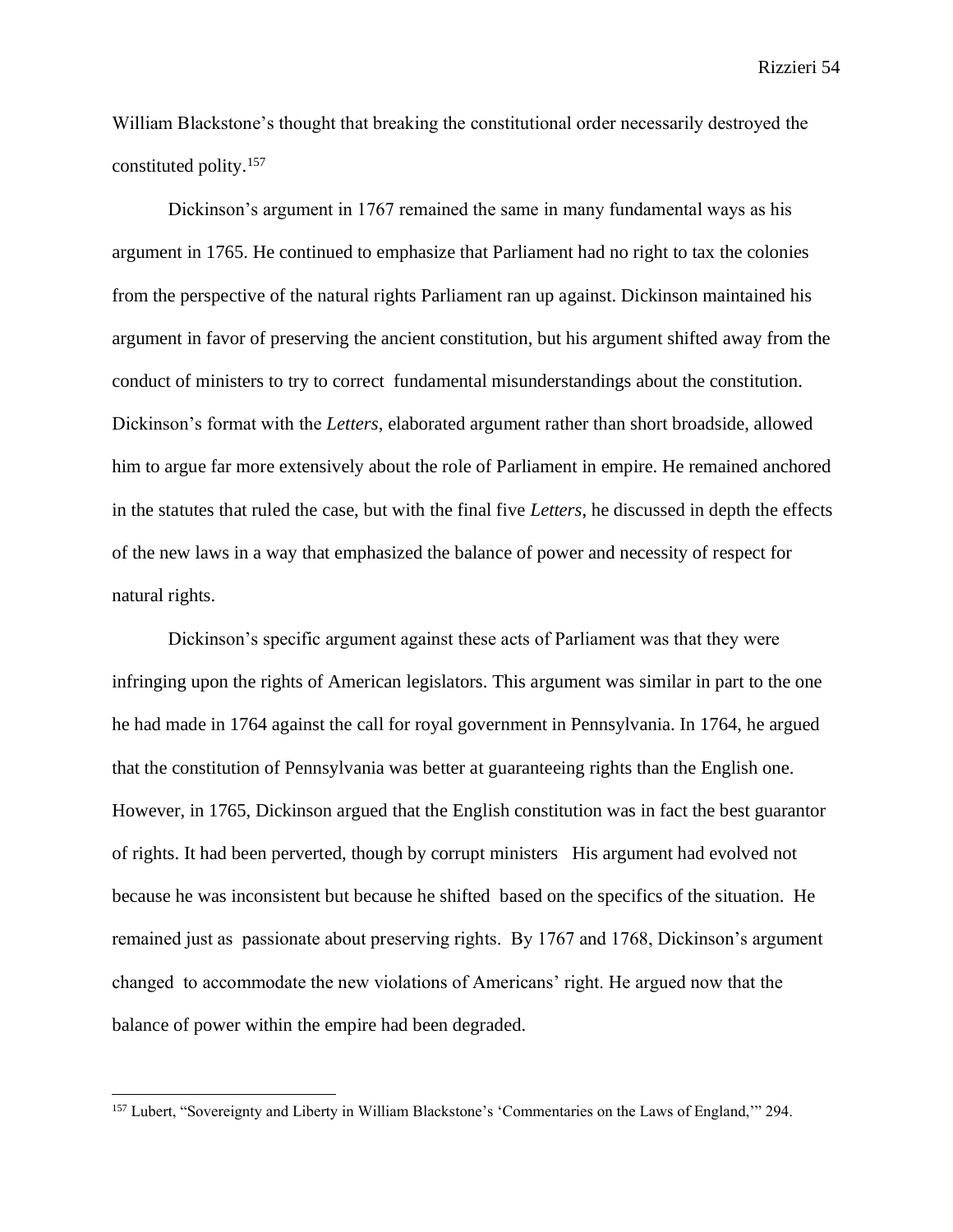## Chapter 3: 1774

Dickinson spent the rest of 1768-69 convincing Philadelphia merchants to practice nonimportation. He accused them of being too conscious of their profits. They had supported nonimportation methods in 1765 to protest the Stamp Act, but were reluctant to do so again. At the same time, relations worsened when Lord Hillsborough, a minister in William Pitt's government, wrote a letter to the governor of Massachusetts demanding that he order the House of Representatives to rescind their criticism of the Townshend Acts. The governor did not comply, and Hillsborough responded by penning a letter to other colonial governors demanding that they dissolve their respective assemblies to squash potential insubordination. This letter was published in the colonial newspapers, and Hillsborough's interference in colonial governments led the Pennsylvania Assembly, until now reluctant to respond to the legislation of 1767, to condemn Hillsborough's unconstitutional interference, and to demand the revocation of the Townshend Acts. When the king failed to respond to the Assembly's petition, the merchants joined the Boston and New York merchants in nonimportation in March of 1769.<sup>158</sup>

A little more than a year later in July of 1770, nonimportation paid off, and all of the taxes were repealed, except for the tax on tea. In October of 1770, Dickinson was elected to the Assembly, where he once again did battle with Joseph Galloway, who had been reelected and held the position of House Speaker. In December of 1773 a group of Bostonians dumped pounds of East India Company tea into Boston Harbor. Instead of bringing charges on the men who had dumped the tea, Prime Minister Lord North's government closed Boston's port, revoked the charter, and ordered that all trials to be held by admiralty courts or in Britain, thus depriving Bostonians of their right to trial by jury.<sup>159</sup> When Philadelphia received word of this on May 18<sup>th</sup>

<sup>158</sup> David Jacobson, *John Dickinson and the Revolution in Pennsylvania, 1764-1776,* 59-64.

<sup>159</sup> Hoffer and Hoffer, *The Clamor of Lawyers,* 85.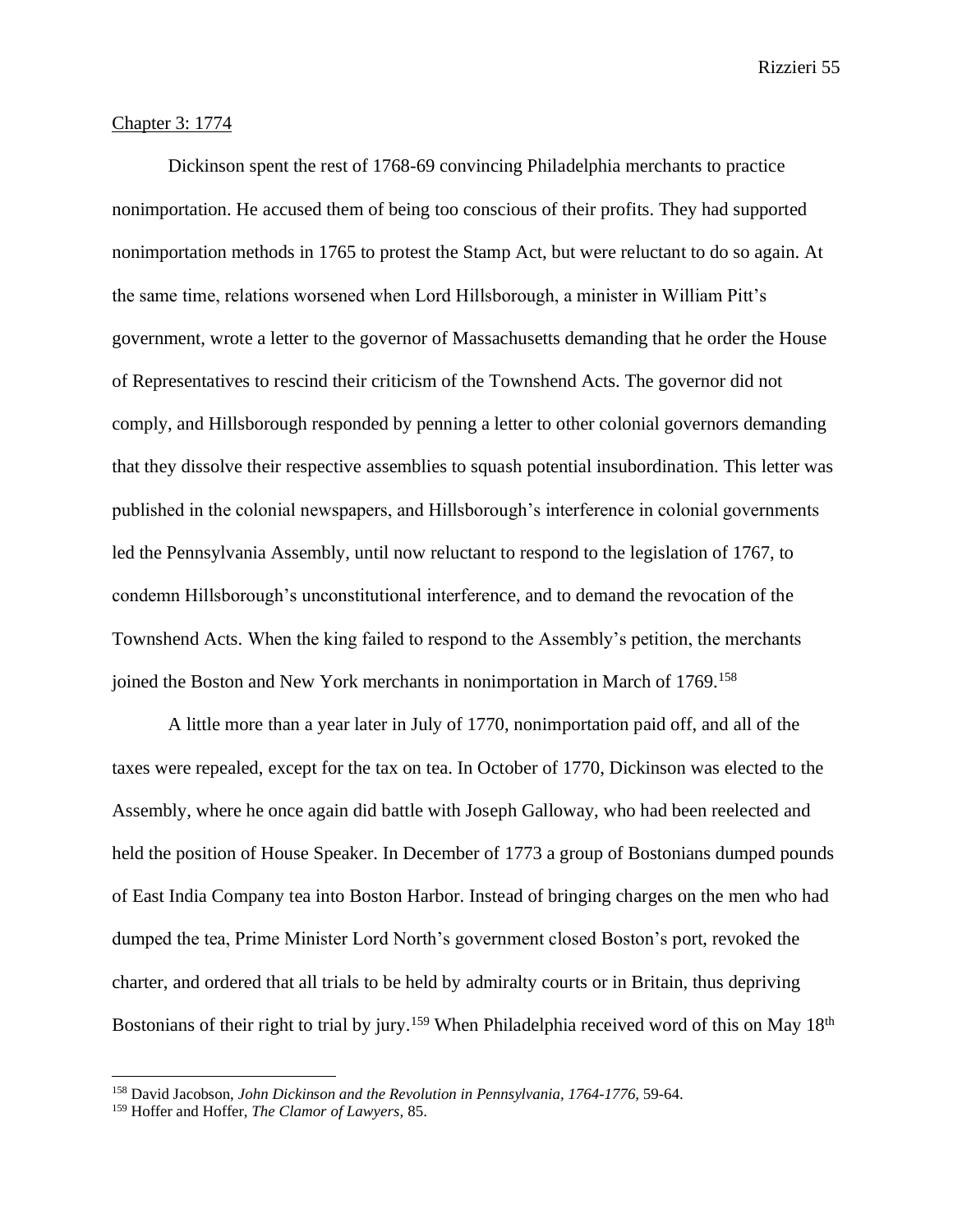1774, the Whigs sprang into action, forming a Committee of Correspondence. With June  $1<sup>st</sup>$ looming large as the day enforcement of these so-called Intolerable Acts was to begin, they requested the governor call the Assembly to session, and voted to hold a convention composed of a wider body of men to nominate a delegation for a continental congress. The Committee issued a declaration condemning the Boston acts, supporting a congress, and appointing a new Committee of Correspondence.<sup>160</sup>

Dickinson prepared a series of resolutions that emphasized the legal basis for Americans' rights in the ancient constitution. The convention met on July 15<sup>th</sup>, and Dickinson had prepared a series of resolutions for the Assembly to approve. The resolutions declared their loyalty to Great Britain and their desire for "ancient harmony" between America and Britain "on the principles of the constitution." They also declared that they were "entitled to the same rights" as their equivalents in England and decried the "unconstitutional" legislative authority Parliament had assumed over the colonies. Dickinson established that the crux of their argument was that the constitution was being misinterpreted by the British government to justify interference in colonial affairs. Resolution six through eight condemned the Boston Port Acts. They passed a resolution declaring that they were committed to a "suspension" of trade if their grievances were not redressed. Then followed the only two resolutions not passed unanimously. Resolution eleven declared that Pennsylvania would follow the lead of congress if it decided on "nonimportation or non-exportation," and resolution twelve asserted that they would "take farther steps than are mentioned in the above resolve" if an act of parliament made it necessary. The remaining resolutions, passed unanimously, affirmed the convention's commitment to unanimity

<sup>160</sup> David Jacobson, *John Dickinson and the Revolution in Pennsylvania,* 65, 72-76,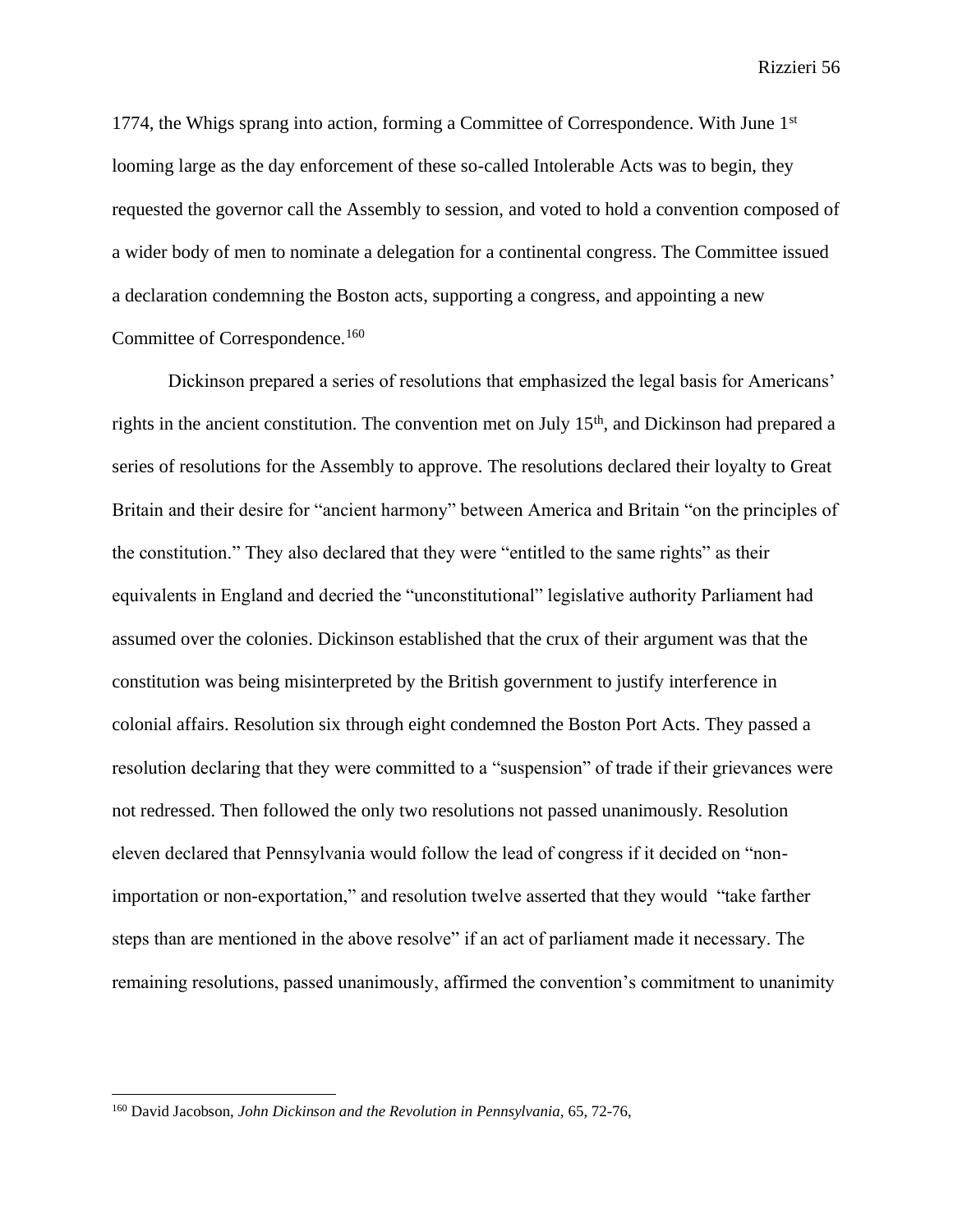throughout the colonies. <sup>161</sup> The Assembly passed the resolutions, and agreed to send delegates to a congress, as requested in the instructions sent along with the resolutions.

Dickinson's *Essay on the Constitutional Powers of Great Britain* was a legal-minded excoriation of the excesses of the British government. Dickinson's argument in 1774 sought to broaden the scope of the rights of American colonists under the British constitution. The influence of his education in the law came through in his learned commentary and expansion on the constitutional though of scholars like Blackstone. His theory of how to implement change came from his Whig politics. Dickinson departed from his earlier writings in his focus on broad reform. Though he addressed the particulars of the Boston Port Acts, his focus was on the more general abuses of the British government, which had reached an intolerable point in the summer of 1774.

Dickinson's *Essay on the Constitutional Powers of Great Britain* was written initially as an explanatory note to the draft instructions written for the Pennsylvania delegates to the Continental Congress.<sup>162</sup> It was a far more academic piece of writing than *Letters from a Farmer*  and "An Address to 'Friends and Countrymen.'" As the situation had become more dire for liberty, he brought out the full arsenal of legal interpretation of constitutional law. Dickinson was more obviously a legal theorist in this work, as shown by his emphasis on abstract principles, such as the authority for resistance, and the proper way to interpret the constitution.<sup>163</sup> Dickinson was writing for the assemblymen and his fellow convention delegates, and intended this work to be a more philosophical explanation of the instructions the convention sent to the

<sup>&</sup>lt;sup>161</sup> "Resolutions," in *A New Essay On the Constitutional Power of Great Britain*, (Philadelphia, reprinted London: J. Almon, 1774), 3-8.

<sup>162</sup> See the note inserted on page 17 of the "Instructions," in *A New Essay On the Constitutional Power of Great Britain.* 

<sup>163</sup> John Dickinson, *A New Essay... On the Constitutional Power of Great Britain,*104.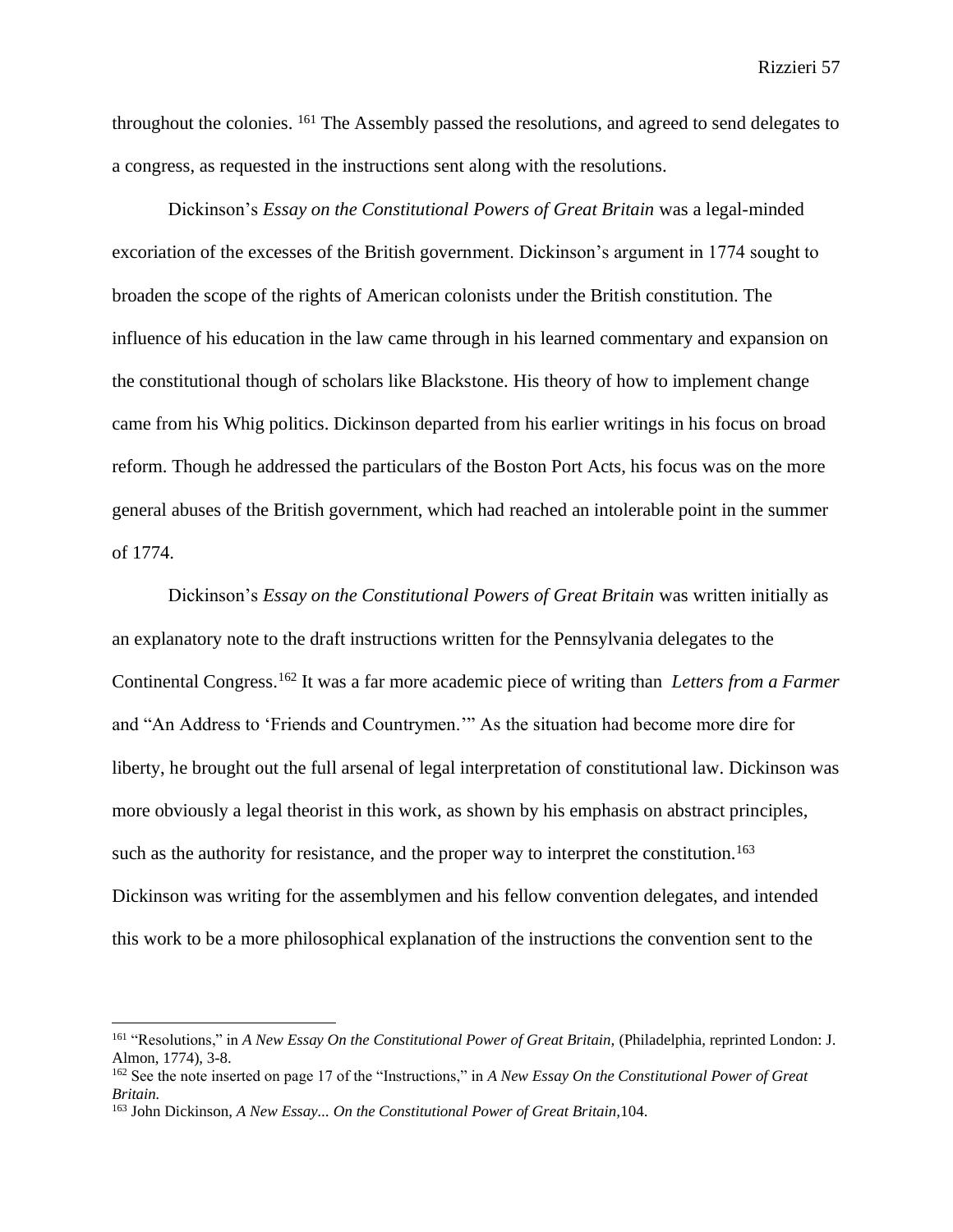Assembly.<sup>164</sup> The *Essay* contained footnotes where Dickinson provided long sections of Blackstone, or passages from Roman historian Livy, which he used to buttress his own arguments. Montesquieu's views on the separation of powers, which he had first encountered in law school, also appeared in the *Essay*, especially as he argued for stronger distinction between the role of Parliament and the colonial legislatures. Dickinson also marshalled Edward Coke and Cicero to his defense of natural rights as part of the constitution.<sup>165</sup> The extended footnotes made it more difficult for the average reader to understand, especially since several footnotes took up almost an entire page.<sup>166</sup> Dickinson's argument was lawyerly in his specific refutation of the opposition's points. Though he made explicit mention of the acts of Parliament that were at issue, including the closure of Boston's port, his argument was far more concerned with the larger constitutional issue.<sup>167</sup>

American Whigs believed that Parliament should be subordinate to the constitution. They believed right reason bound Parliament, as it had bound the king. Constitutional rights, according to American Whigs, were the rights of life, liberty, and property and superseded any Parliamentary statute. During the Glorious Revolution, Parliament received only the powers of the king, and no more. Conversely, Tories in America in the latter half of the eighteenth-century believed, as most Englishmen did, that Parliament's word was the law of the empire. Rights were part of the constitution, but Parliament was supreme, and so any argument that supposed Parliament could act unconstitutionally was absurd. For Whigs, a proper reading of the

<sup>&</sup>lt;sup>164</sup> See Letter IX, for instance, where Dickinson gave an explanation of the importance of constitutional checks and balances.

<sup>165</sup> See, for instance the footnotes from pages 22-26 of the "Instructions." Dickinson quoted Thomas Gordon at length in a footnote that spanned four pages, while also citing Montesquieu's *Spirit of the Laws*; Robert Sparling, "Montesquieu on Corruption: Civic Purity in a Post-Republican World" in *On Civic Republicanism: Ancient Lessons for Global Politics,* 178.

<sup>166</sup> See *Essay on the Constitutional Powers of Great Britain*, 70-78. <sup>167</sup> Ibid., 67.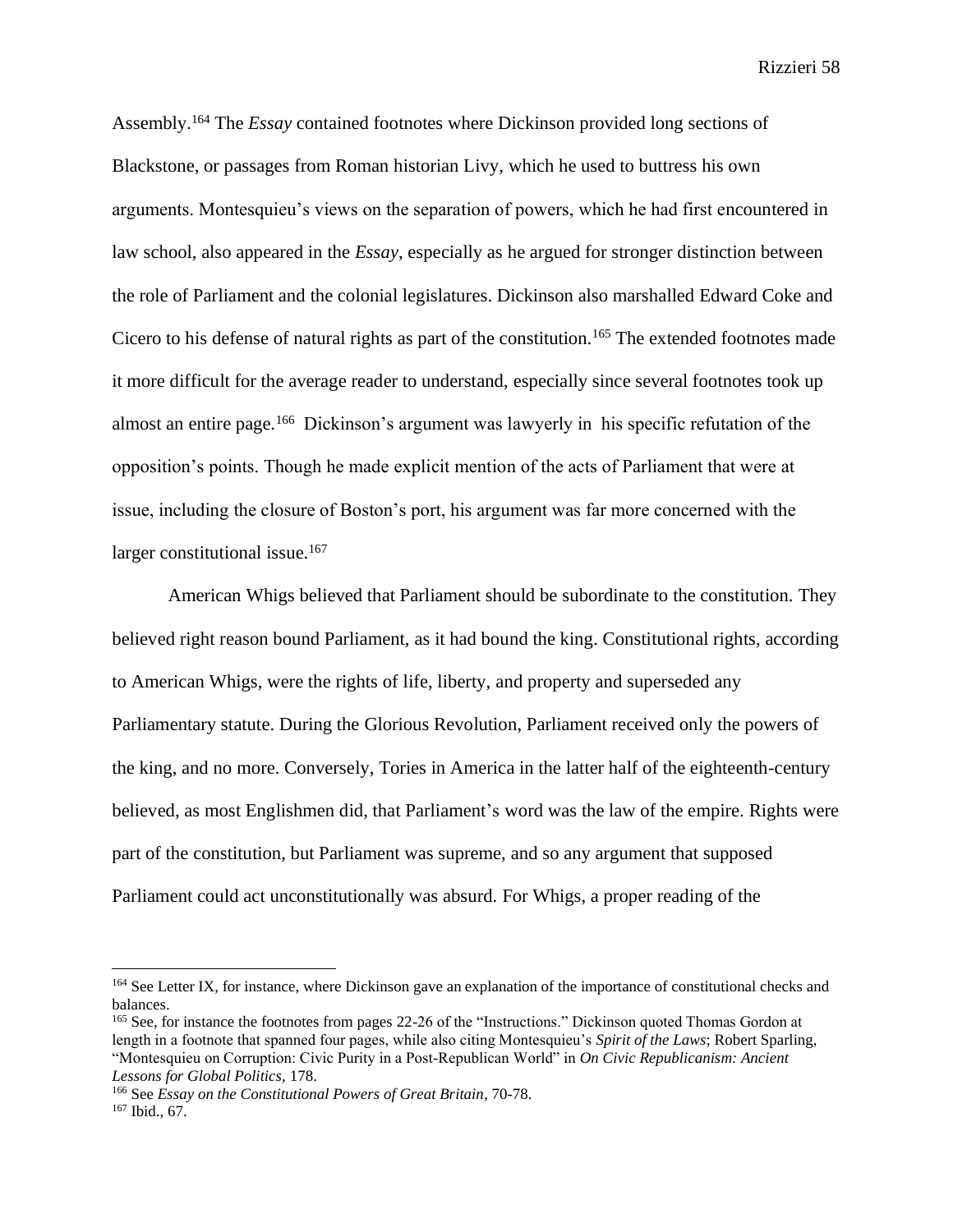constitution meant an expansive view of rights that returned the British constitution to the Saxon past. For Tories, reading the constitution properly meant acknowledging the power Parliament had as the supreme legislature.<sup>168</sup>

Dickinson argued for the preservation the constitution of Great Britain through reform because Parliament had interpreted the rights it granted far too narrowly. The solution Dickinson proposed did not stop at the repeal of the offending acts, but required a reversion to the ancient constitution, which Dickinson argued had been interpreted too narrowly. *Essay on the Constitutional Powers of Great Britain* was a departure from the *Letters from a Farmer* in its scope, arguing for the repeal of the Boston Port Acts, but also more generally for a reformed constitutional structure . He advocated for a reading of the constitution beyond the letter and into the spirit, a reading which would expand rights for the individual and begin to move the interpretation of the constitution back to its original, ancient meaning.<sup>169</sup> His reading at the Middle Temple demonstrated the importance of the ancient constitution to liberty, and Dickinson carried this influence into his activities during 1774. Dickinson maintained a reverence for the ancient constitution, prizing its continuity. In 1774, Dickinson argued for a radical placing of natural rights on par with Parliament, with the goal of taking the constitution back to its ancient past.

Dickinson made an argument based on the Whig principles to curtail power. The most effective way, Dickinson, asserted, of achieving recognition of rights was the firmer assertion of guardrails between Parliament and the colonies. Dickinson cited Blackstone, the eminent jurist, asserting that there must exist a line between the "right of the mother country and those of the

<sup>168</sup> Hoffer and Hoffer, *The Clamor of Lawyers,* 44-45; Wood, *Creation of the American Republic,* 261, Bailyn, *Ideological Origins,* 68-69.

<sup>169</sup> Hoffer and Hoffer, *The Clamor of Lawyers,* 85.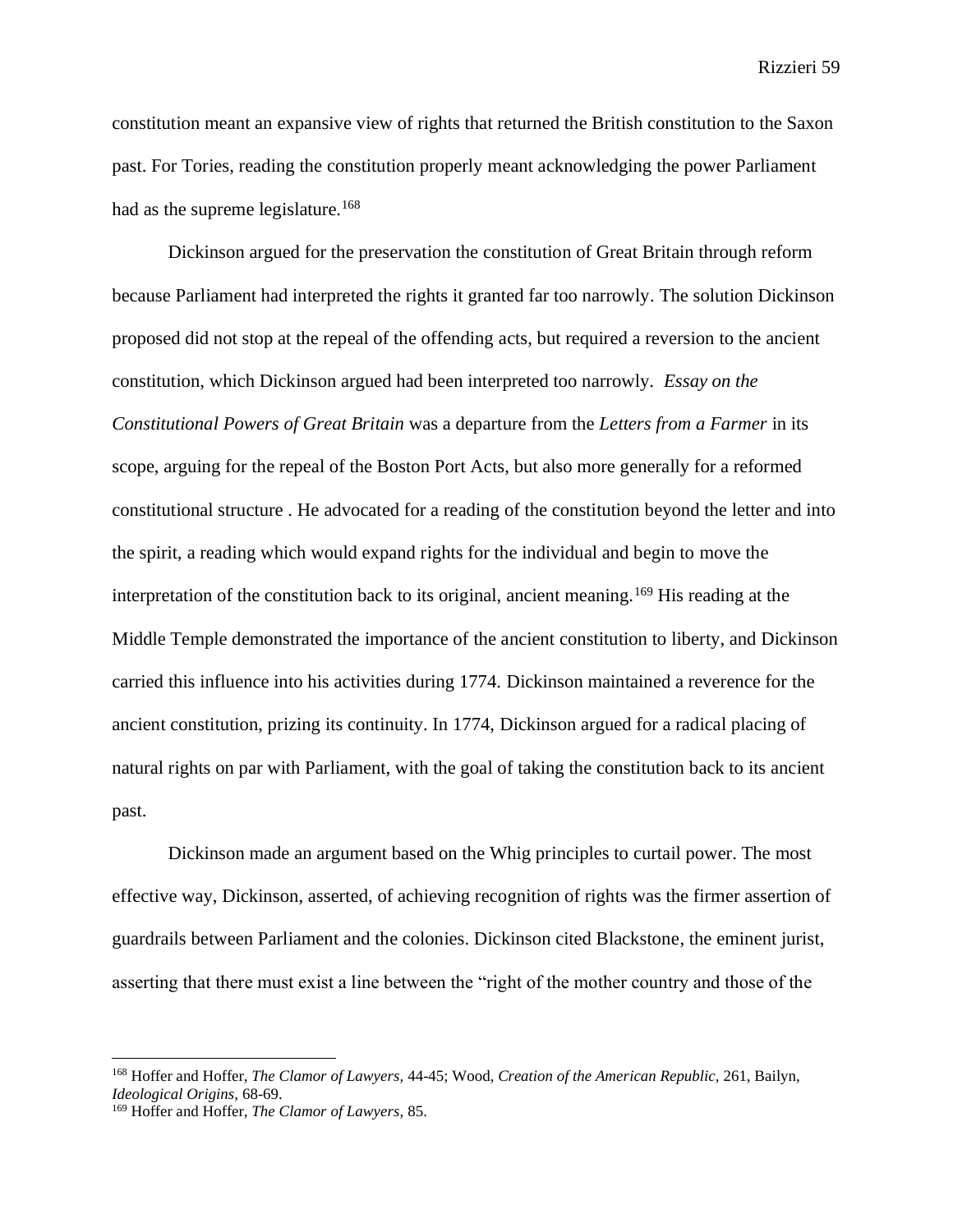colonies" because "by the laws of God, and by the laws of the constitution, a line there must be, beyond which her authority cannot extend." In doing so, Dickinson argued in favor of a broad interpretation of the constitution that placed primacy on rights. His argument for constitutional rights relied on a proper balance of power. He argued that it was unreasonable to think that "it ever was or ever can be the truest interest of a kingdom or state to violate the laws of natural justice, equity, and humanity. These laws may be called the laws of GOD" and they should not "be broken with impunity."<sup>170</sup> Dickinson here invoked the principle that the ancient constitution placed natural rights on par with Parliament. Dickinson had made this argument before, and it was not out of bounds with a conservative mind like Blackstone's who believed that natural law was "coequal" with Parliament.<sup>171</sup> Dickinson's argument reinforced the Whig belief in the primacy of natural rights in the constitution. The circumstances of the summer of 1774 gave new urgency to the argument that power could not be arbitrary. Where before the arguments centered on a repeal of specific legislation, it had become clear to Dickinson that the government did not recognize the natural rights of its subjects.

Dickinson, ever the admirer of the British constitution, argued that the emphasis of the constitution needed to be shifted back to rights. Dickinson rebutted what he viewed as William Knox's overly legalistic reading of the British constitution. According to Knox's "construction of the constitution[,] a well established government, or the freedom of a people, depends not on the great right which GOD has given them 'of having a share in the government of themselves,' whereby their property is secured, but merely, on the '*purpose'* to which the property taken from

<sup>170</sup> John Dickinson, *Essay on the Constitutional Powers of Great Britain,* 34-36.

<sup>171</sup> Lubert, "Sovereignty and Liberty in William Blackstone's 'Commentaries on the Laws of England,'" 291; Robert Sparling, "Montesquieu on Corruption: Civic Purity in a Post-Republican World" in *On Civic Republicanism: Ancient Lessons for Global Politics,*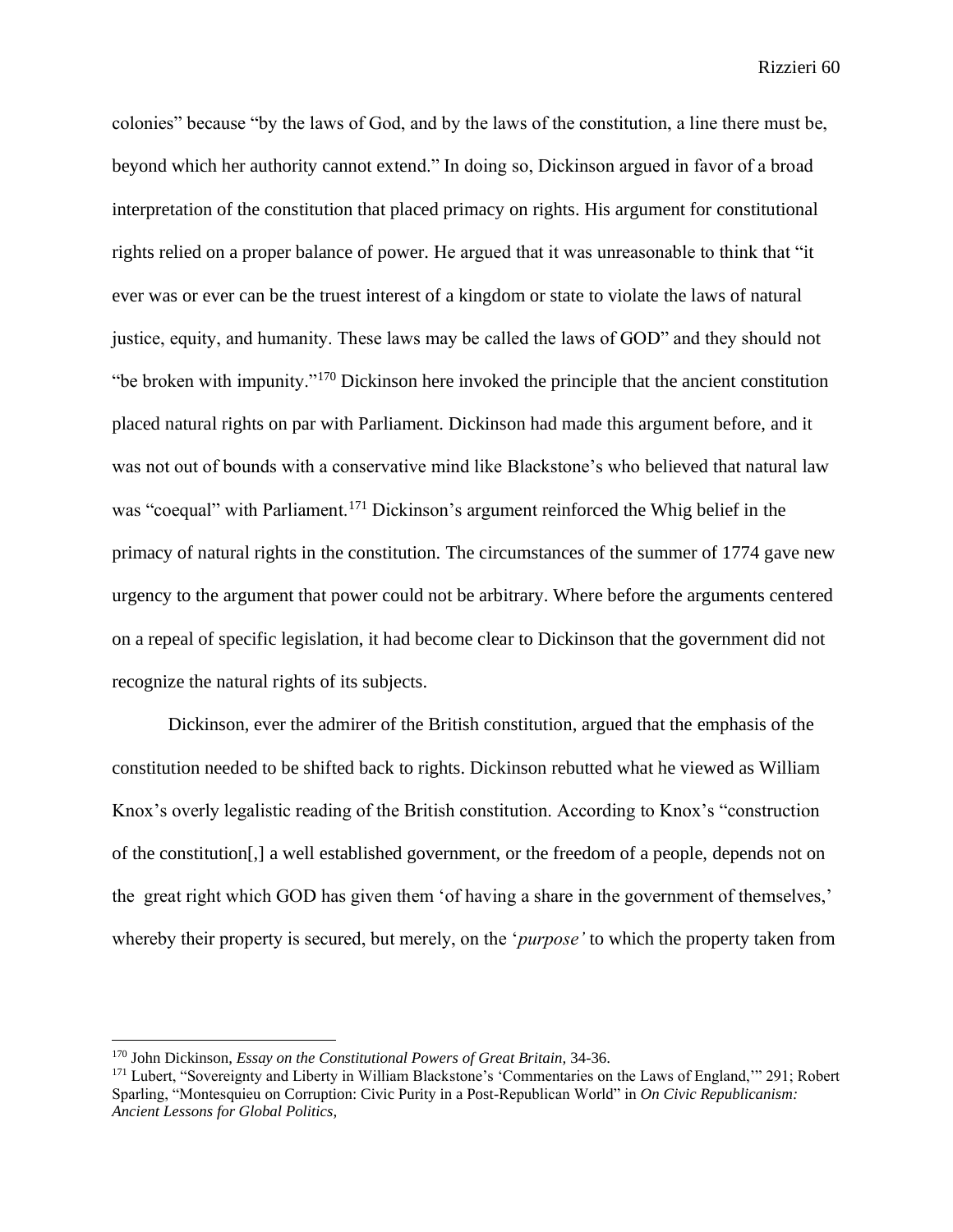them without their consent is *applied* by those who thus take it." <sup>172</sup> Dickinson noted that the Americans had done thus far what the English have done "in their controversies with the crown."<sup>173</sup> However, since their grievances had gone unredressed, "Now indeed the conduct of administration demonstrates to us, that we must enlarge our views, and endeavor to take a prospect of all mischiefs necessarily attending a claim of boundless power with an unbounded inclination to exercise it." Again, the solution Dickinson offered was that of Montesquieu, and also accorded with what had precipitated the conflict in the first place. Americans needed to "enlarge" their aims because it had become clear that "boundless power" was accompanied "with an unbounded inclination to exercise it."<sup>174</sup> Indeed, Whig American lawyers took a far more liberal view of their constitutional rights, broadening their discussion of law to a more abstracted view of what law ought to do.<sup>175</sup> Natural rights were a bulwark against arbitrary power, and were a vital part of the constitution that could only be preserved by the efforts of the colonists.

Dickinson articulated a theory of the constitution that redefined liberty in the constitution. He quoted from *Commentaries on the Laws of England* where Blackstone wrote that the limits of the government were where "'the constitution hath *expressly*, or *by* EVIDENT CONSEQUENCE, laid down some exception or BOUNDARY,'" of the "'prerogative.'" Dickinson argued for a broad definition of "evident consequence" claiming that "[t]he happiness of the people is the end" and was "the body of the constitution" and '[f]reedom is the spirt or soul." The constitution thus ought to "prevent, or relieve, if it can, any mischief to the body of the society, and to keep that in the best health." Therefore, he claimed, any "evident

<sup>172</sup> Dickinson, *Essay,* 101

<sup>173</sup> Dickinson, *Essay on the Constitutional Powers of Great Britain*, 99.

<sup>174</sup> Ibid.

<sup>175</sup> Hoffer and Hoffer, *The Clamor of Lawyers,* 85.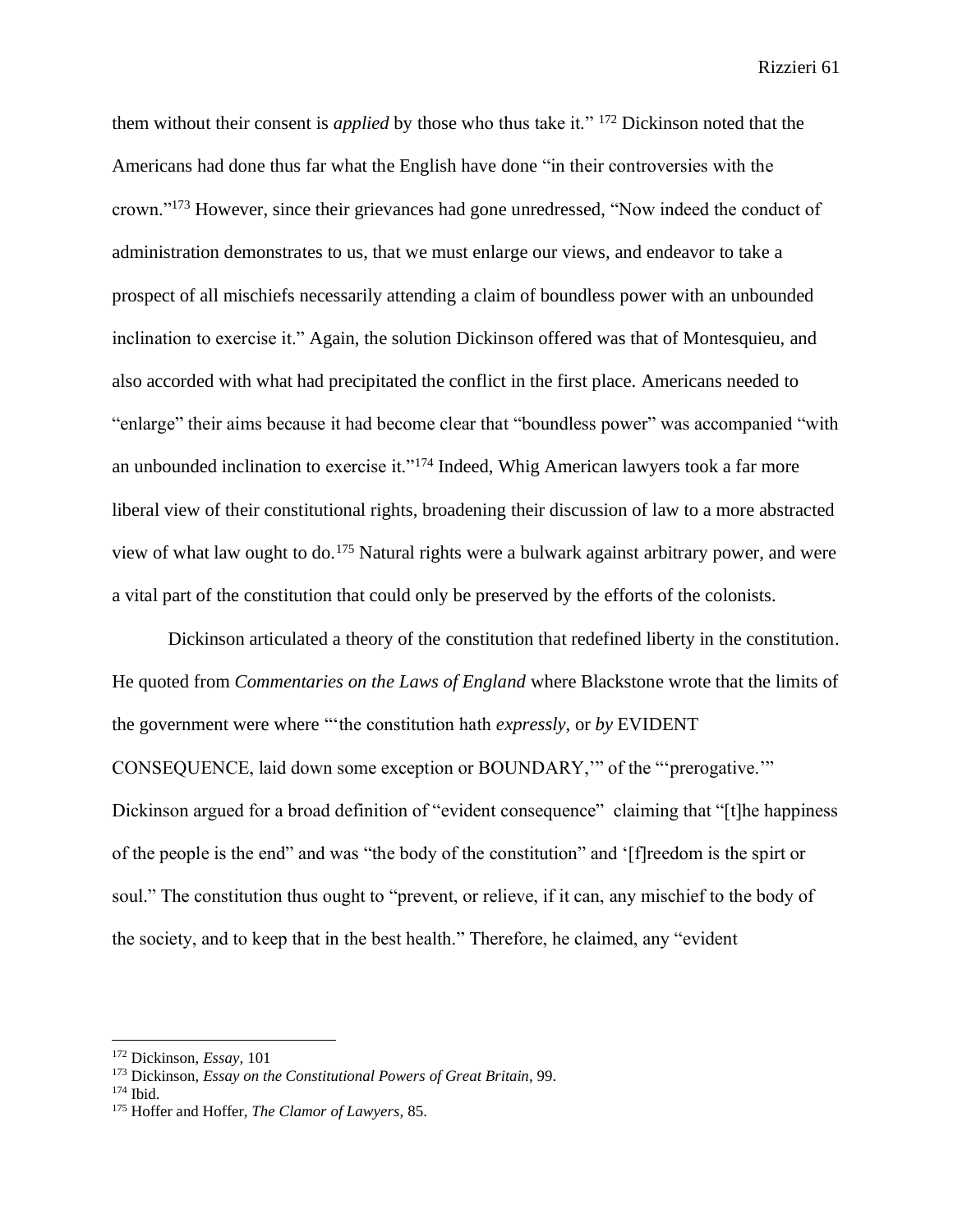consequence" of a statue that harmed the health of society was unconstitutional. <sup>176</sup> This greatly expanded the rights that the colonists had, and also positioned the constitutional relationship between Great Britain and the colonies as not bound by the exact phrasing of the constitution, but by its purpose. The constitution continued to be the frame of rights beyond what its words explicitly granted .<sup>178</sup> This language of the constitution as a body also reflected the way Dickinson had conceived of the law while at the Middle Temple. The law had to be flexible in some ways. Equity courts were what gave flexibility, and similarly, constitutions provided flexibility to the body politics. As Dickinson's above refutation of Knox demonstrated, the colonies were not obligated to obey laws simply because of the inheritance of land. Rather, the laws of nature and the spirit of the constitution as their safeguard guaranteed certain rights that could not change, no matter the relationship.

The ancient constitution clearly placed emphasis on rights, especially as they applied against kings. Dickinson again quoted from the *Commentaries,* "*Nec REGIBUS infinita aut libera potestas,* was the constitution of our *German* ancestors on the continent, and this is not only consonant to the PRINCIPLES of NATURE, of LIBERTY, of REASON, and of SOCIETY, but has always been esteemed an express part of the COMMON LAW of *England ,* even when *prerogative was at the highest*."<sup>179</sup> The ancient constitution, going back to murky time immemorial, guaranteed freedoms against the power of the king, even when the king's powers were at their height. These rights were inherited, and had never been denied to British subjects. When the first colonists left England, they took with them the laws and customs of England,

<sup>176</sup> Dickinson, *Essay,* 36-37.

<sup>&</sup>lt;sup>178</sup> Reid, 'In Our Contracted Sphere,'"26.

<sup>179</sup> Dickinson, *Essay on the Constitutional Powers of Great Britain,* 96. The Latin here translates as, *not to kings infinite or unconstrained power*.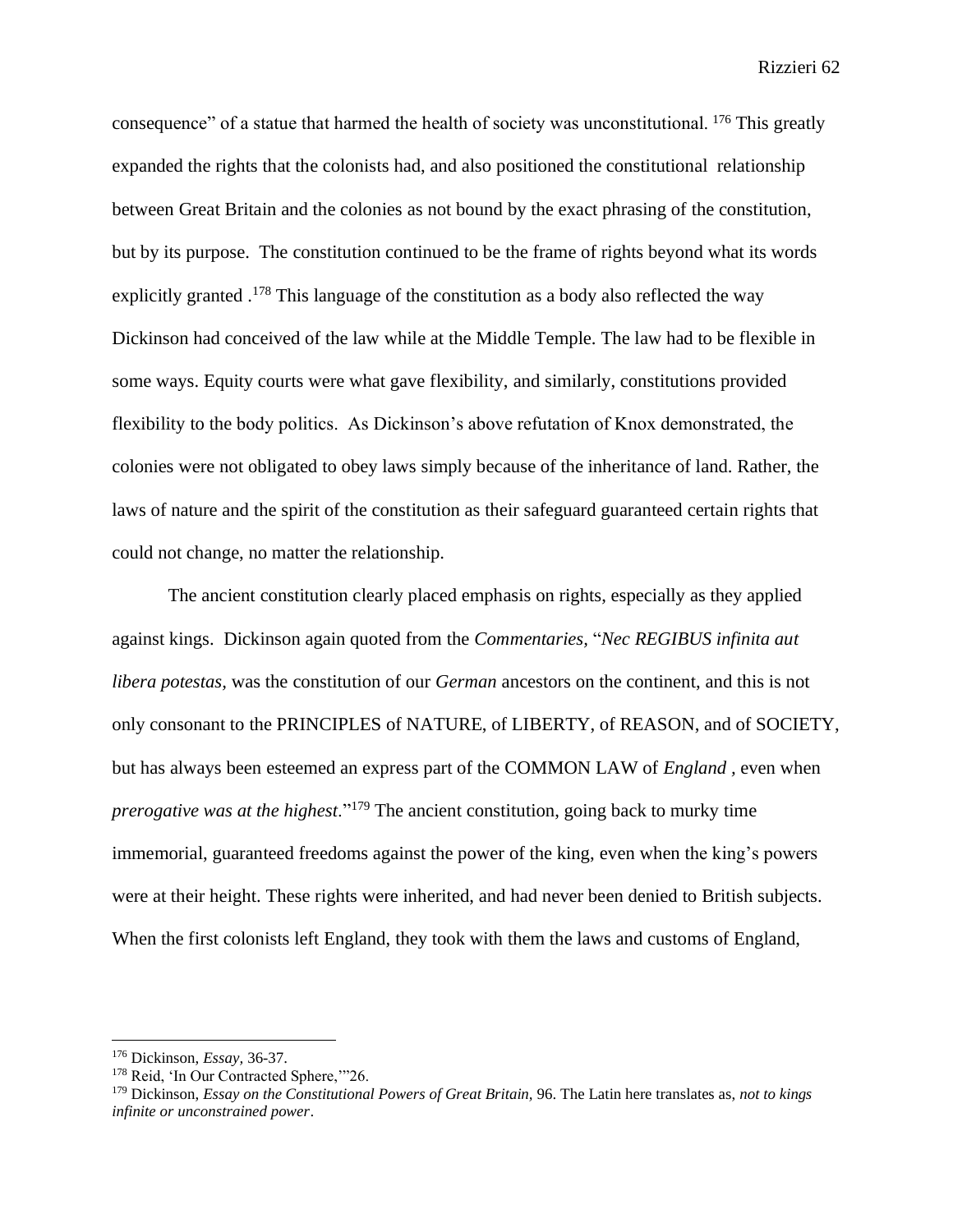hoping to enjoy their God-given rights and the protection of the British government.<sup>180</sup> Common law was not universally applied in the colonies, and American law was in confusion because of the inconsistent application of English common law combined with the ubiquity of equity courts.<sup>181</sup> Dickinson rejected Blackstone's claim that the colonists "can be thereby deprived of the benefits of the *common law*," but also be "subjected to the *king*."<sup>182</sup> Dickinson insisted that common law protection against absolutism had always existed alongside the prerogative. Dickinson believed that rights under the constitution had been stronger in the past than they were now.

Modern Britain, though, no longer respected the importance of common law rights against the power of the king. Over the past decade, legislation had "gradually depart[ed] from the laws of England" and gave officials powers that were unconstitutional.<sup>183</sup> Dickinson admired the institutional counterweights of the English constitution, declaring that "Such is the wisdom of the *English* constitution, that it 'declares' the King may transgress a 'boundary laid down by evident consequence,' even by using *the power* with which he is *expressly* vested by the constitution, in doing *those very acts* which he is *expressly* trusted by the constitution to do." 184 This led him to a similar critique of Parliament, which after the Glorious Revolution, he argued, had become too powerful. This was a common Whig critique. After William and Mary took the throne from James II, they acceded to Parliamentary supremacy, but in the process, Parliament ended up with more power than the king had ever had. Dickinson declared that if the king could not have done something, it did not follow then that Parliament could do it. The king had never

<sup>180</sup> Reid, 'In Our Contracted Sphere,'" 29-30.

<sup>181</sup> Gordon Wood, *Creation of the American Republic,* 298.

<sup>182</sup> Dickinson, *Essay on the Constitutional Powers of Great Britain,* 98.

<sup>183</sup> Dickinson, *Essay on the Constitutional Powers of Great Britain,* 51

<sup>184</sup> Dickinson, *Essay on the Constitutional Powers of Great Britain,* 38.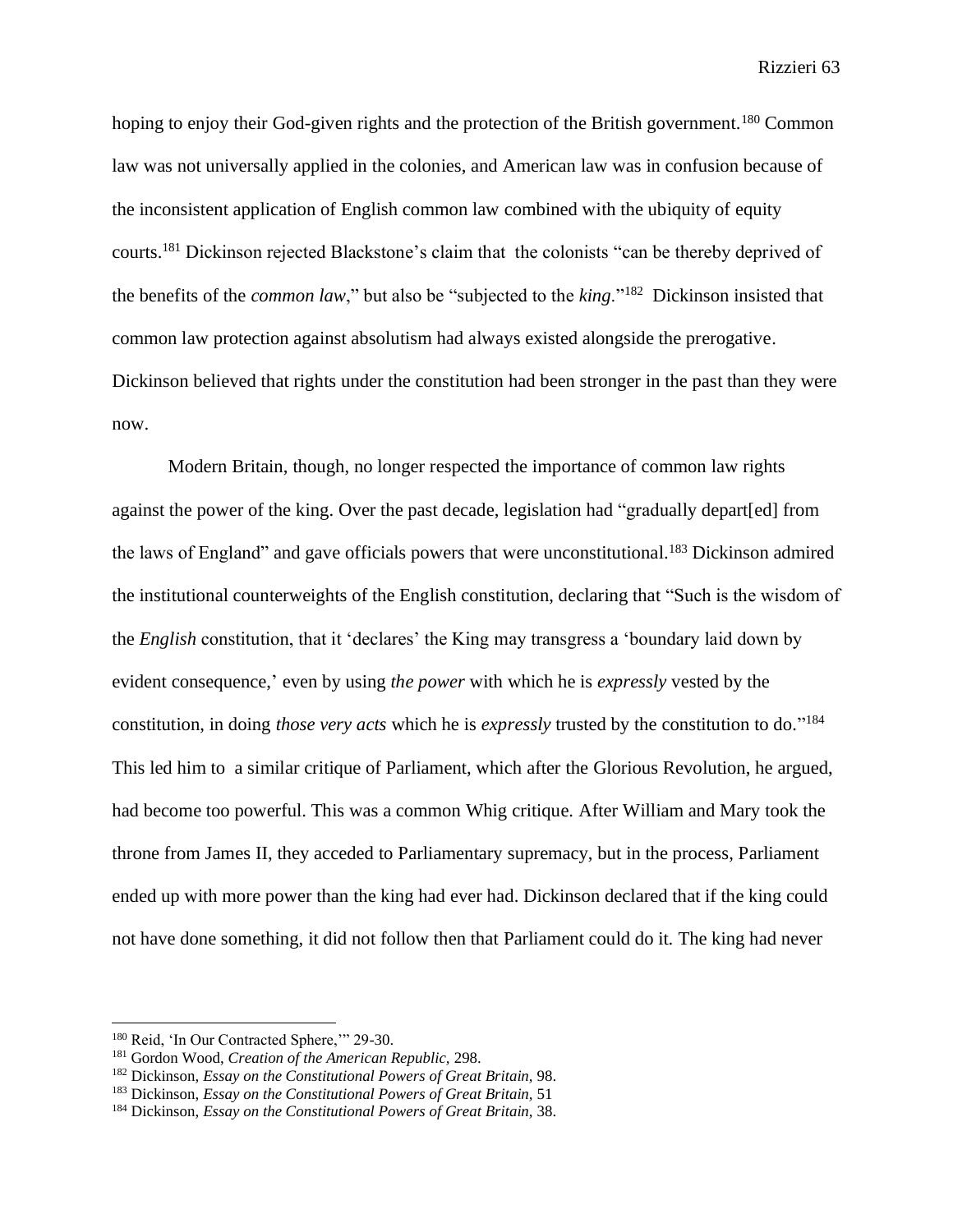been able to suspend the writ of habeas corpus, nor had the king ever had the right to tax the colonies, and declaring that power did not mean Parliament actually had it.<sup>185</sup> The English constitution had never been perfectly followed, but the situation had worsened considerably in the seventy years since the Glorious Revolution.

Dickinson specifically condemned Parliament's overreach, claiming it had overstepped its power by violating the "evident consequence" view he took from Blackstone. Imperfect men enforced laws and so institutional checks were necessary. Dickinson wrote that the "power of regulation" "hath been turned to other purposes, than it was originally designed for, and retaining its title, that become an engine of intolerable oppressions and grievous taxations."<sup>186</sup> Parliament had taken its rightful authority and used it to further its own power. Using an example from common law, Dickinson turned to the king's ancient power of "*custodium portuum"* which he held in trust. The king did not, however, posses "*dominium utile."* The king was the custodian of the ports into and out of the kingdom, but he could not regulate the use of the ports themselves. The king "By common law... restrain a subject from going abroad...But to *conclude* that he may *therefore take money,* not to restrain or not to enjoin, IS TO SELL GOVERNMENT, TRUST, AND COMMON JUSTICE."<sup>187</sup> Dickinson argued that the same logic applied to the governance of the American colonies. The government had certain powers, but that did not mean that they had every power. A proper reading the constitution would affirm that government was not meant to have total power. Dickinson's argument had shifted from the *Letters from a Farmer*'s specific, targeted reforms to the broader reforms to the system Dickinson now advocated for.

<sup>185</sup> Dickinson, *Essay on the Constitutional Power of Great Britain*, 39; Harry T. Dickinson, "The Magna Carta in the American Revolution," in *Magna Carta: History, Context, and Influence,* 82.

<sup>186</sup> Dickinson, *Essay on the Constitutional Powers of Great Britain,* 126.

<sup>187</sup> Ibid.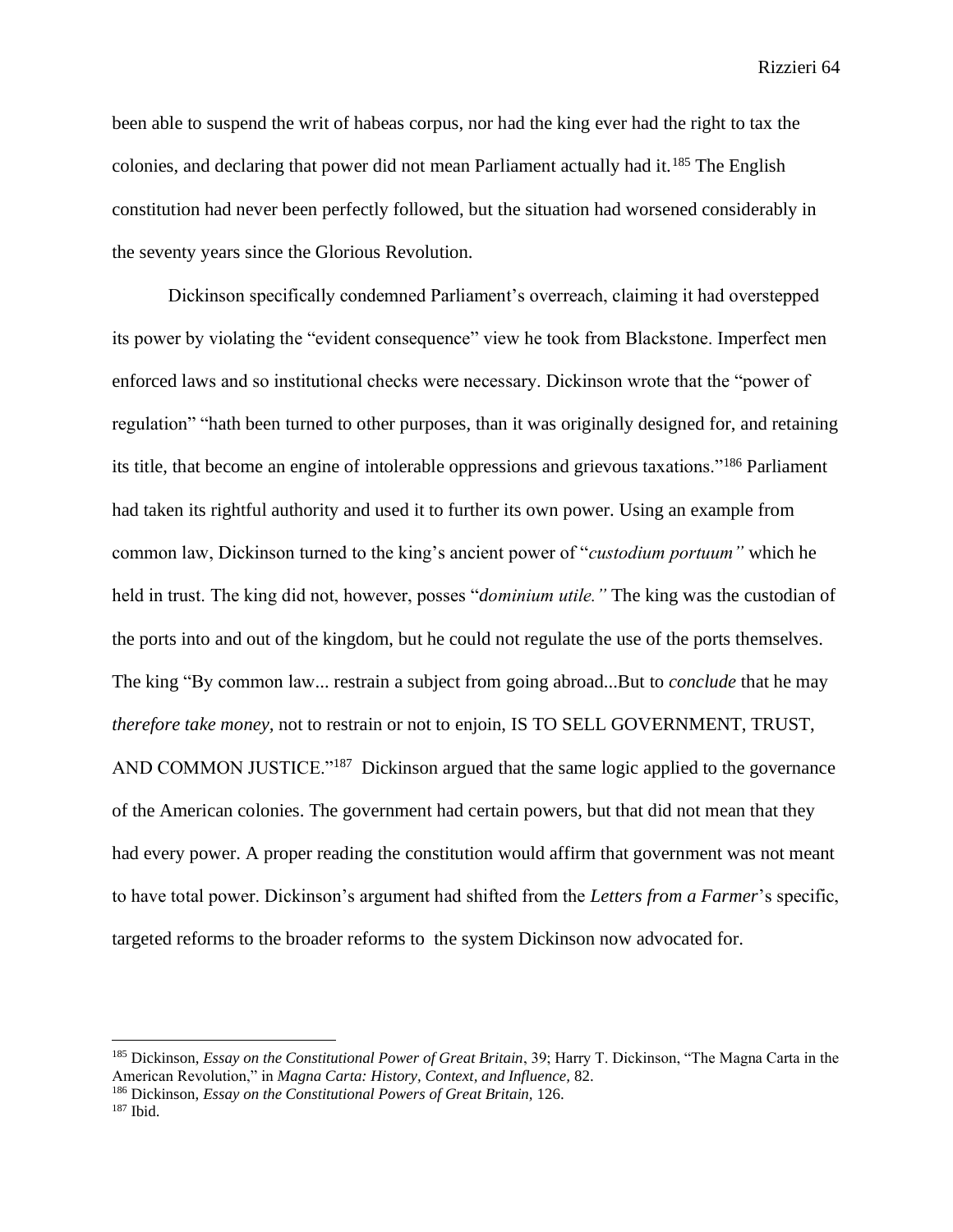Dickinson sought reform that would preserve constituted government, with the proper acknowledgement of the rights of Americans. He wrote that the colonists were "the best judges in all cases what suits us" and their laws were "founded on the immutable and unalienable rights of human nature, the principles of the constitution, and charters and grants made by the crown at periods, when the power of making them was universally acknowledged by the parent state, a power since frequently recognized by her,--subject to the control of the crown as by law established."<sup>188</sup> Dickinson asserted that the legislatures were best at making law for the colonies. The king's grant of charters was the part of the constitutional system that allowed for the colonists to establish their own laws, and allowing local governments to make laws would restore the system.<sup>189</sup>

This would not mean that Parliament had no role to play. Parliament would retain its power of trade regulation, because that power was held over all of the colonies, and was essential to the whole empire. As he had in the *Letters from a Farmer,* Dickinson acknowledged Parliament's right to regulate trade. But he condemned the Parliamentary legislation that restricted free worship and taxed the colonists. These taxes were collected "by their own officers," and were "enforced" by admiralty courts. Parliament also had "abolish[ed]" jury trial, established a standing army without legislative consent, and changed the constitution of Massachusetts. Dickinson cited all of these statutes, demonstrating that Parliament's overreach was no longer hypothetical, as it largely had been in the 1760s.<sup>190</sup> The Boston Port Acts had changed Dickinson's assessment of the danger Britain's infringements posed.

<sup>188</sup> Ibid., 68-72.

<sup>&</sup>lt;sup>189</sup> Reid, "'In Our Contracted Sphere," 24-25.

<sup>190</sup> Dickinson, *Essay on the Constitutional Powers of Great Britain*, 63-67.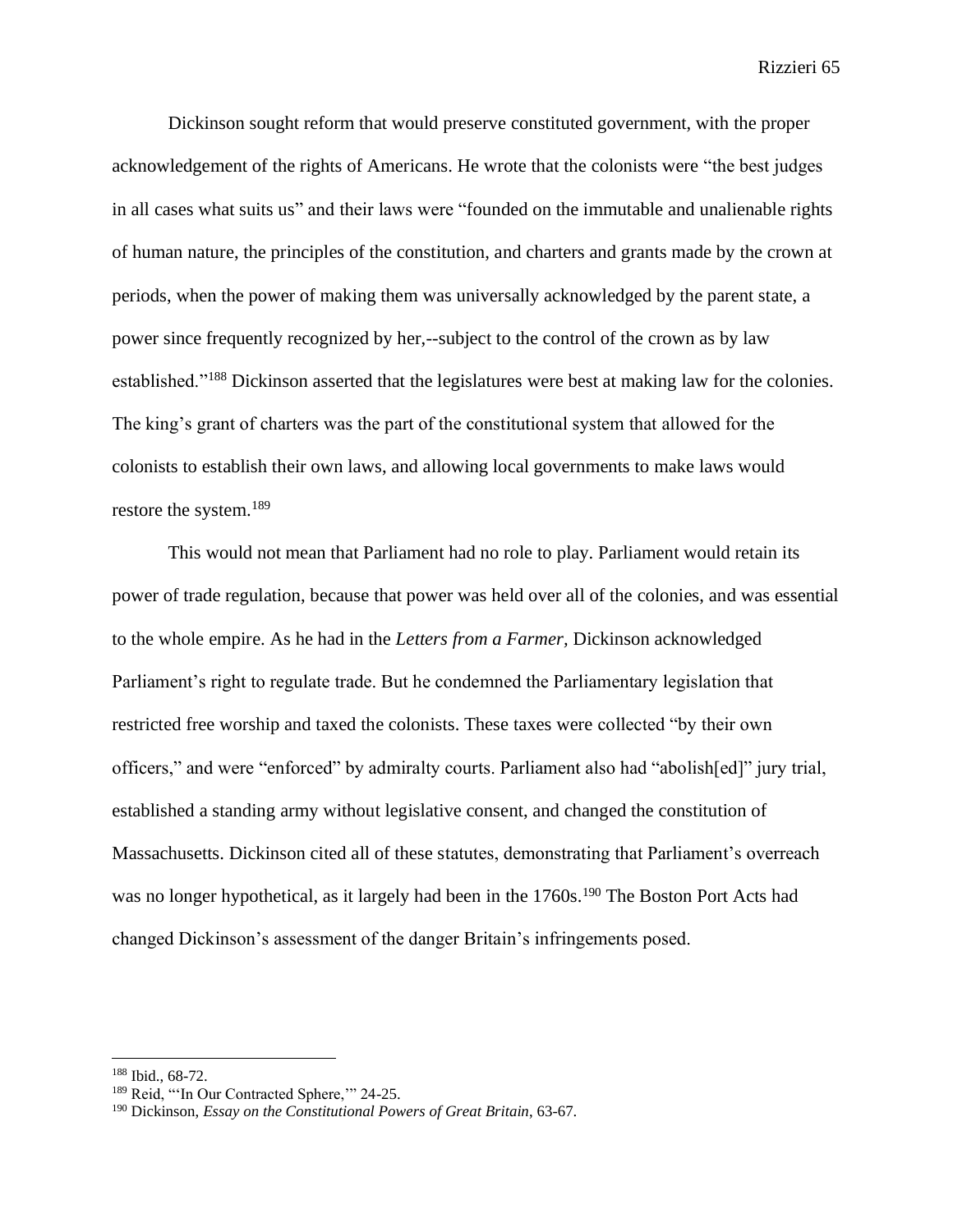The division of power was of great importance to Dickinson, especially since it had become clear that virtue had failed and reinforcing the constitution was the only way to restrict this power.<sup>191</sup> The only true security came from the constitutional preventing the king and Parliament from infringing upon the colonial legislatures. Parliament's status as the empire's law making body was dangerous to liberty because "a supreme sovereign legislature as eternally superintending the whole empire is a notion equally unjust and dangerous." Dickinson argued that it was not necessary for Parliament to exert this authority because American legislatures taxed themselves already. The good of the empire would be served, too, because self-taxation would draw the most revenue because local officials would calculate how much people would be willing to pay.  $192$ 

One of the most dangerous acts of Parliament was the stationing of troops in America. During the Stamp Act crisis, Dickinson had told his audience that British would not station troops to enforce the Stamp Act, because the expenditure would outweigh the cost, and it would lead to armed conflict. In Britain, Dickinson wrote, Parliament would need to give its consent before the army could be raised by the king.<sup>193</sup> British troops stationed in America though, were not authorized by an American legislature. There was no check on their potential excesses, because those who paid them were different from those among whom they were stationed. Just as in his *Letters from a Farmer,* Dickinson argued that the threat posed by Parliament was dangerous because colonists' rights were being taken by people accountable to a government an ocean away.<sup>194</sup> Once more, the question of virtual representation reared up. If the British

<sup>191</sup> Bailyn, *Ideological Origins of the American Revolution*. Virtue in politics continued to concern other thinkers. Dickinson, too, believed virtue was a problem. However, in this work, Dickinson focused his attention on the balance of power in government and the ways in which that created danger.

<sup>192</sup> Dickinson, *Essay on the Constitutional Powers of Great Britain,* 82.

<sup>&</sup>lt;sup>193</sup> John Dickinson, "An Address to 'Friends and Countrymen' on the Stamp Act," 205.

<sup>194</sup> Dickinson, *Letters from a Farmer,* 54.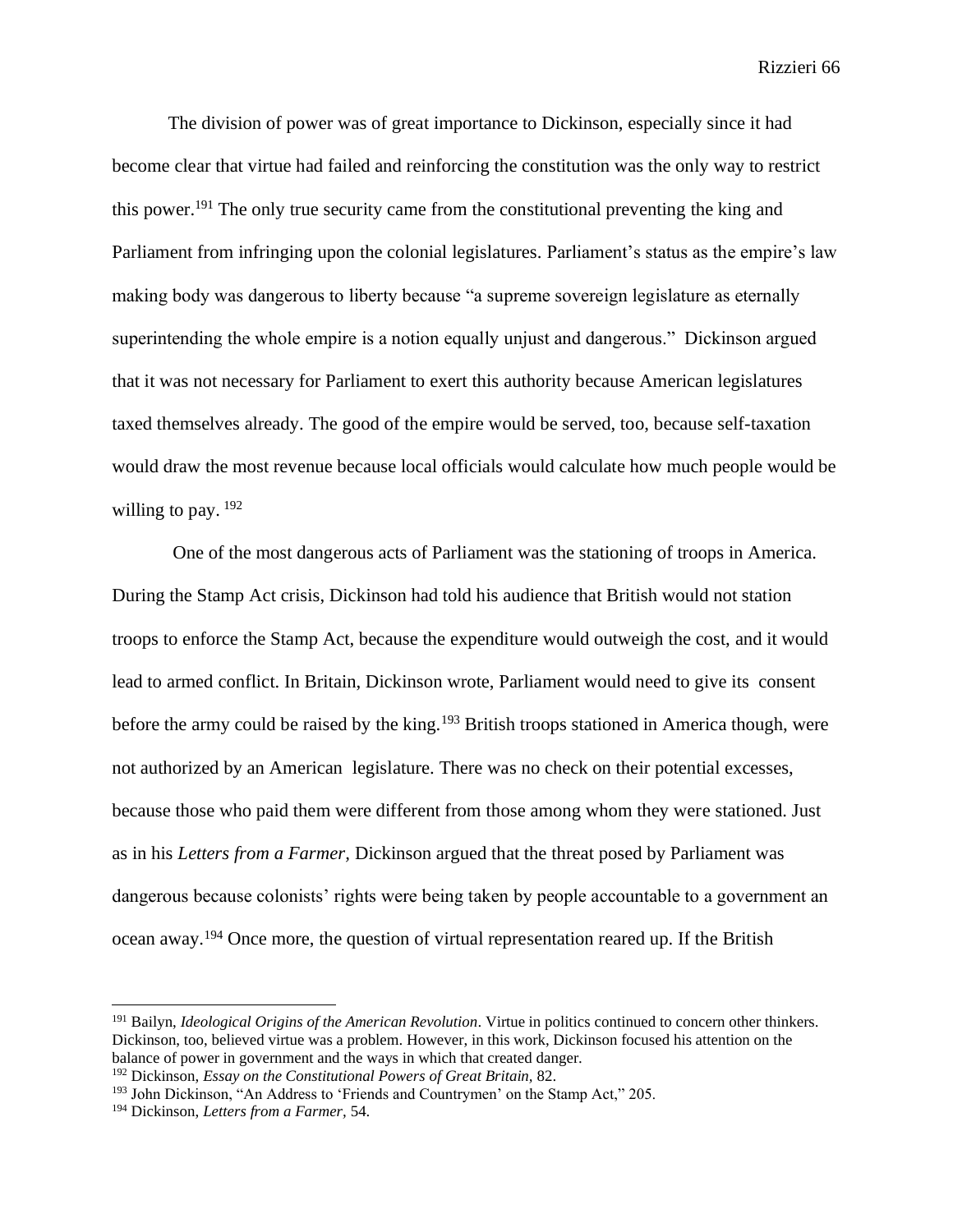constitution intended representation it must be "complete" representation. His argument stretched for twelve premises, laying out an explication that culminated in the assertion that the colonies could not be taxed because they had not consented.<sup>195</sup> It was no longer enough, as it had been in the 1760s to argue that this practice in particular was unconstitutional, Dickinson now claimed that the British government needed to read the constitution more liberally.

Dickinson still believed that it was possible for Parliament to retain sovereignty. He pointed to the economic success Great Britain had enjoyed since it had acquired the colonies. This was evidence, he claimed, that the "happiness" of the colonies was not detrimental to the economic well-being of the mother country, which was after all, the entire point of having colonies in the first place. <sup>197</sup> Trade regulations would still bind the colonies to Britain, and the colonies would still be dependent. Trade regulations were constitutional because of the "constitutional check" that kept Britain from enacting overtly harmful policies. If they did, they would suffer equally. Unlike with legislative powers, Britain could not act without also affecting its own people. This power of trade regulation also had its origins in the constitutional duty to deal with sovereign nations.<sup>198</sup>

How then, to resist these incursions. Dickinson believed, as he had expressed in his writings before, that colonists had to resist because as Englishmen, they had rights that were being denied to them. The most effective way to resist was to make it economically painful for the British to continue to oppress them. Resistance was necessary because it was only to "*divine authority*" that they were ultimately accountable to. It was not the "*assumed authority* on which the unjust sentences were founded" that compelled obedience. And so "*when* submission

<sup>195</sup> Dickinson, *Essay on the Constitutional Powers of Great Britain*, 46-48.

<sup>197</sup> Ibid., 54-55.

<sup>198</sup> See Ibid., 126.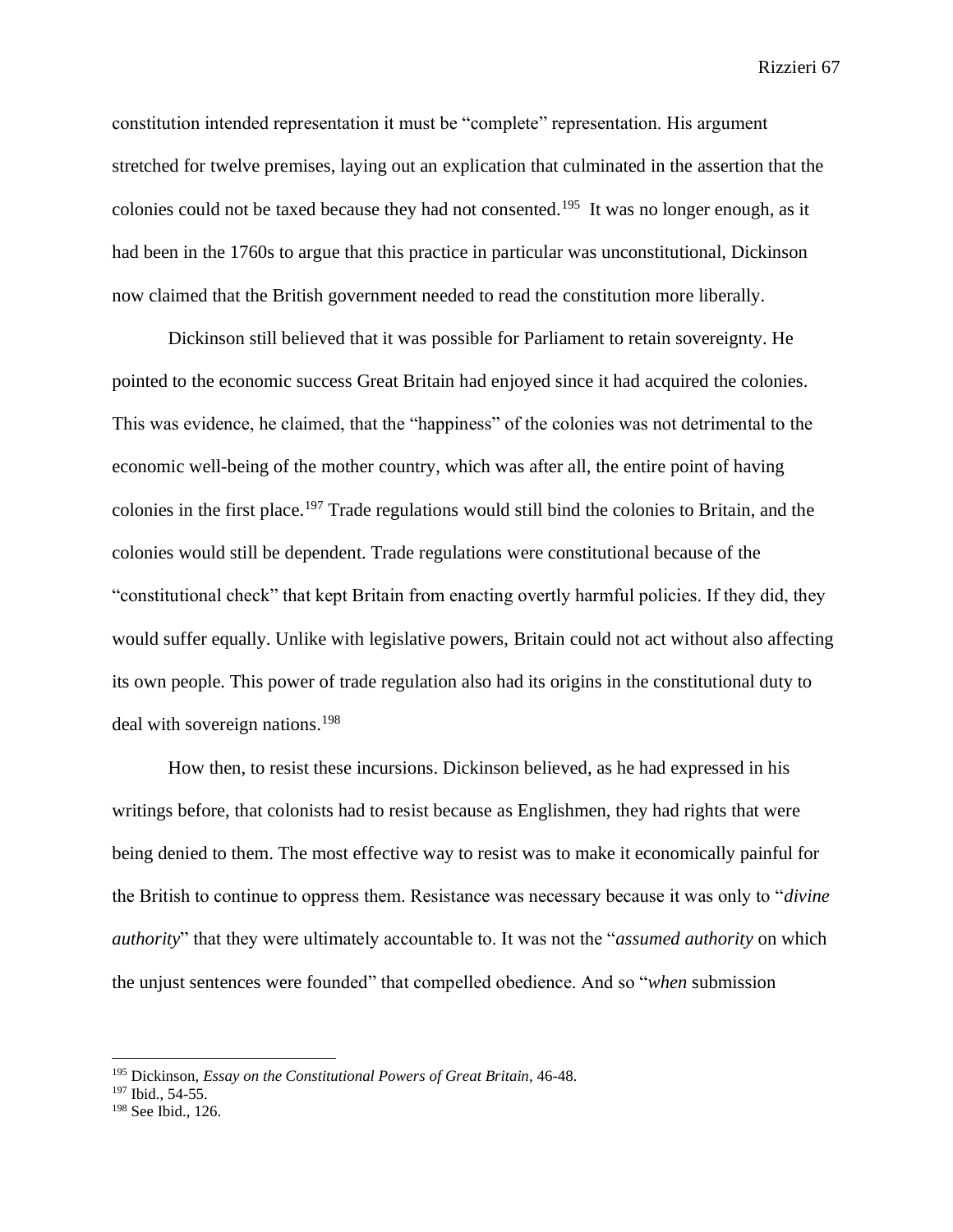becomes inconsistent with and destructive to the *public good*, the same veneration for and duty to the *divine authority* commands us to oppose." Dickinson believed that resistance was absolutely urgent, as he had before. Their rights were too important for them to be taken without any resistance. His insistence on the protection of rights was consistent with this theory of the constitution of Great Britain. As a lawyer, it was clear that the right to resist did not come from anywhere specific in the constitution. It was not the case that the way the British government was constituted gave this right. The balance of power needed to be restored. This was the philosophical reason for resistance, but what of the practical means for this resistance?

These can be found in the "Instructions," of which the *Essay* was originally a part. Dickinson drafted the "Instructions" for the convention where he offered suggestions meant to sustain the constitution. The convention, citing Montesquieu, wrote that "despotism, unchecked and unbounded by *any laws*" threatened, and that they had a duty to ensure a "CONSTITUTIONAL FOUNDATION" for Britain and the colonies.<sup>199</sup> They proposed that the Assembly nominate delegates to a congress who would "obtain a renunciation" of internal and external duties, any regulation on internal trade, the quartering of troops, the establishment of admiralty courts, the 35<sup>th</sup> act of Henry VIII, section 2, 5<sup>th</sup> act of George II, the 22<sup>nd</sup>, 23<sup>rd</sup>, and 29<sup>th</sup> of George II, and all of the act pertaining to Massachusetts that Parliament had passed in the "last session." They propose as a concession, that the colonial legislatures write into law obedience to the "acts of navigation," and every act other than "those above mentioned." They also suggested paying damages to the East India Company, whose tea had been damaged, and setting aside annual sums for the king. This was a concession to taxation as a grant to the king, but they added a caveat that they would collect the money themselves. They also promised troops and assistance

<sup>199</sup> Dickinson, *Essay*, 15-16.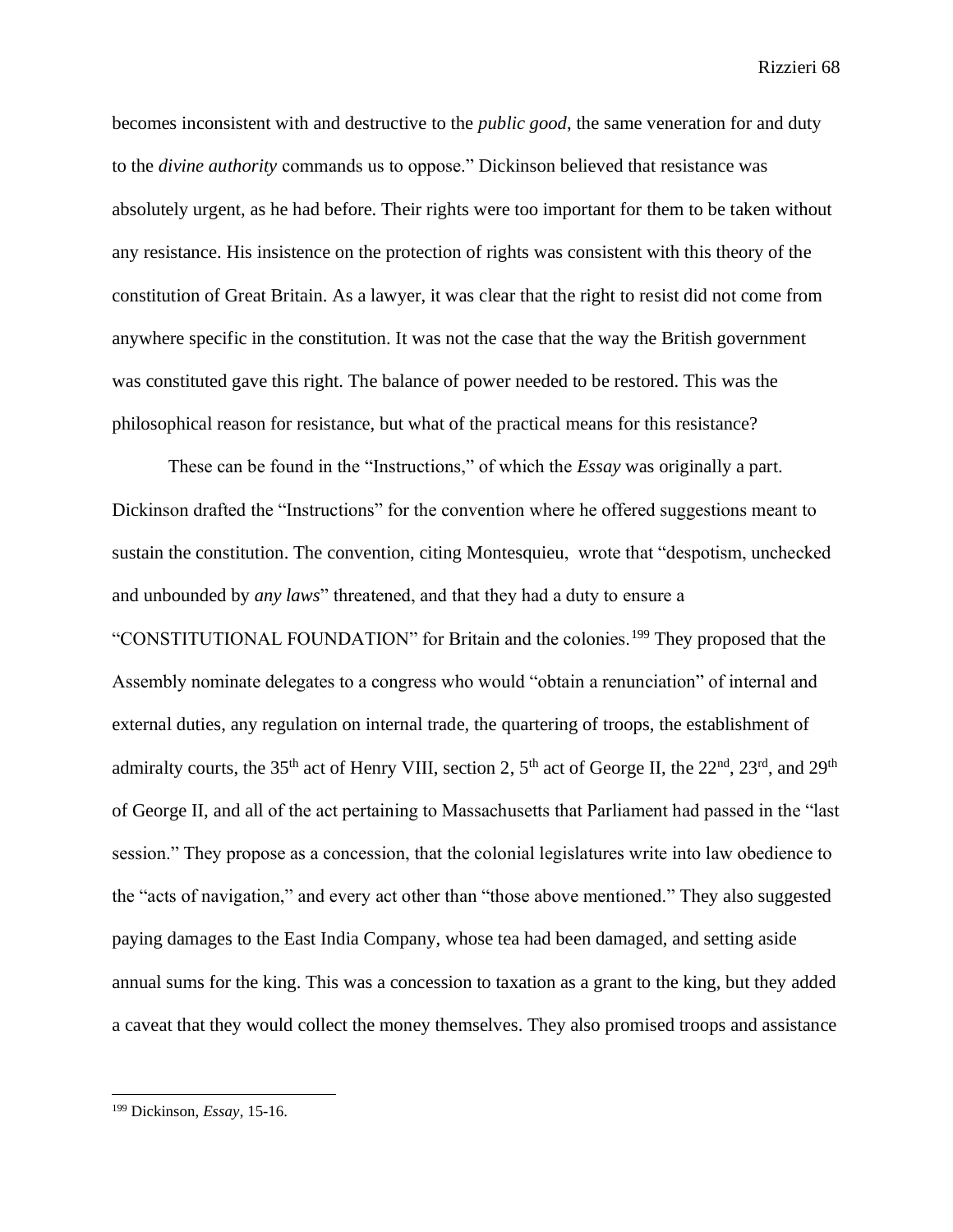in any future war. They acknowledged the constitutionality of trade regulations as they "have felt the benefits of a subordinate connexion with her."<sup>200</sup> Dickinson and his fellow committee members worked to find a workable solution that would preserve what Dickinson had always believed was the legitimate authority of Britain, while stopping the abuses of power.

Dickinson and the rest of the convention worked within a constitutional system of checks and balances, and by acknowledging Britain's rightful authority, they were able to secure important rights. They pledged that "[o]ur union, founded on mutual compacts and mutual benefits, will be indissoluble, at least more firm, than an union perpetually disturbed by disputed rights retorted injuries." In order to incentivize agreement, the colonies should agree to "*permanent"* "non-importation and non-exportation." Unanimity was vital, and they stressed the importance of a unified front. If Britain repealed some, but not all, of the acts, the colonists should then trim down the trade restrictions. They believe that in keeping up the restrictions in this way, they could maintain a "CONTINUAL CLAIM AND ASSERTION OF OUR RIGHTS."<sup>201</sup> It was through a combination of the virtue of the people, who would of be the ones to actually carry out nonimportation, but also concessions that the colonies could offer in order to tie the empire together. The delegates understood the economic power of the colonies and harnessed it. The Stamp Act and the Townshend Act had been repealed only after great economic pressure had been exerted. Dickinson and his fellow delegates thus concluded that economic pressure was the best way to achieve their goals.

In preparation for the Continental Congress, other plans of action had been written in response to the Intolerable Acts, including by Thomas Jefferson of Virginia and Dickinson's political opponent Joseph Galloway. Thomas Jefferson's *Summary View of the Rights of British* 

<sup>200</sup> Dickinson, *Essay,* 17-25.

<sup>201</sup> Dickinson, *Essay,* 25-30.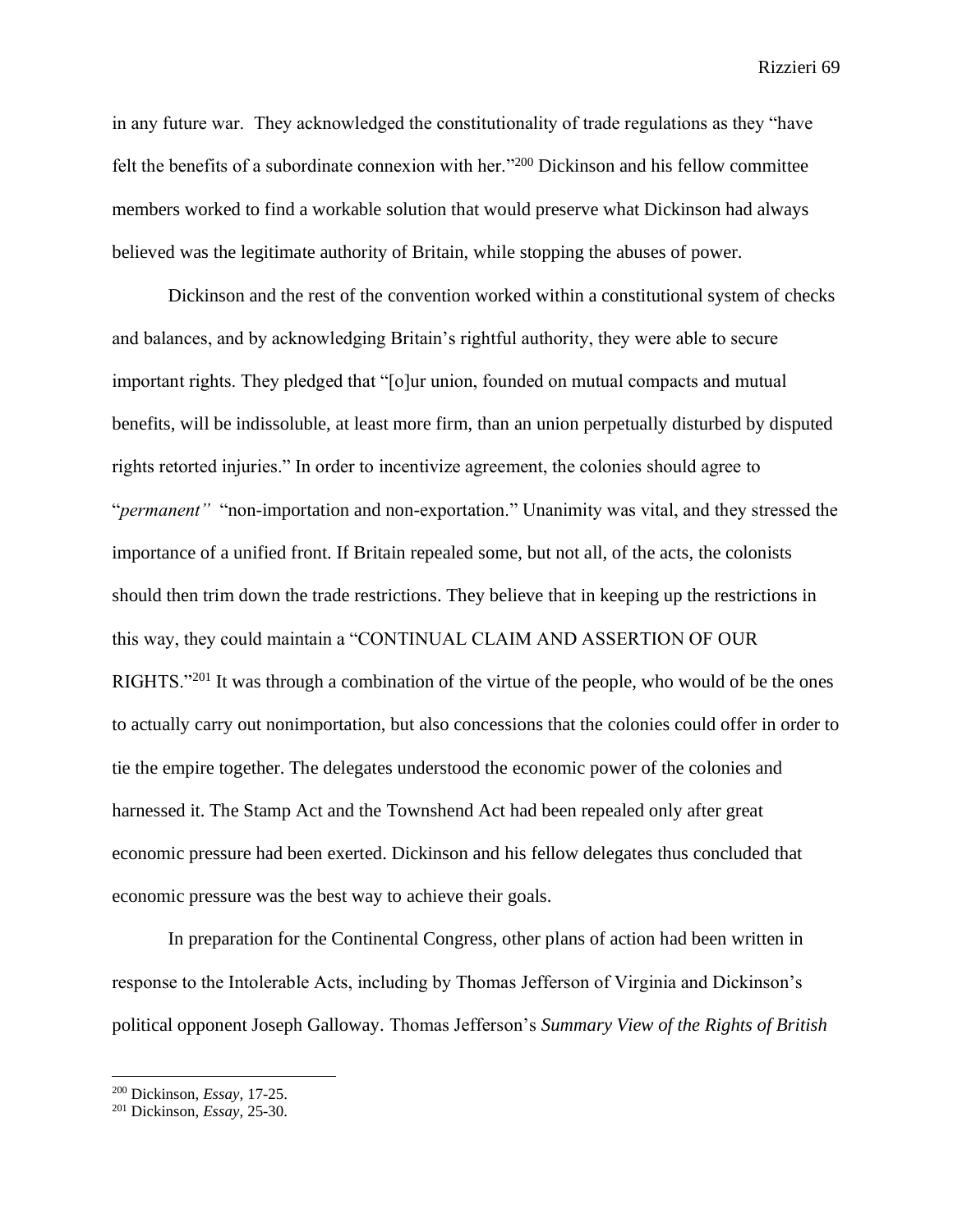*America* was addressed the king, asking him to "redress" their grievances with an eye toward restoring "fraternal love and harmony."<sup>202</sup> Jefferson argued like an equity lawyer, demonstrating the injury that had been done. Galloway was skeptical of any move the Congress might make, and came prepared with his plan of union. He proposed an intricate plan that subordinated the colonies to Britain, but gave them protection against Parliament with a General Council that functioned like the House of Commons. <sup>203</sup> Thus, lawyers at the time were considering how a reformed government structure might work, looking to remain within the British empire, but on more equitable terms.

The Continental Congress likewise believed that the imperial relationship had to be reconstituted in some way, since clearly it had become unworkable in the wake of the Boston Port Acts.<sup>204</sup> Dickinson similarly viewed the failings of the British government as structural; they read the constitution too narrowly, and therefore did not give rights enough consideration. However, Dickinson also believed that the British constitution, when read correctly, was a bulwark against despotism, and so all effort needed to be made to reconcile. His solution was a reformation of the checks and balances within the wider British empire. The opinion of the Continental Congress, though, had shifted from reconciliation, with thinkers like John Adams believing that that the Congress needed to strike a more aggressive tone than Dickinson believed was prudent. Dickinson, newly reelected to the Assembly in early October and immediately dispatched to Congress, was appointed by the Congress to rewrite the petition penned by Richard Henry Lee to the king. His petition was conciliatory, asking the king to stop listening to the counsel of the "designing and dangerous men" of his ministry, and emphasizing that they were

<sup>202</sup> Thomas Jefferson, *A Summary View of the Rights of British America,* ed. Paul Leicester Ford (Brooklyn, NY: Historical Printing Club, 1891), 31

<sup>203</sup> Hoffer and Hoffer, *Clamor of Lawyers,* chap. 4

<sup>204</sup> Mary Beth Norton, *1774: The Long Year of Revolution,* (New York: Alfred A. Knopf, 2020), 195.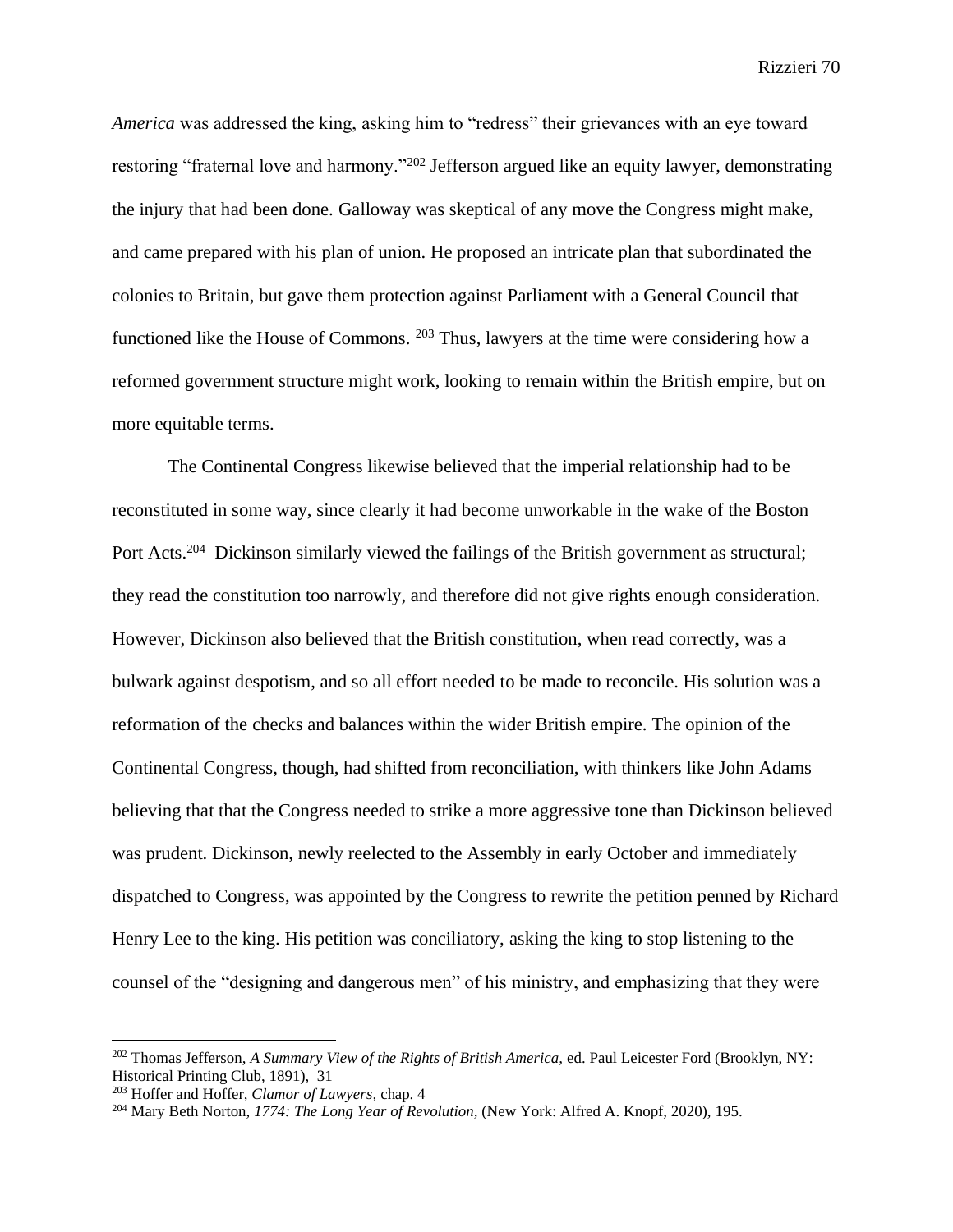not asking for the dissolution of the prerogative or the granting "any new right," but instead pressing from their due as "English freemen."<sup>205</sup> Already in the fall of 1774 sentiments were shifting away from conciliation, as Adams's rapidly changed opinion of Dickinson indicated.<sup>206</sup> The Congress adjourned on October 26<sup>th</sup>.

Dickinson's position on resistance had significantly broadened since 1764. In his *Essay on the Constitutional powers of Great Britain,* as well as in the "Instructions," Dickinson advocated for a broader reading of the English constitution to include Blackstone's "evident consequences." He continued to believe that it was vital that the solutions respond to the reality of the situation, and was unwilling to go further than public buy-in would allow. Dickinson believed that a proper reading of the constitution would reduce the power of ambitious men. Dickinson offered a coherent philosophy of the constitution in 1774, one that would continue to be evident in his political work going forward. Dickinson had understood the ancient English constitution to have been corrupted over the centuries, but believed that now there was an opportunity to read it properly and maintain the empire.

<sup>205</sup> Worthington Chauncey Ford, ed. *Journals of the Continental Congress, 1774-1789,* (Buffalo: NY, William S. Hein. Co., 2005), 1:118.

<sup>206</sup> Bernard Knollenberg, "John Dickinson vs. John Adams: 1774-1776," *Proceedings of the American Philosophical Society,* 107, no. 2 (April 1963): 139-140.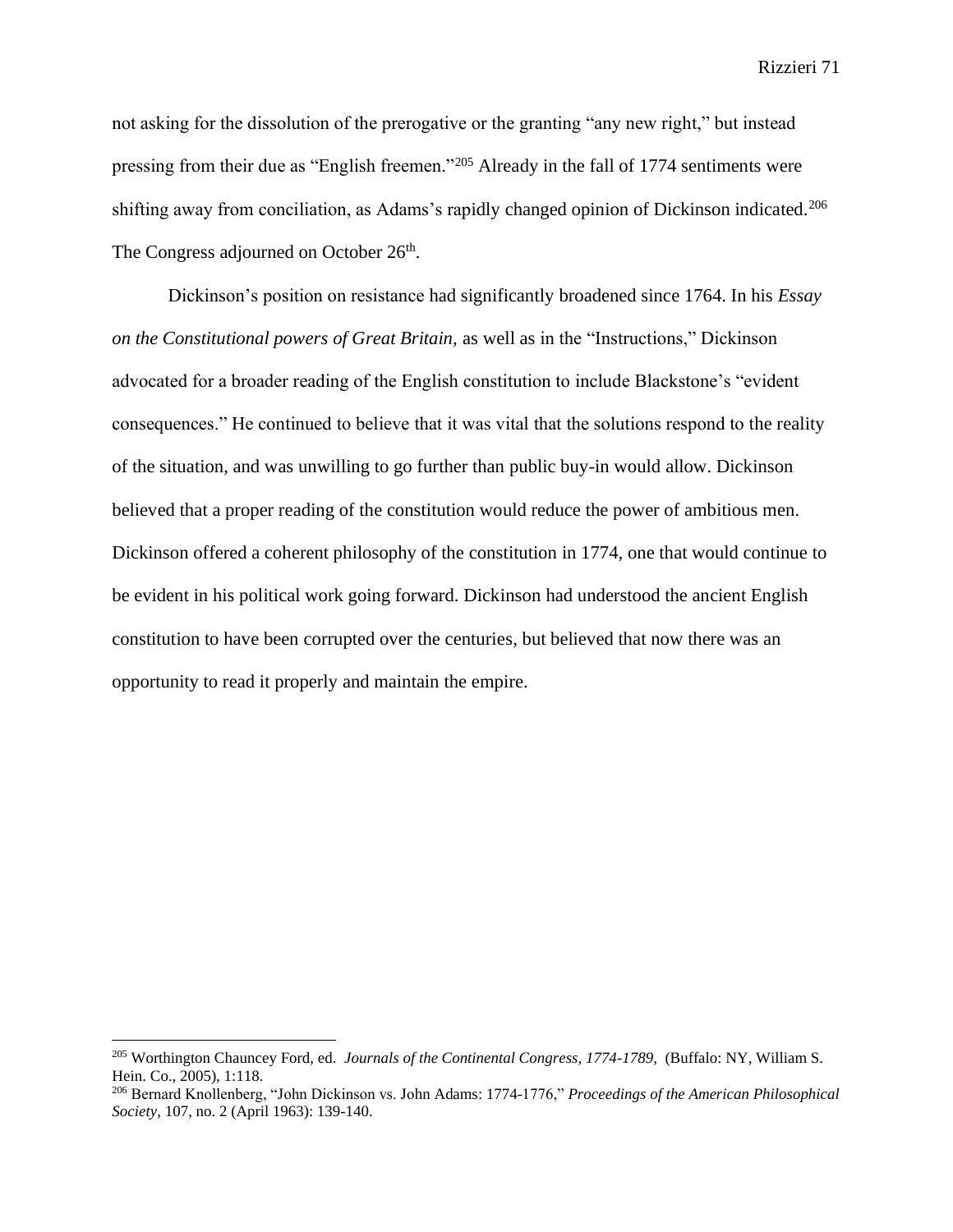## Epilogue and Conclusion

Dickinson dealt with a new reality after 1774. America declared its independence and needed a new constitution, and Dickinson, who, as we have seen, had thought deeply about the purpose of the British constitution, threw himself into the process of constituting the new American polity. After 1776, Dickinson also became more religious. The turmoil of the war and the time spent with his Quaker wife and daughters led him to a deeper appreciation of Quakerism, which in turn deepened his appreciation of the importance of societal bonds. He drafted the Articles of Confederation and participated in the devising and ratification process for the federal Constitution. Dickinson maintained his view of the importance of a constitution to the protection of rights. Critically, though, the constitution he was dealing with was no longer the British constitution. He also sustained his view of the importance of checks and balances, a lesson learned from the overreach of Parliament in the 1760s and early 70s.

The Articles of Confederation were first drafted in June of 1776, before independence was declared. Dickinson drafted the Articles of Confederation, placing emphasis on checks and balances as a security against violations of rights. Dickinson maintained his belief that a government properly constituted, with power distributed amongst various parties, was good protection against governmental excess. Dickinson's Articles of Confederation draft articulated in a new government the principles he had advocated in 1774. The individual states were allowed broad discretion within their borders to make and enforce laws. Dickinson did not want to elucidate the rights individuals and states had, because as long as the states were given wide latitude, and the central government was adequately checked, there could be no infringement.<sup>207</sup>

<sup>&</sup>lt;sup>207</sup> John Dickinson, "Drafts of the Articles of Confederation by John Dickinson," Preserving American Freedom: The Evolution of American Liberties in Fifty Documents, Historical Society of Pennsylvania, accessed 4/16/2021, [http://digitalhistory.hsp.org/preserving-american-freedom.](http://digitalhistory.hsp.org/preserving-american-freedom)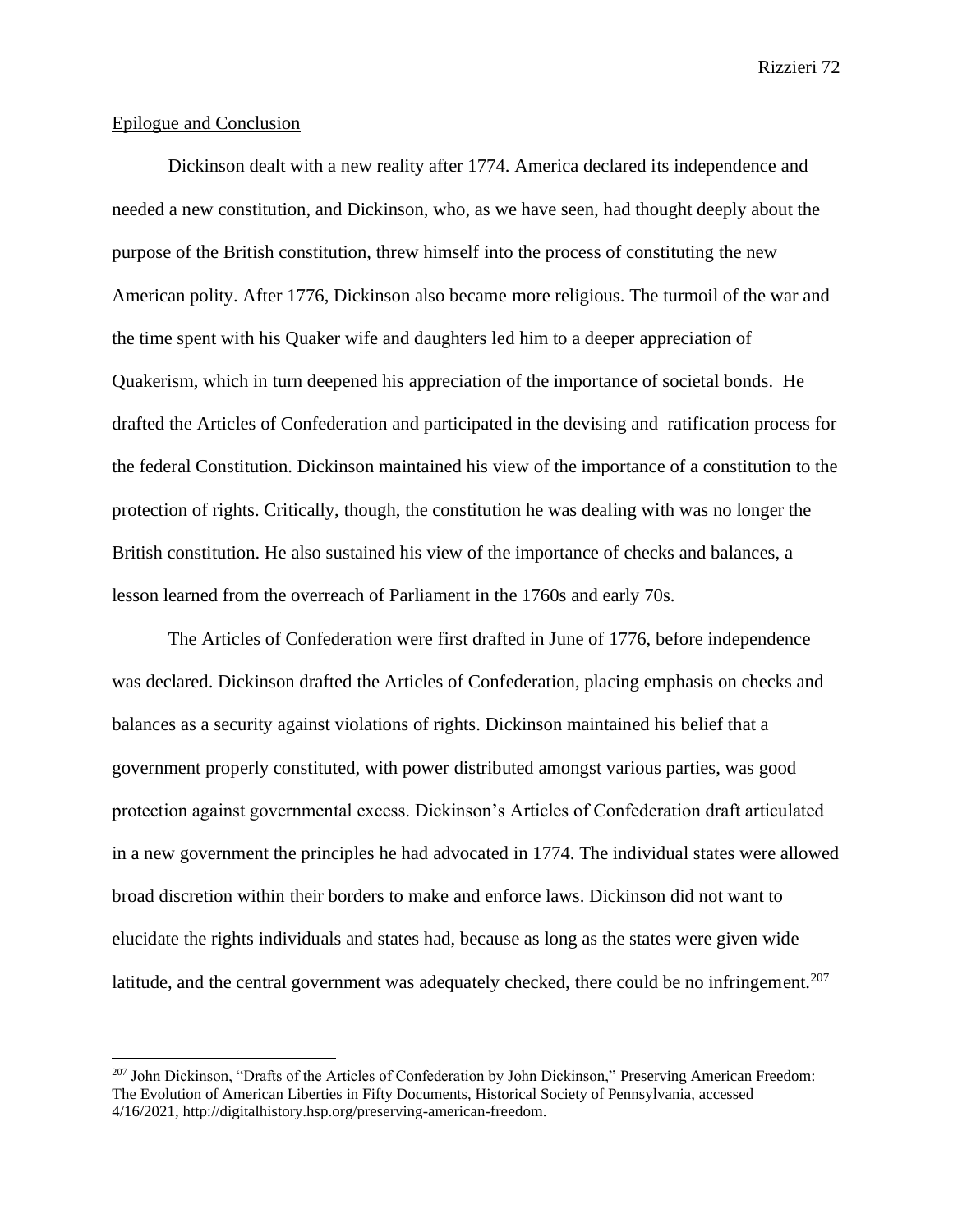Dickinson was not involved in the process after July  $2<sup>nd</sup>$ , since he left to lead his regiment after he refused to vote on the Declaration of Independence.<sup>208</sup> Dickinson did not cast a vote against independence, allowing it to pass, He had made his argument against it in forceful terms, but seeing that the motion would pass, decided it was best if it could go through unanimously. His decision not to vote for independence was consistent with his record of paying close attention to the facts of the case. Dickinson understood what would motivate a power like France to involve itself, and wanted to be sure America was securing its best chance not only of French involvement itself, but also of France not moving in on American land in the aftermath.<sup>209</sup> His argument against the Declaration was like his argument in 1764 in its emphasis the timing and the need to act cautiously with such a serious matter.

After a brief time in the military, he returned to Philadelphia, where, though out of favor with the new government because of his opposition to independence, he continued to participate in the process of creating a new constitution.<sup>210</sup> Dickinson maintained his view that the constitution needed a strong base of government by the people. Alarmed at the radical new Pennsylvania constitution, he penned an *Essay on a Frame of Government for Pennsylvania,* an alternate constitution to the one written by the Committee of Correspondence. Dickinson included here many of the principles of a balanced government, and was sure to emphasize the people of Pennsylvania as the source of the constituted government. Dickinson's plan gave the power of taxation and impeachment to the Assembly, and the Senate the power of originating all bills except for money bills, impeachment trials, and the power to "finally determine on appeals

<sup>208</sup> David Jacobson, *John Dickinson and the Revolution in Pennsylvania*, 117; Calvert, *Quaker Constitutionalism and the Political Thought of John Dickinson,* 241-242.

<sup>209</sup> Paul H. Smith, ed. *Letters of Delegates to Congress, 1774-1789 .*(Washington, DC: Library of Congress, 1979), 4:351-356.

<sup>&</sup>lt;sup>210</sup> Calvert, *Quaker Constitutionalism and the Political Thought of John Dickinson, 263.*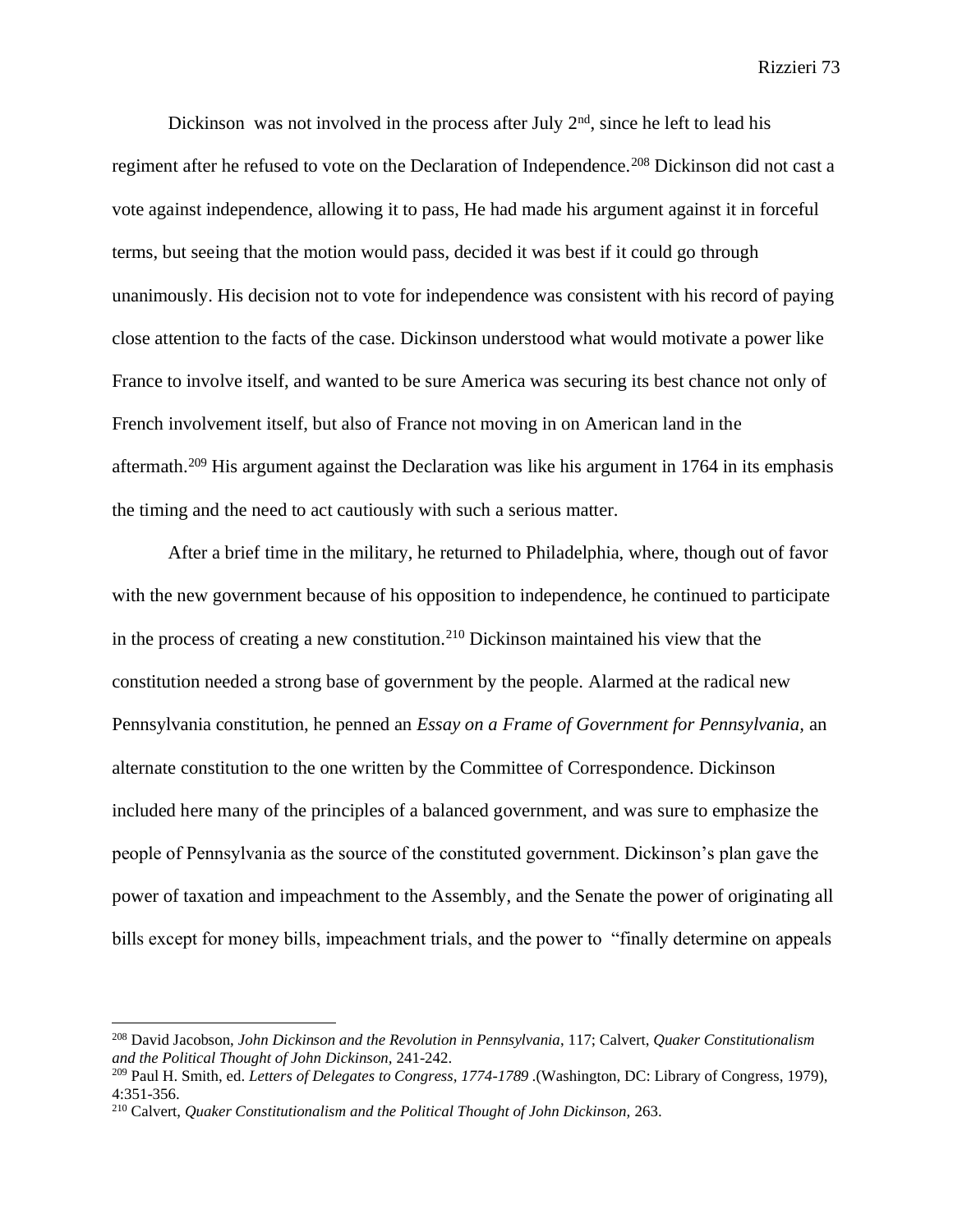from the Supreme Court." His plan was rejected, and, perhaps out of desire to prove his patriotism as radicals questioned it, he joined the Delaware militia as a private.<sup>211</sup>

Dickinson continued to believe that power was corrupting, and thus a system of checks and balances on the government was necessary to its functioning. Dickinson's Whig politics, though, underwent a shift as he become more devout. Where before he did not mention society as a force for good, after the war, Dickinson emphasized the duty people owed to each other, which coincided with a Quaker ethic. For instance, he gave money to various causes, including abolition and the education of poor children. <sup>212</sup> Politically, he was very active, serving in the new government at both the state and federal level. In 1779, Dickinson was chosen as delegate to the Confederation Congress, where he advocated for the adoption of the Articles of Confederation, which he believed were imperfect but necessary.<sup>213</sup> For a brief period from 1781 to 1782 he was both President of Delaware and President of Pennsylvania. He resigned his office in Delaware and served out his term in Pennsylvania.<sup>214</sup> In 1786, believing the Articles of Confederation too weak, he attended the Annapolis Convention, a gathering of twelve men from five different states. He was elected chairman, and it was this group that called for a convention to discuss emending the Articles of Confederation.<sup>215</sup> Dickinson was continually committed to the importance of a durable constitution, despite his doubts about declaring independence.

<sup>211</sup> John Dickinson, *Essay on a Frame of Government for Pennsylvania,* (Philadelphia, James Humphreys Jr., 1776), 9-13; Jane Calvert, *Quaker Constitutionalism and the Political Thought of John Dickinson*, 256-257; Jane Calvert and Liz Covart, "John Dickinson and the Making of the U.S Constitution, 1776-1788," (seminar, Library Company of Philadelphia, Zoom, October 21, 2020) [https://librarycompany.org/seminars/.](https://librarycompany.org/seminars/) 

<sup>212</sup> Jane Calvert, "Liberty Without Tumult: Understanding the Politics of John Dickinson," *Pennsylvania Magazine of History and Biography*, 131, no. 3., (July, 2007): 237-238.

<sup>213</sup> Jane Calvert, *Quaker Constitutionalism and the Political Thought of John Dickinson,* 273-274; David Jacobson, *John Dickinson and the Revolution in Pennsylvania*, 122.

<sup>214</sup> David Jacobson, *John Dickinson and the Revolution in Pennsylvania*, 122.

<sup>215</sup> Jane Calvert and Liz Covart, "John Dickinson and the Making of the U.S Constitution, 1776-1788," (seminar, Library Company of Philadelphia, Zoom, October 21, 2020) [https://librarycompany.org/seminars/.](https://librarycompany.org/seminars/)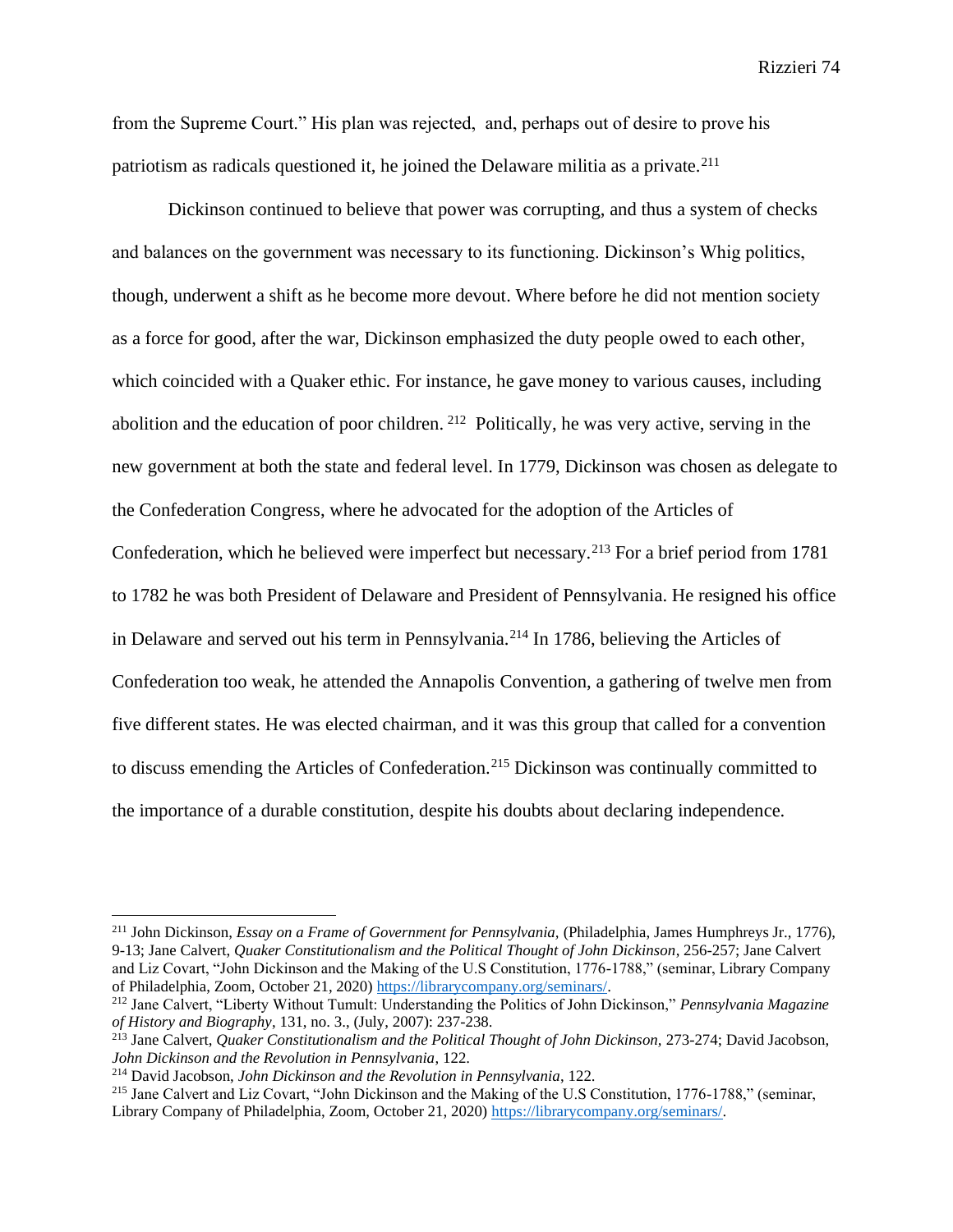Dickinson's work at the Constitutional Convention was predicated on the same principles that had guided him through his early career defining the British constitution. He relied on the historical understanding of the role of the constitution in balancing the government to allow for rights to flourish. <sup>216</sup> Dickinson participated in the Constitutional Convention, where he advocated for a stronger central government than the one that had been established by the Articles of Confederation. His notes from the convention reveal that he continued to be concerned about a balance of power that would allocate responsibilities and rights appropriately to avoid the overextension of either the state or federal authorities.<sup>217</sup> Dickinson forwarded a plan for a legislature comprised of two houses, with one representing the people, and the other representing the states. He opposed the Virginia Plan because it allowed for the central government to intervene in a state's affairs and allowed for the federal and judiciary branches to override the national legislature. He also objected to William Paterson's plan, which called for a unicameral legislature. $218$ 

His most famous contribution to the Constitutional Convention were the letters he wrote in support of the Constitution under the penname Fabius. Like his *Letters from a Farmer in Pennsylvania*, these letters were written as an appeal to ordinary people who might have doubts about a strong federal system. Fabius, unlike the Farmer, was advocating for a specific system of government, not writing in opposition, and was therefore constrained by the document he was defending. Like the Farmer, Fabius addressed the concerns of those opposed to the Constitution, and refuted them. He emphasized that the power of the federal government was circumscribed by

<sup>216</sup> Gregory S. Ahern, "The Spirit of American Constitutionalism: John Dickinson's *Fabius* Letters," *Humanitas,* 11, no. 2 (1998): 75-76.

<sup>217</sup> Robert G. Natelson, "The Constitutional Contributions of John Dickinson," *Penn State Law Review,* 108, no. 2 (2003): 453-454.

<sup>218</sup> Forrest McDonald and Ellen Shapiro McDonald, *Requiem: Variations on Eighteenth-Century Themes*, (Lawrence: University Press of Kansas, 1988), 96-97; James H. Hutson, ed., "John Dickinson at the Federal Constitutional Convention," *The William and Mary Quarterly,* 40, no. 2, (1983):*,* 264, 279.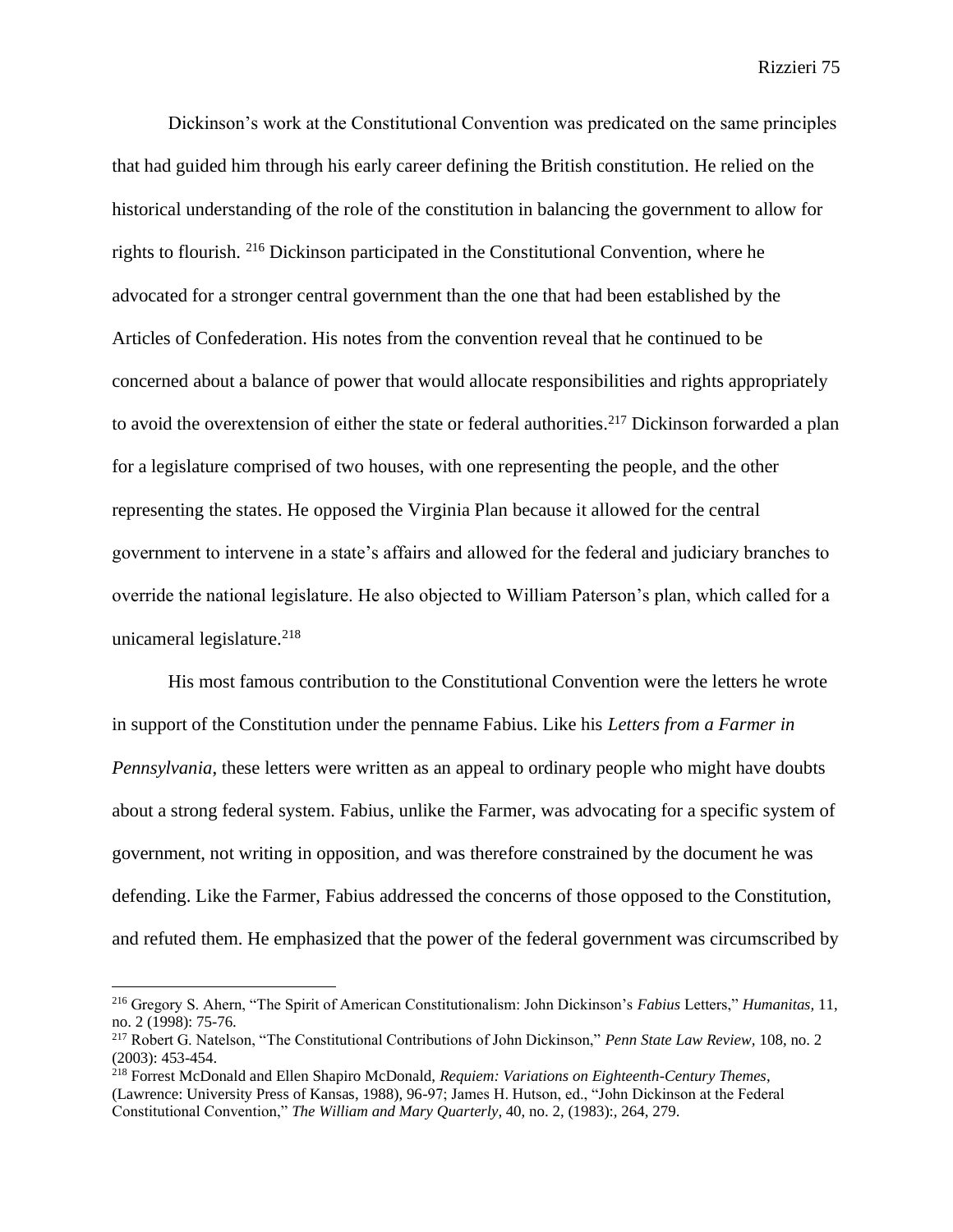the law, comparing it favorably to the Magna Carta.<sup>219</sup> His letters, especially letter three, rely more heavily on religion than his earlier writings.<sup>220</sup> Dickinson wrote about the duties people owed to each other, and the necessity of social bonds.<sup>221</sup> He also reiterated his theory of the constitution condensed to "parts in the organization of the contributed rights" of the people.<sup>222</sup> Dickinson maintained his beliefs about the importance of well-checked government to the preservation of rights, arguing that a bill of rights was unnecessary with a government dependent on the people for its power. <sup>223</sup>

In the 1790s, Dickinson was retired from public office, and his work tended to observations and advice on foreign policy concerns, where he prioritized the welfare of the body politic, exhorting the people to be watchful of their rights, much in the way his earlier writings in the 1760s did. Dickinson's Quakerism became even more prominent in his writings, with many of these later writings referencing divinity and the Quaker ethic that informed his concern for the overall society's wellbeing.<sup>224</sup> His *A Caution; or Reflections on the Present Contest between France and Great Britain* was written in support of the French. Dickinson relied heavily on ancient examples, as well as current policy. Though in retirement, he had not stopped paying attention to international affairs. He concluded by recommending that Americans hold "a just regard for our own peace and welfare" and recognize that any war between France and Britain would be "disastrous." Dickinson included in this document a poem entitled "Ode, on the French Revolution," which praised the French for their commitment to liberty.<sup>225</sup> His final work, *An* 

<sup>219</sup> John Dickinson, *The Letters of Fabius, in 1788, on the Federal Constitution; and in 1797, on the Present Situation of Public Affairs*. (Wilmington, DE: From the office of the *Delaware Gazette*, 1797), 15. <sup>220</sup> Ibid., 17.

<sup>&</sup>lt;sup>221</sup> Jane Calvert, *Quaker Constitutionalism and the Political Thought of John Dickinson*, 282

<sup>222</sup> Dickinson, *The Letters of Fabius*, 29.

<sup>223</sup> Ibid., 23.

<sup>&</sup>lt;sup>224</sup> Jane Calvert, *Quaker Constitutionalism and the Political Thought of John Dickinson*, 280.

<sup>225</sup> John Dickinson, *A Caution; or, Reflections on the Present Contest between France and Great-*

*Britain.* (Philadelphia: Benj. Franklin Bache, 1798), 12, 14.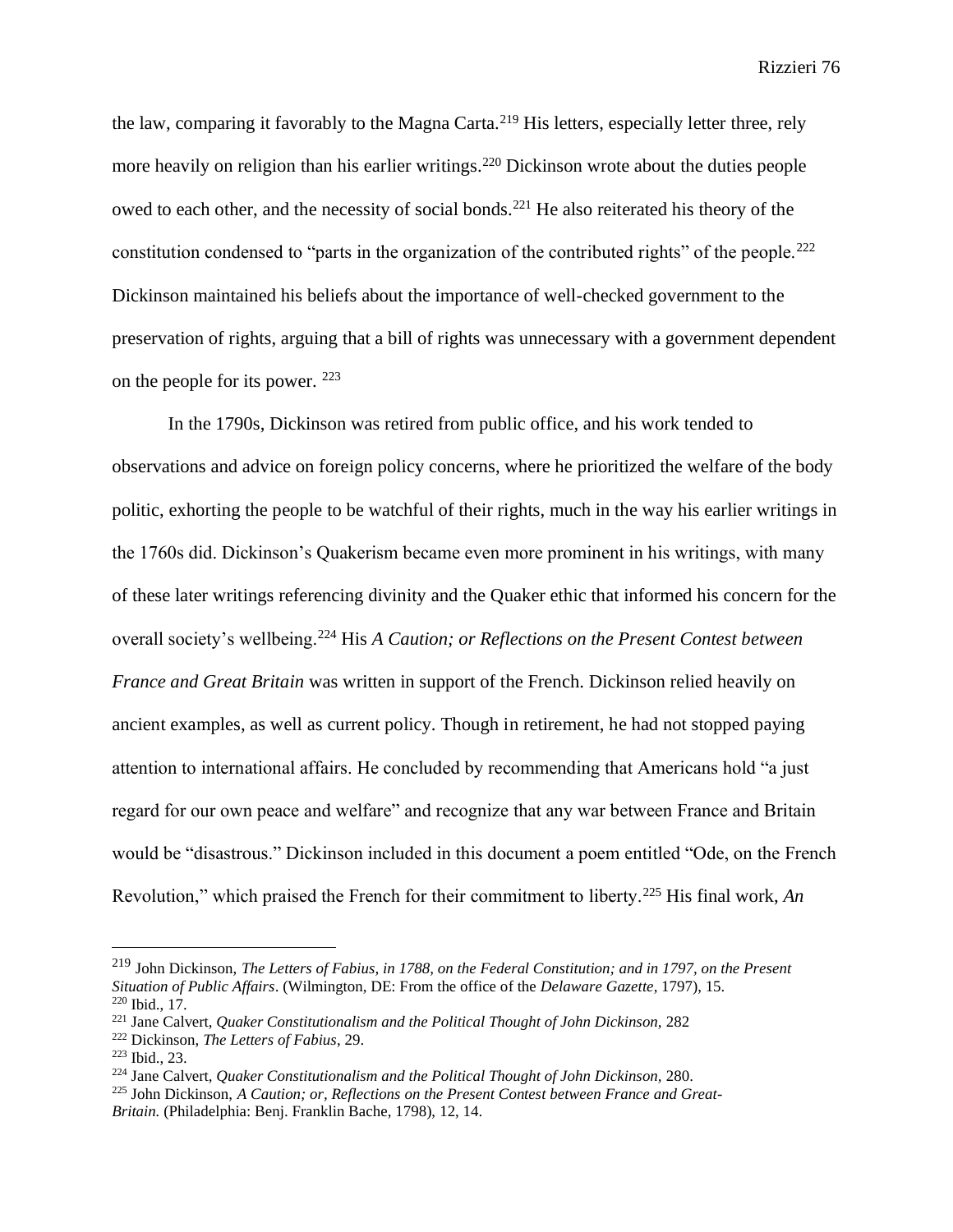*Address on the Past, Present and Eventual Relations of the United States to France,* published in 1803, asserted that the French Revolution had been pursued to an extreme end. He condemned France's "ambition" and warned Americans to be on "guard" against impressment and potential invasion. He recommended "negociation," and failing that, alliances with other nations against France. Dickinson wrote that "no nation can be safe that stands by itself" against France.<sup>226</sup>

Scholars have labelled John Dickinson a conservative. Others have rooted his politics in his Quakerism. But while Dickinson was surely conservative in the sense that he believed in conserving the constitutional order, and was undoubtedly a Quaker to varying extents throughout his life, his legal education was essential to his political thought. His politics were informed by a broad legal-mindedness that emphasized rights as part of a constitutional structure; a Whig political ideology that buttressed these rights; and a belief that common people needed to understand the law, and could be convinced to defend or reform the constitution. He was a complicated thinker, who maintained a commitment to the preservation of the constitution throughout the crisis within the British empire. He was consistent in his application of principle, but not static. He changed his approach and his argument as circumstances changed, like a lawyer convincing a jury. Dickinson's political thought throughout the 1760s and 70s was greatly influenced by his legal knowledge.

Studies of Dickinson's political thought during the Constitutional Convention and the ratification should be informed by the knowledge that Dickinson was thinking about

<sup>226</sup> John Dickinson, *An Address on the Past, Present and Eventual Relations of the United States to France*. (New York: T. and J. Swords, 1803), 12-14.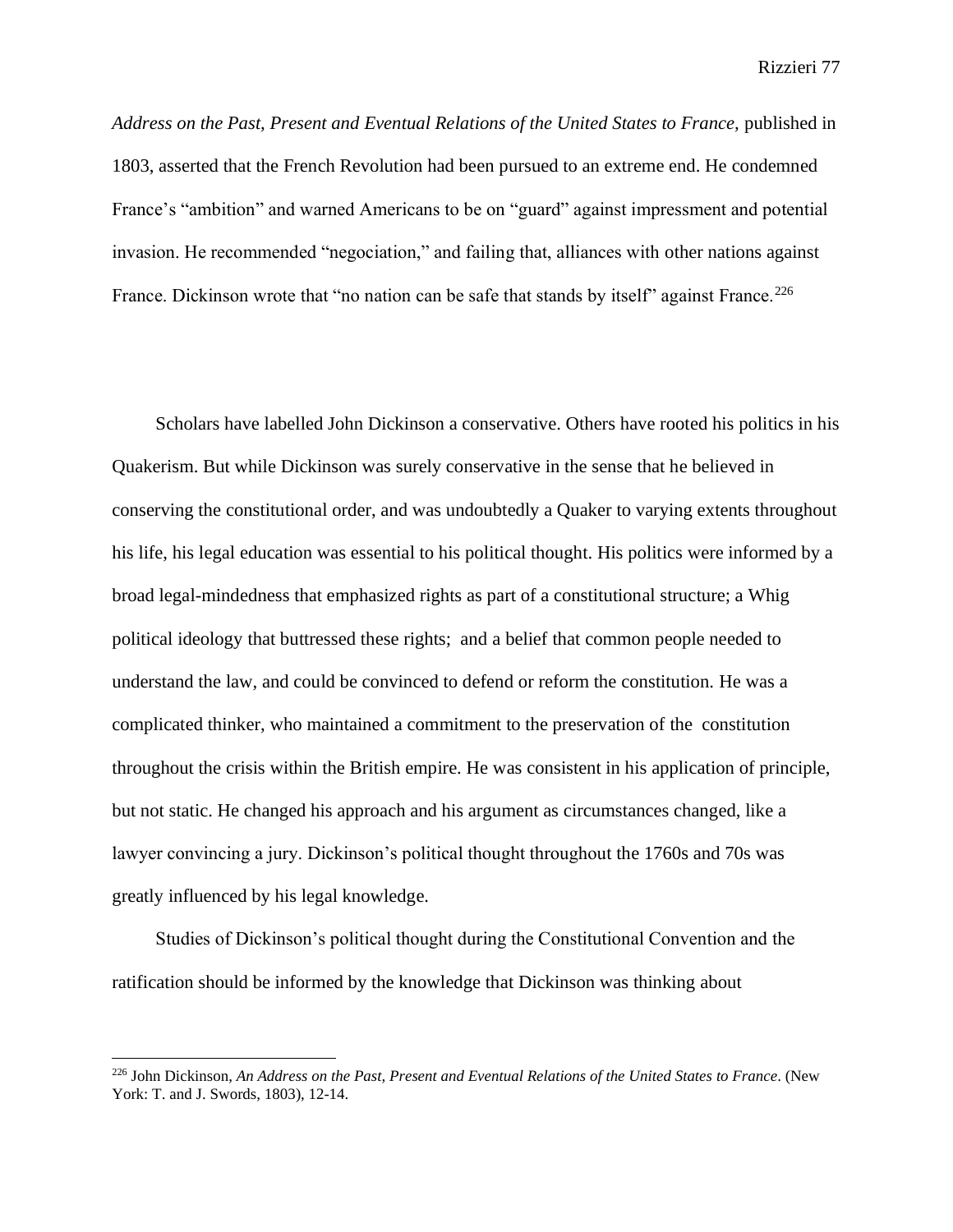constitutions throughout his career. Dickinson's work on the Federal constitution was shaped by decades of work studying the law and British constitutional history. In order to fully appreciate his later career, it is important to understand his consistency in his concern for rights and the best means of preserving them. He came from a British legal tradition, as all the Founders had, and understanding that legacy is key to grasping his politics.

Further research on Dickinson's legal work needs to be done to more fully understand the influence of the law on his career. In-depth studies into the legal influences of each document could bring forward subtleties that this thesis could not necessarily explore. Dickinson's law practice should also be incorporated into studies of his politics, as that would surely reveal more depths to his political decisions. Dickinson thought about the law a great deal, and the influence of his legal philosophy constantly shaped his politics. His thought was important to the Revolution, and it is essential to understand Dickinson better to more fully understand the causes of the Revolution itself. His story did not end or begin on July  $1<sup>st</sup>$ . 1776, when he appeared to retreat and refused to sign the Declaration of Independence. It is critical to look beyond that one decision explaining John Dickinson.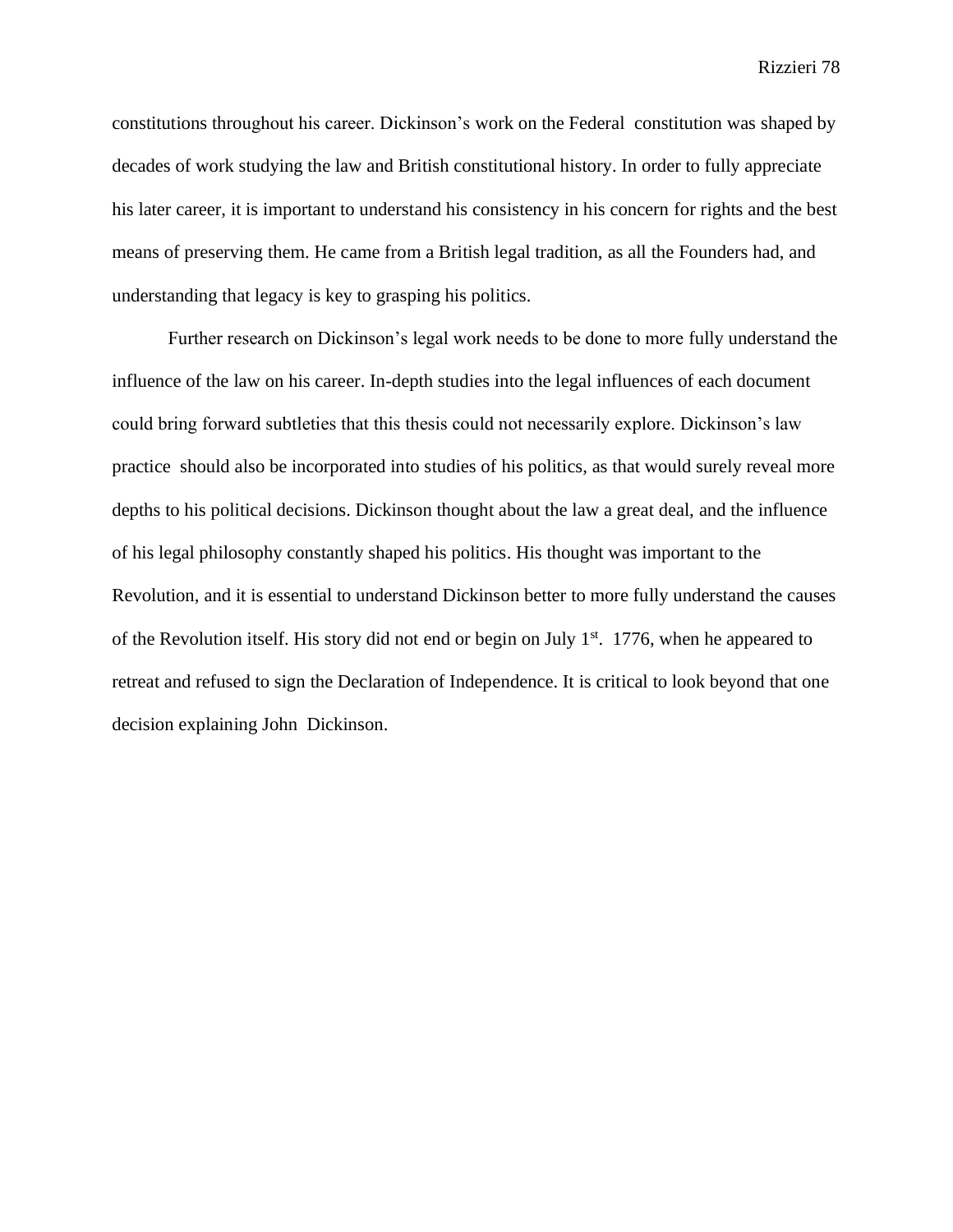## Works Cited and Consulted:

- Ahern, Gregory S. "The Spirit of American Constitutionalism: John Dickinson's *Fabius*  Letters." *Humanitas,* 11, no. 2 (1998): 57-76.
- Anderson, Fred. *The War that Made America: A Short History of the French and Indian War.*  New York: Viking, 2005.
- Bailyn, Bernard. *The Ideological Origins of the American Revolution,* Fiftieth Anniversary Edition. Cambridge, MA: Belknap Press of Harvard University Press, 2017.
- Baker, John. *Introduction to English Legal History*. 5<sup>th</sup> edition. Oxford: Oxford University Press, 2019.
- Bastian, Peter. "Forgotten Founder: Revolutionary Memory and John Dickinson's Reputation," in *Remembering the Revolution: Memory, History, and Nation Making from Independence to the Civil War*. Edited by Michael A. McDonnell, Clare Corbould, Frances M. Clarke, and W. Fitzhugh Brundage. Amherst, MA: University of Massachusetts Press, 2013.
- Bender, Thomas. "The Culture of Intellectual Life: The City and the Professions." *Intellect and Public Life: Essays on the Social History of Academic Intellectuals in the United States*. Baltimore: Johns Hopkins University Press, 1993.
- Boyer, Allen D. "Sir Edward Coke, Ciceronianus: Classical Rhetoric and the Common Law Tradition," *International Journal for the Semiotics of Law*, X, no. 28 (1997): 1-36.
- Calvert, Jane E., ed. *The Complete Writings and Selected Correspondence of John Dickinson: Volume 1, 1751-1758*. Newark, DE: University of Delaware Press, 2020.
- Calvert, Jane E. . *Quaker Constitutionalism and the Political Thought of John Dickinson*. Cambridge: Cambridge University Press, 2009.

Calvert, Jane E. "Liberty Without Tumult: Understanding the Politics of John Dickinson." *The Pennsylvania Magazine of History and Biography*. 131, no. 3. (July, 2007): 233-262.

- Calvert, Jane E., and Liz Covart, "John Dickinson and the Making of the U.S Constitution, 1776- 1788." Seminar. Library Company of Philadelphia, Zoom, October 21, 2020. [https://librarycompany.org/seminars/.](https://librarycompany.org/seminars/)
- Colbourn, H. Trevor. "John Dickinson, Historical Revolutionary." *The Pennsylvania Magazine of History and Biography.* 83, no. 3. (July, 1959). 271-292
- Dickinson, Harry T. "Magna Carta and the American Revolution." In *Magna Carta: History, Context, and Influence.* Edited by L. Goldman. London: University of London Press, 2018.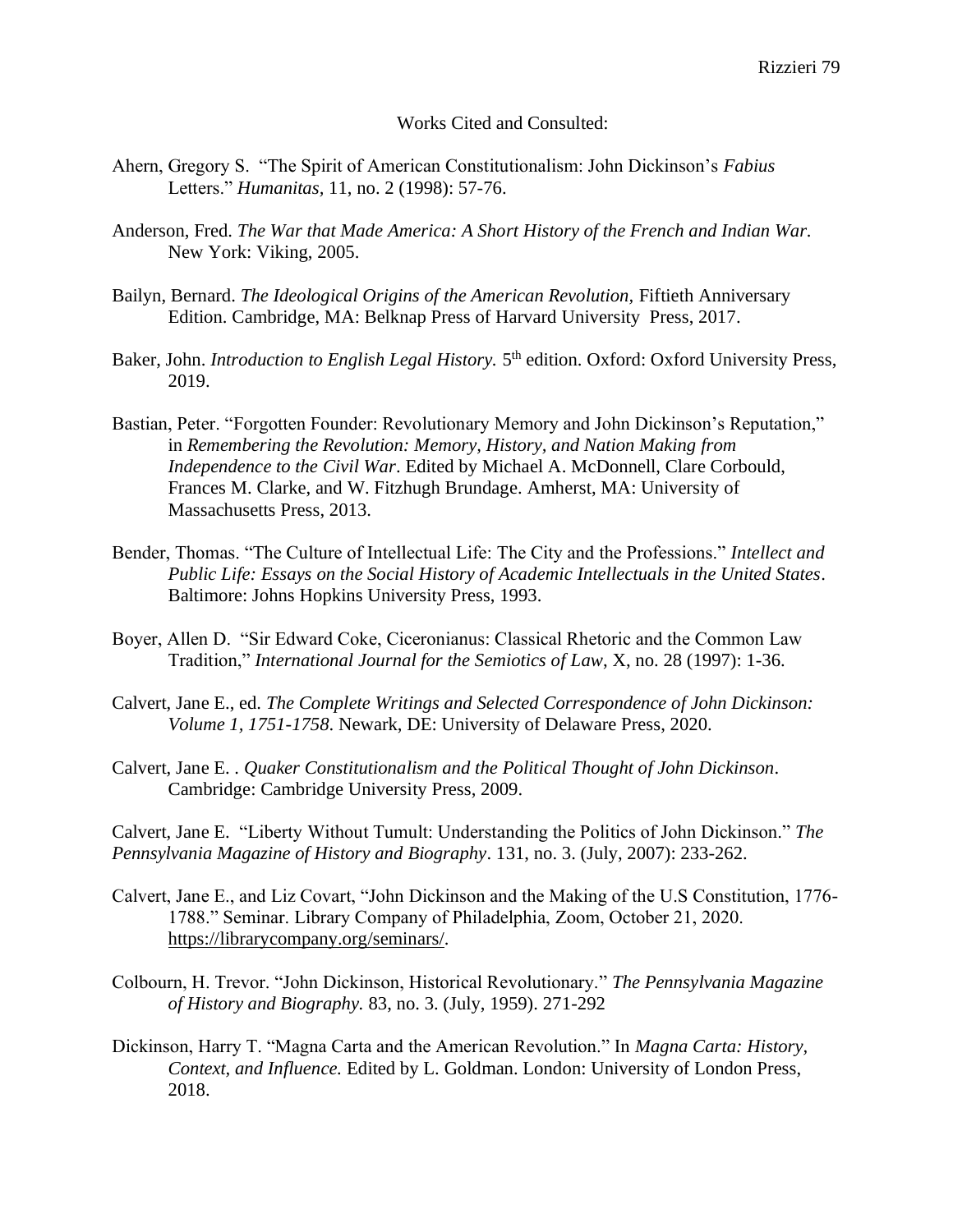- Dickinson, John. *An Address on the Past, Present and Eventual Relations of the United States to France*. New York: T. and J. Swords, 1803.
- Dickinson, "An Address to the Committee of Correspondence in Barbados,". In *The Writings of John Dickinson: Volume 1: 1764-1776*. Edited by Paul Leicester Ford. Philadelphia: The Historical Society of Pennsylvania, 1895.
- Dickinson, John. "An Address to 'Friends and Countrymen' on the Stamp Act." In *The Writings of John Dickinson*: *Volume 1: Political Writings 1764-1774.* Edited by Paul Leicester Ford. Philadelphia: The Historical Society of Pennsylvania, 1895.
- Dickinson, John. *A Caution; or, Reflections on the Present Contest between France and Great-Britain.* Philadelphia: Benj. Franklin Bache, 1798.
- Dickinson, John. *A new essay [...] on the constitutional power of Great-Britain over the colonies in America [...]* [London] Philadelphia; London: Philadelphia printed, and London reprinted for J. Almon, 1774.
- Dickinson, John. "A Speech, Delivered in the House of Assembly in the Province of Pennsylvania," 1764. In *The Complete Writings and Selected Correspondence of John Dickinson: Volume Three, 1764–1766.* Edited by Jane E. Calvert. Newark, Del.: University of Delaware Press, 2020–; draft manuscript, in progress
- Dickinson, John. "Drafts of the Articles of Confederation by John Dickinson." Preserving American Freedom: The Evolution of American Liberties in Fifty Documents, Historical Society of Pennsylvania. Accessed 4/16/2021. [http://digitalhistory.hsp.org/preserving](http://digitalhistory.hsp.org/preserving-american-freedom)[american-freedom.](http://digitalhistory.hsp.org/preserving-american-freedom)
- Dickinson, John. *Essay on a Frame of Government for Pennsylvania.* Philadelphia: James Humphreys Jr., 1776.
- Dickinson, John. *Letters from a farmer in Pennsylvania, to the inhabitants of the British Colonies.* In *Empire and Nation*. Edited by Forrest McDonald. Englewood Cliffs, NJ: Prentice-Hall Inc., 1962.
- Dickinson, John. *The Letters of Fabius, in 1788, on the Federal Constitution; and in 1797, on the Present Situation of Public Affairs*. Wilmington, DE: From the office of the *Delaware Gazette*, 1797.
- Dickinson, John. "The Late Regulations Respecting the British Colonies Considered," 1765. In *Pamphlets of the American Revolution: Volume 1: 1750-1765*. Edited by Bernard Bailyn. Cambridge, MA: Belknap Press, 1965
- Ferguson, Robert A. *Law and Letters in American Culture*. Cambridge, MA: Harvard University Press, 1984.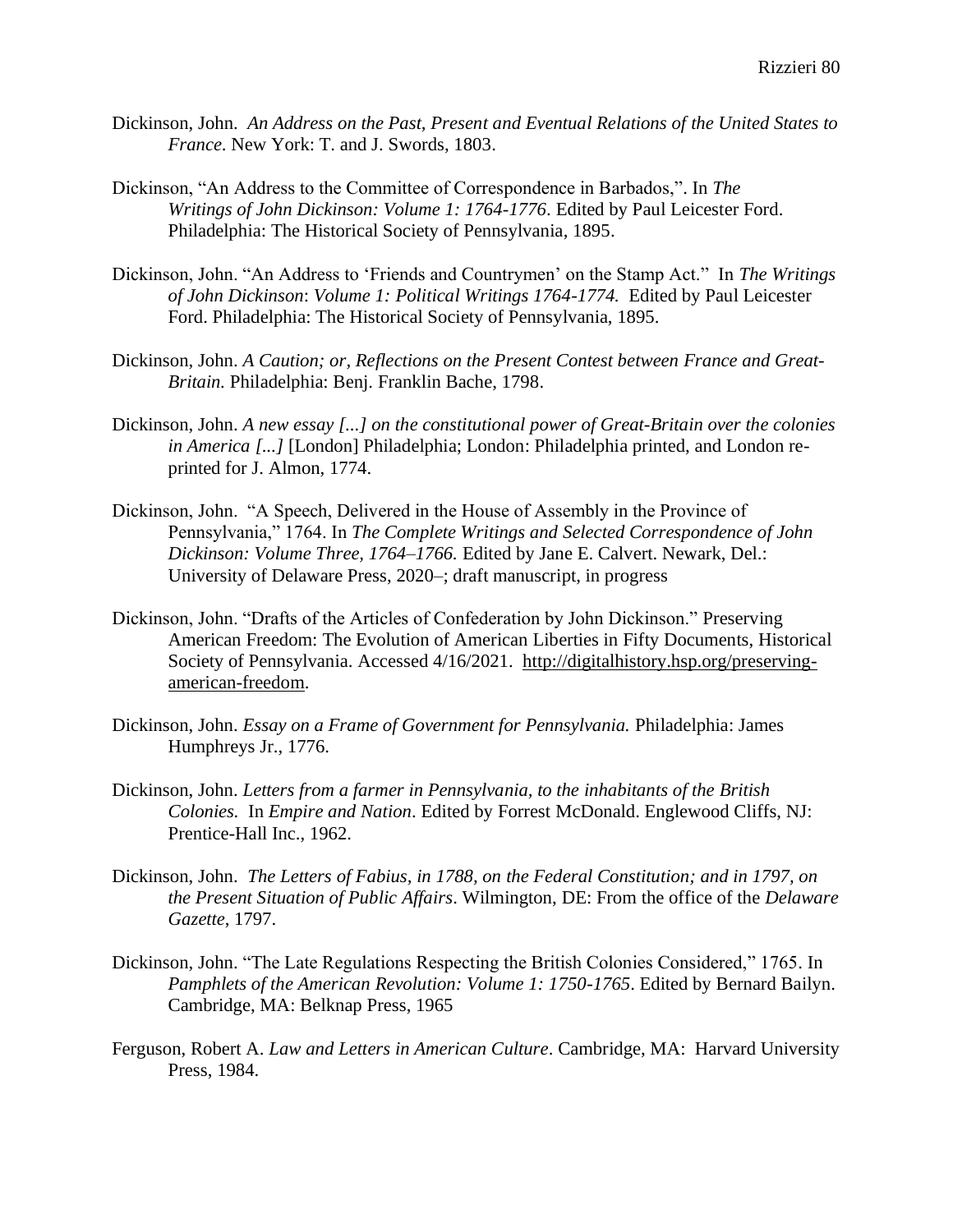- Fliegelman, Jay. *Declaring Independence: Jefferson, Natural Language, & the Culture of Performance.* Stanford: Stanford University Press, 1993.
- Flower, Milton E. *John Dickinson, Conservative Revolutionary*. Charlottesville: University of Virginia Press, 1983.
- Ford, Worthington Chauncey ed. *Journals of the Continental Congress, 1774-1789, Volume One*  Buffalo: NY, William S. Hein. Co., 2005.
- Gummere, Richard M. "John Dickinson, the Classical Penman of the Revolution." *The Classical Journal*. 52, no. 2. (November 1956): 81-88.
- Hoffer, Peter Charles and Williamjames Hull Hoffer. *The Clamor of Lawyers: The American Revolution and Crisis in the Legal Profession*. Ithaca: Cornell University Press, 2018.
- Hooper, Tom, dir. *John Adam*s. Episode 2, "Independence." Aired March 16, 2008. HBO.
- Howell, Wilbur Samuel. *Eighteenth-century British Logic and Rhetoric*. Princeton: Princeton University Press, 1971.
- Hutson, James H. *Pennsylvania Politics 1746-1770: The Movement for Royal Government and Its Consequences.* Princeton: Princeton University Press, 1978.
- Hutson, James H. ed., "John Dickinson at the Federal Constitutional Convention," *The William and Mary Quarterly,* 40, no. 2, (1983): 256-282.
- Hunt, Peter H, dir. *1776.* 1972; Culver City, CA: Columbia Pictures Industries, 2002. DVD

Hynes, Sandra Sarkela. "The Political Rhetoric of John Dickinson, 1764-1776." PhD diss, University of Massachusetts, 1982.

- Jacobson, David L. *John Dickinson and the Revolution in Pennsylvania, 1764-1776.* Berkeley: University of California Press, 1965.
- Jefferson, Thomas. *A Summary View of the Rights of British America.* Edited by Paul Leicester Ford*.* Brooklyn, NY: Historical Printing Club, 1891.
- Keohane, Nannerl O. "Montesquieu: Constitutionalism and Civic Virtue." In *Philosophy and the State in France: The Renaissance to the Enlightenment*. Princeton: Princeton University Press, 1980.
- Knollenberg, Bernhard "John Dickinson vs. John Adams: 1774-1776." *Proceedings of the American Philosophical Society*. 107, no. 2. (April 15, 1963). 138-144.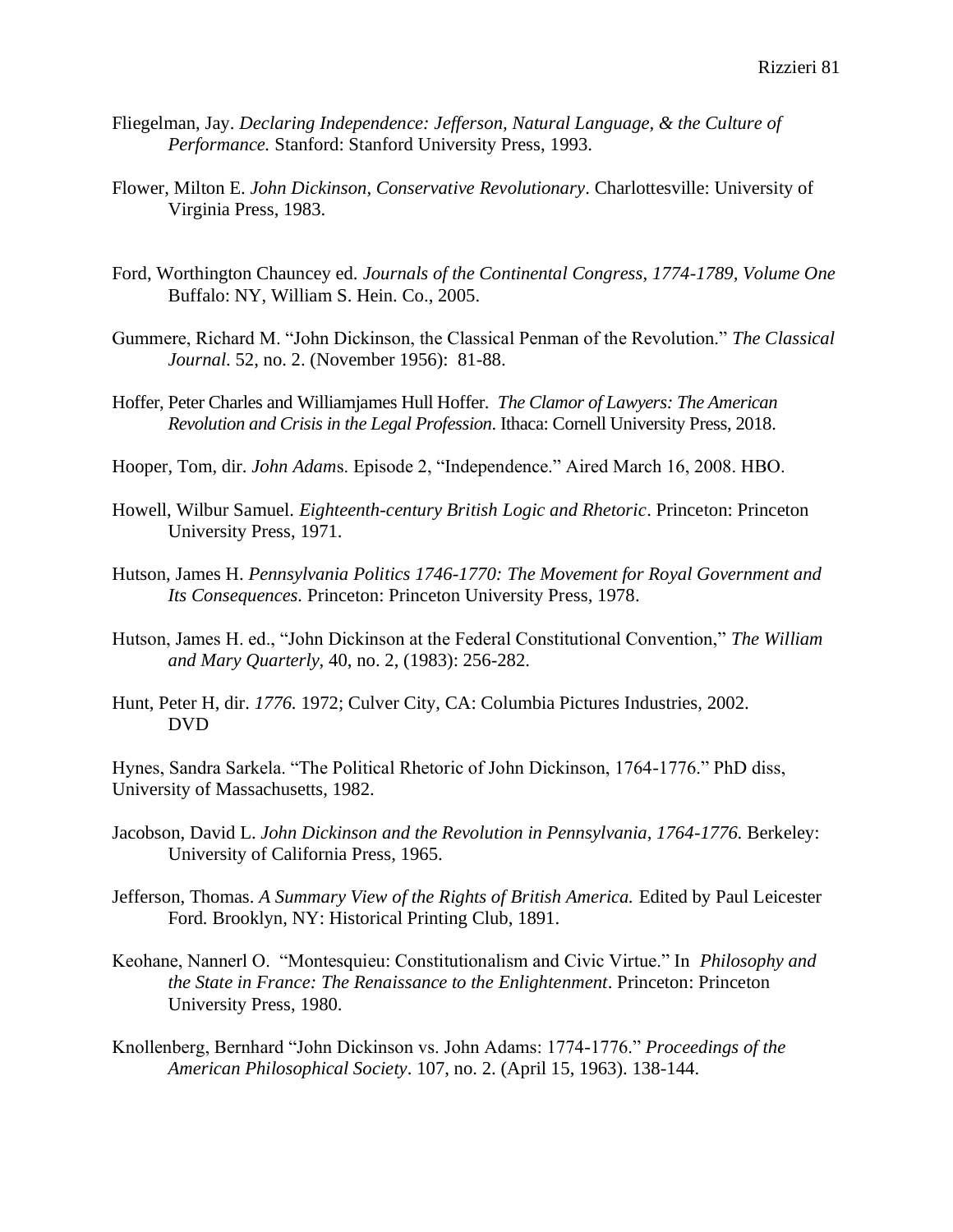- Knott, Sarah. *Sensibility and the American Revolution.* Chapel Hill: University of North Carolina Press, 2009.
- Lubert, Howard L. "Sovereignty and Liberty in William Blackstone's 'Commentaries on the Laws of England,'" *The Review of Politics,* 72, no. 2 (Spring, 2010): 271-297.
- Marambaud, Pierre. "Dickinson's 'Letters from a Farmer in Pennsylvania' as Political Discourse: Ideology, Imagery, and Rhetoric." *Early American Literature*, 12, no. 1. (Spring 1977): 63-72.
- Morgan, Edmund S and Helen M. Morgan, *The Stamp Act Crisis: Prologue to Revolution*. 4th ed. London: Collier Books. 4<sup>th</sup> edition 1970.
- Murchison, William. *The Cost of Liberty: The Life of John Dickinson*. Wilmington, DE: ISI Books, 2014.
- Natelson, Robert G. "The Constitutional Contributions of John Dickinson," *Penn State Law Review,* 108, no. 2 (2003): 453-454.
- McDonald, Forrest, and Ellen Shapiro McDonald, *Requiem: Variations on Eighteenth-Century Themes*. Lawrence: University Press of Kansas, 1988.
- Norton, Mary Beth. *1774: The Long Year of Revolution.* New York: Alfred A. Knopf, 2020.
- Potter, Harry. *Law, Liberty, and the Constitution: A Brief History of the Common Law.*  Rochester, NY: Boydell & Brewer, 2015.
- *Proceedings of the Congress at New York.* Annapolis: Printed by Jonas Green, printer to the province, 1766; reprinted Boston: 1938.
- Reid, John Phillip. "'In Our Contracted Sphere': The Constitutional Contract, the Stamp Act Crisis, and the Coming of the American Revolution." *Columbia Law Review.* 76, no. 1 (Jan. 1976): 21-47
- Rodgers, Daniel T. "Republicanism: The Career of a Concept." *The Journal of American History*. 79, no. 1. (June 1992). 11-38.
- Smith, Paul H, ed. *Letters of Delegates to Congress, 1774-1789*. Vol. 4. Washington: Library of Congress, 1979.
- Sparling, Robert. "Montesquieu on Corruption: Civic Purity in a Post-Republican World." In *On Civic Republicanism: Ancient Lessons for Global Politics*. Edited by Geoffrey C. Kellow and Neven Leddy. Toronto: University of Toronto Press, 2016.
- Stillé, Charles J. *The Life and Times of John Dickinson, 1732-1808.* Philadelphia: The